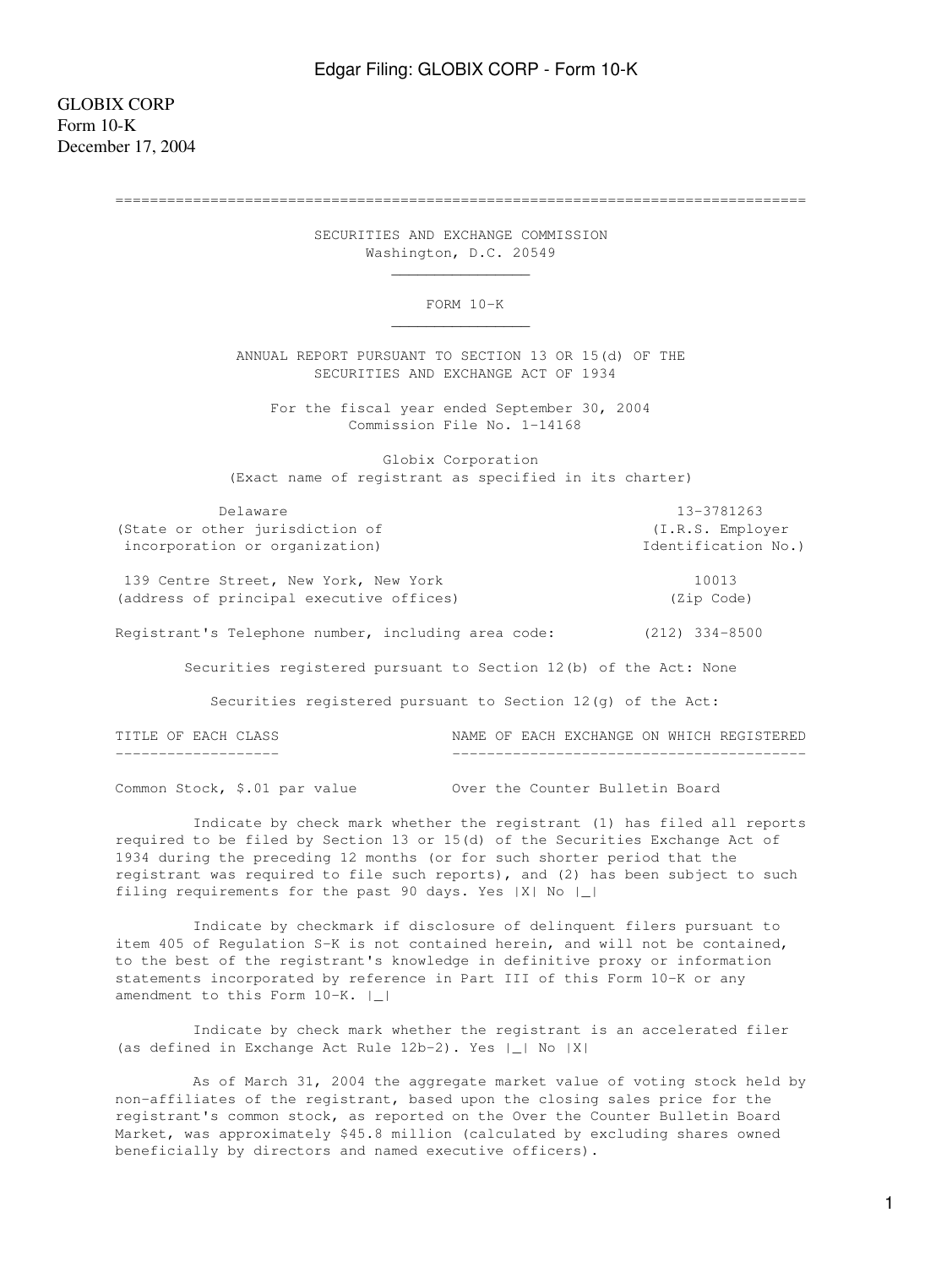Number of shares of registrant's common stock outstanding as of December 15, 2004 was 16,460,000.

 Indicate by check mark whether the registrant has filed all documents and reports required to be filed by Section 12, 13 or 15(d) of the Securities Exchange Act of 1934 subsequent to the distribution of securities under a plan confirmed by a court. Yes |X| No |\_|

#### DOCUMENTS INCORPORATED BY REFERENCE:

 Portions of the registrant's definitive proxy statement for its 2005 annual meeting of stockholders which is expected to be filed with the Securities and Exchange Commission not later than January 28, 2005, are incorporated by reference into Part III of this report on Form 10-K. In the event such proxy statement is not filed by January 28, 2005, the required information will be filed as an amendment to this report on Form 10-K no later than that date.

================================================================================

GLOBIX CORPORATION

#### Table of Contents

| Part I   |          |                                                                                                                                                  |
|----------|----------|--------------------------------------------------------------------------------------------------------------------------------------------------|
|          | Item 1.  |                                                                                                                                                  |
|          | Ttem 2.  |                                                                                                                                                  |
|          | Item 3.  |                                                                                                                                                  |
|          | Item 4.  | Submission of Matters To a Vote of Security Holders                                                                                              |
| Part II  |          |                                                                                                                                                  |
|          | Item 5.  | Market For Registrant's Common Equity and Related Stockholder Matters                                                                            |
|          | Item 6.  |                                                                                                                                                  |
|          | Item 7.  | Management's Discussion and Analysis of Financial Condition and Results of                                                                       |
|          | Item 7A. | Quantitative and Qualitative Disclosures About Market Risk                                                                                       |
|          | Item 8.  |                                                                                                                                                  |
|          | Item 9.  | Changes in and Disagreements with Accountants on Accounting and Financial                                                                        |
|          | Item 9A. |                                                                                                                                                  |
|          | Item 9B. |                                                                                                                                                  |
| Part III |          |                                                                                                                                                  |
|          | Item 10. | Incorporated by reference to the Registrant's proxy statement for its 2005<br>Annual Meeting of Stockholders (except for information in response |
|          |          | Items 11-14. Incorporated by reference to the Registrant's proxy statement for its<br>2005 Annual Meeting of Stockholders                        |
| Part IV  |          |                                                                                                                                                  |
|          | Item 15. | Exhibits, Financial Statement Schedules and Reports on Form 8-K                                                                                  |
|          |          |                                                                                                                                                  |

 ${\rm Signatures}$  . The state of  ${\rm Spin}$  and  ${\rm Spin}$  and  ${\rm Spin}$  and  ${\rm Spin}$  and  ${\rm Spin}$  and  ${\rm Spin}$  and  ${\rm Spin}$  and  ${\rm Spin}$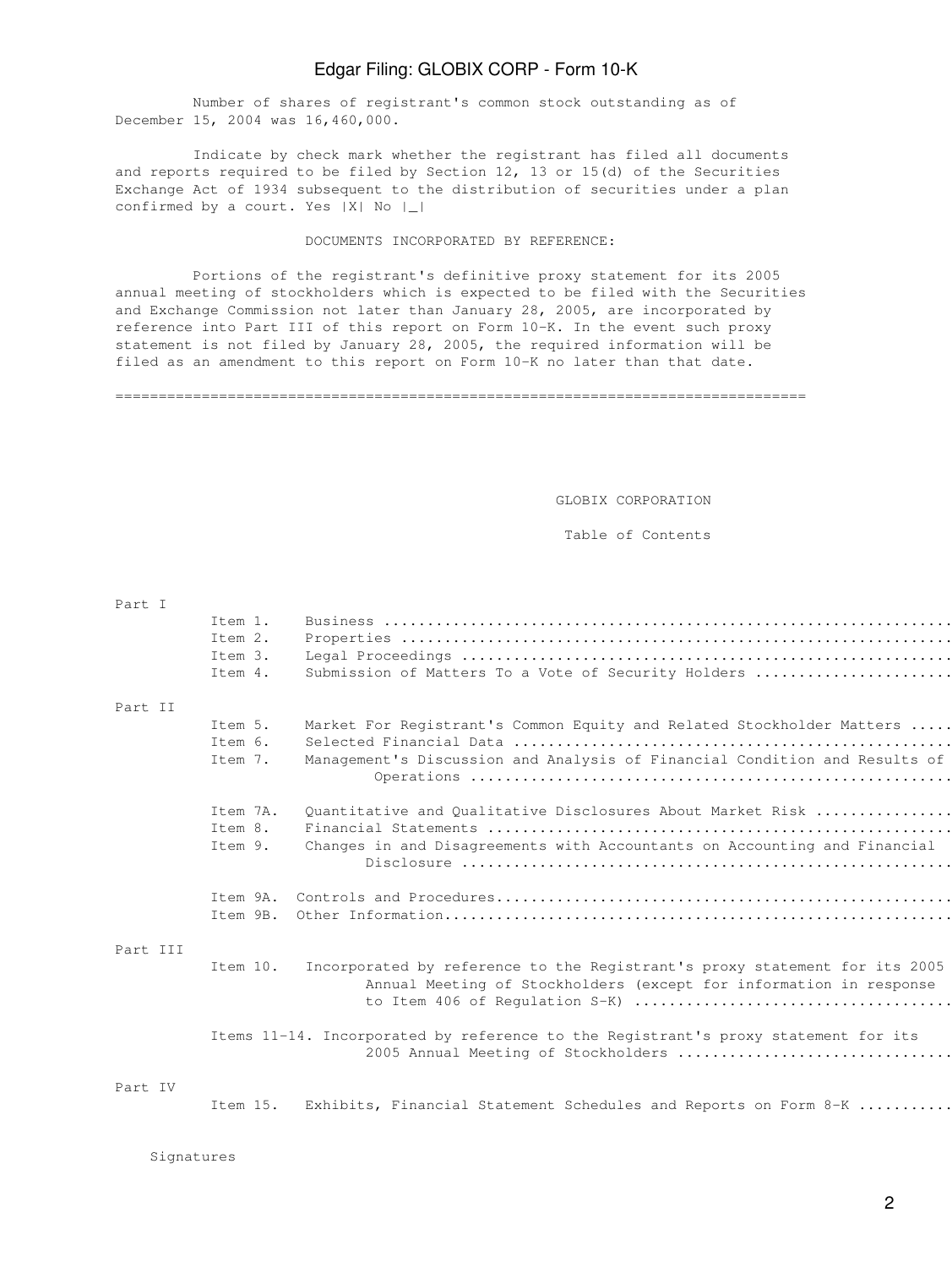#### PART I

#### ITEM 1. BUSINESS

#### OUR COMPANY

 We are a provider of Internet services to businesses. Our services include:

- o Hosting and co-location in our secure and fault-tolerant Internet data centers;
- o Network services and connectivity to the Internet through our domestic and international Internet Protocol (IP) fiber based network;
- o Internet based managed services focusing on application management and operating system management, security services and storage services; and
- o Media services including: streaming media, webcasting and digital asset management solutions.

 Our target market for our services is small to large size businesses in a broad range of industries, including media, publishing, financial services, retail, healthcare, governmental agencies, manufacturing, technology and non-profit organizations. No single customer comprised more than 10% of our revenues in the fiscal years ended September 30, 2004 or 2003. We sell our services to businesses primarily through our direct sales force.

 Our customers use our services to operate and maintain computer equipment in a secure, fault-tolerant environment with connectivity to a high-speed, high-capacity, direct link to the Internet, through our own network, and to support Internet applications. Our employees are located in New York, New York; Atlanta, Georgia; Santa Clara, California; Fairfield, New Jersey; and London, England.

 Our principal executive offices are located at 139 Centre Street, New York, New York 10013, and our telephone number at that location is (212) 334-8500. Although we maintain a website at www.globix.com, we do not intend that the information available through our website be incorporated into this annual report. Our SEC filings are available on our website.

 Globix was founded in 1989 and in 1998 undertook a major expansion plan in order to pursue opportunities resulting from the growth of the Internet. On March 1, 2002, Globix filed a voluntary petition under Chapter 11 of the United States Bankruptcy Code, together with a prepackaged plan of reorganization, with the United States Bankruptcy Court for the District of Delaware. We continued to operate in Chapter 11 in the ordinary course of business and received permission from the bankruptcy court to pay our employees, trade, and certain other creditors in full and on time, regardless of whether these claims arose prior to or after the Chapter 11 filing.

 On April 8, 2002, the bankruptcy court confirmed the plan of reorganization. On April 25, 2002, all conditions necessary for the plan of reorganization to become effective were satisfied or waived and we emerged from Chapter 11 bankruptcy protection. For additional information, see "Our Chapter 11 Bankruptcy Reorganization" under this Item, for a discussion of our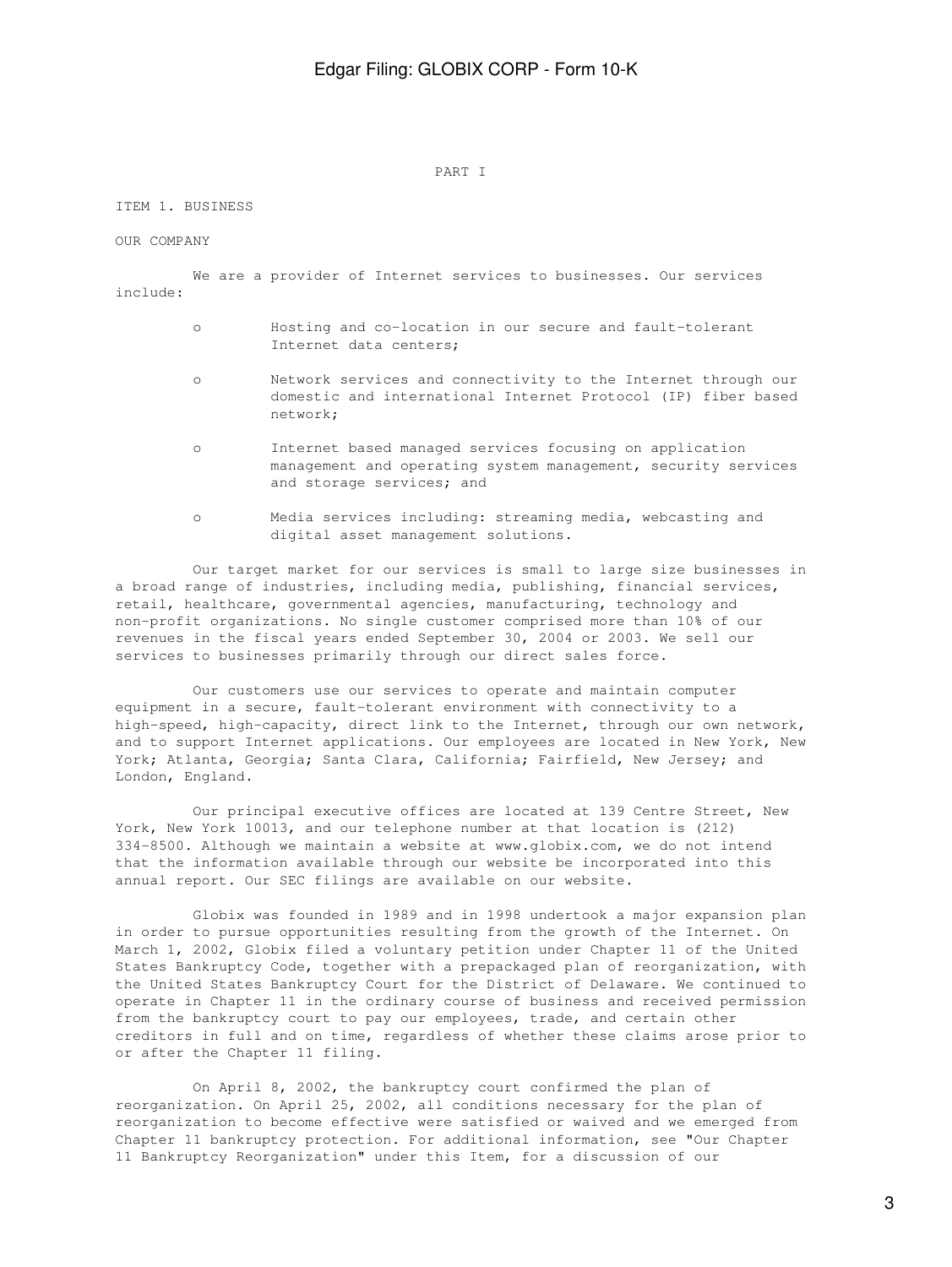reorganization pursuant to Chapter 11 of the United States Bankruptcy Code.

 On July 19, 2004, Globix signed a definitive merger agreement with NEON Communications, Inc. ("NEON"), a privately held provider of optical networking services for customers in the Northeast and mid-Atlantic markets. NEON's revenue for the year ended December 31, 2003 was approximately \$41.6 million. The merger agreement was amended as of October 8, 2004. Under the merger agreement, as

1

amended, holders of NEON common stock will receive 1.2748 shares of Globix common stock per each share of NEON common stock, and holders of NEON convertible preferred stock will receive 1 share of a new class of convertible preferred stock of Globix plus \$3.75 in cash for each outstanding share of NEON convertible preferred stock, after treating all accrued dividends as having been paid in shares of NEON convertible preferred stock immediately prior to the merger. As a result of the merger, NEON will become a wholly owned subsidiary of Globix, and holders of NEON common stock will receive approximately 27.6 million shares of Globix common stock, representing approximately 56.7% of the outstanding shares of common stock of the combined entity. In addition, assuming a December 31, 2004 closing, NEON preferred stockholders would receive in the aggregate approximately \$5.2 million in cash and approximately 2,908,614 shares of Globix convertible preferred stock, having an aggregate liquidation value of approximately \$10.5 million . The new Globix preferred stock will vote together with the Globix common stock and will be convertible into shares of Globix common stock on a one-for-one basis. The Globix preferred stock will accrue dividends at a rate of 6% per annum and will be redeemable only at the option of Globix, and at the option of the holders upon a change in control of Globix.

 Following the merger, the Board of Globix will include 4 members of the board of directors of NEON, 4 members of the current Globix Board and 1 member who currently serves on both the Globix and the NEON boards.

 The transaction is subject to a number of conditions, including approval of the merger by NEON stockholders, the registration of the Globix common stock and preferred stock to be issued in the merger and other regulatory approvals. The merger is also conditioned upon a debt for equity exchange where, in a private transaction, certain holders of the 11% senior notes of Globix will exchange \$12.5 million in principal and accrued interest on the notes for approximately 4,545,455 shares of Globix common stock.

2

#### WHAT WE OFFER OUR CUSTOMERS

We provide our customers with a range of Internet-based services, including network infrastructure and expertise to build, maintain, operate and support Internet-based operations. Our primary services include:

### INTERNET HOSTING AND CO-LOCATION

We currently operate Internet data centers in New York, New York; Atlanta, Georgia; Santa Clara, California; and London, England. Our Internet data centers include electrical infrastructure, precision environmental control systems, fire suppression systems and comprehensive security systems.

 We offer co-location solutions for customers who choose to own and maintain their own servers, but require the physically secure, climate-controlled environment provided by our Internet data centers and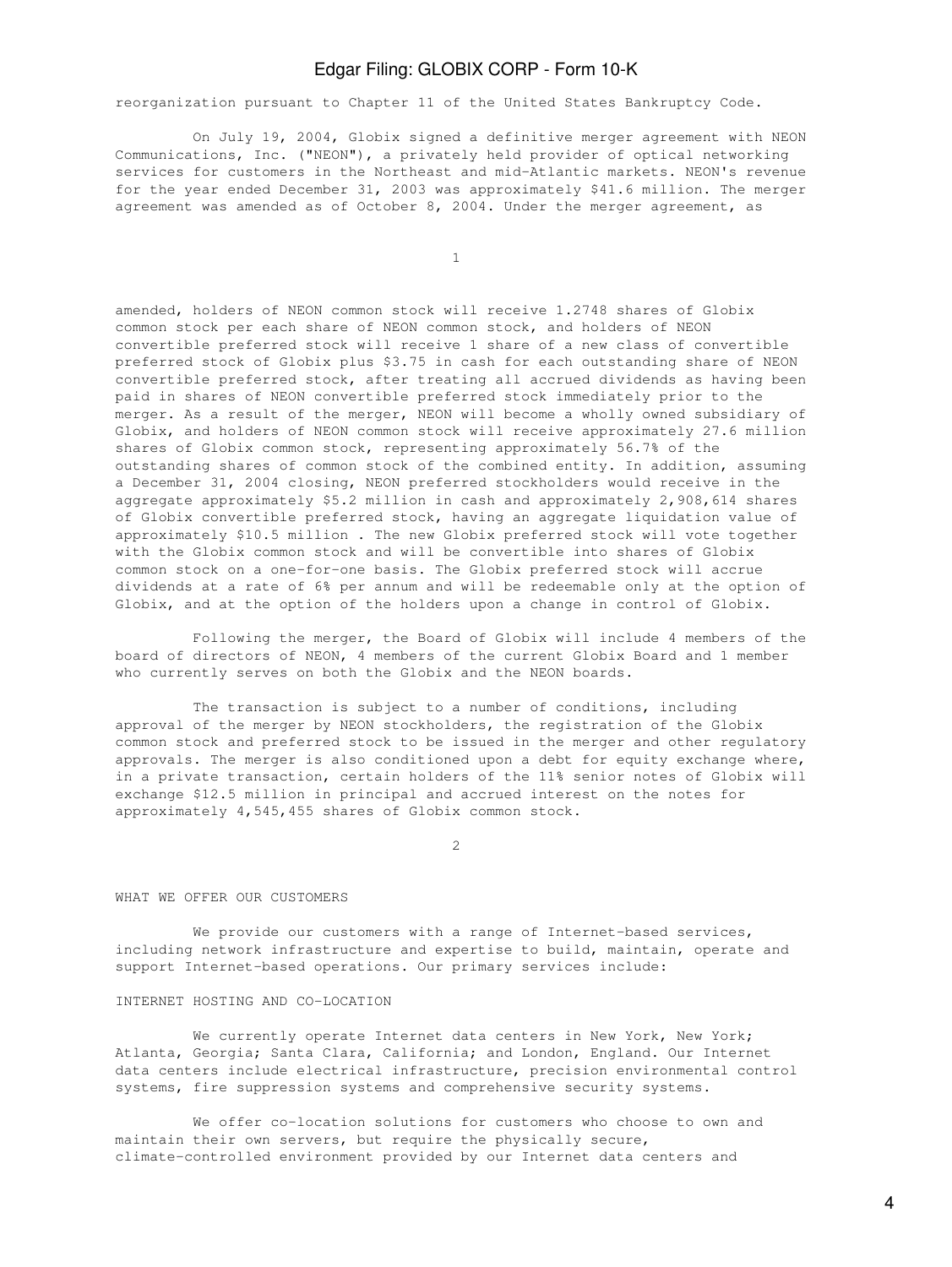connectivity to our network. We offer hosting services in a dedicated server environment. This service includes providing hardware usage, bandwidth and managed services to meet customer-specific needs.

#### MANAGED SERVICES

 We provide managed system and network services to our hosting and co-location customers. Such services include a wide variety of maintenance, administration and problem resolution services for many popular operating systems, Internet network devices, software security solutions and web based applications. In addition we also offer media service, such as streaming media for business communication. Streaming media is a process by which audio, video or other multimedia is delivered in a streaming or continuous fashion over the Internet or over a company's intranet.

 On October 31, 2003, we acquired the business and substantially all of the assets of Aptegrity, Inc., a provider of web application and operations management services. The acquisition of Aptegrity has enabled us to provide remote management of a wider range of custom and off-the-shelf Web-based applications. By managing e-commerce, database, content management and customer relationship management software for our clients, we help them to protect Internet revenue streams, reduce technology operating costs and operating risk, and improve user satisfaction.

 With the purchase of Aptegrity we gained new clients and the ability to offer higher-revenue managed services to our existing customer base. In addition we provide hosting and co-location services to some of Aptegrity's pre-acquisition customers. Since the acquisition of Aptegrity our customers have increased their spending with us on average. We attribute this to the greater utilization of our bundled services as a result of the broader range of services we are able to provide to our customers.

#### NETWORK SERVICES AND INTERNET ACCESS

 We provide access to our network to our hosting and co-location customers in our Internet data centers as well as Internet access services which provide businesses with high-speed continuous access to the Internet from their own premises. In addition, we provide other services, such as domain name registration, local loop provisioning, Internet address assignment, router configuration, e-mail configuration and management and technical consulting services.

 Our network infrastructure is designed for high availability and low latency, and utilizes a single autonomous system number. As a result, traffic is carried on a network controlled by Globix to the greatest extent possible and therefore does not suffer from the congestion or high latency of public networks.

 $\sim$  3

 The domestic Globix backbone is a Packet over Synchronous Optical Network ("SONET"), which provides a mechanism for using the speed and efficient management capabilities of SONET for data transport. Essentially, it provides a method for carrying data packets in SONET frames that will operate at speeds up to OC-48 (2.4Gbs). The OC-48 Globix domestic backbone connects to our data centers and to our backbone points of presence in Boston, Chicago, Los Angeles, Seattle and Washington, D.C.

 Our European backbone is a Packet over SONET currently connecting London, Amsterdam, Frankfurt and Paris. The domestic and European networks are connected by two OC-3 (155Mbps) transatlantic crossings.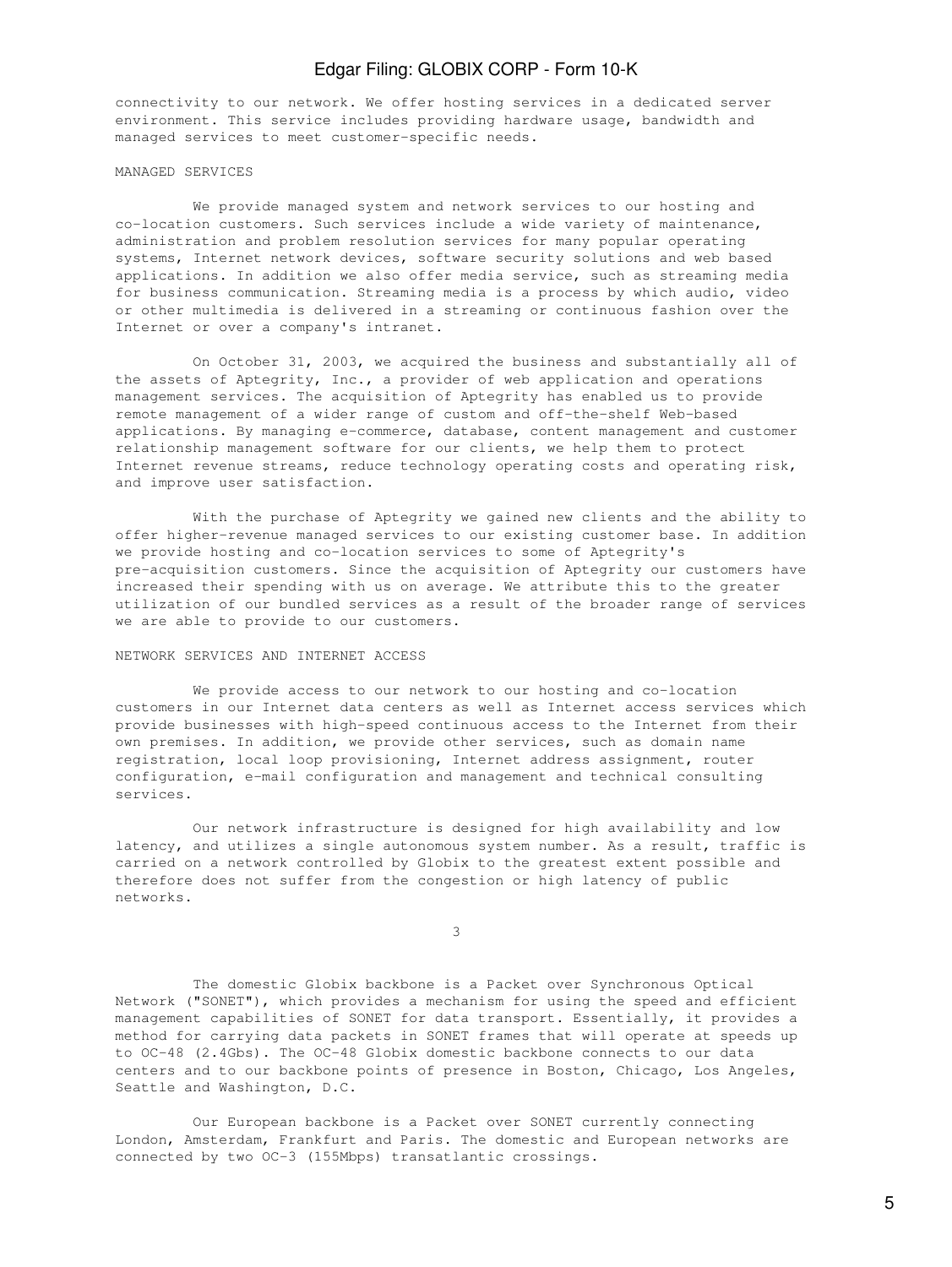Our United States and European network sections interconnect to numerous network access points, commercial Internet exchanges and other Internet, application and network service providers.

 Our network operations are directed from our 139 Centre Street data center in New York, New York, which is staffed 24 hours a day, seven days a week. Network administrators located in our operations center monitor our network infrastructure. Our network administrators are able to identify and correct network problems either themselves or by dispatching system engineers located at our customer support centers.

#### CUSTOMER SUPPORT CENTERS

 Our customer support call centers are operated 24 hours a day, seven days a week, and are equipped with telecommunications systems capable of automatic call distribution, automatic number identification, quality assurance recording and archiving, and intelligent call routing. A trouble ticketing and knowledge database of customer information and history supports our customer service operations.

#### GOVERNMENT REGULATION

 In the United States, our Internet services are currently classified by the Federal Communications Commission as information services, which are not subject to significant regulation, rather than as telecommunications or common carrier services, which are subject to a comprehensive regulatory framework. Similarly, our Internet services are not significantly regulated in certain foreign jurisdictions in which we conduct business.

 In certain other foreign jurisdictions in which we operate, however, our provision of certain Internet services may be subject to the jurisdictions' laws and regulations governing telecommunications services and/or common carriers. In jurisdictions where these laws and regulations currently apply to certain types of our Internet solutions, we endeavor to take all reasonable steps necessary to ensure that we comply with these laws and regulations. This may require us to, among other things, obtain regulatory authorizations and pay fees each year to regulatory authorities.

 The laws and regulations applicable to Internet-related services are evolving in the United States and many other jurisdictions. As these laws and regulations evolve, it is possible that we could be regulated in additional jurisdictions as a telecommunications services provider and/or as a common carrier. As a result, we may become subject to, among other things, additional licensing requirements, fee payment obligations, common carrier obligations, network access changes and/or universal service obligations.

4

 In addition to the telecommunications and/or common carrier laws and regulations that currently govern certain of our services in some jurisdictions and that may, in the future, govern our Internet services in the United States and other jurisdictions, new laws and regulations related to the provision of Internet services may be adopted, implemented and/or challenged at the federal, state and/or local levels in the United States and at corresponding levels in foreign jurisdictions. These laws and regulations may address, among other things, issues of user privacy, obscenity, pricing, consumer protection, taxation, advertising, intellectual property rights, information security, liability for certain types of content and the convergence of traditional telecommunications services with Internet communications. A number of laws and regulations related to these issues are currently being considered by United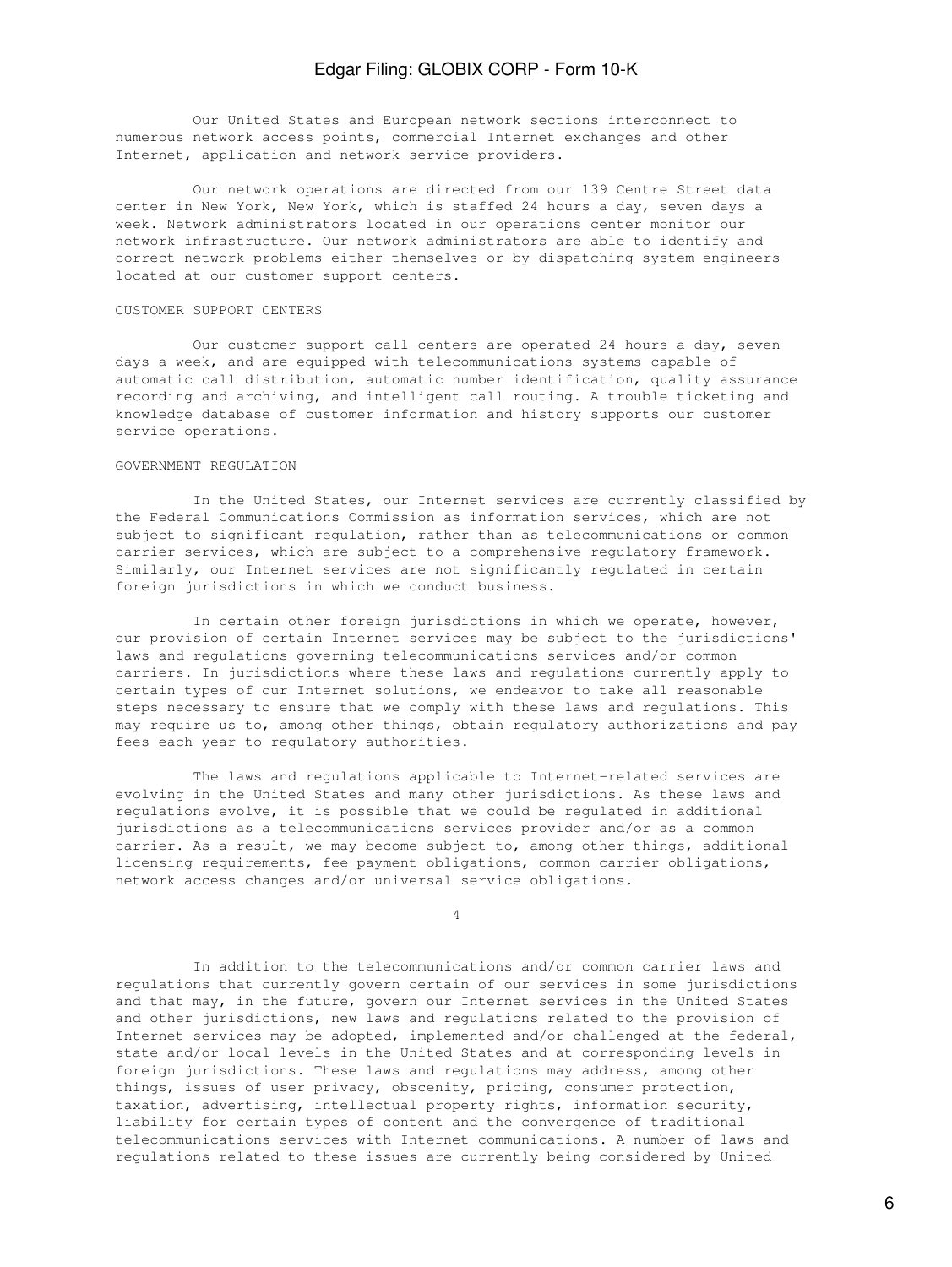States and foreign regulators.

 It is impossible to predict the nature of any new laws or regulations that will be applicable to our services, whether currently existing laws and regulations will be newly-applied to our services or the manner in which currently existing laws and regulations applicable to us will be interpreted and enforced. The adoption of new laws or regulations or the application of existing laws or regulations in a manner that is adverse to our company might decrease demand for our Internet solutions, impose taxes, fees or other charges or other costly technical requirements on our company or otherwise increase our cost of doing business. Any of these developments could harm our business, financial position, results of operations and cash flows.

 The Digital Millennium Copyright Act ("DMCA") includes a limitation on liability of on-line service providers for copyright infringement for transmitting, routing or providing connections, transient storage, caching or storage at the direction of a user. This limitation on liability applies if the service provider had no actual knowledge or awareness of the copyright infringement and if certain other conditions are met. It is not yet clear how the DMCA will be applied to limit liability that we may face in the future for any possible copyright infringement or copyright-related issues relating to the activities of our customers. The DMCA also requires Internet service providers to follow certain "notice and take-down" procedures in order to be able to take advantage of the limitation on liability provided for in the DMCA.

 We have implemented the procedures required by the DMCA and require our users to agree to an "acceptable use" policy which prohibits the use of our facilities for illegal purposes. There can be no assurance, however, that our procedures and acceptable use policy will shield us from liability. Despite enactment of the DMCA, the law relating to the liability of companies that provide Internet-related services for information carried on or disseminated through their networks remains largely unsettled. Claims could be made against us under currently existing or future laws in the United States or other jurisdictions for defamation, obscenity, negligence, copyright, trademark infringement or other legal theories based on the nature and content of the materials disseminated through our networks.

 $5<sub>5</sub>$ 

#### EMPLOYEES AND EMPLOYEE RELATIONS

 As of September 30, 2004, we had approximately 240 full-time employees: approximately 188 in the United States and 52 outside the United States. In addition to our full-time employees, we also employ part-time personnel from time to time in various departments to meet fluctuations in work levels. None of our employees are covered by a collective bargaining agreement.

#### COMPETITION

 Our competitors include other Internet service providers with a significant national or global presence and a focus on business customers. Among these competitors are IBM, Digex, Savvis, Akamai, NaviSite, EDS, Speedera, Data Return, Rackspace and Equinix. Our competitors also include telecommunications companies, such as AT&T, British Telecom, Level 3, MCI and Sprint. We believe that competition is based upon a number of factors, including price, quality of service and financial stability.

 Of the competitors mentioned, some compete only in hosting and infrastructure services, and some compete only in media services. Very few provide services that compete across our entire services portfolio. We believe our competitive differentiation from those that do is our flexibility, speed and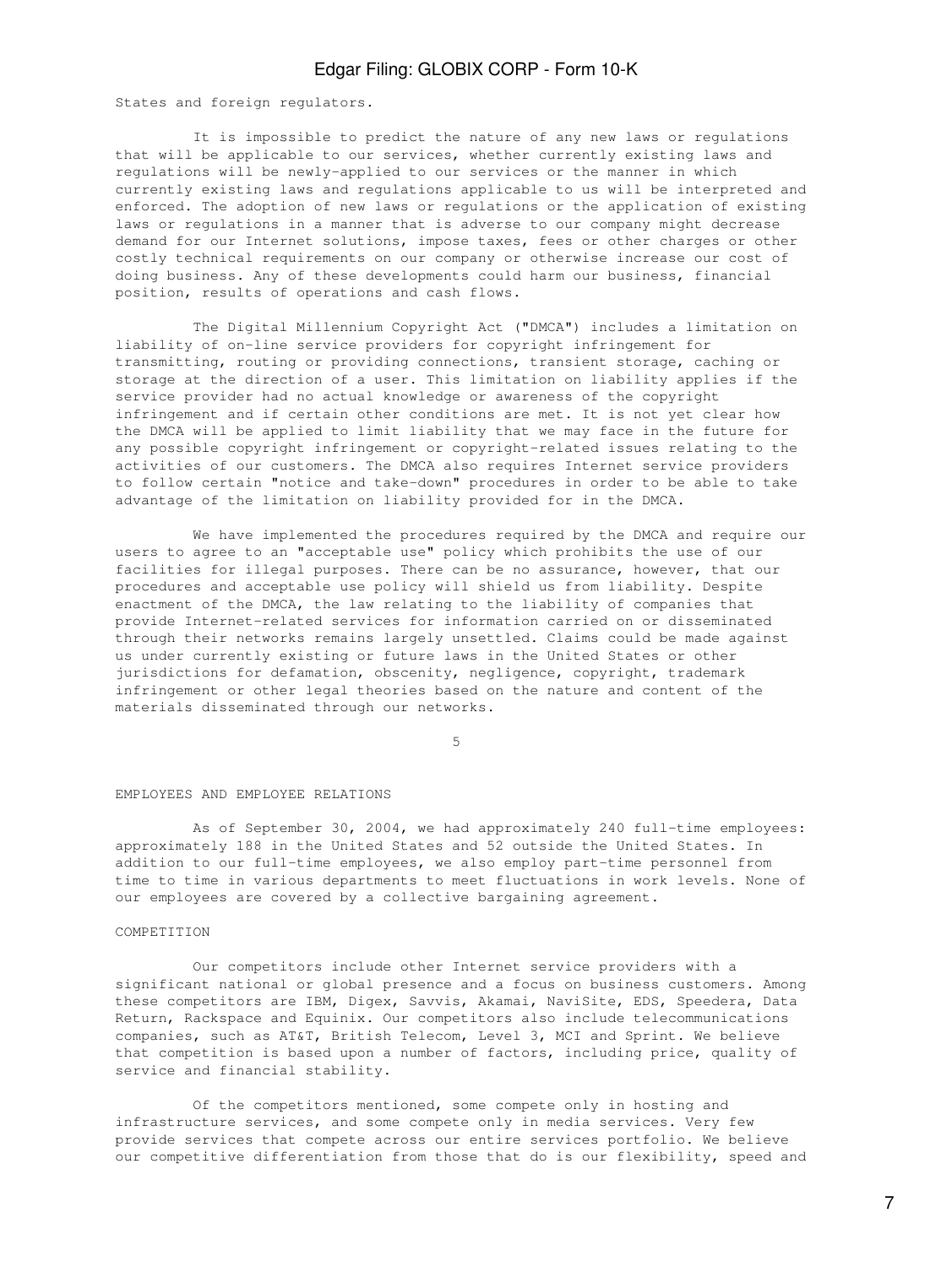ability to customize a bundled solution across all of our service capabilities.

 Competitive pressure impacts Globix's business in two primary ways: customer churn and pricing pressure. For these purposes, churn means contractual revenue loss due to customer cancellations and downgrades, net of upgrades and additions to service.

 Churn due to customer cancellations comes from three major sources: customers no longer needing our services due to bankruptcy or exiting of a product line, customers taking our services in-house and customers replacing our services with services from a competitor. Customer churn due to downgrades is caused mainly by customers not needing all the services we offered them in the past (as a result of exiting a product line, taking services in-house or using a competitor's services), or customers renewing their contracts for identical services but at a lower price, which is mainly as a result of competitive pricing pressure. Due to difficulty in determining the root cause of contract cancellations and downgrades, it is impossible to determine precisely the percentage of churn that is due to competitive pressure is inexact. However, we believe that competitive pressure is a significant cause of contract cancellations and downgrades. Conversely, obtaining contracts formerly provided by our competitors is also a major source of new contract adds.

 Our primary strategy for dealing with contract cancellations related to competitive pressure is first to sell valued added services to clients who have contracted only commodity services. We expect these value added services to offer product differentiation and increase exit costs, thereby decreasing cancellation rates. Second, we expect to continue to offset customer cancellations with new contract adds obtained through direct marketing efforts focused at prospective clients who potentially contract services with our competitors.

 Pricing pressure from competition specifically affects our commodity products and services such as bandwidth and co-location. We believe that pricing pressure for our managed services is considerably less significant.

 Our primary strategy for dealing with price pressure is to bundle higher value-added services with our core infrastructure services to provide increased product differentiation.

 $\sim$  6

#### TRADEMARKS AND PATENTS

 We currently have eight trademark applications and one patent application pending in the United States Patent and Trademark Office. Registration of the same trademarks has been applied for or granted in certain foreign countries. Additionally, Globix acquired the U.S. and European Union registered trademarks of Aptegrity(R) and Minding your E-Business(R) in the acquisition of Aptegrity, Inc.

#### OUR CHAPTER 11 BANKRUPTCY REORGANIZATION

 On April 8, 2002, the United States Bankruptcy Court for the District of Delaware confirmed our plan of reorganization, which became effective on April 25, 2002. As of the effective date of the plan, all of our existing securities were cancelled and:

> o each holder of the 12.5% senior notes became entitled to receive, in exchange for its claims in respect of the 12.5% senior notes, its pro rata share of: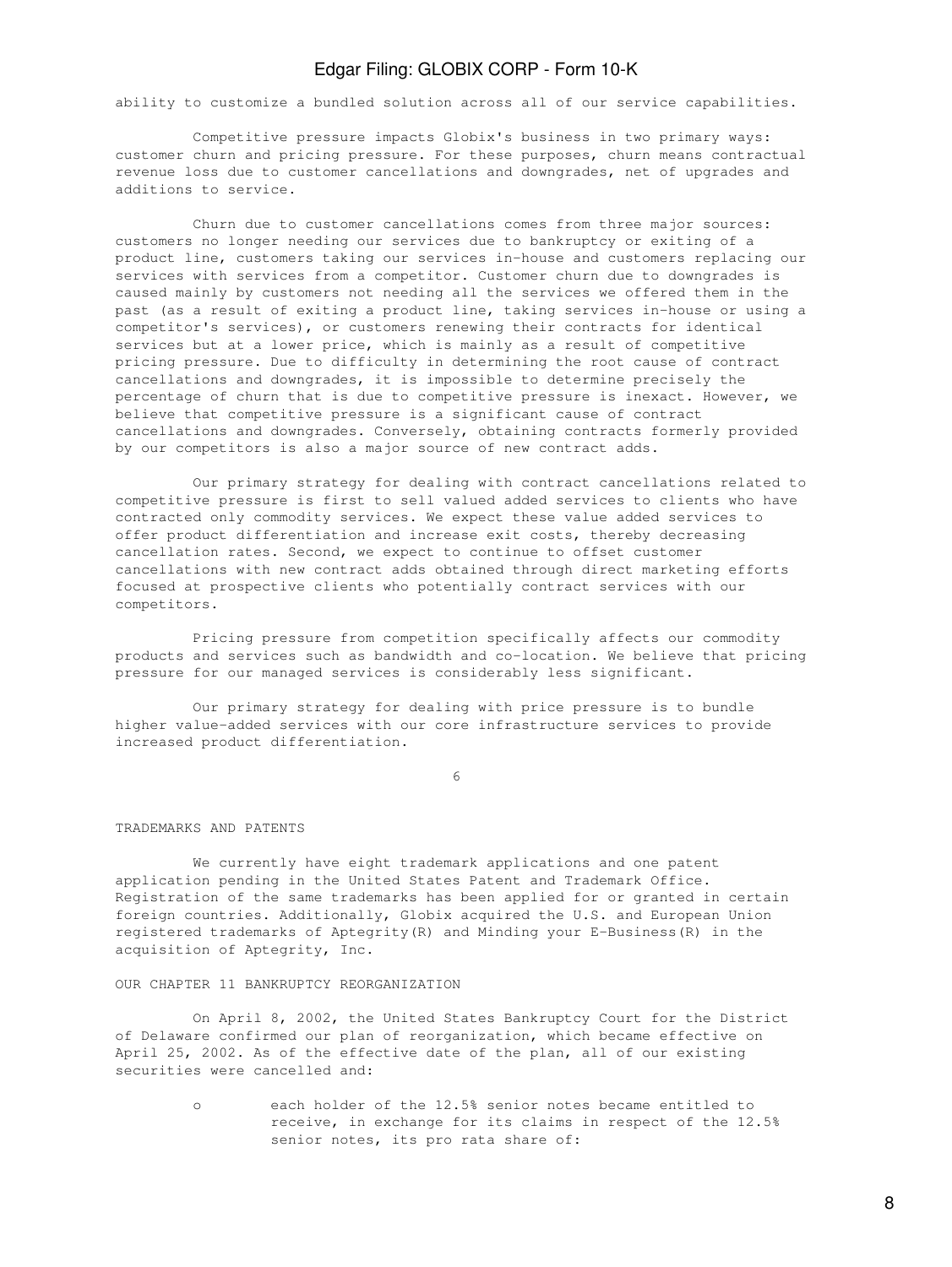- o \$120 million in aggregate principal amount of the 11% senior notes, and
- o 13,991,000 shares of our common stock, representing 85% of the shares of our common stock issued and outstanding following the effective date of the plan; and
	- o each holder of shares of our preferred stock outstanding immediately prior to the effective date of the plan became entitled to receive, in exchange for its claims in respect of these shares of preferred stock, its pro rata share of 2,304,400 shares of our common stock, representing 14% of the shares of our common stock issued and outstanding following the effective date of the plan; and
	- o each holder of shares of our common stock outstanding immediately prior to the effective date of the plan became entitled to receive, in exchange for its claims in respect of these shares of common stock, its pro rata share of 164,600 shares of our common stock, representing 1% of the shares of our common stock issued and outstanding following the effective date of the plan.

 The plan provides that all of the shares of our common stock are subject to dilution by the exercise of management incentive stock options, representing up to 10% of the shares of our issued and outstanding common stock on a fully-diluted basis following the effective date of the plan. As of September 30, 2004, the number of outstanding options representing the right to acquire 956,565 shares of common stock had been granted to members of our management.

7

 A total of 16,460,000 shares of our common stock and \$120 million in aggregate principal amount of the 11% senior notes were deemed to be issued and outstanding on the effective date of the plan. As of September 30, 2002, however, no shares of our common stock or 11% senior notes had been distributed. In October 2002, we distributed a total of 16,295,400 shares of common stock and \$120 million in aggregate principal amount of 11% senior notes. Pursuant to the terms of a Stipulation and Order that we entered into with the lead plaintiffs in the class action lawsuit described in "Item 3 - Legal Proceedings", 229,452 of these shares of common stock and \$1,968,000 in aggregate principal amount of the 11% senior notes were placed in reserve in escrow pending the outcome of the class action lawsuit. In the event that any judgment or settlement entered into in connection with the class action lawsuit requires us to pay an amount in excess of our liability insurance, then we will be required to issue to the class action litigants and their attorneys all (in the event that this excess is \$10 million or greater) or a portion of (in the event that this excess is less than \$10 million) the shares of common stock and 11% senior notes held in escrow. Based on an August 12, 2004 court approval of a settlement agreement pursuant to which Globix would not be required to pay an amount in excess of our liability insurance, described under "Item 3 - Legal Proceedings,", Globix does not believe that the shares of common stock and 11% senior notes held in escrow are likely to be distributed to the class action litigants and their attorneys, and such shares and notes will accordingly be available for distribution to Globix security holders under the plan. Distribution of the remaining 164,600 shares of common stock deemed to have been issued on the effective date of the plan, which are allocable under the terms of the plan to the holders of our common stock outstanding immediately prior to the effective date of the plan, will occur following the resolution of the stockholder derivative suit against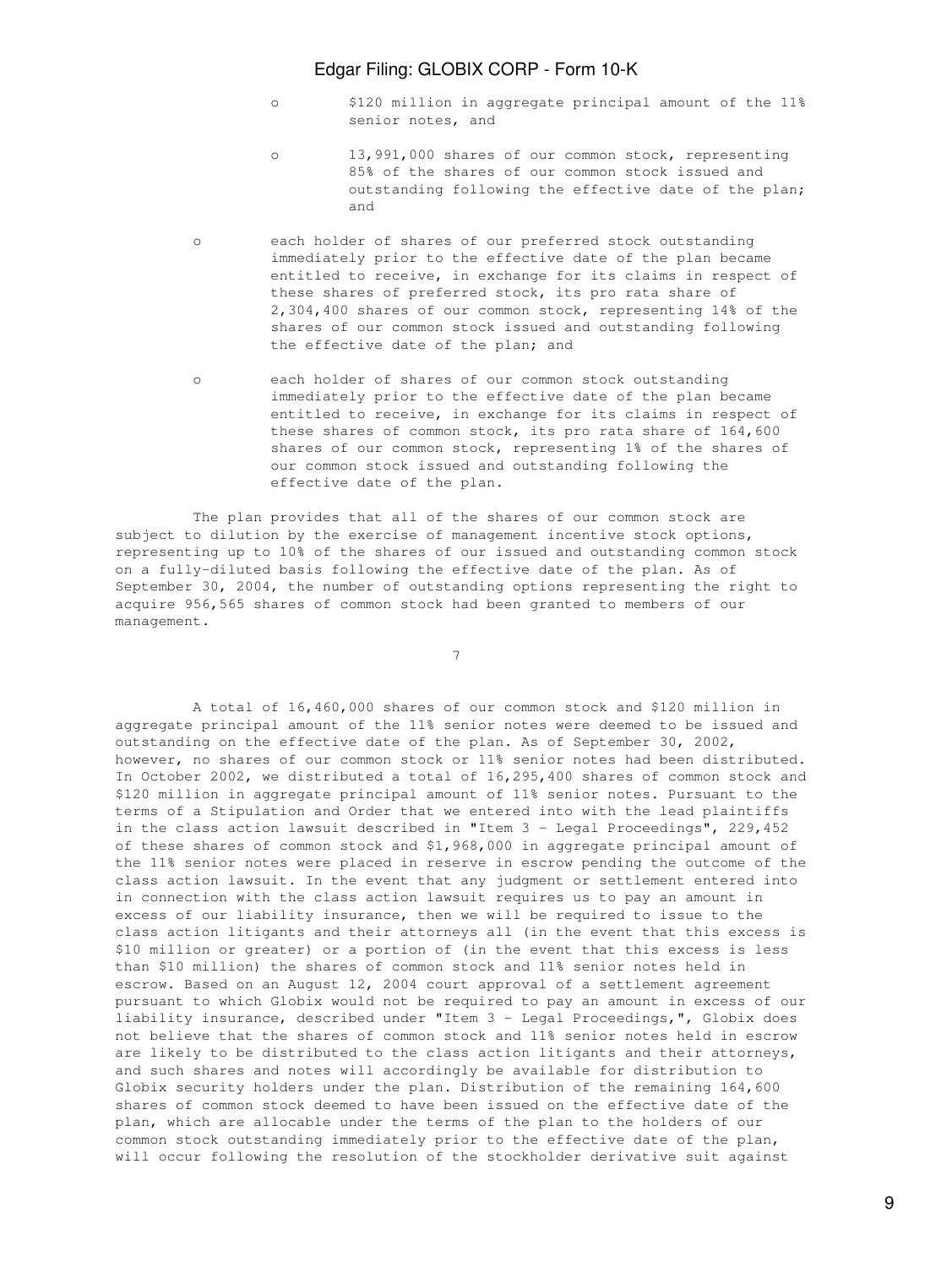our company and certain of our former officers and directors described in "Item 3 - Legal Proceedings".

 Through September 30, 2004, we had acquired in the open market approximately \$26.1 million in aggregate principal amount of our 11% senior notes and related accrued interest of approximately \$1.9 million for an aggregate purchase price of approximately \$20.2 million, and had issued approximately an additional \$18.5 million in 11% senior notes in payment of accrued interest on the 11% senior notes. The indenture governing the 11% senior notes requires interest to be paid in kind through 2004, and permits interest to be paid in kind for two years thereafter at the discretion of our board of directors. In addition, on March 3, 2004, we purchased \$40.3 million in principal amount of the 11% senior notes pursuant to an offer to purchase as described in "Item 2 - Properties". Our indebtedness at September 30, 2004 consisted of approximately \$72.2 million in aggregate principal amount of our 11% senior notes, approximately \$3.3 million in related accrued interest, approximately \$370 thousand of capital lease obligations and approximately \$20 million of mortgage debt on our New York City headquarters and data center.

en andere de la provincia de la provincia de la provincia de la provincia de la provincia de la provincia de<br>En la provincia de la provincia de la provincia de la provincia de la provincia de la provincia de la provinci

#### RISK FACTORS

 There are a number of important factors that could affect our business and future operating results, including, without limitation, the factors set forth below. The information contained in this annual report should be read in light of such factors. Any of the following factors could have a material adverse effect on our business and our future operating results.

WE HAVE A HISTORY OF LOSSES WHICH IF IT CONTINUES IN THE FUTURE WILL EVENTUALLY MAKE US UNABLE TO MEET OUR FINANCIAL OBLIGATIONS.

 We have experienced significant losses since we began operations. Despite improvement in our operating margins since our emergence from bankruptcy, we may continue to incur losses in the future. For the year ended September 30, 2004, we had a loss from operations of \$33.9 million and a net loss of \$41.4 million. \$18.0 million of the loss from operations and net loss during the year ended September 30, 2004 was attributable to a writedown of our property located at 415 Greenwich Street in New York City, which we sold in January 2004. For the year ended September 30, 2003, we had a loss from operations of \$18.4 million and a net loss of approximately \$25.3 million. Our ability to achieve and sustain operating profits depends on our ability to reduce our indebtedness and operating expenses and increase our revenue base. If we are unable to reduce expenses sufficiently or build up our revenue base, we will not become profitable. If we are unable to become profitable, we will eventually become unable to meet our financial obligations.

OUR REVENUES COULD DECLINE SIGNIFICANTLY IF WE CONTINUE TO LOSE CUSTOMERS OR HAVE OUR EXISTING CUSTOMERS REDUCE THEIR LEVEL OF SPENDING ON OUR SERVICES.

 We have experienced and may continue to experience declines in revenue due to customers leaving us or staying with us but choosing to decrease their spending on our services. One of our biggest challenges has been to limit these revenue declines. Although we have reduced the level of revenue declines due to customer loss, we continue to experience declines in price per service. Continued declines in revenue could harm our business, financial condition and results of operations.

OUR ABILITY TO PAY THE PRINCIPAL AMOUNT OF THE 11% SENIOR NOTES WHEN DUE DEPENDS ON OUR FUTURE OPERATING PERFORMANCE, AND FAILURE TO SATISFY THESE OBLIGATIONS COULD RESULT IN THESE OBLIGATIONS BECOMING DUE AND PAYABLE, RESULTING IN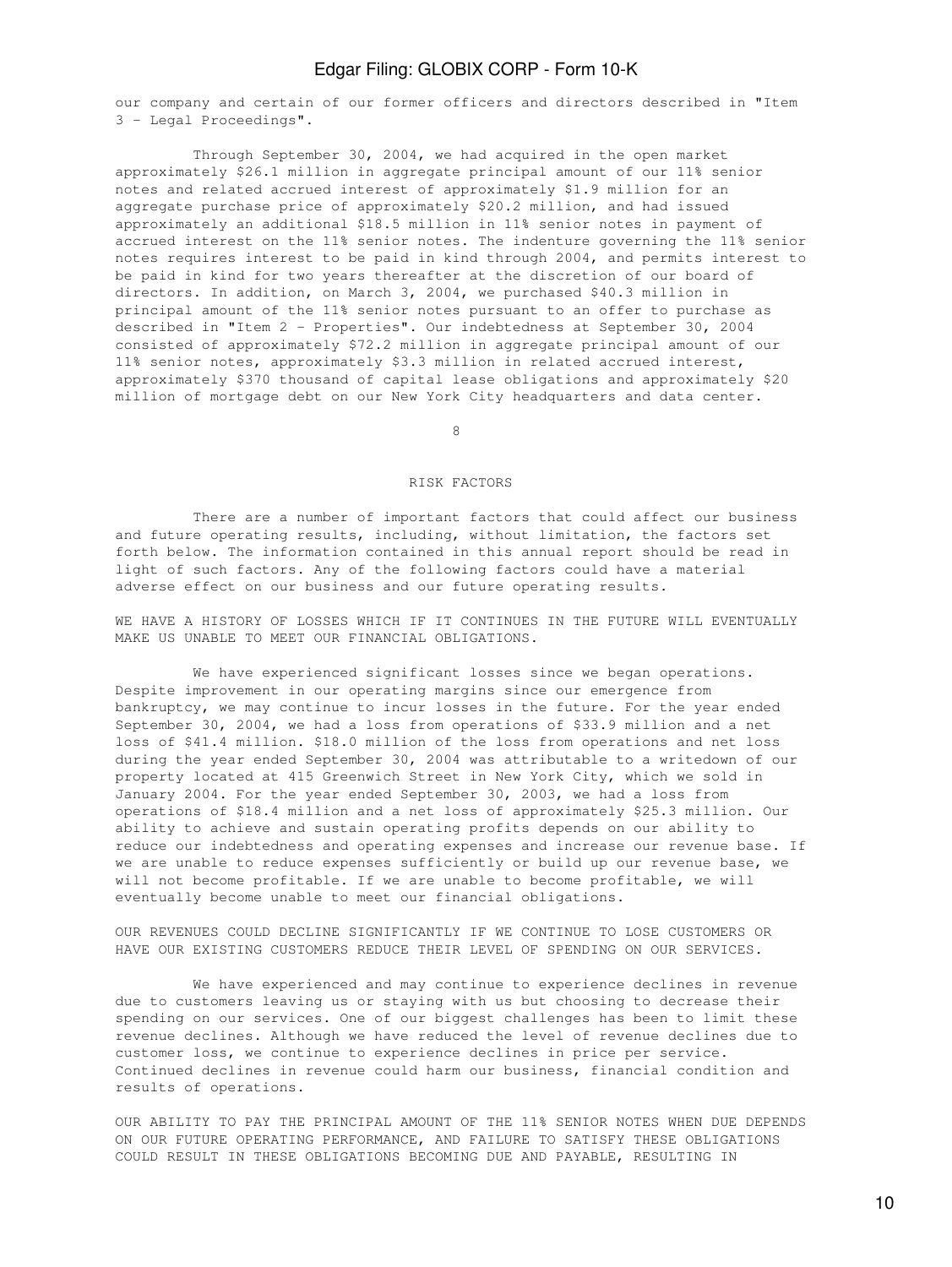BANKRUPTCY.

 Historically, we have not generated positive cash flows from operations. Our ability to pay principal and interest on the 11% senior notes and on our other indebtedness depends on our future operating performance. Our outstanding indebtedness as of September 30, 2004 was approximately \$95.8 million and may increase to approximately \$104 million on September 30, 2005 if our board of directors elects to pay interest in kind and not in cash on the notes. Future operating performance is subject to market conditions and business factors that are often beyond our control. Consequently, we cannot assure you that we will have sufficient cash flows to pay the principal and interest on our indebtedness. If our cash flows and capital resources are insufficient to allow us to make scheduled payments on our indebtedness, we may have to reduce or delay capital expenditures, sell assets, seek additional capital, restructure or refinance our indebtedness or file for bankruptcy. The terms of our indebtedness may restrict the use of these alternative measures, and we cannot assure you that these measures would satisfy our scheduled debt service obligations. If we cannot make scheduled payments on our indebtedness, we will be in default and, as a result:

9

- o our debt holders could declare all outstanding principal and interest to be due and payable; and
- o we could be forced into bankruptcy.

OUR OUTSTANDING INDEBTEDNESS RESTRICTS OUR FINANCIAL AND OPERATING FLEXIBILITY. THIS COULD PLACE US AT A COMPETITIVE DISADVANTAGE THAT COULD IN TURN AFFECT OUR ABILITY TO GENERATE CASH FLOW AND FULFILL OUR OBLIGATIONS.

 As of September 30, 2004, we were highly leveraged and our outstanding indebtedness was approximately \$95.8 million. Our indebtedness could:

- o limit our ability to obtain additional financing to operate or grow our business;
- o require us to use the proceeds of certain asset sales to redeem indebtedness;
- o limit our financial flexibility in planning for and reacting to industry changes;
- o place us at a competitive disadvantage as compared to less leveraged companies; and
- o in 2007, after the fourth anniversary of the issuance of the 11% senior notes, require us to dedicate a significant portion of our cash flow to payments on our debt, reducing the availability of our cash flow for other purposes.

COVENANTS IN THE INDENTURE GOVERNING THE 11% SENIOR NOTES IMPOSE LIMITATIONS ON OUR ABILITY TO BORROW AND INVEST, WHICH COULD SEVERELY IMPAIR OUR ABILITY TO EXPAND OR FINANCE OUR FUTURE OPERATIONS.

 The indenture governing the 11% senior notes contains a number of covenants that impose significant operating and financial restrictions on us and our subsidiaries. These restrictions limit our ability to incur additional indebtedness, create liens on assets, dispose of assets, enter into business combinations or engage in certain activities with our subsidiaries.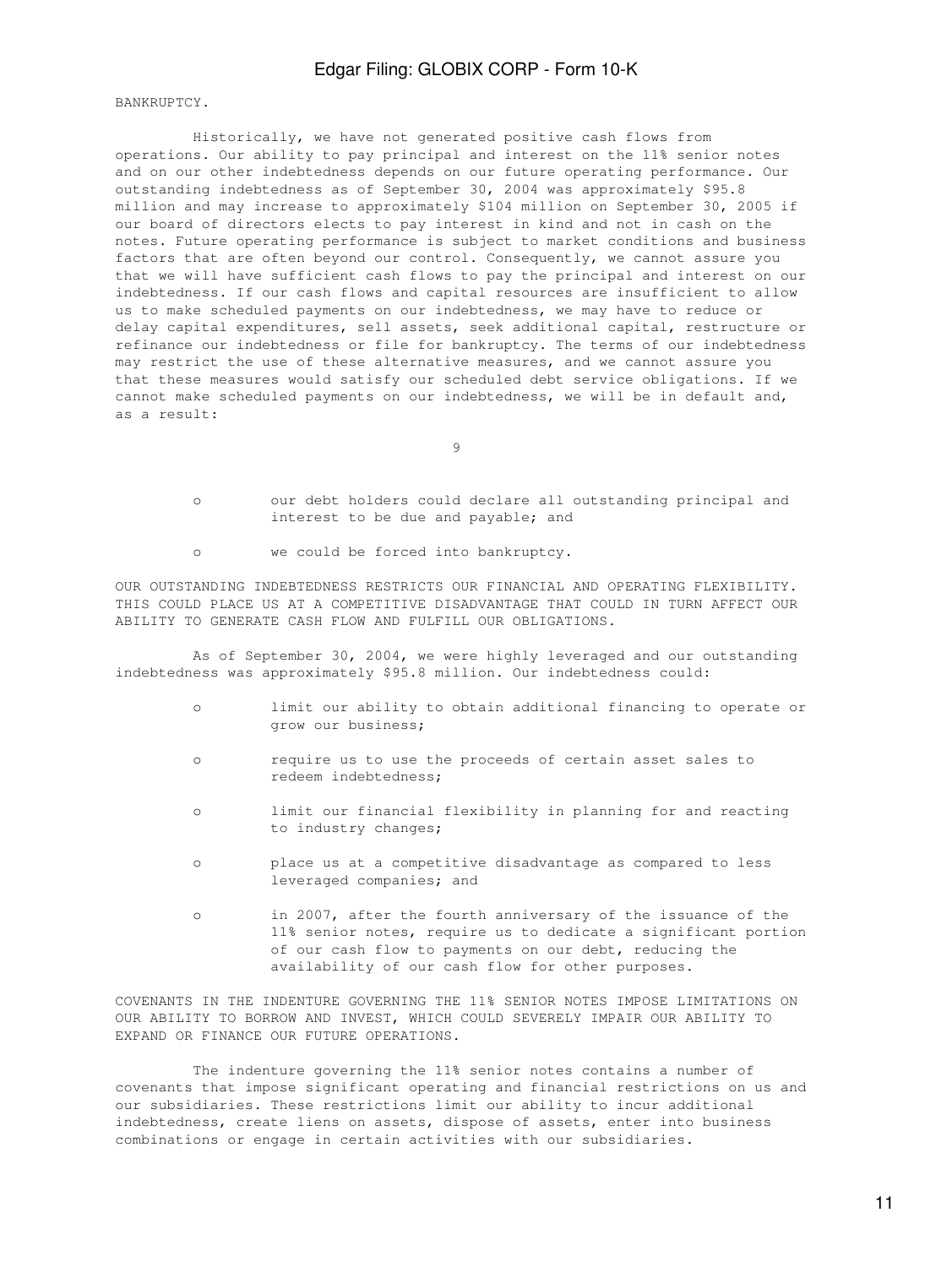OUR LEVERAGE WILL INCREASE AS A RESULT OF THE PAYMENT OF INTEREST IN KIND WHICH COULD MAKE IT MORE DIFFICULT TO REPAY OR REFINANCE OUR INDEBTEDNESS AND PLACE US AT AN OPERATIONAL AND COMPETITIVE DISADVANTAGE.

 The indenture under which our 11% senior notes were issued requires us to pay interest in kind through 2004 and permits us to pay interest in kind at the discretion of our board of directors through 2006. The additional issuances of 11% senior notes could further restrict our financial and operating flexibility, limit our ability to obtain additional financing, place us at a competitive disadvantage when compared to our competitors with less debt, and make it more difficult to meet our financial obligations upon the maturity of the 11% senior notes. The payment of interest in kind on May 1, 2004 resulted in an additional \$7.2 million in 11% senior notes.

10

OUR ACQUISITION STRATEGY MAY PROVE TO BE UNSUCCESSFUL WHICH COULD RESULT IN FURTHER LOSSES AND AN INABILITY TO MEET OUR FINANCIAL OBLIGATIONS.

 In order to increase our revenue base, we may make investments in or acquire businesses, products, services or technologies. Consequently, we are subject to the following risks:

- o we may not be able to make investments or acquisitions on terms which prove advantageous;
- o acquisitions may cause a disruption in our ongoing business, distract our management and other resources and make it difficult to maintain the operations, organization and procedures of our company or the acquired business; and
- o we may not be able to retain key employees of the acquired business or to maintain good relations with its customers or suppliers.

OUR REORGANIZATION MAY HAVE ADVERSELY AFFECTED SOME OF OUR RELATIONSHIPS WITH CUSTOMERS AND SUPPLIERS, AND TOGETHER WITH OUR HIGHLY LEVERAGED FINANCIAL STRUCTURE MAY CONTINUE TO AFFECT THE WAY WE ARE VIEWED IN THE MARKET.

 The continuing impact of our April 2002 bankruptcy reorganization cannot be accurately quantified. However, our bankruptcy may have adversely affected our ability to negotiate favorable terms with vendors or retain customers. Our bankruptcy and continued leverage may cause customers to question our financial soundness and may also affect the contractual terms that are available to us.

OUR BUSINESS COULD SUFFER FROM A LOSS OF MANAGEMENT PERSONNEL, WHICH COULD RESULT IN OUR INABILITY TO OPERATE AS EFFECTIVELY AS WE ANTICIPATED AND COULD REDUCE OUR REVENUES.

Since our emergence from bankruptcy, we have undertaken a number of changes in management as well as reductions in staffing. In the year following our bankruptcy, we replaced our Chief Executive Officer and Chief Financial Officer as well as other members of senior management. As a result, our business experienced a lack of continuity in management. Our success depends largely on the experience, skills and performance of our senior management team. The loss or unavailability to us of any member of our senior management team could result in our inability to operate the company as effectively as we anticipate and could reduce our revenues.

WE MAY NOT BE ABLE TO ATTRACT OR RETAIN THE PERSONNEL WE NEED IN EACH OF THE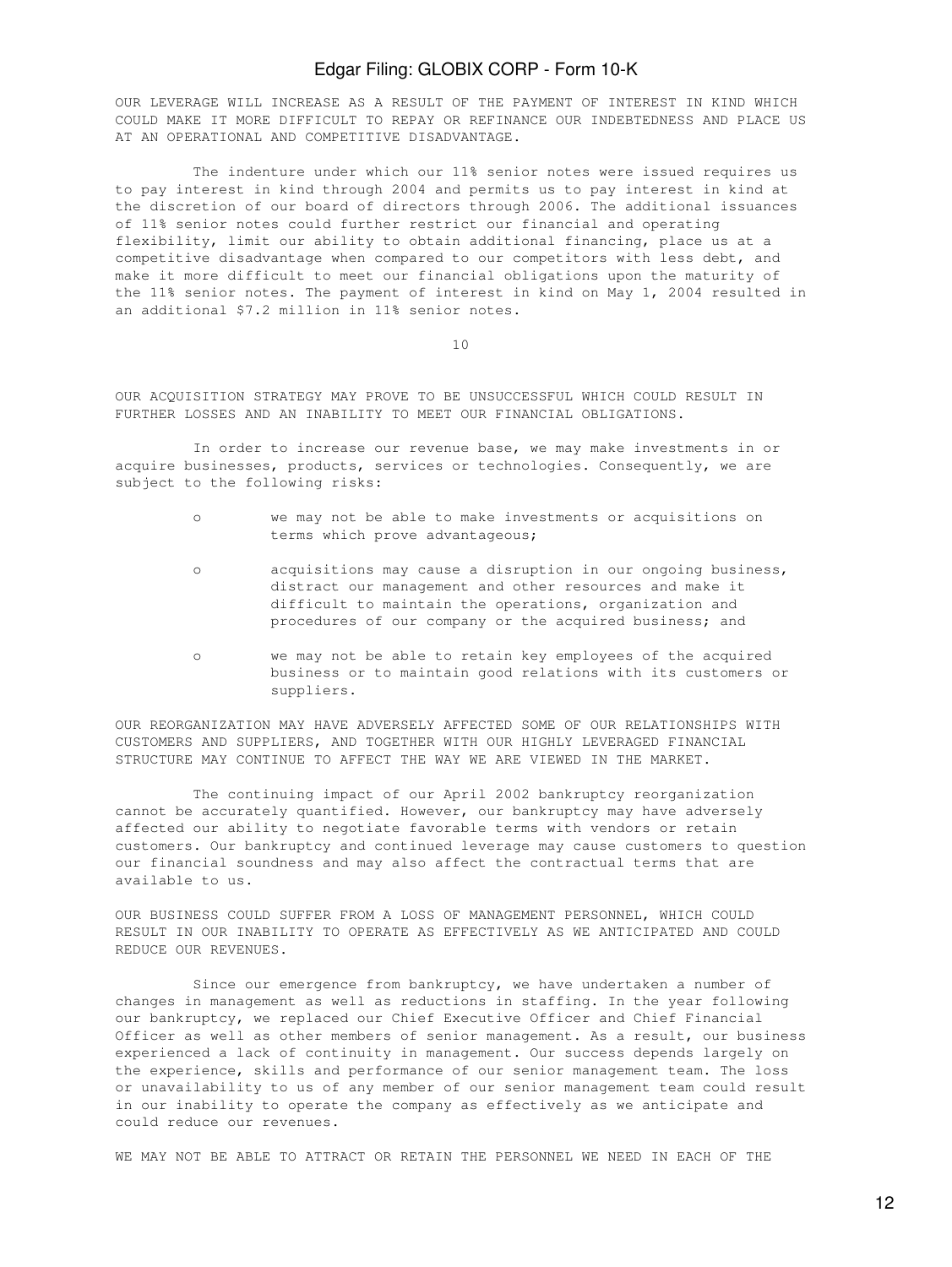CRITICAL AREAS OF OUR BUSINESS, WHICH COULD ADVERSELY AFFECT THE ABILITY OF OUR BUSINESS TO PERFORM ITS FUNCTIONS.

 Our future success depends on our ability to attract and retain key personnel for management, technical, sales and marketing and customer support positions. The failure to attract or retain qualified personnel in each of these critical areas could adversely affect the ability of our business to perform its functions. Further efforts to control management costs, given our flat organizational structure, could have an additional adverse impact on employee morale.

11

COMPETITION FOR THE INTERNET SERVICES THAT WE PROVIDE IS INTENSE AND WE EXPECT THAT COMPETITION WILL CONTINUE TO INTENSIFY, WHICH COULD RESULT IN OUR ENCOUNTERING SIGNIFICANT PRICING PRESSURE.

 Our competitors include other Internet service providers with a significant national or global presence that focus on business customers, such as IBM, Digex, EDS, NaviSite, Savvis, Akamai, Speedera, Data Return, Rackspace and Equinix. Our competitors also include telecommunications companies, such as AT&T, British Telecom, Level 3, MCI and Sprint. Many of our existing competitors, as well as a number of potential new competitors, have:

- o longer operating histories;
- o greater name recognition;
- o larger customer bases;
- o larger networks;
- o more and larger facilities; and
- o significantly greater financial, technical and marketing resources.

 New competitors, including large computer hardware, software, media and other technology and telecommunications companies, may enter our market and rapidly acquire significant market share. As a result of increased competition and vertical and horizontal integration in the industry, we expect to continue to encounter significant pricing pressures. These pricing pressures could result in significantly lower average selling prices for our services. For example, telecommunications companies operating outside of NEON's geographic market may be able to provide customers with reduced communications costs in connection with their Internet access services, significantly increasing pricing pressures on us. We may not be able to offset the effects of any price reductions with an increase in the number of our customers, higher revenue from value-added services, cost reductions or otherwise.

OUR SUCCESS WILL DEPEND ON OUR ABILITY TO INTEGRATE, OPERATE AND MAINTAIN AND UPGRADE OUR NETWORK AND FACILITIES, AND OUR FAILURE TO DO SO COULD CAUSE US TO LOSE CUSTOMERS OR BE UNABLE TO OFFER COMPETITIVE SERVICES.

 A key element of our business strategy is the maintenance and upgrading of our facilities and network, which has required, and will continue to require, management time and the periodic expenditure of capital. Any interruption in our ability to deliver services over our network due to market disruptions or third party insolvencies may make us less attractive to future customers and may hamper our ability to retain our current customers which, in turn, could adversely affect our entire business.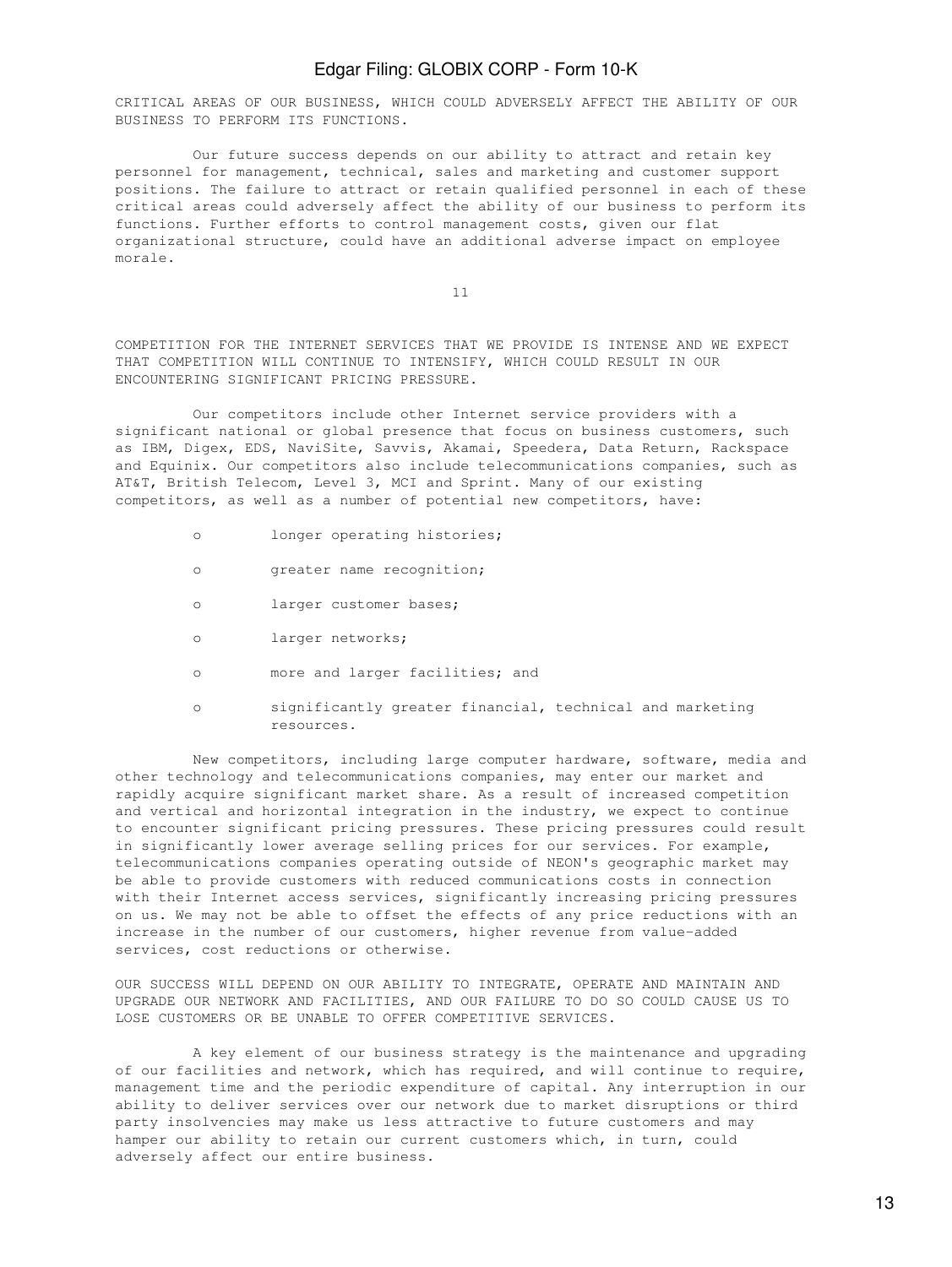12

OUR BUSINESS RELIES ON THIRD-PARTY DATA COMMUNICATIONS AND TELECOMMUNICATIONS PROVIDERS THAT COULD INCREASE PRICES OR INTERRUPT SERVICE, WHICH IN TURN COULD CAUSE US TO LOSE BUSINESS OR BE UNABLE TO OPERATE IN A COMPETITIVE MANNER.

 Our existing network relies on many third-party data communications and telecommunications providers, located in the United States and abroad. These carriers are subject to price constraints, including tariff controls, that in the future may be relaxed or lifted. In addition, certain of these providers, including MCI, Global Crossing and Cable and Wireless, have filed for protection under Chapter 11 under the U.S. Bankruptcy Code, which may affect the availability and quality of the services that these entities provide. Price increases or the lack of service availability and quality could adversely affect the costs of maintaining our network and our ability to maintain or grow our business.

WE MAY NOT BE ABLE TO OBTAIN COMPUTER HARDWARE AND SOFTWARE ON THE SCALE AND AT THE TIMES WE NEED AT AN AFFORDABLE COST, AND FAILURE TO DO SO OVER AN EXTENDED PERIOD OF TIME COULD CAUSE US TO LOSE CUSTOMERS OR BE UNABLE TO OFFER COMPETITIVE SERVICE.

We rely on outside vendors to supply us with computer hardware, software and networking equipment. We primarily use products from Cisco, Compaq, Juniper Networks and Sun Microsystems, either leased or purchased from the manufacturer or a third-party vendor. Consequently, our expertise is concentrated in products from these manufacturers. We also rely on Cisco for network design and installation services. If we are unable over an extended period of time to obtain the products and services that we need on a timely basis and at affordable prices, it will harm our business, financial condition and results of operations.

BECAUSE WE ARE DEPENDENT ON COMPUTER AND COMMUNICATION SYSTEMS, A SYSTEMS FAILURE WOULD CAUSE A SIGNIFICANT DISRUPTION TO OUR BUSINESS.

 Our business depends on the efficient and uninterrupted operation of our computer and communications hardware systems and infrastructure. We currently maintain most of our computer systems in our facilities in New York, New York; Atlanta, Georgia; Santa Clara, California; and London, England. While we have taken precautions against systems failure, interruptions could result from natural disasters as well as power loss, our inability to acquire fuel for our backup generators, telecommunications failure, terrorist attacks and similar events. We also lease telecommunications lines from local, regional and national carriers, whose service may be interrupted. Our business, financial condition and results of operations could be harmed by any damage or failure that interrupts or delays our operations.

OUR DEPENDENCE ON A LIMITED NUMBER OF SUPPLIERS EXPOSES US TO POSSIBLE INTERRUPTIONS THAT COULD DELAY OR PREVENT US FROM PROVIDING OUR SERVICES.

 Approximately 39% of our cost of revenues for the year ended September 30, 2004 is derived from services provided by three major telecommunication carriers, MCI, Verizon and British Telecom. While we believe that most of these services can be obtained from other alternative carriers, an interruption in service from one of these carriers or other suppliers could limit our ability to serve customers, which would adversely affect our results of operations.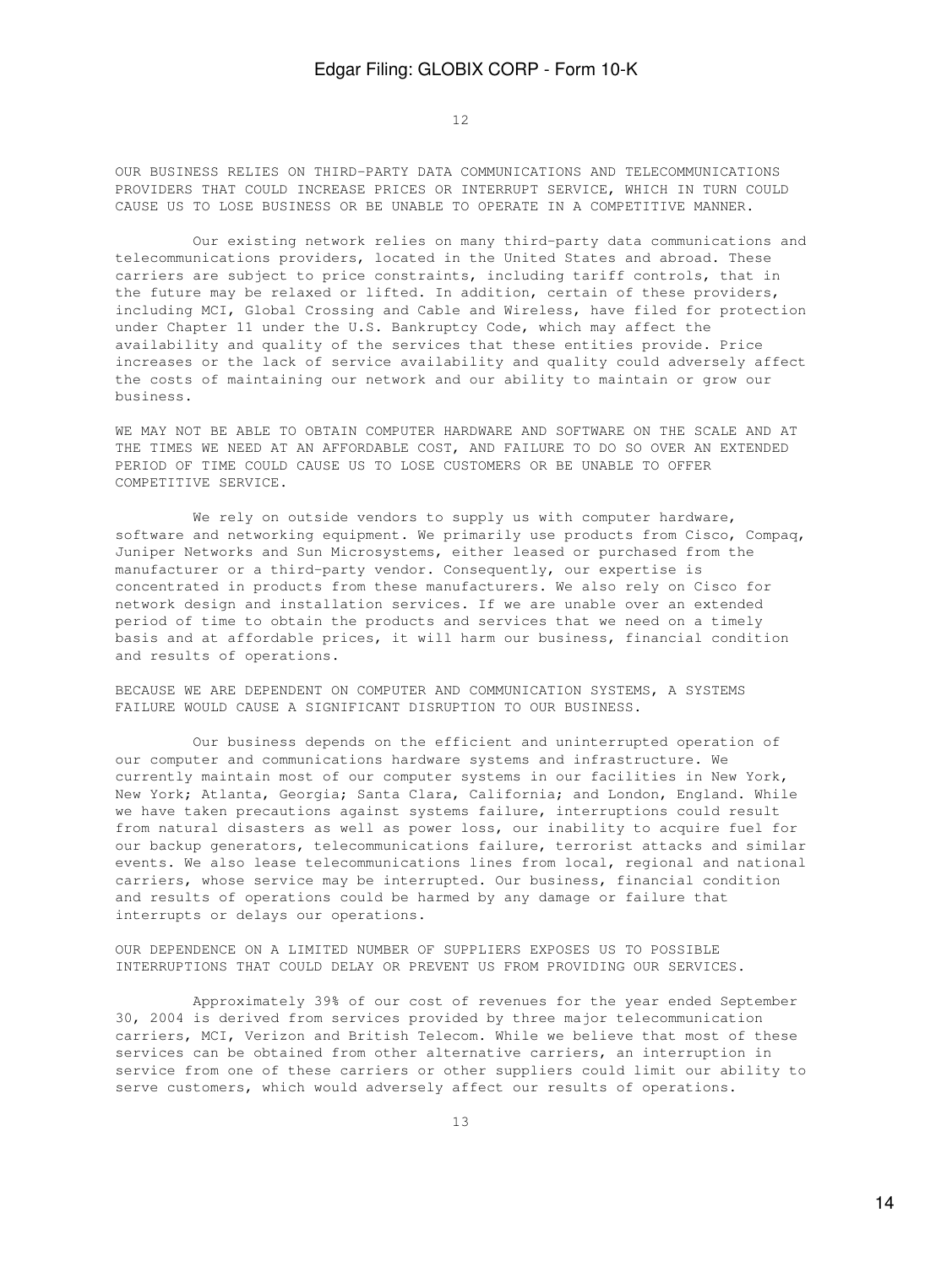IF OUR SECURITY MEASURES PROVED TO BE INADEQUATE, OUR ABILITY TO ATTRACT, RETAIN AND SERVICE CUSTOMERS WOULD BE ADVERSELY AFFECTED.

 Our infrastructure is potentially vulnerable to physical or electronic break-ins, viruses, denial of service attacks or similar problems. If someone were to circumvent our security measures, he or she could jeopardize the security of confidential information stored on our systems, misappropriate proprietary information or cause interruptions in our operations. We may be required to make significant additional investments and efforts to protect against or remedy security breaches. Security breaches that result in access to confidential information could damage our reputation and expose us to a risk of loss or liability. The security services that we offer in connection with our customers' networks cannot assure complete protection from computer viruses, break-ins and other disruptive problems. Although we attempt to contractually limit our liability in such instances, the occurrence of these problems may result in claims against us or liability on our part. These claims, regardless of their ultimate outcome, could result in costly litigation and could harm our business and reputation and impair our ability to attract and retain customers for our services.

BECAUSE OUR BUSINESS DEPENDS ON THE CONTINUED GROWTH, USE AND IMPROVEMENT OF THE INTERNET, ANY DECREASE IN INTERNET USAGE COULD DECREASE THE DEMAND FOR OUR SERVICES, AND REDUCE OUR REVENUES.

 Our services are targeted toward businesses that use the Internet. The Internet is subject to a high level of uncertainty and is characterized by rapidly changing technology, evolving industry standards and frequent new service introductions. Accordingly, we are subject to the risks and difficulties frequently encountered in new and rapidly evolving markets.

 Critical issues concerning the commercial use of the Internet remain unresolved and may affect the growth of Internet use, especially in the market we target. Despite growing interest in the many commercial uses of the Internet, many businesses have been deterred from purchasing Internet services for a number of reasons, including:

- o inadequate protection of the confidentiality of stored data and information moving across the Internet;
- o inconsistent quality of service;
- o inability to integrate business applications on the Internet;
- o the need to deal with multiple vendors, whose products are frequently incompatible;
- o lack of availability of cost-effective, high-speed services; and
- o concern over the financial viability of Internet service providers.

 Capacity constraints caused by growth in Internet usage may, unless resolved, impede further growth in Internet use. If the number of users on the Internet does not increase and commerce over the Internet does not become more accepted and widespread, demand for our services may decrease and, as a result, our business would be harmed.

OUR BUSINESS REQUIRES US TO ADAPT TO TECHNOLOGICAL CHANGES, AND SIGNIFICANT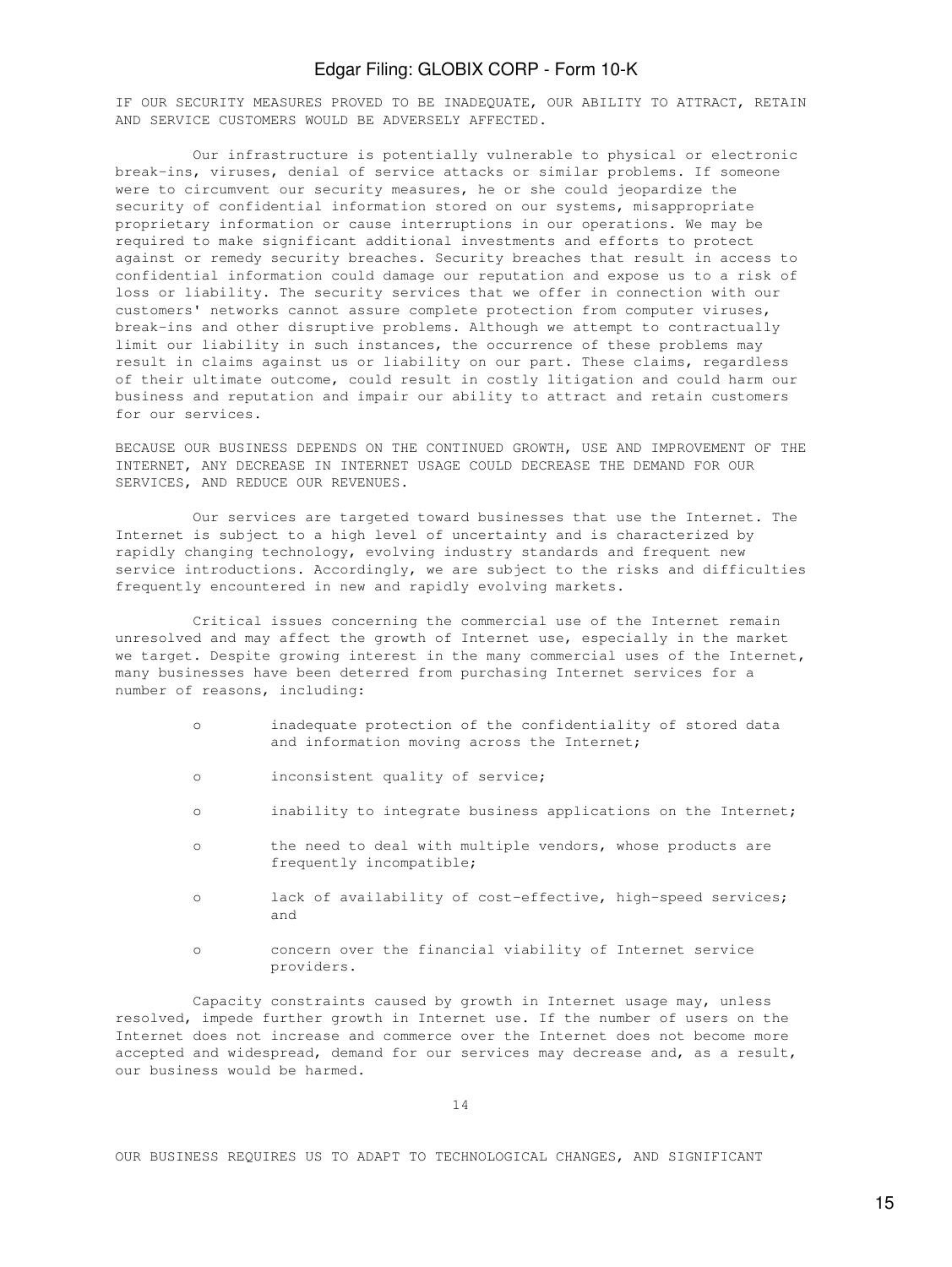TECHNOLOGICAL CHANGES COULD RENDER OUR EXISTING SERVICES OBSOLETE.

 We must adapt to our rapidly changing market by continually improving the responsiveness, functionality and features of our services to meet our customers' needs. If we are unable to respond to technological advances and conform to emerging industry standards in a cost-effective and timely basis, our business, financial condition and results of operations will be harmed.

CHANGES IN GOVERNMENT REGULATIONS RELATED TO THE INTERNET COULD RESTRICT OUR ACTIVITIES, EXPOSE US TO LIABILITY OR OTHERWISE ADVERSELY AFFECT OUR BUSINESS.

 There are an increasing number of laws and regulations pertaining to the Internet. These laws or regulations relate to liability for content and information received from or transmitted over the Internet, user privacy and security, taxation, the enforcement of online contracts, consumer protection and other issues concerning services. The government may also seek to regulate some aspects of our activities as basic telecommunications services. Moreover, the applicability to the Internet of existing laws governing copyright, trademark, trade secret, obscenity, libel, consumer protection, privacy and other issues is uncertain and developing. We cannot predict the impact that future regulation or regulatory changes may have on our business.

WE COULD BE LIABLE FOR VIOLATING THE INTELLECTUAL PROPERTY RIGHTS OF THIRD PARTIES, WHICH COULD RESULT IN US HAVING TO PAY A LICENSE FEE OR DAMAGES TO THIRD PARTIES, WHICH WOULD REDUCE OUR REVENUES.

 Despite our efforts to protect the intellectual property that is important to the operation of our business, a third party could bring a claim of infringement against us or any of our material suppliers. If such a claim were settled or adjudicated against us or one of our material suppliers, we could be forced to pay for a license to continue using the intellectual property. There is no guarantee that we could obtain such a license, or that it would be available on reasonable terms. Alternatively, we could be forced to defend ourselves against infringement claims, which could be costly and which could result in us having to pay damages to third parties.

WE MAY BE LIABLE FOR THE MATERIAL THAT OUR CUSTOMERS DISTRIBUTE OVER THE INTERNET, WHICH COULD RESULT IN LEGAL CLAIMS AGAINST US.

 The law relating to the liability of online service providers, private network operators and Internet service providers for content and information carried on or disseminated through their networks is currently unsettled. While we have taken steps to contractually limit our liability in these areas, we could become subject to legal claims relating to the content of the web sites we host. For example, lawsuits could be brought against us claiming that material inappropriate for viewing by young children can be accessed from the web sites that we host. Claims could also involve matters such as defamation, invasion of privacy, violations of "anti-spamming" legislation, copyright and trademark infringement. Internet service providers have been sued in the past, sometimes successfully, based on the material disseminated over their networks. We may take additional measures to reduce our exposure to these risks, which could be costly or result in some customers not doing business with us. In addition, defending ourselves against claims, or paying damage awards to third parties, could strain our management and financial resources.

15

WE FACE RISKS ASSOCIATED WITH DIFFERING REGULATORY REGIMES AND MARKETS AS A RESULT OF OUR INTERNATIONAL OPERATIONS WHICH COULD ADVERSELY AFFECT OUR RESULTS OF OPERATIONS.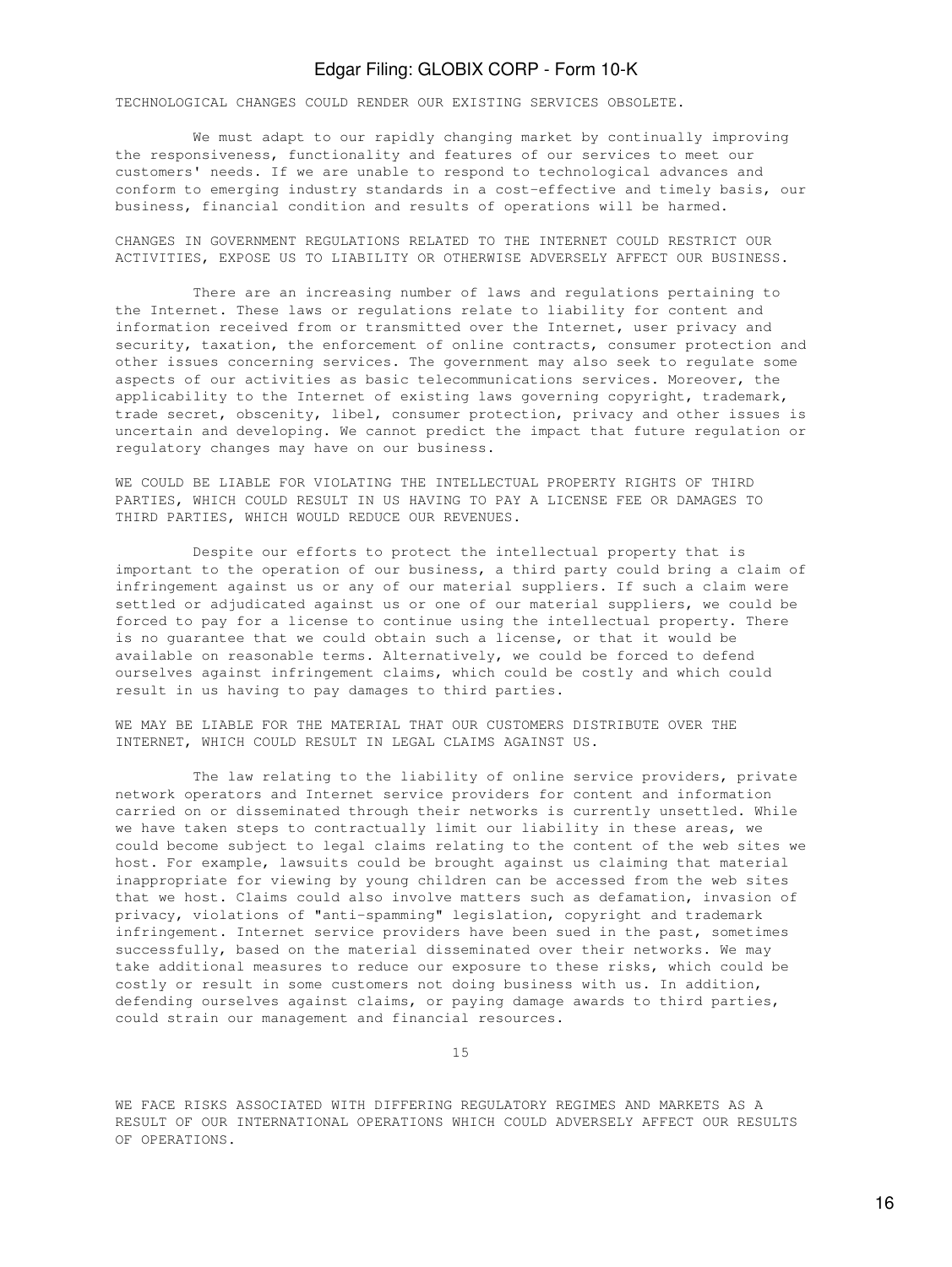A substantial percentage of our business is located in the United Kingdom. We face problems of managing our business under differing regulatory regimes in areas such as intellectual property, telecommunications and employee relations. As a result, we may find it more difficult and expensive to hire and train employees and to manage international operations together with our United States operations. Because we have limited experience operating in markets outside the United States and the United Kingdom, we may have difficulty adapting our services to different international market needs. We may also be unsuccessful in our efforts to market and sell these services to customers abroad. If we fail to successfully address these risks, our international operations may be adversely affected.

CURRENCY EXCHANGE RATE FLUCTUATIONS MAY HAVE A SIGNIFICANT IMPACT ON OUR REVENUES AFFECTING OUR RESULTS FROM OPERATIONS.

 We are subject to market risk associated with foreign currency exchange rates. Approximately 42% of our revenues and approximately 28% of our operating costs and expenses for the year ended September 30, 2004 were denominated in British Pounds. We believe that an immediate increase or decrease of 5% of the Dollar in comparison to the British Pound would not have a material impact on our operating results or cash flows; however, it might have a significant impact on our revenues. To date, we have not utilized financial instruments to minimize our exposure to foreign currency fluctuations. We will continue to analyze risk management strategies to minimize foreign currency exchange risk in the future.

OUR RESULTS OF OPERATIONS FLUCTUATE ON A QUARTERLY AND ANNUAL BASIS AND WE EXPECT TO CONTINUE EXPERIENCING FLUCTUATIONS IN OUR FUTURE QUARTERLY AND ANNUAL RESULTS OF OPERATIONS, WHICH COULD AFFECT THE MARKET PRICE OF OUR SECURITIES.

 Our results of operations fluctuate on a quarterly and annual basis. We expect to continue experiencing fluctuations in our future quarterly and annual results of operations due to a variety of factors, many of which are outside our control, including:

- o timing of contractual cancellations and renewals;
- o demand for and market acceptance of our services;
- o introductions of new services by us and our competitors;
- o customer retention;
- o capacity utilization of our data centers and assets;
- o timing of customer installations;
- o our mix of services sold;
- o the timing and magnitude of our capital expenditures;
- o changes in our pricing policies and those of our competitors;
- o fluctuations in bandwidth used by customers;

16

- o our retention of key personnel;
- o reliable continuity of service and network availability;
- o costs related to the acquisition of network capacity;

17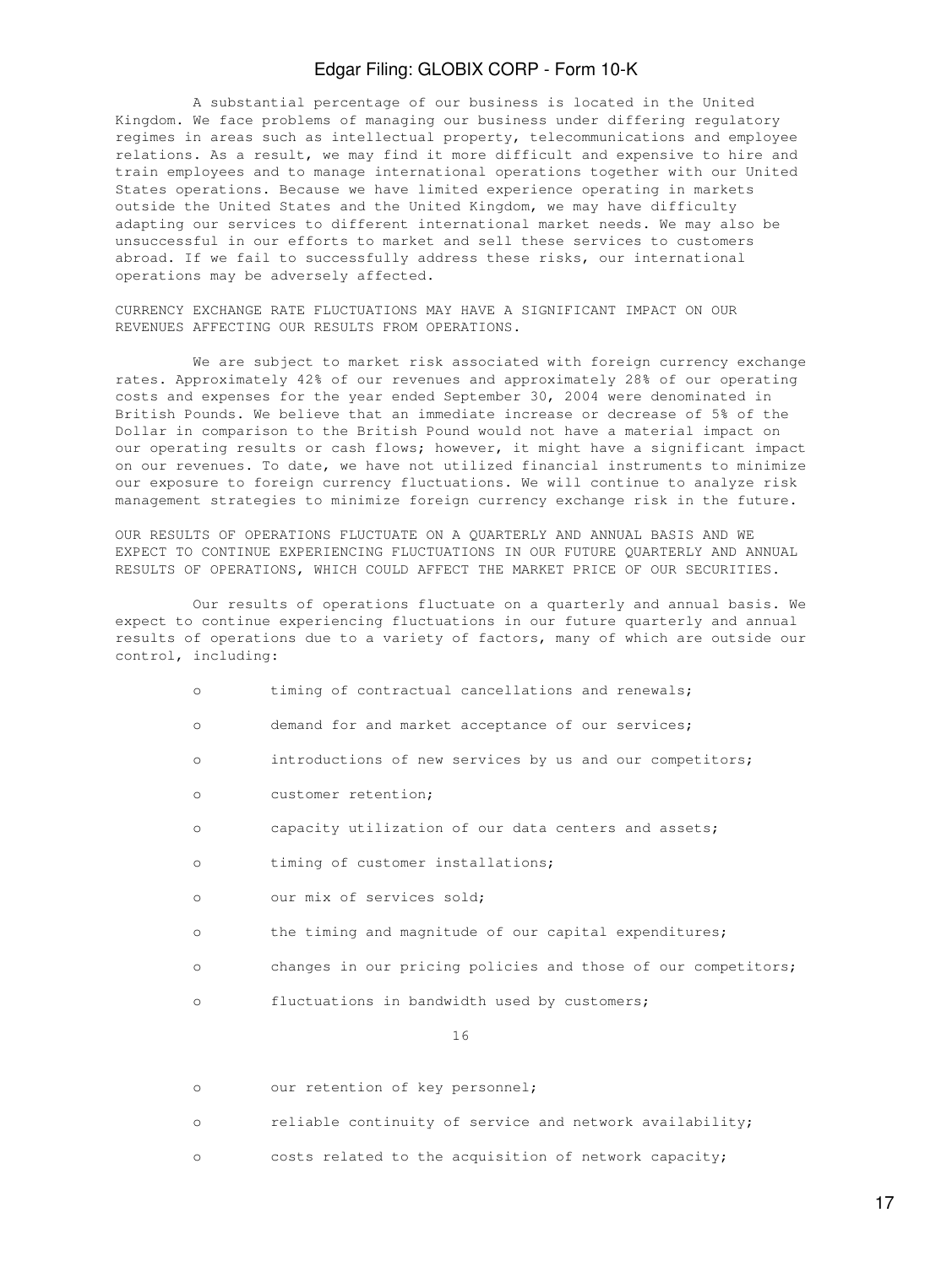- o arrangements for interconnections with third-party networks;
- o the provision of customer discounts and credits;
- o the introduction by third parties of new Internet and networking technologies;
- o licenses and permits required to construct facilities, deploy networking infrastructure or operate in the United States and foreign countries; and
- o other general economic factors.

Fluctuations in our quarterly or annual results as a result of one or more of these factors could affect the market price of our securities.

BECAUSE OUR COMMON STOCK IS THINLY TRADED, PRICES ARE MORE LIKELY TO BE VOLATILE AND IT MAY BE HARDER FOR OUR STOCKHOLDERS TO SELL ANY SIZABLE NUMBER OF SHARES.

 Our common stock is currently quoted on the OTC Bulletin Board (the "OTCBB"). Although the OTCBB is a quotation service operated by The NASDAQ Stock Market and displays real-time quotes, last sale prices, and volume information on equity securities like our common stock, the stocks quoted on the OTCBB may not be viewed within the investment community as equivalent to stocks quoted on other markets, where there is a more active public trading market. In addition, because of the relatively small number of shares that are traded, prices may be volatile and it may be difficult to find a purchaser for any sizable amount of the stock. Although we have applied to have our common stock listed on the American Stock Exchange, we cannot assure you that an active and liquid trading market will develop in our common stock, or if one does develop that it will continue. The development of an active public trading market depends upon the existence of willing buyers and sellers and is not within our control.

FUTURE SALES OF OUR COMMON STOCK, INCLUDING THOSE ISSUED IN THE MERGER, MAY DEPRESS OUR STOCK PRICE.

 If our stockholders or option holders, including NEON stockholders and option holders who are receiving Globix common stock and stock options in the merger, sell substantial amounts of our common stock in the public market, the market price of our common stock could fall. All the shares issued in the merger will be freely tradable, subject to limitations applicable to affiliates of NEON. In addition, we are obligated to register approximately 5 million shares of our common stock received by certain stockholders in our bankruptcy, and we intend to complete the public offer and sale of such shares within a short time after the completion of the merger. We also have obligations to register the approximately 4,545,455 shares issuable to certain holders of our 11% senior notes in the debt-for-equity exchange described in "Item 1 - Business", within ninety days after the merger is completed.

17

WE ARE NOT CURRENTLY REQUIRED TO MEET THE CORPORATE GOVERNANCE REQUIREMENTS APPLICABLE TO LISTED COMPANIES.

 Currently Globix common stock is quoted on the OTCBB where we are not required to comply with any listing standards for our common stock. If our application for listing of our common stock on the American Stock Exchange is approved, we will have to meet a number of additional listing standards relating to the independence of our board of directors and committees of our board, some of which we currently do not meet. We cannot assure you that our application for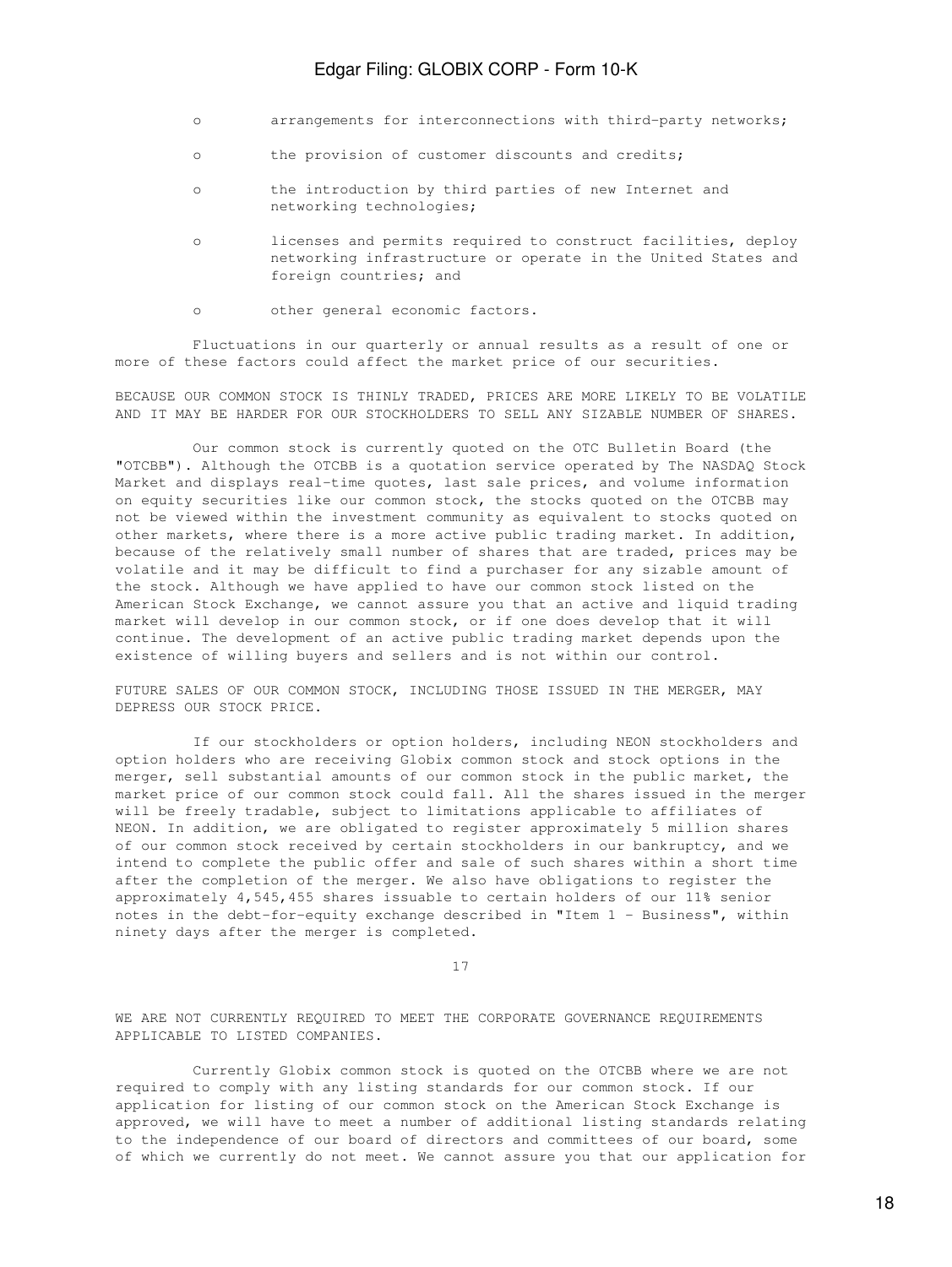listing on the America Stock Exchange will be approved.

IF OUR BOARD OF DIRECTORS DETERMINES TO ENGAGE IN CERTAIN CHANGE OF CONTROL TRANSACTIONS, OR IF A THIRD PARTY WERE TO ACQUIRE MORE THAN 50% OF OUR STOCK OR ACQUIRE CONTROL OF OUR BOARD OF DIRECTORS, WE OR THE THIRD PARTY COULD BE REQUIRED TO PURCHASE OUR 11% SENIOR NOTES AND OUR CONVERTIBLE PREFERRED STOCK TO BE ISSUED IN THE MERGER, AND THE FAILURE TO DO SO WOULD RESULT IN AN EVENT OF DEFAULT UNDER THE INDENTURE GOVERNING THE NOTES AND/OR A BREACH OF OUR OBLIGATIONS WITH RESPECT TO OUR CONVERTIBLE PREFERRED STOCK.

In the event that:

- o subject to certain exceptions, any person, entity or group of persons or entities becomes the beneficial owner, directly or indirectly, of more than 50% of our outstanding voting securities;
- o at any time during any two-year period following the distribution of the 11% senior notes, the individuals who comprised a majority of our board of directors at the beginning of such two year period, plus any new directors whose election to our board was approved by a majority of those directors, cease to comprise a majority of our board of directors; or
- o subject to certain exceptions, we consolidate with or merge with or into another entity, we sell or lease all or substantially all of our assets to another entity or any entity consolidates with or merges into or with our company, in each case pursuant to a transaction in which our outstanding voting securities are changed into or exchanged for cash, securities or other property, unless no person, entity or group of persons or entities owns, immediately after the transaction, more than 50% of our outstanding voting stock,

then each holder of the 11% senior notes will have the right to require us to repurchase all or a portion of its 11% senior notes for a purchase price equal to 101% of the principal amount of that holder's 11% senior notes plus accrued and unpaid interest to the date of repurchase. There can be no assurance that we will have sufficient funds available to make any required repurchases of 11% senior notes or that the terms of our other indebtedness will permit us to make any required repurchases of 11% senior notes. If we are unable to repurchase a holder's 11% senior notes in connection with one of the events described above, then this would constitute an event of default under the indenture governing the 11% senior notes.

 Given the overlapping stock ownership between Globix and NEON, Globix does not believe that the proposed merger of NEON with a wholly owned subsidiary of Globix will constitute a change in control under the indenture.

AS A RESULT OF VARIOUS FINANCIAL ACCOUNTING COMPLEXITIES, ACCOUNTING STAFF TURNOVER AND ACCOUNTING STAFF SHORTAGES, WE EXPERIENCED MATERIAL WEAKNESSES IN OUR ACCOUNTING AND INTERNAL CONTROL ENVIRONMENT IN SUMMER 2003 THAT RESULTED IN THE DELAY AND LATE FILING OF SEC REPORTS FILED DURING SUMMER 2003.

 Since our emergence from bankruptcy effective April 25, 2002, Globix has had to face many challenging and complex accounting and financial reporting issues, including fresh start accounting, restructuring and the restatement of amounts in its financial statements as of and for the quarter ended March 31, 2002. In addition, Globix experienced significant turnover in its financial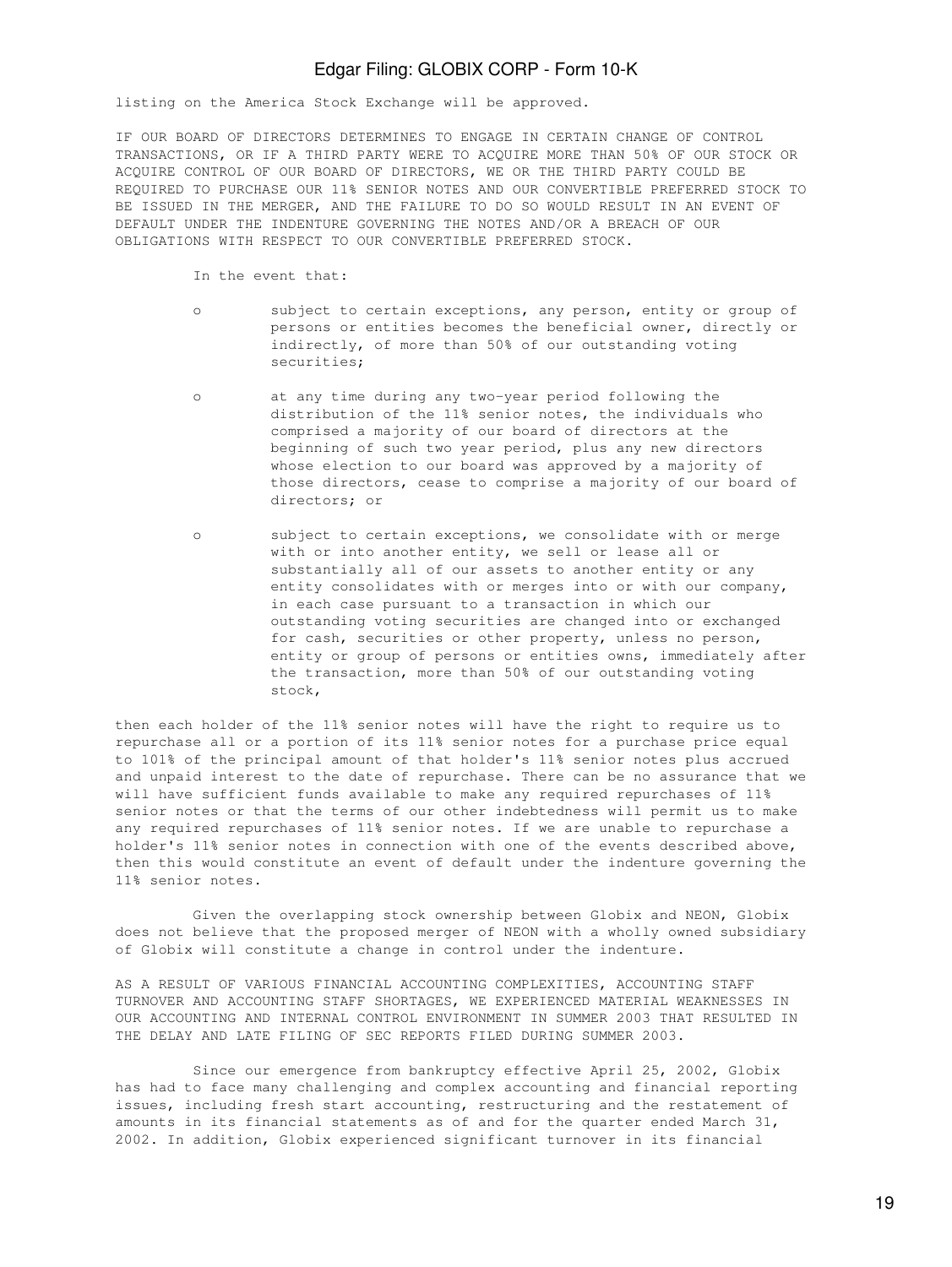18

reporting staff, as well as limited management resources. Globix fell behind in its SEC reporting for the year ended September 30, 2002, and experienced difficulty in catching up with its filing obligations for the year ended September 30, 2002 while fulfilling its responsibilities for the fiscal year 2003. The combined effect of these challenges placed a strain on our internal accounting resources in summer 2003 and resulted in further delays in the preparation and filing of periodic reports that were filed in summer 2003. The strain on our internal accounting resources and the delays in the preparation and filing of periodic reports created material weaknesses in our accounting and internal control environment in summer 2003.

AS A RESULT OF OUR APPLICATION OF FRESH START ACCOUNTING UNDER AMERICAN INSTITUTE OF CERTIFIED PUBLIC ACCOUNTANTS STATEMENT OF POSITION NO. 90-7, "FINANCIAL REPORTING BY ENTITIES IN REORGANIZATION UNDER THE BANKRUPTCY CODE" (OTHERWISE KNOWN AS "SOP NO. 90-7"), AS OF MAY 1, 2002, OUR FINANCIAL STATEMENTS AS OF AND FOR PERIODS SUBSEQUENT TO MAY 1, 2002 ARE NOT COMPARABLE TO OUR FINANCIAL STATEMENTS AS OF AND FOR PERIODS PRIOR TO MAY 1, 2002, WHICH MAY MAKE IT MORE DIFFICULT FOR YOU TO ASSESS OUR FINANCIAL PERFORMANCE.

 In connection with our emergence from bankruptcy on April 25, 2002, we applied the principles of SOP No. 90-7 as of May 1, 2002. Accordingly, our assets and liabilities as of May 1, 2002 were revalued to fair market value, and therefore our financial statements for periods subsequent to May 1, 2002 are not comparable to our financial statements for periods prior to May 1, 2002. This may make it more difficult for third parties to assess our financial performance.

YOU ARE UNLIKELY TO BE ABLE TO EXERCISE EFFECTIVE REMEDIES AGAINST ARTHUR ANDERSEN LLP, THE FORMER INDEPENDENT PUBLIC ACCOUNTANTS FOR GLOBIX, FOR ANY LIABILITY THAT THEY MIGHT OTHERWISE HAVE UNDER THE SECURITIES ACT OF 1933 OR OTHER SECURITIES LAWS.

 Globix's Consolidated Financial Statements for the year ended September 30, 2001 (its predecessor company financial statements prior to its emergence from bankruptcy in April 2002) were audited by Arthur Andersen LLP.

 On March 14, 2002, Arthur Andersen LLP was indicted on federal obstruction of justice charges arising from the government's investigation of Enron Corp. On June 15, 2002, a jury in Houston, Texas, found Arthur Andersen LLP guilty of these federal obstruction of justice charges. In light of the jury verdict and the underlying events, Arthur Andersen LLP subsequently substantially discontinued operations and dismissed essentially its entire workforce. You are, therefore, unlikely to be able to exercise effective remedies or collect judgments against Arthur Andersen LLP.

19

#### ITEM 2. PROPERTIES

 In July 1998, we purchased the land and the approximately 155,000 gross square foot building located at 139 Centre Street, New York, New York. Construction at this facility was completed in July 1999 and the building houses an Internet data center and offices for our executive, technical, sales and administrative personnel. In December 2002 we retained the services of a real estate broker to lease office space equivalent to approximately one third of our 139 Centre Street facility. As of September 30, 2004, we had leased office space in approximately 25% of this facility to third parties for periods ranging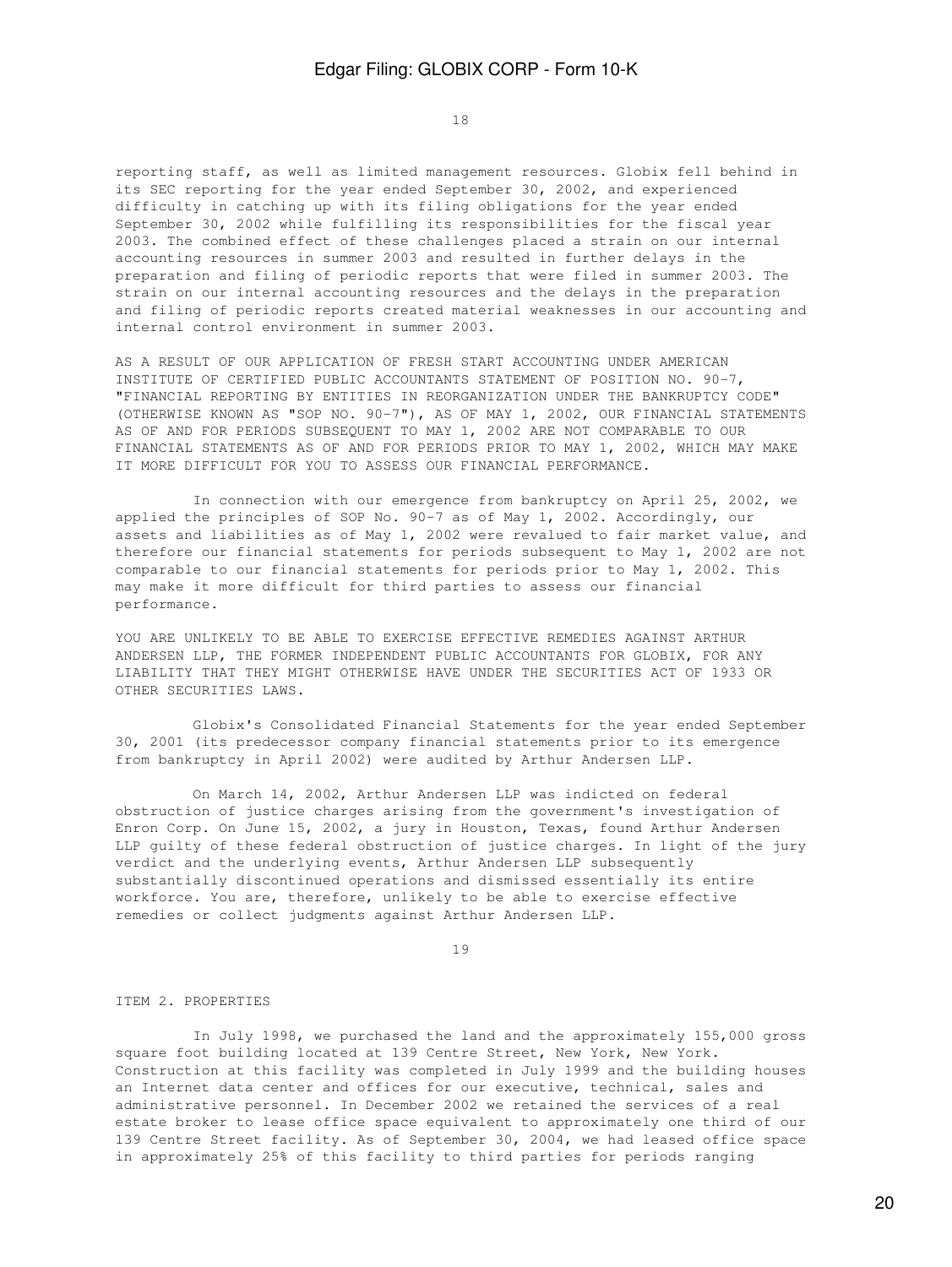between two to six years. The estimated average annualized rental income is approximately \$0.9 million.

 In July 1998, we signed a lease commencing January 15, 1999 for approximately 60,000 gross square feet of space in Santa Clara, California. The facility contains an Internet data center and offices for technical, sales and administrative personnel. In October 1998, we signed a lease for the rental of approximately 38,000 gross square feet of space at Prospect House, 80 New Oxford Street, London, England. Construction at both of these facilities was completed in July 1999.

 Prospect House contains an Internet data center and some technical staff while the balance of technical personnel, as well as sales and administrative personnel, are located in our other London facility at 1 Oliver's Yard. In July 2000, we entered into a lease for the Oliver's Yard facility, which consists of approximately 210,000 gross square feet of space. Construction and fit-out of one floor of Internet data center space has been completed and the facility became operational in June 2001. In April 2002 we renegotiated our lease for this Internet data center, resulting in our retaining a total of 60,000 gross square feet of space. We sublease access office space in our London offices to third parties for periods ranging between 3 to 10 years. The estimated average annualized income is approximately \$800 thousand.

 In August 2000, in connection with our acquisition of Comstar.net, Incorporated, we acquired our existing leases for an Internet data center in Atlanta, Georgia containing approximately 5,000 gross square feet of space.

 In September 2000 we purchased the land and approximately 187,000 gross square foot building located at 415 Greenwich Street, New York, New York. During October 2003 we reached an agreement to sell the property for total cash consideration of approximately \$60 million. The agreement was subject to various closing conditions which were not satisfied until January 2004. The sale of the property was completed on January 22, 2004 for approximately \$48.7 million in net proceeds. On March 3, 2004, we used approximately \$44 million of the net proceeds to repurchase approximately \$40.3 million in principal amount of our outstanding 11% senior notes at par value plus accrued interest in the amount of approximately \$3.7.

 In November 2003, our company assumed Aptegrity, Inc.'s lease of approximately 5,600 square feet in Fairfield, New Jersey for approximately \$11,000 a month ending December 2006.

 We believe that the facilities that we plan to continue to occupy are adequate for our current and foreseeable needs and that additional space will be available, either through leasing or purchasing, when needed.

20

#### ITEM 3. LEGAL PROCEEDINGS

 On January 28, 2002, a derivative suit was filed in the United States District Court for the Southern District of New York against our company, as nominal defendant, and certain of our current and former directors and officers. The action is entitled Susan Boney, Individually and Derivatively on behalf of Nominal Defendant Globix Corp, Plaintiff v. the named former Board of Directors (pre-Bankruptcy), Defendants and Globix Corp, a Delaware Corporation, Nominal Defendant. Plaintiffs brought the action against the former board and certain executives seeking damages and expenses for breach of fiduciary duty for violations of federal and state securities laws alleging misrepresentations of Globix's financial performance from 2000 through 2001. We believe that the allegations in this lawsuit are without merit and we intend to vigorously defend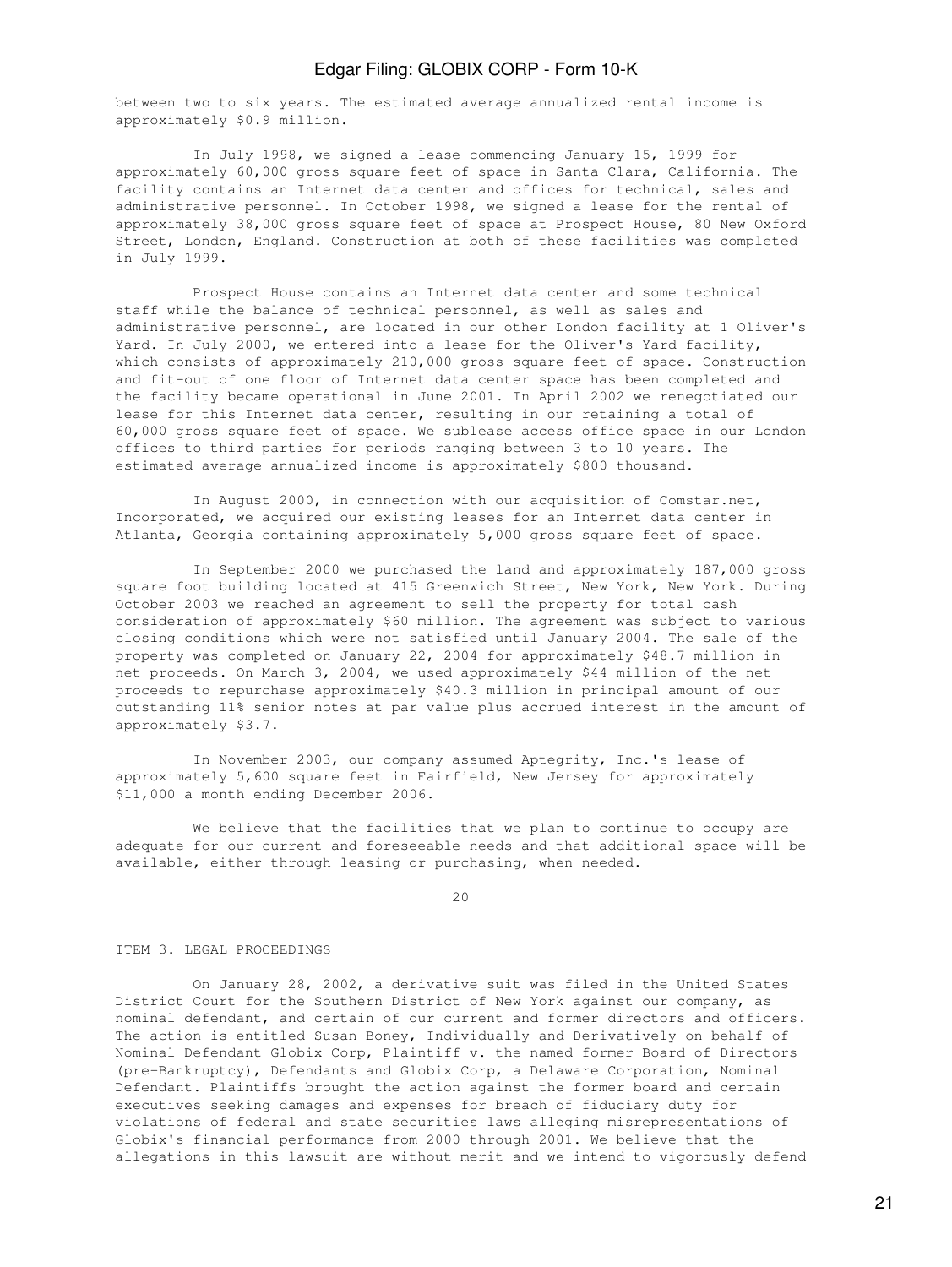against them. In addition, the plaintiff has not pursued her claims since the filing of the lawsuit. Although there can be no assurance as to the outcome or effect of this lawsuit, we do not believe, based on currently available information, that the ultimate liabilities, if any, resulting from this lawsuit will have a material adverse impact on our business, financial condition, results of operations or cash flows.

 On August 12, 2004, the United States District Court for the Southern District of New York approved the settlement of a class action lawsuit entitled In re Globix Corp Securities Litigation, No. 02-CV-00082. This lawsuit named as defendants Globix and our former officers Marc Bell, Peter Herzig (who remains a director of Globix) and Brian Reach, and asserted claims under sections 10(b) and 20(a) of the Securities Exchange Act of 1934 and Rule 10b-5 promulgated thereunder on behalf of all persons or entities who purchased our securities between November 16, 2000 and December 27, 2001. The lawsuit alleged that the defendants had failed to disclose the true state of the company's financial condition during this period. Under the settlement, which remains subject to appeal, the company has agreed to pay \$3,500,000 (all of which would be covered by insurance) to settle all claims against it. A motion for reconsideration of the fee award has been filed by those plaintiffs' law firms whose fees were not included in the settlement. Although there can be no assurance as to the outcome of the motion, Globix does not believe that the ultimate liabilities, if any, resulting from this appeal will have a material adverse impact on our business, financial condition, results of operations or cash flows.

 On June 25, 2002, we entered into a Stipulation and Order with the lead plaintiffs in the class action lawsuit. The Stipulation and Order provides that 229,452 shares of our common stock and \$1,968,000 in aggregate principal amount of the 11% senior notes will be held in escrow pending the outcome of the class action lawsuit. In the event that any judgment or settlement entered into in connection with the class action lawsuit requires us to pay an amount in excess of our liability insurance, we will be required to issue to the class action litigants and their attorneys all (in the event that this excess is \$10 million or greater) or a portion of (in the event that this excess is less than \$10 million) the shares of our common stock and the 11% senior notes being held in escrow. Based on the court approval of the settlement agreement, Globix does not believe that the shares of common stock and 11% senior notes that are being held in escrow are likely to be distributed to the class action litigants and their attorneys.

 On February 6, 2003, a putative derivative suit was filed in New York State Supreme Court (County of New York) against our company, as nominal defendant, and Lehman Brothers Inc., Chase Securities, Inc., Credit Suisse First Boston Corporation, Merrill Lynch Pierce Fenner & Smith Incorporation, Salomon Smith Barney Inc. and ABN Amro Securities LLC (as successor to ING Barings, LLC), the initial purchasers in our February 2000 offering of the 12.5% Senior Notes. The suit alleged that the underwriting discount granted to the initial purchasers of the 12.5% Notes violated Section 5-531 of the New York General Obligations Law, which limits the amount that can be charged by a loan broker. On March 6, 2003, the plaintiff and the initial purchasers entered into a tolling agreement that would result in the dismissal of the action without

21

prejudice pending action on a motion to dismiss an amended complaint submitted in a similar case involving debt securities issued by another corporation. On March 13, 2003, the court dismissed the action without prejudice. On July 17, 2003, the plaintiff and the initial purchasers extended their tolling agreement to allow the plaintiff to re-file a complaint against our company at any time during a period of ten days following the disposition on appeal in the case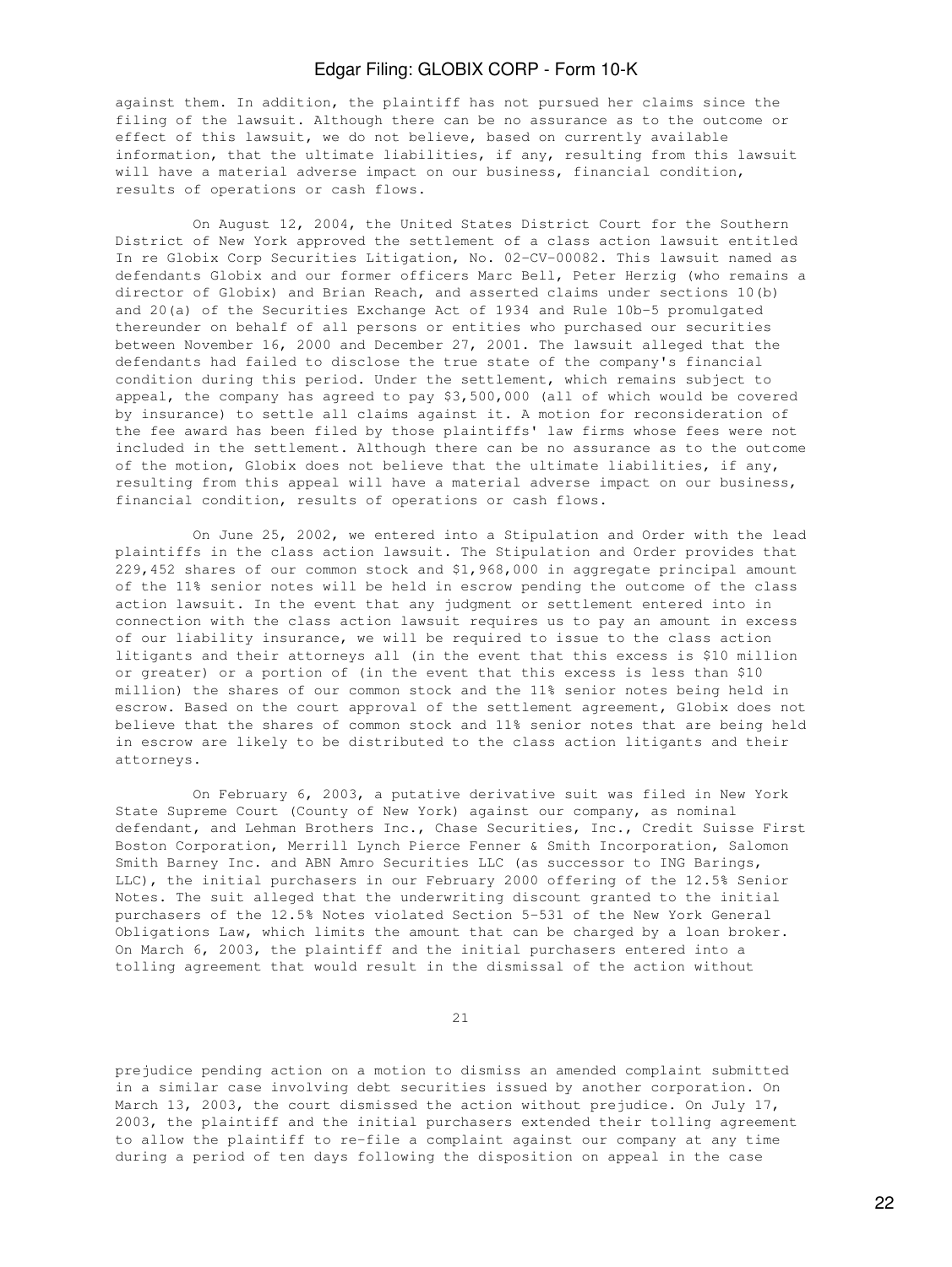involving the other corporation. On February 2, 2004, the case involving the other corporation was decided against the plaintiff, and accordingly no further action was taken against our company.

 On November 12, 2003, we were served with a complaint filed in the United States Court for Southern District of New York, entitled Alfred G. Binford v. Globix Corporation, alleging breach of contract claims related to the failure to make payments under an employment letter, as amended, seeking damages in the amount of \$2,113,000. Although there can be no assurance as to the outcome or effect of this lawsuit, we do not believe, based on currently available information, that the ultimate liabilities, if any, resulting from this lawsuit will have a material adverse impact on our business, financial condition, results of operations or cash flows. Globix has accrued its estimated liability.

 We are from time to time involved in other legal proceedings in the ordinary course of our business operations. Although there can be no assurance as to the outcome or effect of any legal proceedings to which we are a party, we do not believe, based on currently available information, that the ultimate liabilities, if any, arising from any such legal proceedings would have a material adverse impact on our business, financial condition, results of operations or cash flows.

ITEM 4. SUBMISSION OF MATTERS TO A VOTE OF SECURITY HOLDERS

 During the fourth quarter of Globix's fiscal year ended September 30, 2004 there were no matters submitted to a vote of security holders.

<u>22</u>

#### PART II

### ITEM 5. MARKET FOR REGISTRANT'S COMMON EQUITY, RELATED STOCKHOLDER MATTERS AND ISSUER PURCHASES OF EQUITY SECURITIES

 Globix common stock is quoted on the OTC Bulletin Board under the symbol "GBXX.OB." Quotations on the OTC Bulletin Board reflect inter-dealer prices, without retail mark-up, mark-down or commission and may not necessarily represent actual transactions. Globix has submitted an application to have its shares of common stock listed on the American Stock Exchange.

 The following table sets forth the high and low closing sale prices for Globix common stock as reported on the OTC Bulletin Board for the periods indicated:

| Fiscal 2003                             | High   | $T_{1} \cap W$    |
|-----------------------------------------|--------|-------------------|
|                                         |        |                   |
| First Quarter (commencing $10/31/02(1)$ | \$2.50 | \$1.25            |
| Second Quarter                          | 2.95   | 2.00              |
| Third Ouarter                           | 3.10   | 1,70              |
| Fourth Quarter                          | 3.25   | 2.66              |
| Fiscal 2004                             | High   | T <sub>1</sub> OW |
|                                         |        |                   |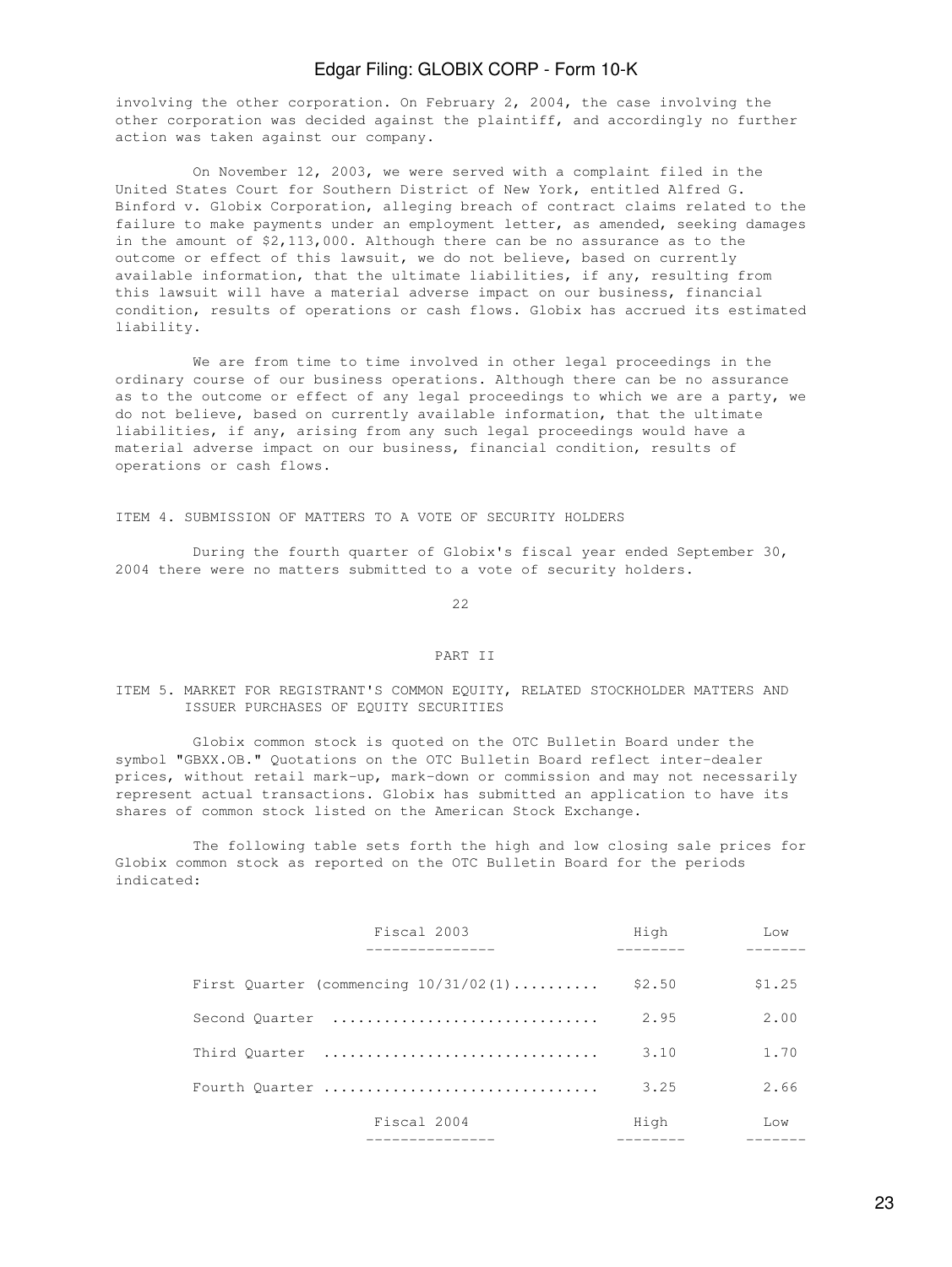|                |      | \$2.55    |
|----------------|------|-----------|
| Second Quarter | 4.65 | 2.70      |
|                |      | 4.00 2.30 |
|                |      |           |

(1) Globix common stock outstanding immediately prior to the effective date of the plan of reorganization under Chapter 11 of the U.S. Bankruptcy Code, April 25, 2002, was cancelled as of the effective date of such plan. The first reported trade of our common stock following the effective date of the plan of reorganization occurred on October 31, 2002.

 On December 1, 2004, there were 337 record holders of Globix stock. In addition, the plan of reorganization provides that the 268 record holders of the common stock of Globix on the effective date of the plan will be entitled to receive, in exchange for claims in respect of such stock, their pro rata portion (which, under the terms of the Globix plan of reorganization, may be equal to zero) of 164,600 shares of the common stock following the effective date. While the distribution of these shares will not occur until the resolution of the stockholders' class action suit described in "-Item 3 - Legal Proceedings" we estimate that the total number of holders of our common stock following this distribution will be approximately 431.

 Other than payment of dividends on shares of our preferred stock that were cancelled pursuant to our plan of reorganization, we have not historically paid dividends, and we do not anticipate paying any cash dividends in the foreseeable future. We currently intend to retain future earnings, if any, to finance operations, expand our business and repay the 11% senior notes. Any future determination to pay cash dividends will be at the discretion of our board of directors and will be dependent upon our financial condition, operating results, capital requirements and other factors that our board of directors deems relevant. In addition, under the terms of the 11% senior notes, our ability to pay cash dividends is contractually limited. It is not anticipated that cash dividends will be paid to the holders of our common stock in the foreseeable future.

<u>23</u>

#### ITEM 6. SELECTED FINANCIAL DATA

 The following selected historical consolidated financial data as of and for the years ended September 30, 2004 and September 30, 2003 (Successor Company), five months ended September 30, 2002 (Successor Company), the seven months ended April 30, 2002 (Predecessor Company), and as of and for the fiscal years ended September 30, 2001 and 2000 (Predecessor Company) have been derived from our audited consolidated financial statements and related notes.

 This information should be read together with, and is qualified in its entirety by reference to, our consolidated financial statements included elsewhere in this annual report and the notes thereto and the information set forth in "Item 7 - Management's Discussion and Analysis of Financial Condition and Results of Operations".

 As a result of the application of fresh start accounting under SOP No. 90-7 as of May 1, 2002 our financial results for the fiscal year ended September 30, 2002 include two different bases of accounting and, accordingly, the operating results and cash flows of the Successor Company and the Predecessor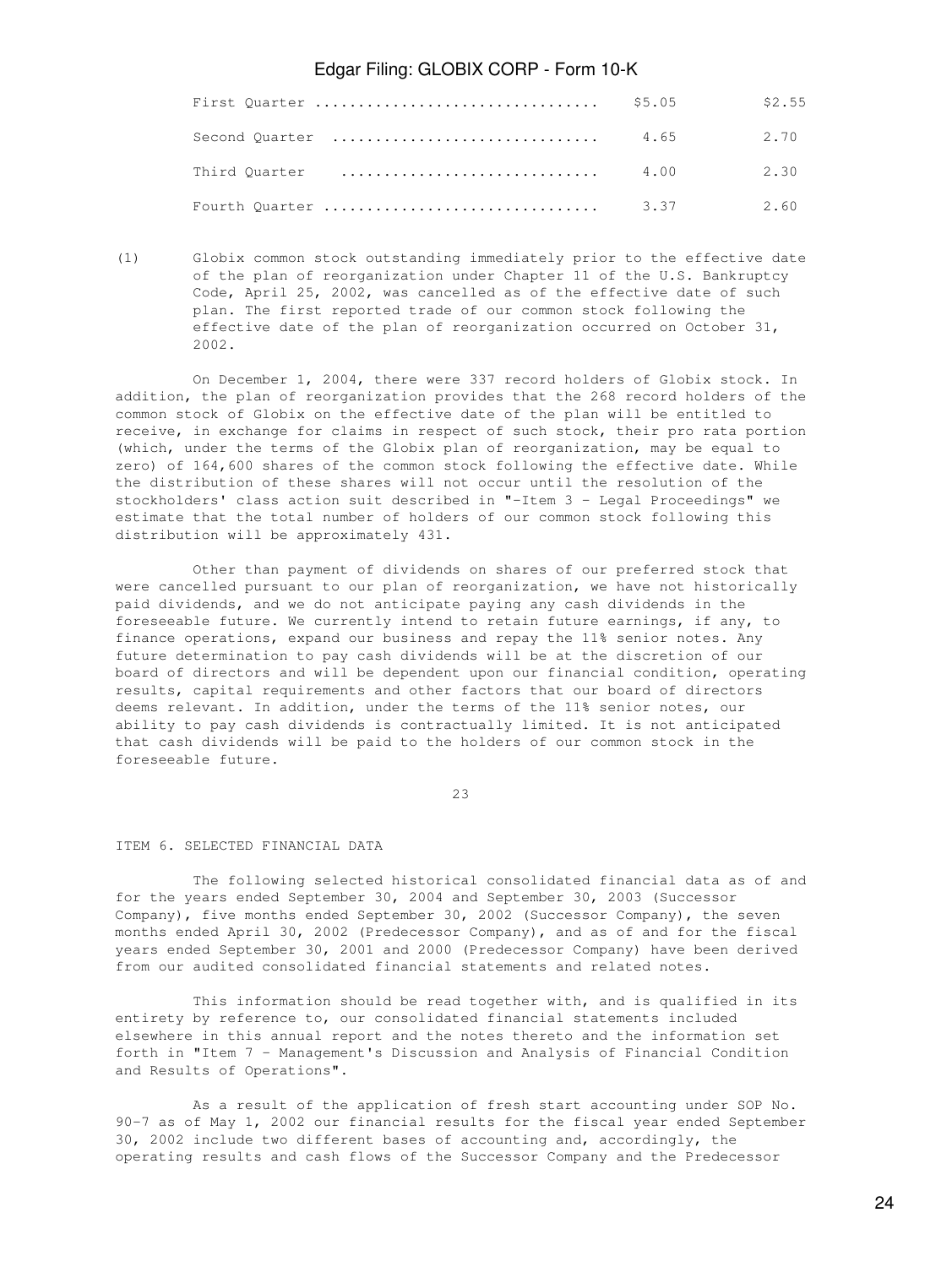Company have been separately disclosed. For the purposes of this annual report and the financial statements and related notes contained in this annual report, references to the "Predecessor Company" are references to our company for periods prior to April 30, 2002 (the last day of the calendar month in which we emerged from bankruptcy) and references to the "Successor Company" are references to our company for periods subsequent to April 30, 2002. The Successor Company's financial statements are not comparable to the Predecessor Company's financial statements.

(IN THOUSANDS OF UNITED STATES DOLLARS, EXCEPT SHARE AND PER SHARE D

|                                                                                                                              |                                     | SUCCESSOR COMPANY                   |                                                      |                                                  |  |
|------------------------------------------------------------------------------------------------------------------------------|-------------------------------------|-------------------------------------|------------------------------------------------------|--------------------------------------------------|--|
|                                                                                                                              | YEAR ENDED<br>SEPTEMBER 30,<br>2004 | YEAR ENDED<br>SEPTEMBER 30,<br>2003 | FIVE MONTHS<br><b>ENDED</b><br>SEPTEMBER 30,<br>2002 | SEVEN MONTH<br><b>ENDED</b><br>APRIL 30,<br>2002 |  |
| Consolidated Statement of                                                                                                    |                                     |                                     |                                                      |                                                  |  |
| Operations Data:                                                                                                             |                                     |                                     |                                                      |                                                  |  |
| Revenue                                                                                                                      | \$<br>61,190                        | $\mathsf{S}$<br>60,177              | 30,723<br>S.                                         | 51,273<br>\$                                     |  |
| Operating costs and expenses:<br>Cost of revenues (excluding<br>depreciation, amortization,<br>certain payroll and occupancy |                                     |                                     |                                                      |                                                  |  |
| shown below)                                                                                                                 | 19,747                              | 19,990                              | 10,458                                               | 22,123                                           |  |
| Selling, general and administrative<br>Loss (gain) on impairment of                                                          | 43,518                              | 44,430                              | 29,313                                               | 57,206                                           |  |
| assets                                                                                                                       | 17,972                              |                                     |                                                      | 2,578                                            |  |
| Restructuring and other charges                                                                                              |                                     |                                     |                                                      |                                                  |  |
| (credits)                                                                                                                    | $---$                               | (1, 020)                            | $--$                                                 | 24,834                                           |  |
| Depreciation and amortization                                                                                                | 13,828<br>_____________             | 15,523<br>--------                  | 6,060                                                | 28,115<br>$- - - - - -$                          |  |
| Total operating costs and expenses                                                                                           | 95,065                              | 78,923                              | 45,831                                               | 134,856                                          |  |
| Other operating income                                                                                                       | $\qquad -$                          | 345                                 | $-$                                                  | $\frac{1}{2}$                                    |  |
|                                                                                                                              | ---------                           | ----------                          |                                                      | _______                                          |  |
| Loss from operations                                                                                                         | (33, 875)                           | (18, 401)                           | (15, 108)                                            | (83, 583)                                        |  |
| Interest and financing expense, net                                                                                          | (10, 925)                           | (13, 962)                           | (5, 866)                                             | (32, 487)                                        |  |
| Other income (expense)                                                                                                       | 1,667                               | 1,232                               | (157)                                                | (509                                             |  |
| Gain (loss) on debt discharge                                                                                                | 1,747                               | 6,023                               | $---$                                                | 427,066                                          |  |
| Reorganization items                                                                                                         | $\sim$ $-$                          | $---$                               | $--$                                                 | (7, 762)                                         |  |
| Fresh start accounting adjustments                                                                                           | $--$                                | $\qquad \qquad -$                   | $\qquad -$                                           | (148, 569)                                       |  |
| Minority interest in subsidiary                                                                                              |                                     |                                     |                                                      | 5,778                                            |  |
| Income (loss) before income taxes<br>and cumulative effect of a change                                                       |                                     |                                     |                                                      |                                                  |  |
| in accounting principle                                                                                                      | (41, 386)                           | (25, 108)                           | (21, 131)                                            | 159,934                                          |  |
| Income tax expense                                                                                                           |                                     | 167                                 |                                                      |                                                  |  |
| Income (loss) before cumulative<br>effect of a change in accounting                                                          |                                     |                                     |                                                      |                                                  |  |
| principle                                                                                                                    | (41, 386)                           | (25, 275)                           | (21, 131)                                            | 159,934                                          |  |
| Cumulative effect of a change in                                                                                             |                                     |                                     |                                                      |                                                  |  |
| accounting principle                                                                                                         |                                     |                                     |                                                      |                                                  |  |
|                                                                                                                              |                                     |                                     |                                                      |                                                  |  |
| Net income (loss)                                                                                                            | (41, 386)                           | (25, 275)                           | (21, 131)                                            | 159,934                                          |  |
| Dividends and accretion on                                                                                                   |                                     |                                     |                                                      |                                                  |  |
| preferred stock                                                                                                              |                                     |                                     |                                                      | (3, 178)                                         |  |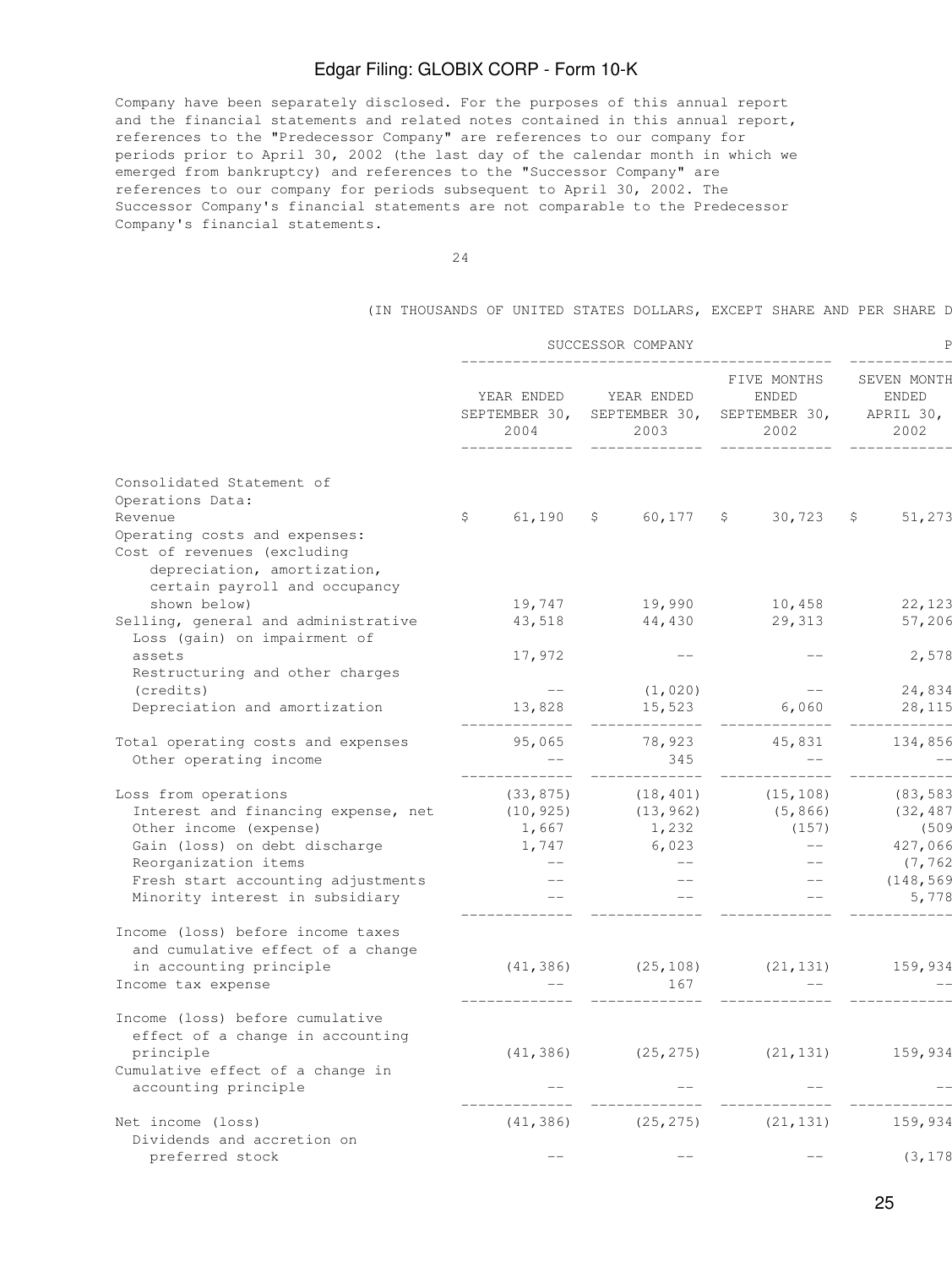| \$<br>$\mathsf{S}^-$<br>attributable to common stockholders<br>S. | $(41, 386)$ \$<br>$(2.51)$ \$<br>$(2.51)$ \$<br>============= |                              | $(25, 275)$ \$<br>$(1.54)$ \$<br>$(1.54)$ \$ |            | (21, 131)<br>$(1.28)$ \$<br>(1, 28) | - \$<br>- S | 156,756<br>3.96<br>3.96 |
|-------------------------------------------------------------------|---------------------------------------------------------------|------------------------------|----------------------------------------------|------------|-------------------------------------|-------------|-------------------------|
|                                                                   |                                                               |                              |                                              |            |                                     |             |                         |
|                                                                   |                                                               |                              |                                              |            |                                     |             |                         |
|                                                                   |                                                               |                              |                                              |            |                                     |             |                         |
|                                                                   |                                                               |                              |                                              |            |                                     |             |                         |
|                                                                   |                                                               |                              |                                              |            |                                     |             |                         |
|                                                                   | 16,460,000<br>--------------                                  |                              | 16,460,000<br>--------------                 |            | 16,460,000                          |             | 39,618,856              |
|                                                                   |                                                               |                              |                                              |            |                                     |             | 3.30                    |
| attributable to common stockholders<br>S.                         |                                                               |                              |                                              |            |                                     | - S         | 3.30                    |
|                                                                   |                                                               |                              |                                              |            |                                     |             | 48,507,456              |
|                                                                   |                                                               | 16,460,000<br>-------------- | $\sin(2.51)$ \$<br>$(2.51)$ \$               | 16,460,000 | $(1.54)$ \$<br>$(1.54)$ \$          | 16,460,000  | $(1, 28)$ \$<br>(1.28)  |

 $25$ 

### (IN THOUSANDS OF UNITED STATES DOLLARS, EXCEPT SHARE AND PER SHARE D (CONTINUED)

|                                                        | SUCCESSOR COMPANY                   |                |                                     |                |                                                      |               |                                                  |           |
|--------------------------------------------------------|-------------------------------------|----------------|-------------------------------------|----------------|------------------------------------------------------|---------------|--------------------------------------------------|-----------|
|                                                        | YEAR ENDED<br>SEPTEMBER 30,<br>2004 |                | YEAR ENDED<br>SEPTEMBER 30,<br>2003 |                | FIVE MONTHS<br><b>ENDED</b><br>SEPTEMBER 30,<br>2002 |               | SEVEN MONTH<br><b>ENDED</b><br>APRIL 30,<br>2002 |           |
| Other Consolidated Financial Data:                     |                                     |                |                                     |                |                                                      |               |                                                  |           |
| Net cash provided by (used in)                         |                                     |                |                                     |                |                                                      |               |                                                  |           |
| operating activities                                   | \$                                  | $(1, 568)$ \$  |                                     | $(12, 188)$ \$ |                                                      | 3,679         | S.                                               | (59, 684) |
| Net cash provided by (used in)                         |                                     |                |                                     |                |                                                      |               |                                                  |           |
| investing activities                                   | \$                                  | 42,177         | Ŝ.                                  | $(858)$ \$     |                                                      | $(6, 461)$ \$ |                                                  | 5,842     |
| Net cash provided by (used in)<br>financing activities | \$                                  | $(53, 423)$ \$ |                                     | $(10, 539)$ \$ |                                                      | $(2, 279)$ \$ |                                                  | (4, 946)  |
| Consolidated Balance Sheet Data:                       |                                     |                |                                     |                |                                                      |               |                                                  |           |
| Cash, cash equivalent, short-term                      |                                     |                |                                     |                |                                                      |               |                                                  |           |
| investments and marketable                             |                                     |                |                                     |                |                                                      |               |                                                  |           |
| securities                                             |                                     | 20,158         | \$.                                 | 33,260         | S.                                                   | 54,281        |                                                  |           |
| Restricted cash and investments                        |                                     | 4,737          | \$                                  | 6,928          |                                                      | 9,097         |                                                  |           |
| Working capital                                        |                                     | 15,466         | \$                                  | 28,449         | $\mathcal{S}$                                        | 42,421        |                                                  |           |
| Total assets                                           |                                     | 138,542        | S.                                  | 222,282        | S                                                    | 262,720       |                                                  |           |
| Current portion of long-term debt                      |                                     | 555            | \$                                  | 1,510          | $\mathsf{S}$                                         | 1,520         |                                                  |           |
| Long-term debt, less current portion                   | Ŝ.                                  | 95,278         | S.                                  | 140,389        | S.                                                   | 151,274       |                                                  |           |
| Mandatory redeemable convertible                       |                                     |                |                                     |                |                                                      |               |                                                  |           |
| preferred stock                                        | \$                                  |                | Ŝ.                                  |                |                                                      |               |                                                  |           |
|                                                        |                                     |                |                                     |                |                                                      |               |                                                  |           |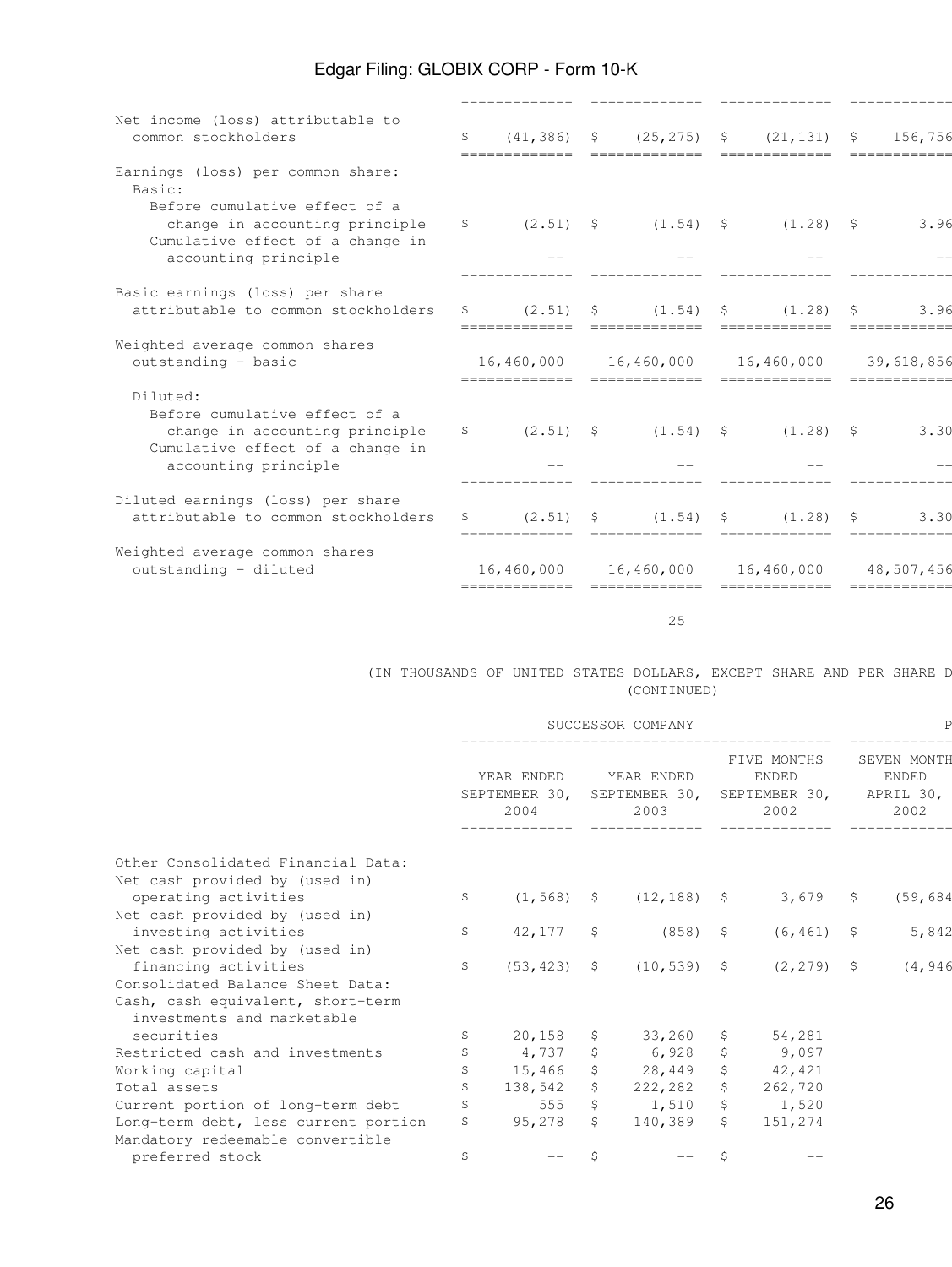$26$ 

#### ITEM 7. MANAGEMENT'S DISCUSSIONS AND ANALYSIS OF FINANCIAL CONDITION AND RESULTS OF OPERATIONS

 The following discussion and analysis of our financial condition and results of operations should be read together with our consolidated financial statements and the accompanying notes and "Item 6 - Selected Consolidated Financial Data" appearing elsewhere in this annual report. The following discussion contains forward-looking statements. These forward-looking statements are based on our current expectations, assumptions, estimates and projections about our company and our industry. Our results could differ materially from those anticipated in these forward-looking statements as a result of various factors, including the risks and uncertainties discussed in "Item 1 - Risk Factors" and elsewhere in this annual report. The results shown herein are not necessarily indicative of the results to be expected in any future periods.

 As is more fully discussed in Note 1 ("Basis of Presentation") to the consolidated financial statements, we reported under fresh start accounting pursuant to SOP No. 90-7 as of May 1, 2002 resulting in a change in the basis of accounting in the underlying assets and liabilities of our company at the effective date of our plan of reorganization. Accordingly, the financial statements of the Successor Company and the Predecessor Company are not comparable. Where appropriate, we have combined the actual results of operations for the Successor Company for the five months ended September 30, 2002 and the Predecessor Company for the seven months ended April 30, 2002 as pro forma combined 2002 operating results in order to present a more meaningful comparative analysis to the operating results of the prior fiscal year. Successor Company and Predecessor Company financial data are derived from the consolidated financial statements that appear elsewhere in this annual report. In addition to the basis in accounting differences noted above, our operating results for fiscal 2002 were significantly impacted by:

- o items associated with the Predecessor Company's bankruptcy, including debt discharge, restructuring activities and other charges related to certain bankruptcy activities and certain changes in accounting estimates recorded in the third quarter fiscal 2002; and
- o the Successor Company recognizing the effects of reduced depreciation, additional amortization and reduced interest expense arising from the revaluation of our assets and liabilities and the reduced amount of the Successor Company's outstanding debt following the effective date of the plan.

#### OVERVIEW

 Globix is a provider of Internet services for small to large size businesses in a broad range of industries. Our company was founded in 1989 and in 1998 undertook a major expansion plan in order to pursue opportunities resulting from the growth of the Internet. On March 1, 2002, Globix filed a voluntary petition under Chapter 11 of the United States Bankruptcy Code, together with a prepackaged plan of reorganization, with the United States Bankruptcy Court for the District of Delaware. We continued to operate in Chapter 11 in the ordinary course of business and received permission from the bankruptcy court to pay our employees, trade, and certain other creditors in full and on time, regardless of whether these claims arose prior to or after the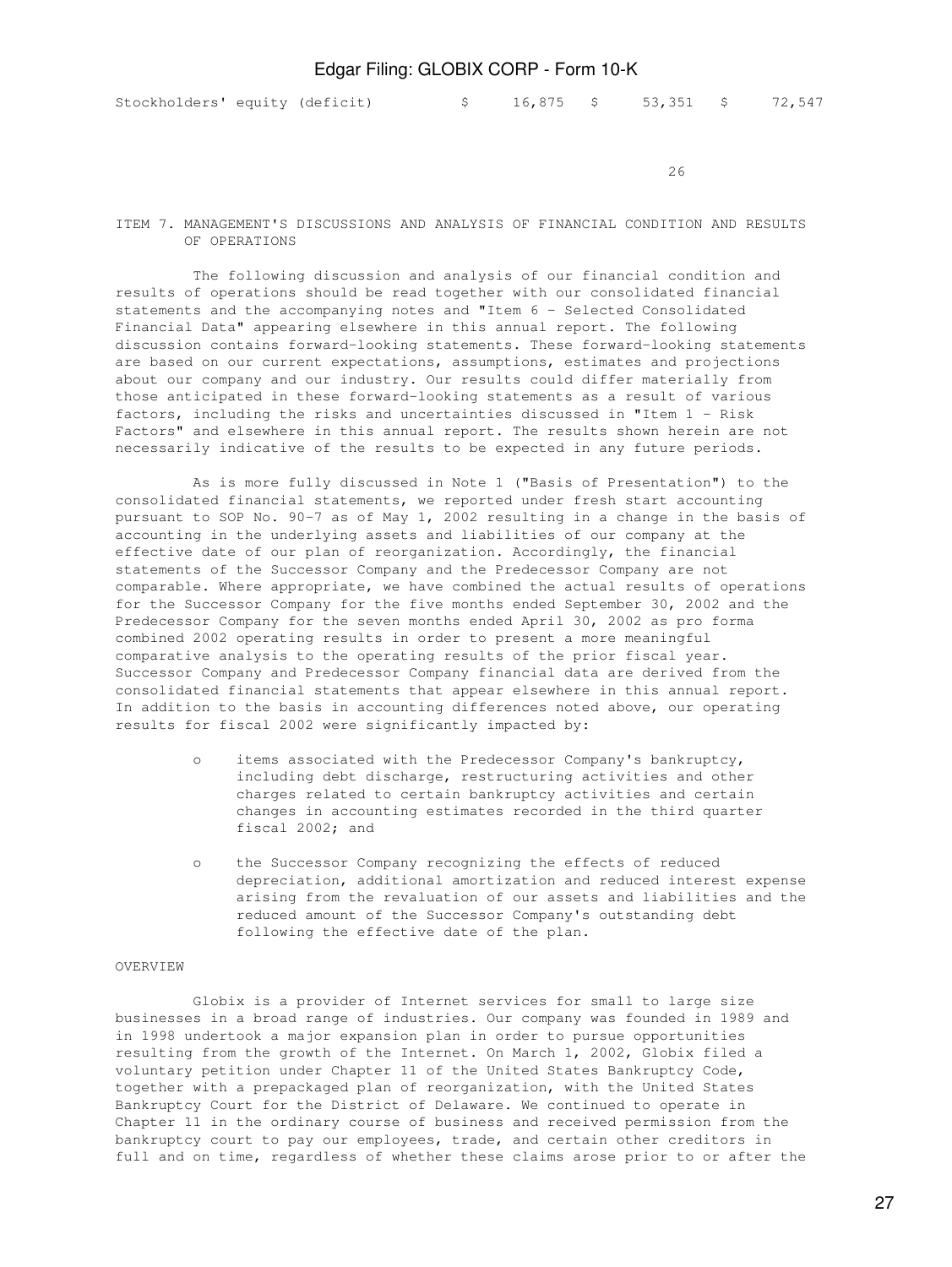Chapter 11 filing. On April 8, 2002, the bankruptcy court confirmed the plan of reorganization. Effective April 25, 2002, all conditions necessary for the plan of reorganization to become effective were satisfied or waived and we emerged from Chapter 11 bankruptcy protection. For additional information about our reorganization, see "Our Chapter 11 Bankruptcy Reorganization" under "Item 1 - Business".

<u>27 and 27</u>

 Since Globix emerged from bankruptcy reorganization in April 2002, its management has actively reviewed various strategies for increasing stockholder value. A key objective has been to redress the imbalance between revenues and costs that has historically been a feature of Globix' business, by increasing the revenue base and by cutting costs. A second objective has been to reduce leverage by buying back or paying off higher cost indebtedness.

 Globix has attempted to address customer churn, industry-wide price competition and price decreases in its traditional offerings of hosting and network services by broadening the range of services it offers through the addition of value added services as part of its managed services business. By focusing on providing value added services Globix believes it will be able to increase its monthly recurring revenue per customer or average revenue per unit (ARPU). We calculate ARPU by dividing our average contracted monthly recurring revenue for the period by our average number of contracted customers during the period. During the fiscal year ended September 30, 2004 there was a 6% decrease in our total number of customers, while our ARPU increased to approximately \$3.4 thousand as of September 30, 2004 compared to approximately \$2.7 thousand as of September 30, 2003. In addition, during the fiscal year ended September 2004 we saw an improvement in our monthly average churn rate in comparison to 2003. In 2004 our monthly positive change in contract rate (negative churn) averaged 0.3% during the fiscal year ended September 30, 2004 compared to a monthly average churn rate of 1.7% in the fiscal year ended September 30, 2003. We define churn as contractual revenue losses as a percentage of total contractual revenue due to customer cancellations and downgrades, net of upgrades, and additions of new services.

 In addition, Globix has cut the costs of its operations by combining offices, eliminating redundancy within its operations and selling or leasing excess office space. This process of cost cutting was largely completed with the sale of the property at 415 Greenwich Street in New York, New York.

 Growth through acquisition offers the possibility of revenue growth and the expansion of service offerings, to enable Globix to offer a broader range of services to compete more effectively, while providing a larger revenue base to support Globix's existing indebtedness. The ability to achieve operating efficiencies by combining administrative or other functions has also been a consideration in reviewing possible acquisitions. In addition, market conditions have made it possible to acquire related businesses at what are perceived to be relatively low prices. In pursuing its acquisition strategy, Globix has reviewed potential transactions involving smaller companies, like Aptegrity, Inc., whose acquisition gradually expands the range of services that Globix provides, as well as larger companies, such as NEON, that could significantly increase the size of Globix' business and enhance its ability to compete against much larger competitors.

 In order to increase its operating flexibility and address concerns about its long term financial viability, Globix has also attempted to decrease its indebtedness through the repurchase of its 11% senior notes and the repurchase or early payment of other financial obligations.

Although Globix operates in one operating segment, there are four major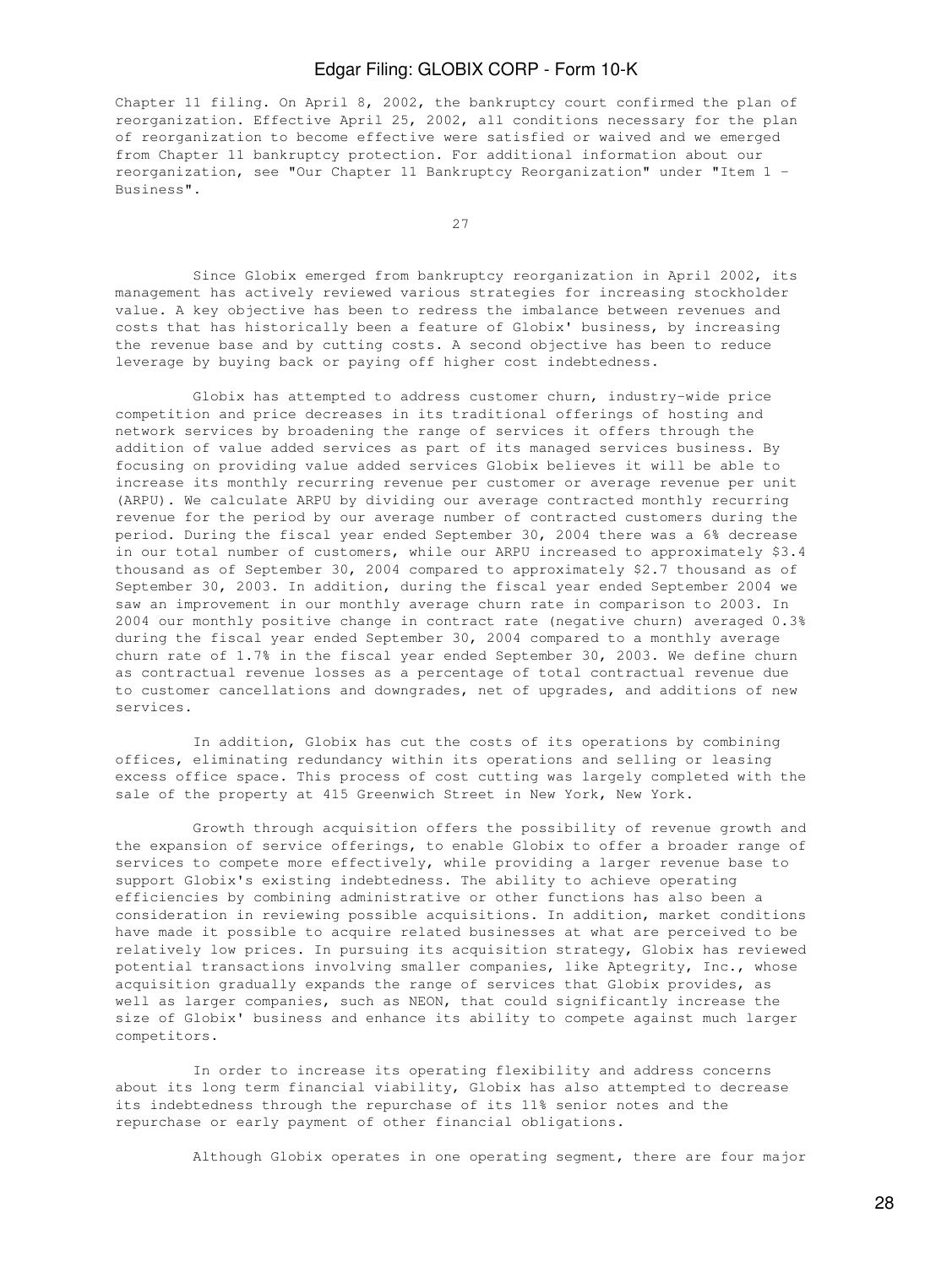service lines as follows:

#### INTERNET HOSTING AND CO-LOCATION

 We offer co-location solutions for customers who choose to own and maintain their own servers, but require the physically secure, climate-controlled environment provided by our Internet data centers and connectivity to our network. We offer hosting services in a dedicated server environment. This service includes providing hardware usage, bandwidth and managed services to meet customer-specific needs.

28

#### MANAGED SERVICES

 We provide managed application, system, network and media services to our hosting and co-location customers. Such services include a wide variety of maintenance, administration and problem resolution services for many popular operating systems, Internet network devices, software security solutions, web-based applications, as well as streaming media delivered in a streaming or continuous fashion over the Internet or over a company's intranet.

#### NETWORK SERVICES AND INTERNET ACCESS

 We provide access to our network for our hosting and co-location customers located inside of our Internet data centers as well as Internet access services which provide businesses with high-speed continuous access to the Internet from their own premises. In addition, we provide other services, such as domain name registration, local loop provisioning, Internet address assignment, router configuration, e-mail configuration and management and technical consulting services.

#### OTHER

 Our other services, which we categorize as "other," are comprised of hardware and software sales and other non-recurring revenue. For the fiscal year ended September 30, 2003, "other" also includes revenue from DSL customer accounts, which were sold during the second quarter of fiscal year 2003.

 For a more detailed description of these service lines see the "Item 1 - Business".

#### CRITICAL ACCOUNTING POLICIES AND ESTIMATES

 Our discussion and analysis of financial condition and results of operations are based upon our consolidated financial statements, which have been prepared in accordance with accounting principles generally accepted in the United States. The preparation of our financial statements requires us to make estimates that affect the reported amounts of assets, liabilities, revenue and expenses and related disclosures of contingent assets and liabilities. We base our accounting estimates on historical experience and other factors that are believed to be reasonable under the circumstances. However, actual results may vary from these estimates under different assumptions or conditions. The following is a summary of our critical accounting policies and estimates:

29

#### REVENUE RECOGNITION

Revenue consists primarily of Internet hosting, co-location, managed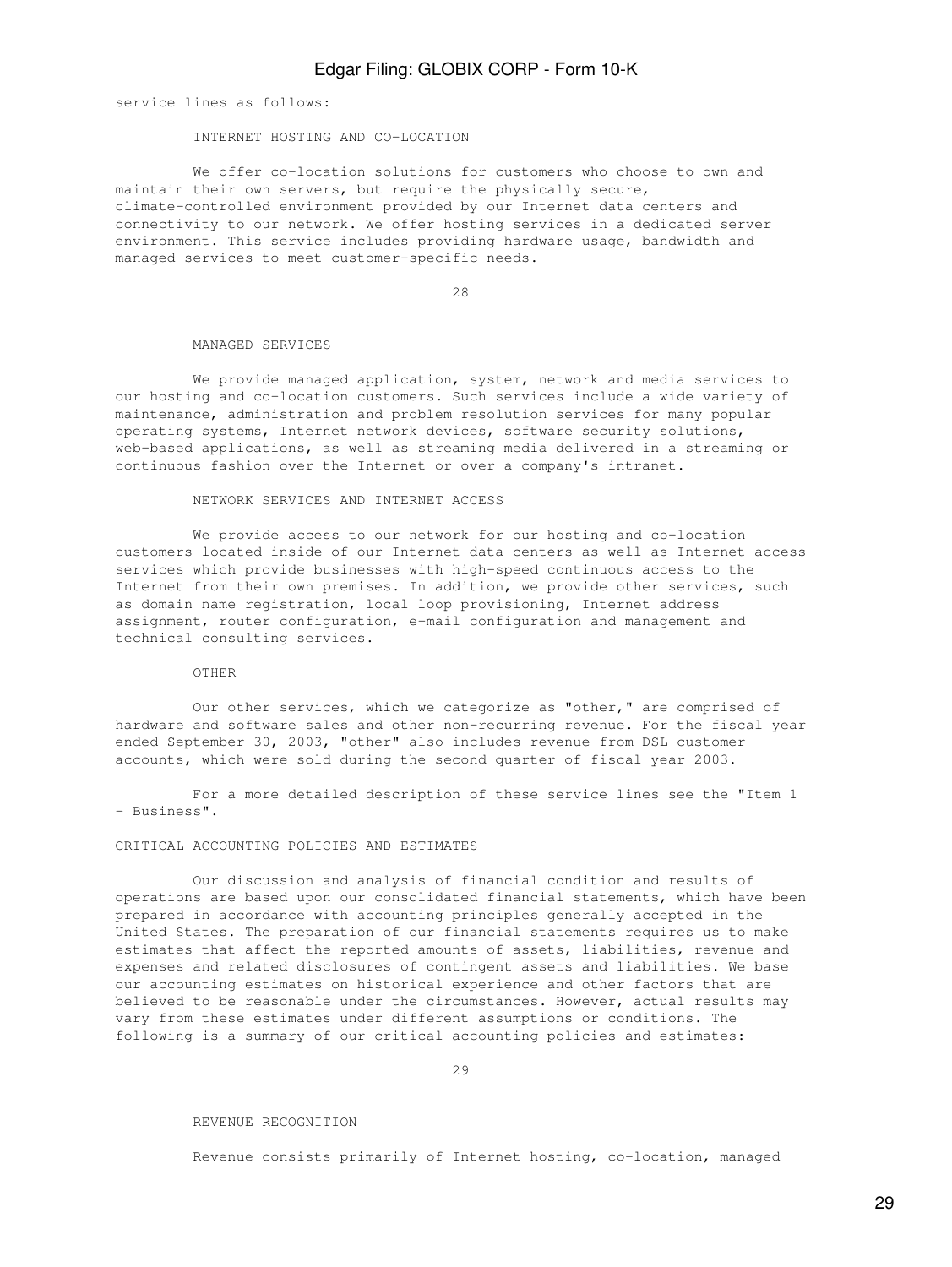services, network services and Internet access.

 We recognize revenue in accordance with the Securities and Exchange Commission's Staff Accounting Bulletin ("SAB"), No. 104 "Revenue Recognition" which revises and rescinds certain sections of SAB No. 101, "Revenue Recognition". The changes noted in SAB 104 did not have a material effect on Globix's consolidated financial statements. Globix recognizes revenue when delivery has occurred, persuasive evidence of an agreement exists, the fee is fixed or determinable and collectability is probable. SAB No. 104 expresses the view of the Securities and Exchange Commission's staff in applying accounting principles generally accepted in the United States of America to certain revenue recognition issues. Under the provisions of SAB No. 104, set up and installation revenue are deferred and recognized over the estimated length of the customer relationship, which in the case of our business is approximately 36 months. Prior to April 30, 2002, the estimated length of the customer relationship was 12-18 months. Monthly service revenue under recurring agreements related to Internet hosting, co-location, network services, Internet access and managed services is recognized over the period that service is provided. Revenue derived from project or event type managed service engagements is recognized over the life of the engagement. Payments received in advance of providing services are deferred until the period that these services are provided.

#### COST OF REVENUE

 Cost of revenue consists primarily of telecommunications costs for Internet access and managed hosting and includes the cost of hardware and software purchased for resale to customers and payroll cost which relates to certain managed services. Cost of revenue excludes certain payroll, occupancy, depreciation and amortization. Telecommunications costs include the cost of providing local loop for connecting dedicated access customers to Globix's network, leased line and associated costs related to connecting with Globix's peering partners and costs associated with leased lines connecting Globix's facilities to its backbone and aggregation points of presence.

#### INTANGIBLE ASSETS

We adopted SFAS No. 141, "Business Combinations" and SFAS No. 142, "Goodwill and Other Intangible Assets" when we emerged from bankruptcy in April 2002. SFAS 141 requires all business combinations to be accounted for using the purchase method of accounting and that certain intangible assets acquired in a business combination must be recognized as assets separate from goodwill. SFAS No. 142 addresses the recognition and measurement of goodwill and other intangible assets subsequent to their acquisition. SFAS No. 142 also addresses the initial recognition and measurement of intangible assets acquired outside of a business combination whether acquired individually or with a group of other assets. SFAS No. 142 provides that intangible assets with indefinite lives and goodwill will not be amortized but, will be tested at least annually for impairment. If an impairment is indicated then the asset will be written down to its fair value typically based upon its future expected discounted cash flows.

Our intangible assets following bankruptcy are as follows:

- o trademarks and trade name;
- o network build-out/know-how; and
- o customer contracts.

We amortize intangible assets by the straight-line method over their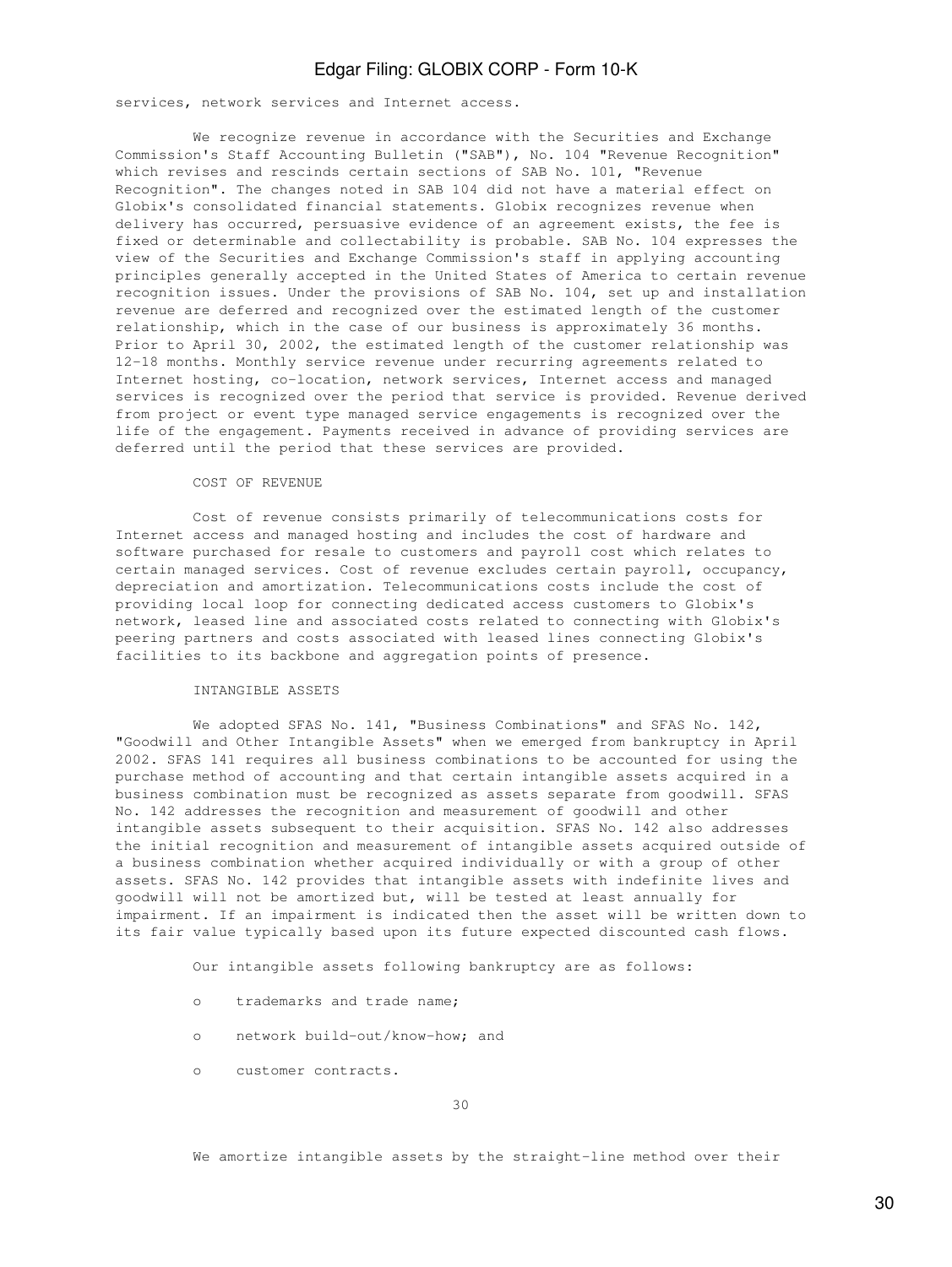estimated useful lives. Trademarks and trade name are amortized over a period of 7-15 years, network build-out/know-how is amortized over 8 years and the customer contracts are amortized over 2-3 years.

#### **ESTIMATES**

 The preparation of financial statements requires us to make estimates and assumptions that affect the reported amount of assets and disclosure of contingent assets and liabilities at the date of the financial statements and the reported amounts of revenue and expenses during the reported period. Use of estimates and assumptions include, but are not limited to, allowance for doubtful accounts, credit reserve and deferred tax valuation allowance.

#### ALLOWANCE FOR DOUBTFUL ACCOUNTS AND CREDIT RESERVE

 At each reporting period we evaluate on a specific basis the economic condition of our customers and their ability and intent to pay their debt. If such evaluation shows that it is probable that a customer will not settle his full obligation, a reserve against accounts receivable in general and administrative expense is recorded for the questionable amount. We also maintain a general bad debt reserve, which is based on the aging of our customers receivables. In addition during each reporting period we must make estimates of potential future credits, which will be issued in respect of current revenues. We analyze historical credits and changes in customer demands regarding our current billings when evaluating credit reserves. If such analysis shows that it is probable that a credit will be issued, we reserve the estimated credit amount against revenues in the current period. As of September 30, 2004 and September 30, 2003 the balance of bad debt reserve amounted to approximately \$2.2 million and \$2.6 million, respectively.

#### ACCOUNTING FOR INCOME TAXES

 As part of the process of preparing our consolidated financial statements we are required to estimate our income tax expense in each of the jurisdictions in which we operate. This process involves us estimating our actual current tax exposure together with assessing temporary differences resulting from differing treatment of items, such as accruals and reserves, for tax and accounting purposes. These differences result in deferred tax assets and liabilities, which are included within our consolidated balance sheet. We must then assess the likelihood that our deferred tax assets will be recovered from future taxable income and to the extent we believe that recovery is not likely, we must establish a valuation allowance. Management currently estimates that it is more likely than not that these assets will not be realized in the foreseeable future and accordingly a 100% valuation allowance is recorded against the deferred tax assets.

31

FISCAL YEAR ENDED SEPTEMBER 30, 2004 COMPARED TO THE FISCAL YEAR ENDED SEPTEMBER 30, 2003

 REVENUE. Revenue for the year ended September 30, 2004 increased 1.7% or approximately \$1.0 million to \$61.2 million from \$60.1 million for the year ended September 30, 2003. On a fourth quarter comparison, revenue increased \$2.2 million or 16% to \$16 million for the quarter ended September 30, 2004 compared to \$13.8 million for the quarter ended September 30, 2003. In addition, on a quarter over quarter basis, revenue increased by \$0.3 million or 2% for the quarter ended September 30, 2004 compared to the quarter ended June 30, 2004, continuing the trend of increased revenue on a quarter over quarter basis for the fourth straight quarter.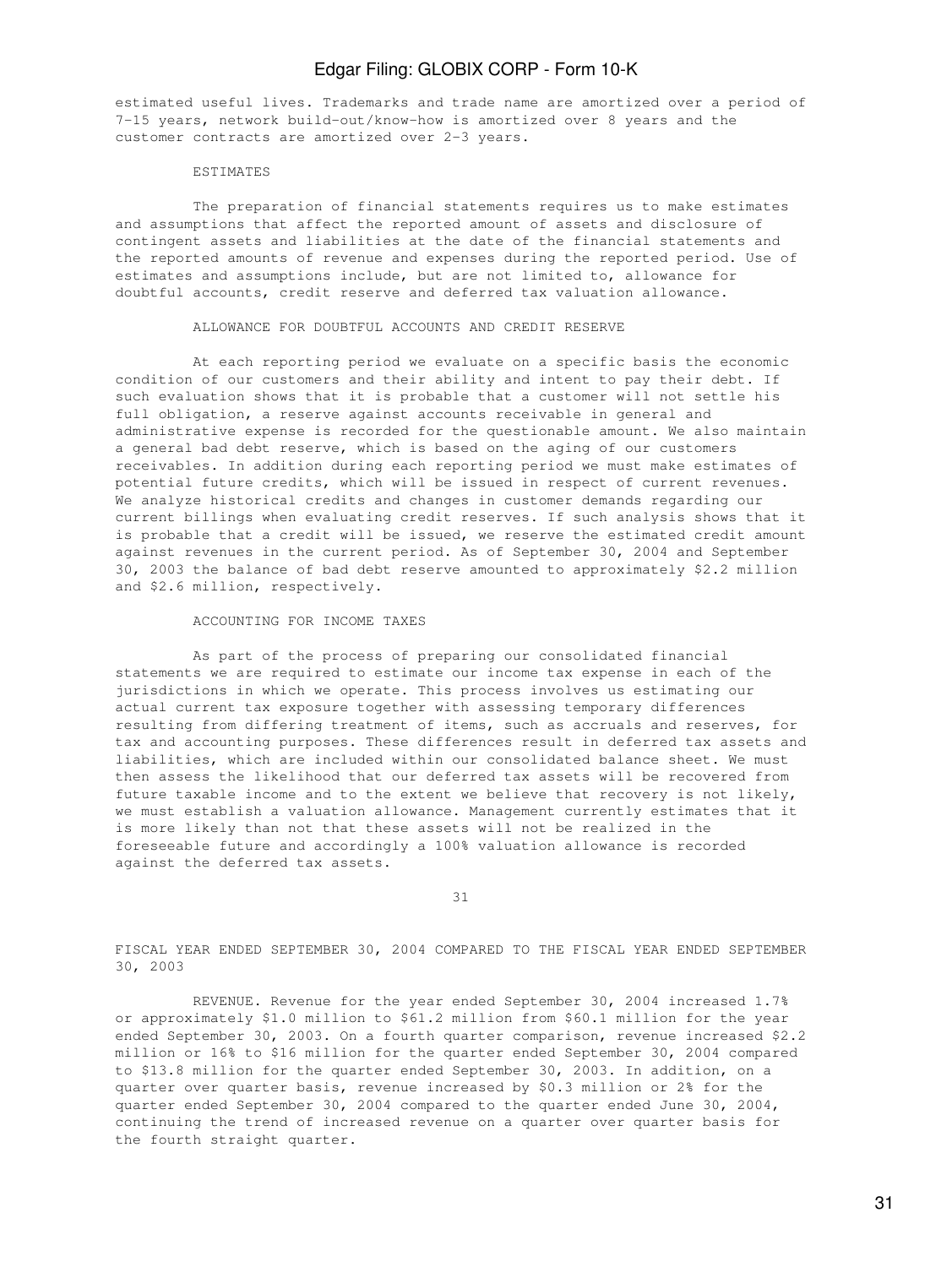During the year ended September 30, 2004 our monthly positive change in contract rate (negative churn) averaged 0.3% compared to a monthly average churn rate of 1.7% for the fiscal year ended September 30, 2003. During the year ended September 30, 2004, new contracts averaged 2.0% per month and contract upgrades averaged 1.6% per month, offset by a 1.7% monthly average in contract downgrades and a 1.6% average in contract cancellations per month. We define churn as contractual revenue losses as a percentage of total contractual revenue due to customer cancellations and downgrades, net of upgrades, and additions of new services. Cancellations refer to customers that have either stopped using our services completely or remained a customer but terminated a particular service. Downgrades are a result of customers taking less of a particular service or renewing their contract for identical services at a lower price.

 During the fiscal year ended September 30, 2004, our monthly recurring revenue per customer (ARPU) averaged approximately \$3.3 thousand compared to an average ARPU of approximately \$2.7 thousand in the fiscal year ended September 30, 2003, despite a decrease of approximately 88 customers or 6% from 1,457 customers in September 30, 2003 to 1,369 at September 20, 2004. This is due mainly to our focus on higher-revenue managed services customers as a result of the acquisition of Aptegrity. We calculate ARPU by dividing our average contracted monthly recurring revenue for the period by our average number of contracted customers during the period.

 Revenue breakdown for our four major service lines of Internet Hosting and Co-Location, Managed Services, Network Services and Internet Access, and Hardware and Software Sales, DSL and Other is as follows. Revenue from Internet Hosting and Co-Location decreased by \$2.3 million or 9% to \$23.8 million in fiscal year 2004 compared to \$26.0 million in fiscal year 2003. Revenue from Network Services and Internet Access revenue decreased by \$1.6 million or 8% to \$17.5 million in fiscal year 2004 compared to \$19.0 million in fiscal year 2003. The decreases in these two major services lines are mainly due to lower revenue under recurring contracts or churn. Revenue from Hardware and Software Sales, DSL and Other decreased by \$0.8 million or 46% to \$1.0 million in fiscal year 2004 compared to \$1.8 million in fiscal year 2003. This decrease was primarily due to \$0.7 million reduction in DSL revenue as a result of the sale of our DSL customer accounts during fiscal year 2003 and a decrease of \$0.5 million in lower margin Hardware and Software sales. Revenue from Managed Services increased by \$5.7 million or 42% to \$19.0 million in the year ended September 30, 2004 compared to \$13.3 million in the year ended September 30, 2003. This increase is the direct result of the acquisition of Aptegrity and our continued focus on adding value-added services through our Managed Services line of business. The above analysis includes the positive effect of foreign exchange rates between the U.S. dollar and the British Pound in the amount of approximately \$2.8 million on our revenue year over year.

<u>32</u>

 COST OF REVENUE. Cost of revenue for the year ended September 30, 2004, decreased \$243 thousand to \$19.7 million from \$20.0 million for the same period in 2003. This was mainly due to \$2.9 million decrease in our network cost resulting from our continued focus on deriving efficiencies and cost savings from our network. Additional decrease of approximately \$134 thousand resulted from lower hardware costs as a result of our shift away from lower margin hardware sales. These decreases were offset in part by additional labor costs of \$2.8 million associated with the business acquired from Aptegrity and our continued focus on Managed Services. The aforementioned analysis includes the adverse effect of foreign exchange rates between the U.S. dollar and the British Pound in the amount of approximately \$392 thousand on cost of revenue year over year. As a result of the variances described above gross margins increased to 67.7% for the year ended September 30, 2004 compared to 66.8% for the same period ended September 30, 2003.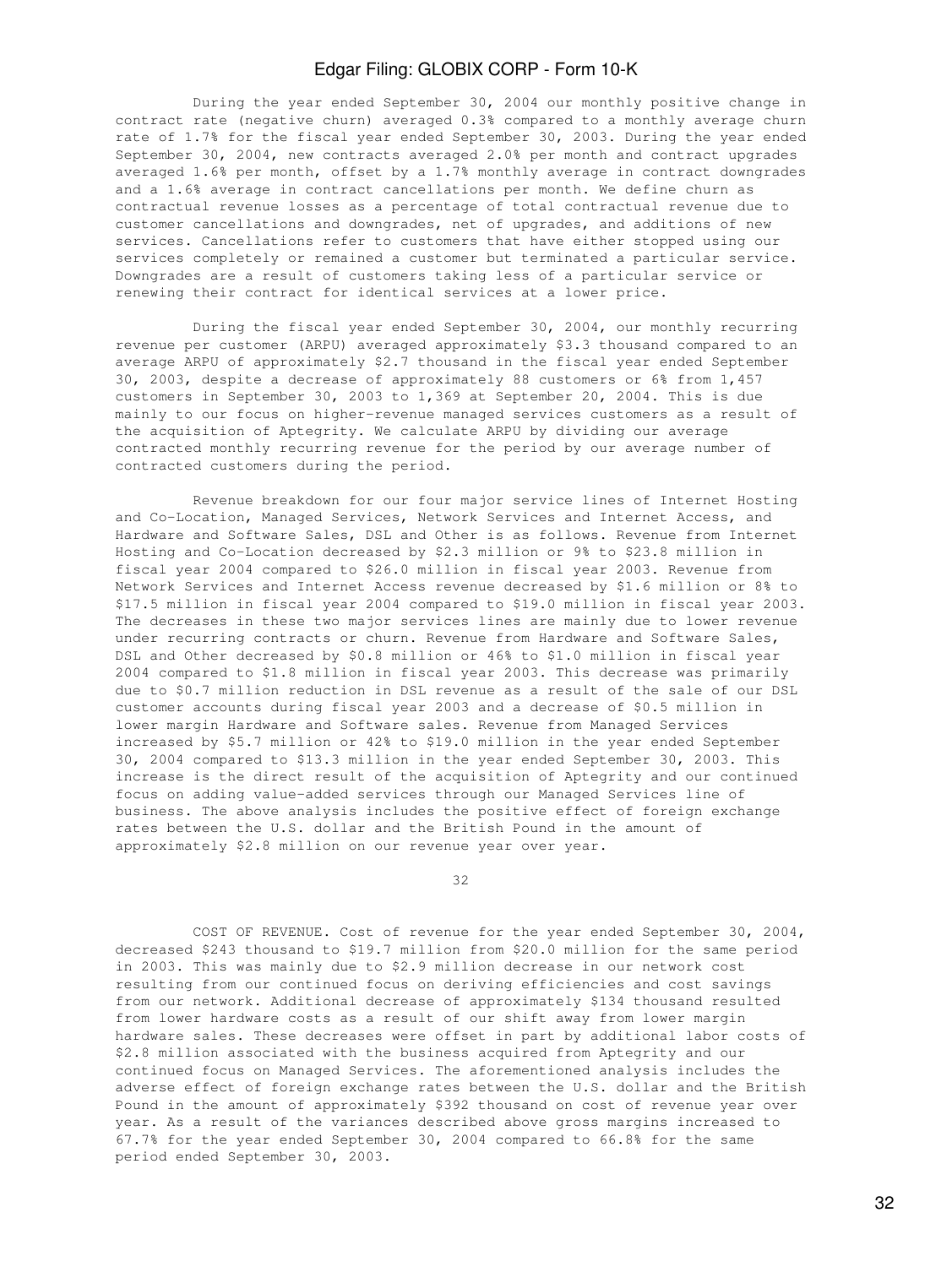SELLING, GENERAL AND ADMINISTRATIVE. Selling, general and administrative expenses decreased by approximately \$900 thousand to \$43.5 million as compared to \$44.4 million for the year ended September 30, 2003. The decrease in selling, general and administrative expenses was mainly due to a one time non-cash charge of \$1.1 million in the second quarter of fiscal 2003 related to warrants granted to one of Globix's consultants. Bad debt expenses decreased \$1.2 million to approximately \$0.7 million for year ended September 30, 2004, compared to \$1.9 million in the same period last year, as a result of improvement in collections and a reduction in the number of high-risk customer account receivable balances. Other cost savings amounting to approximately \$1.0 million resulted from our efforts to reduce our operating cost. These were offset mainly by a \$1.7 million credit recorded during the year ended September 30, 2003 as a result of the settlement of the Rabbi Trust litigation. In addition, our marketing expenses were up by approximately \$0.7 million to \$1.2 million in the year ended September 30, 2004 as a result of our increased efforts to enhance long-term growth and improve our public relations. The aforementioned analysis includes the adverse effect of foreign exchange rate in the amount of approximately \$1.5 million on selling, general and administrative period over period.

 LOSS ON IMPAIRMENT OF ASSETS. Impairment charges for the year ended September 30, 2004 amounted to approximately \$18 million as a result of the write-down of the cost basis of Globix's property located at 415 Greenwich Street in New York, NY to its market value less cost to sell of approximately \$11.5 million. The sale of the 415 Greenwich Street property was consummated on January 22, 2004 for total cash consideration of \$60 million.

 DEPRECIATION AND AMORTIZATION. Depreciation and amortization decreased \$1.7 million to \$13.8 million for the year ended September 30, 2004, as compared to \$15.5 million in the year ended September 30, 2003. The decrease resulted from \$1.7 million of depreciation expenses recorded in the year ended September 30, 2003 related to the 415 Greenwich Street property which was not depreciated during the same period in 2004 and from lower capital spending, offset by amortization of intangible assets resulting from the acquisition of Aptegrity in the amount of \$292 thousand.

 INTEREST AND FINANCING EXPENSES. Interest and financing expense for the year ended September 30, 2004 was \$11.5 million, compared to \$15.1 million for the same period in 2003. The decrease was attributable to the lower average balance of the 11% senior notes outstanding in fiscal 2004 compared to fiscal 2003, which resulted from the repurchases we made throughout fiscal 2004 of approximately \$47.3 million of our 11% senior notes offset by an increase in the balance of the 11% senior notes of approximately \$7.2 million from the required payment in kind of the related accrued interest in May, 2004.

 INTEREST INCOME. Interest income for the year ended September 30, 2004 was \$540 thousand, compared to \$1.2 million, for the same period in 2003. The decrease was primarily due to a decrease in our cash and investments.

33

 OTHER INCOME, NET. Other income for the year ended September 30, 2004 was \$1.7 million, compared to \$1.2 million, for the same period in 2003. The increase was due primarily to the receipt of \$450 thousand for an insurance claim filed in connection with the September 11, 2001 terrorist attack, and \$850 thousand from leasing office space in our 139 Centre Street facility, offset by other non-operational expenses.

 NET LOSS ATTRIBUTABLE TO COMMON STOCKHOLDERS. As a result of the factors described above, we reported net loss of \$41.4 million, or \$2.51 basic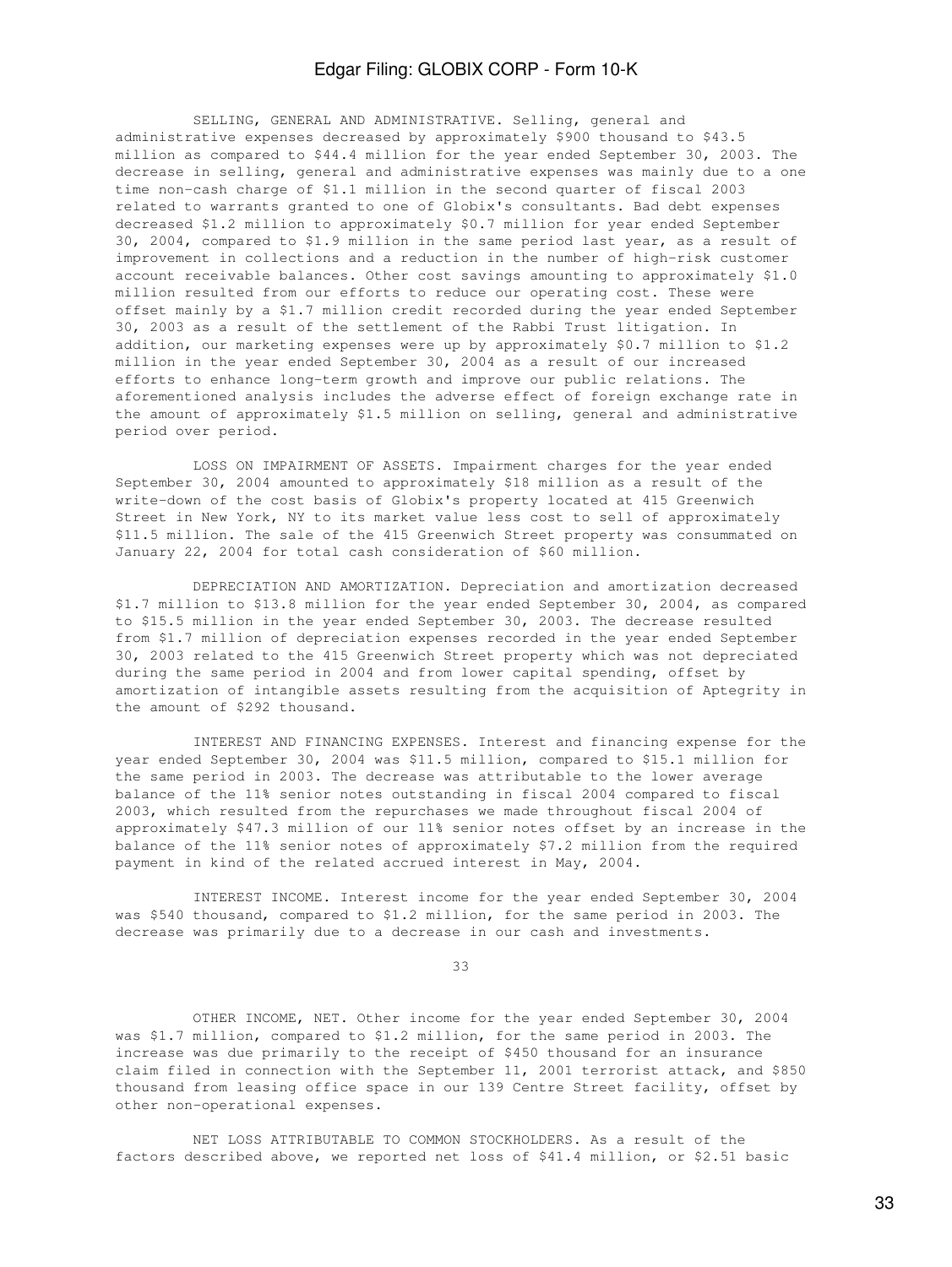and diluted loss per share for the year ended September 30, 2004, as compared to a net loss of \$25.3 million, or \$1.54 basic and diluted loss per share for the year ended September 30, 2003.

FISCAL YEAR ENDED SEPTEMBER 30, 2003 COMPARED TO FISCAL YEAR ENDED SEPTEMBER 30, 2002

 REVENUE. Revenue for the fiscal year ended September 30, 2003 decreased 26.6% to \$60.1 million from \$82.0 million for the fiscal year ended September 30, 2002. This decrease in revenues was mainly attributable to customer churn which accounted for \$19.8 million, or approximately 90.4% of our revenue decrease. During fiscal 2003 our monthly churn averaged approximately 1.7%. Of this average monthly churn, 1.8% was related to downgrades, 3.2% was related to cancellations, partially offset by decreases in churn of 1.7% and 1.6% related to new and upgraded contracts, respectively. Revenues also declined due to a decrease in lower margin hardware and software sales. Hardware and software sales decreased \$2.1 million, or 77.3%, as a result of our shift away from lower margin hardware and software sales. This decrease accounted for 9.6% of our total revenue decline.

 COST OF REVENUE AND GROSS MARGIN. Cost of revenue for the fiscal year ended September 30, 2003 decreased to \$20.0 million from \$32.6 million for the fiscal year ended September 30, 2002. A decrease of \$10.8 million or 85.7% of our cost of revenue decrease, realized within non-hardware related costs reflects our continued focus on network reconfiguration. A decrease of \$1.8 million, or 14.3% of our cost of revenue decrease, in hardware costs reflects our shift away from lower margin hardware sales. Gross margin increased to 66.8% for the fiscal year ended September 30, 2003 from 60.0% for the fiscal year ended September 30, 2002. The increase in gross margin is primarily attributable to the movement away from lower margin products and the reduction of network cost as a result of our focus on network reconfiguration. During fiscal year 2003, Globix sold its DSL services in the second quarter and shifted away from hardware sales, both low margin products. In addition, Globix reduced certain network costs through contract renegotiations with certain major vendors.

34

 SELLING, GENERAL AND ADMINISTRATIVE EXPENSES. Selling, general and administrative expenses were \$44.4 million, or 73.8% of revenue, for the year ended September 30, 2003, compared to \$29.3 million, or 95.0% of revenue, for the five months ended September 30, 2002. For the seven-month period ended April 30, 2002, selling, general and administrative expenses were \$57.2 million, or 111.6% of revenue. For the fiscal year ended September 30, 2002 selling, general and administrative expenses totaled \$86.5 million, or 106% of revenue.

 The decrease in selling, general and administrative expenses as a percentage of revenue for the fiscal year ended September 30, 2003 from both the five-month period ended September 30, 2002 and the seven month period ended April 30, 2002, was in part due to a decrease in salaries and benefits in connection with our restructuring efforts, which focused on significant reductions in facilities and personnel. During the year ended September 30, 2003, salaries and benefits were \$21.3 million, or 35.5% of revenue, as compared to \$12.4 million, or 40.0% of revenue, in the five month period ended September 30, 2002. For the seven month period ended April 30, 2002, salaries and benefits were \$33.7 million, or 66.0% of revenue. For the fiscal year ended September 30, 2002, salaries and benefits totaled \$46.1 million, or 56.0% of revenue. The number of our employees decreased from approximately 262 as of September 30, 2002 to approximately 209 as of September 30, 2003.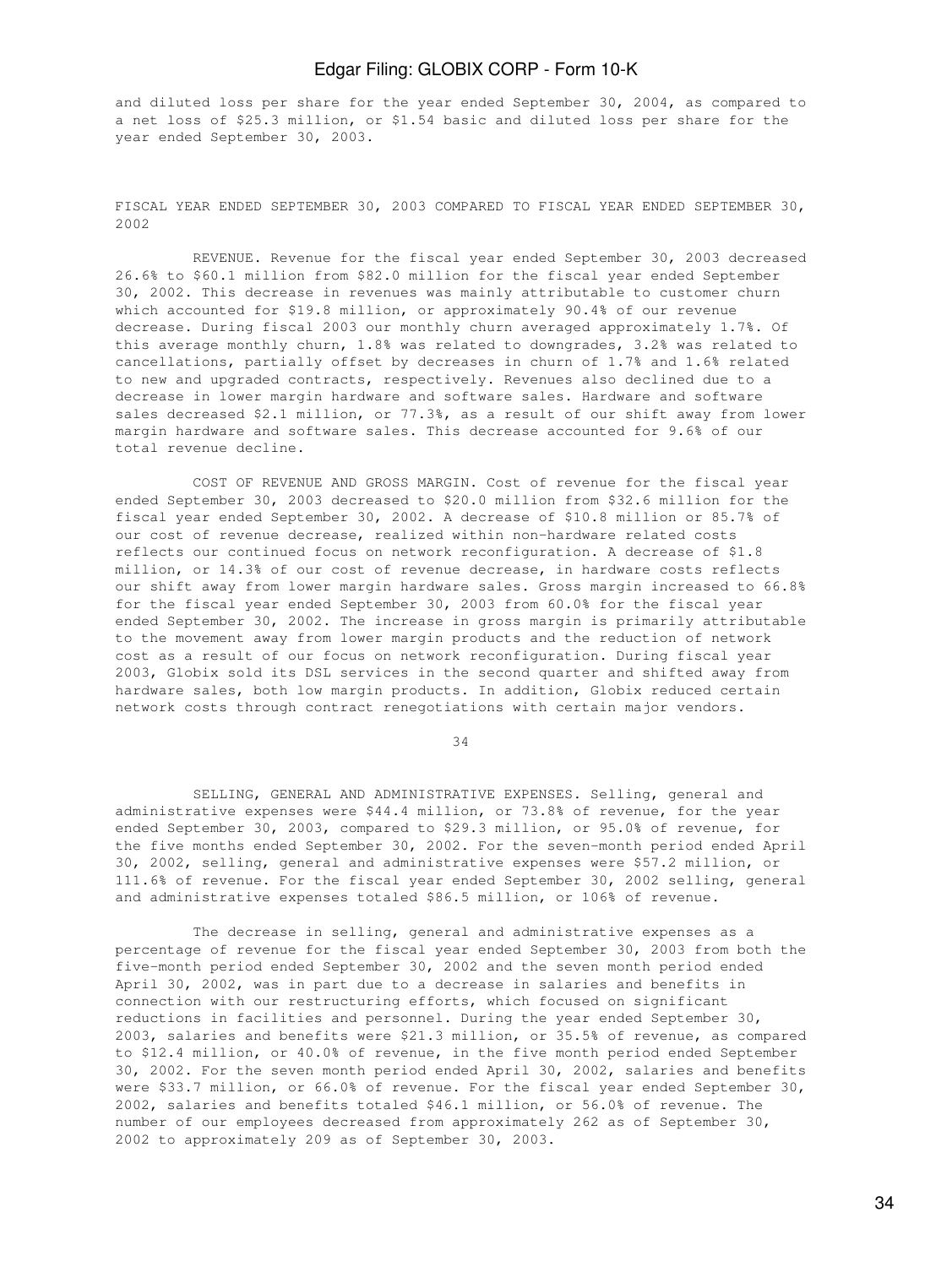For the year ended September 30, 2003, bad debt expense was \$1.9 million, representing 3.1% of revenue, compared to \$1.9 million, or 6.0% of revenue, for the five-month period ended September 30, 2002. For the seven-month period ended September 30, 2002, bad debt expense was \$4.3 million, or 8.0% of revenue. For the fiscal year ended September 30, 2002, bad debt expense was \$6.2 million, or 8.0% of revenue. The decrease in bad debt expense for the fiscal year ended September 30, 2003 was partially attributable to improvements in collections as well as a proactive reduction in the number of high risk customer account receivable balances.

 RESTRUCTURING AND OTHER EXPENSES. We recorded a reversal in the fiscal year 2003 of approximately \$1.0 million to our previously recorded restructuring charges. Reversals related to contract settlement charges in the amount of \$0.8 million and facility closings charges of \$0.2 million were primarily for settling certain facility contracts and purchase commitments for amounts lower than originally planned.

 DEPRECIATION AND AMORTIZATION. Depreciation and amortization in the year ended September 30, 2003 was \$15.5 million or 25.8% of revenue, as compared to \$6.1 million, or 20% of revenue, in the five-month period ended September 30, 2002. Depreciation and amortization in the seven month period ended April 30, 2002 was \$28.1 million or 55.0% of revenue. For the fiscal year ended September 30, 2002, depreciation and amortization was \$34.2 million, or 41.7% of revenue. The decrease in depreciation and amortization expenses for the fiscal year 2003 compared to the fiscal year 2002 was attributable to a decrease in our capital spending in connection with our restructuring plan as well as the impact of fresh start accounting, in particular the revaluation of our tangible and intangible assets as of April 30, 2002.

 OTHER OPERATING INCOME. Other operating income resulted from the sale of DSL customer accounts in the amount of \$345 thousand during the fiscal year ended September 30, 2003.

 INTEREST AND FINANCING EXPENSE AND INTEREST INCOME. Interest and financing expense for the year ended September 30, 2003 was \$15.1 million, or 25.2% of revenue, compared to \$6.7 million, or 22.0% of revenue, in the five months ended September 30, 2002. Interest and financing expense in the seven-month period ended April 30, 2002 was \$34.5 million, or 67.0% of revenue. For the fiscal year ended September 30, 2002, interest and financing expense totaled \$41.2 million, or 50.0% of revenue. The decrease in interest and financing expense was primarily attributable to the reduction in our outstanding indebtedness pursuant to the plan of reorganization and to the repurchase of approximately \$19 million in principal value of the 11% senior notes during the fiscal year 2003.

<u>35 and 2012 and 2013</u>

 Interest income in the year ended September 30, 2003 was \$1.2 million, or 2.0% of revenue, compared to \$0.8 million, or 3.0% of revenue, in the five-month period ended September 30, 2002. Interest income in the seven-month period ended April 30, 2002 was \$2.0 million, or 4.0% of revenue. For the fiscal year ended September 30, 2002, interest income was \$2.8 million, or 3.0% of revenue. This decreasing trend was primarily attributable to the reduced amount of our cash investments and the impact of declining interest rates as compared to the prior fiscal year.

 OTHER INCOME (EXPENSE). Other income in the year ended September 30, 2003 was \$1.2 million compared to an expense of \$0.6 million in the fiscal year ended September 30, 2002. This increase is due primarily to write-offs of strategic investments in the amount of \$490 thousand in the prior period and insurance receipts in the amount of \$88 thousand associated with the September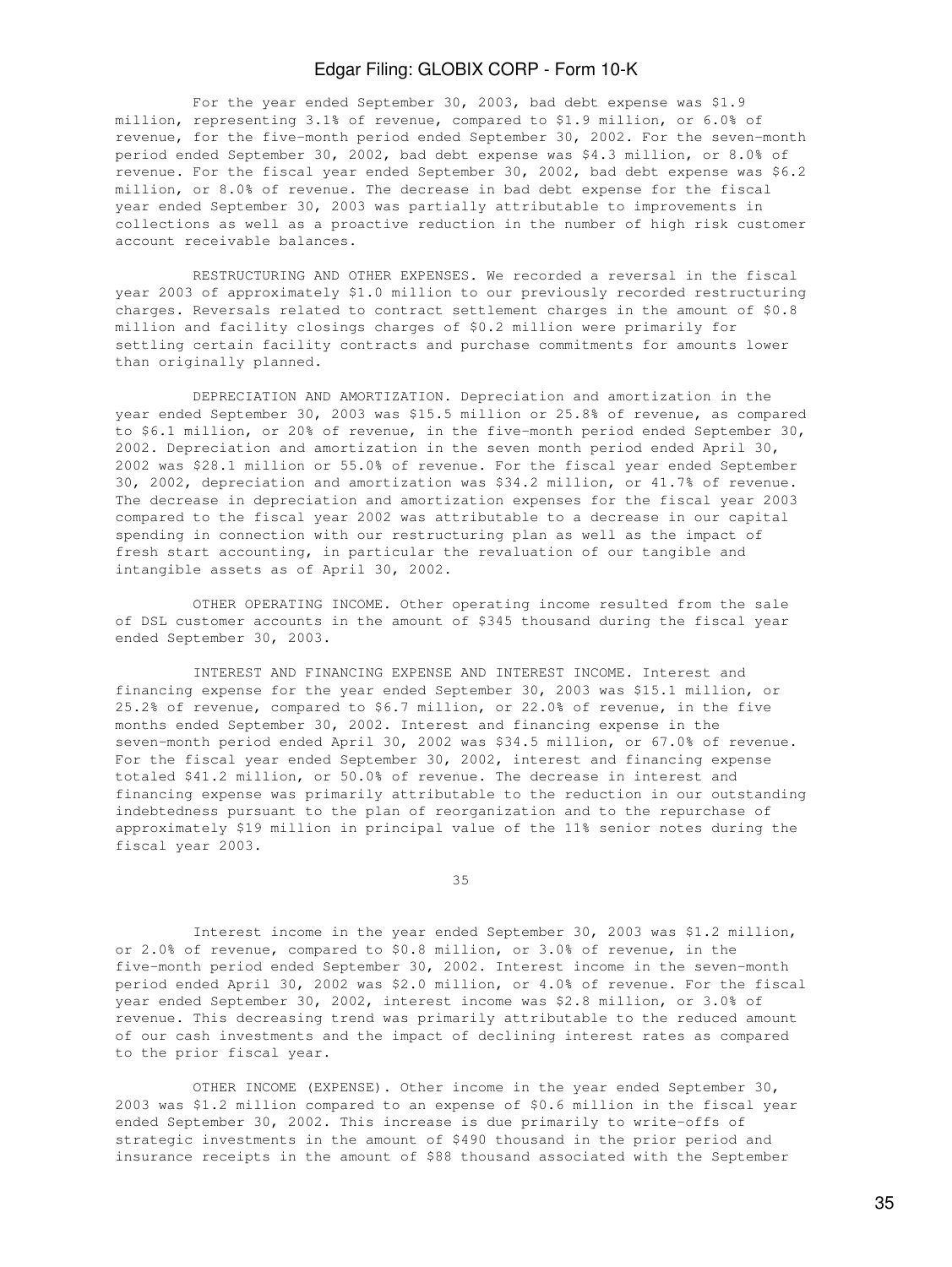11, 2001 terrorist attack received in the current year.

 GAIN ON DISCHARGE OF DEBT. Gain on discharge of debt was \$6.0 million for the fiscal year ended September 30, 2003. The gain is a direct result of the repurchase of approximately \$19 million in principal value of the 11% senior notes. We did not recognize any gain on discharge of debt during the five-month period ended September 30, 2002. The gain on the discharge of approximately \$427.1 million recorded in the seven-month period ended April 30, 2002 resulted from the exchange of the 12.5% senior notes for the 11% senior notes under the plan of reorganization.

 INCOME TAX EXPENSE. Income tax expense for the fiscal year ended September 30, 2003, in the amount of \$167 thousand, represents our estimated income taxes due in the United Kingdom. We did not record any income tax expenses during the fiscal year ended September 30, 2002.

 NET INCOME (LOSS) ATTRIBUTABLE TO COMMON STOCKHOLDERS. As a result of the factors described above, we reported net loss of \$25.3 million and net loss attributable to common stockholders of \$25.3 million, or \$1.54 basic and diluted loss per share for the fiscal year ended September 30, 2003, as compared to a net income of \$138.8 million and net income attributable to common stockholders of \$135.6 million, or \$2.67 basic earnings per share and \$2.01 diluted earnings per share, respectively, for the fiscal year ended September 30, 2002.

#### LIQUIDITY AND CAPITAL RESOURCES

 Historically our cost structure exceeded our revenue base mainly due to high labor costs resulting from higher than necessary head count, significant level of overhead due to numerous locations and overlapping within our network. This has led us historically to experience negative cash flows from operations and incur net losses. Our management believes that steps taken as part of our restructuring efforts to reduce facilities and personnel, combined with our ongoing efforts to derive efficiencies from our network have reduced our cash outflows to a level that meets our current revenue rate. Our ability to generate positive cash flows from operations and achieve profitability is dependent upon our ability to grow our revenue while maintaining our current cost structure and network efficiencies. Management believes that by maintaining a monthly positive change in contract rate (negative churn), by continuing to focus on providing managed services solutions and by keeping close control over costs and expenditures it will be able to meet its revenue and profitability targets. Additionally, since emerging from bankruptcy our management has taken several significant steps to reduce our level of outstanding indebtedness and is committed to further reduce our financial obligations by settling them in cash, converting into equity instruments, refinancing or any other manner, which may be beneficial to us. The indenture governing our 11% senior notes permits interest to be paid in kind in 2005 and 2006 at the discretion of our board of directors. Although there can be no assurance, Globix management believes that its board will elect payment of interest in kind in 2005.

<u>36 and 36</u>

 As of September 30, 2004 our cash and cash equivalent, short-term and long-term investments amounted to approximately \$21.7 million. In addition during fiscal year 2004 we used approximately \$1.6 million in operating activities, which we believe represents our recurring cash-flow activities following the complete consummation of our plan of reorganization and under our current cost structure. We further believe that this cash and investment balance is sufficient to meet our 2005 anticipated day to day operating expenses, commitments, working capital, capital expenditures and interest payment of approximately \$8.0 million under our 11% senior notes if our board does not elect payment of interest in kind.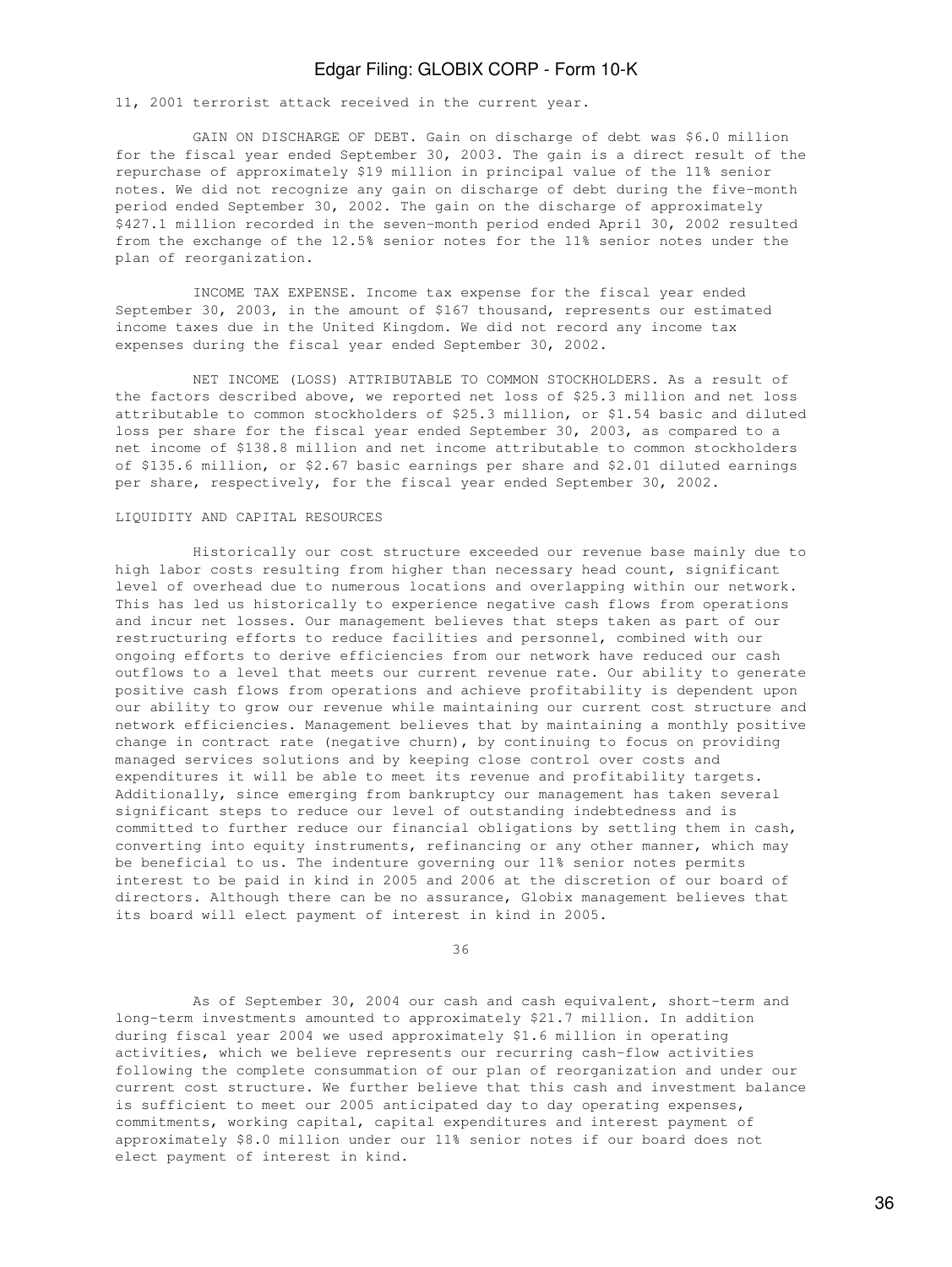However, in the longer term there can be no assurance that we will be successful in achieving sufficient profitability, attracting new customers, maintaining our existing churn levels or reducing our outstanding indebtedness. In addition, in the future, we may make acquisitions or repurchase indebtedness of our company, which, in turn, may adversely affect our liquidity. In such cases management will have to take drastic steps to reduce its operating expenses to meet its then revenue base and liquidity needs. Such steps may include further reduction of our headcount, consolidation or elimination of facilities, termination of low margin customers and negotiating with our creditors to restructure our indebtedness, mainly but not limited to our 11% senior notes.

 On March 1, 2002, our company and two of our wholly owned domestic subsidiaries, Comstar.net, Inc. and ATC Merger Corp., filed voluntary petitions under Chapter 11 of the United States Bankruptcy Code, together with the plan of reorganization, with the United States Bankruptcy Court for the District of Delaware. We continued to operate in Chapter 11 in the ordinary course of business and received permission from the bankruptcy court to pay our employees, trade, and certain other creditors in full and on time, regardless of whether these claims arose prior to or after the Chapter 11 filing.

 On April 8, 2002, the bankruptcy court confirmed the plan. Effective April 25, 2002, all conditions necessary for the plan to become effective were satisfied or waived and we emerged from Chapter 11 bankruptcy protection.

 As of the effective date of the plan, all of our existing securities were cancelled and:

- o each holder of our 12.5% senior notes due 2010 became entitled to receive, in exchange for its claims in respect of the 12.5% senior notes, its pro rata share of:
	- o \$120 million in aggregate principal amount of our 11% senior notes, and
- o 13,991,000 shares of our common stock, representing 85% of the shares of our common stock issued and outstanding following the effective date of the plan; and
	- o each holder of shares of our preferred stock outstanding immediately prior to the effective date of the plan became entitled to receive, in exchange for its claims in respect of these shares of preferred stock, its pro rata share of 2,304,400 shares of our common stock, representing 14% of the shares of our common stock issued and outstanding following the effective date of the plan; and
	- o each holder of shares of our common stock outstanding immediately prior to the effective date of the plan became entitled to receive, in exchange for its claims in respect of its shares of common stock, its pro rata share of 164,600 shares of our common stock, representing 1% of the shares of our common stock issued and outstanding following the effective date of the plan.

 All of the shares of our common stock issued pursuant to the plan are subject to dilution by the exercise of management incentive stock options, representing up to 10% of the shares of our issued and outstanding common stock on a fully-diluted basis following the effective date of the plan.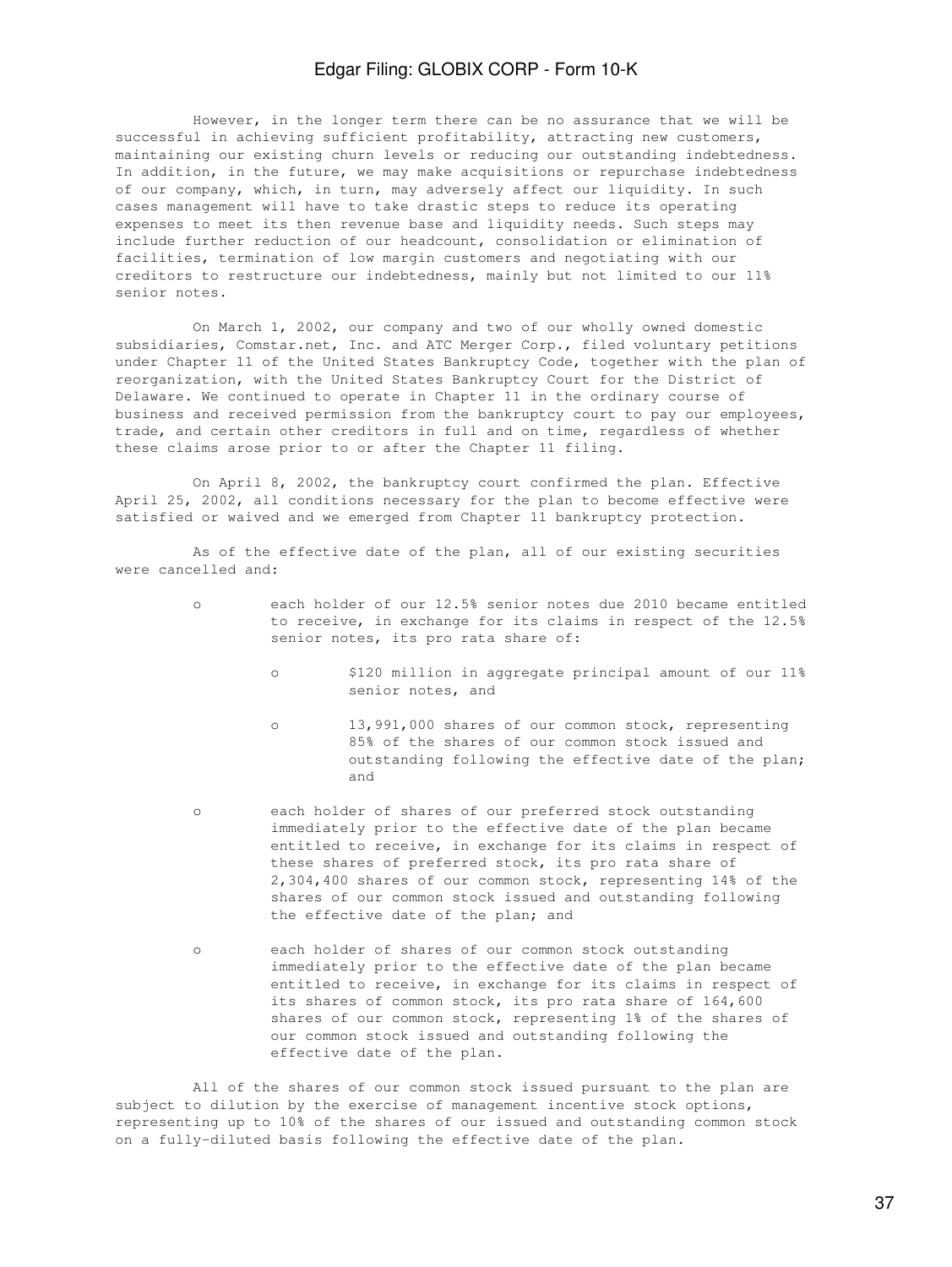37

 A total of 16,460,000 shares of our common stock and \$120 million in aggregate principal amount of the 11% senior notes were deemed to be issued and outstanding on the effective date of the plan pursuant to the terms of the plan. As of September 30, 2002, however, no shares of our common stock or 11% senior notes had been distributed. In October 2002, we distributed a total of 16,295,400 shares of common stock and \$120 million in aggregate principal amount of 11% senior notes. Pursuant to the terms of a Stipulation and Order that we entered into with the lead plaintiffs in the class action lawsuit described in "Item 3 - Legal Proceedings," 229,452 of these shares of common stock and \$1,968,000 in aggregate principal amount of these 11% senior notes were placed in reserve in escrow pending the outcome of the class action lawsuit. In the event that any judgment or settlement entered into in connection with the class action lawsuit requires us to pay an amount in excess of our liability insurance, then we will be required to issue to the class action litigants and their attorneys all (in the event that this excess is \$10 million or greater) or a portion of (in the event that this excess is less than \$10 million) the shares of common stock and 11% senior notes held in escrow. Based on an August 12, 2004 court approval of a settlement agreement pursuant to which Globix would not be required to pay an amount in excess of our liability insurance described under "Item 3 -Legal Proceedings," Globix believes that the shares of common stock and 11% senior notes held in escrow are not likely to be distributed to the class action litigants and their attorneys, and such shares and notes will accordingly be available for distribution to Globix security holders under the plan. Distribution of the remaining 164,600 shares of common stock deemed to have been issued on the effective date of the plan, which are allocable under the terms of the plan to the holders of our common stock outstanding immediately prior to the effective date of the plan, will occur following the resolution of the stockholder derivative suit against our company and certain of our former officers and directors described in "Item 3 - Legal Proceedings".

 The indenture governing the 11% senior notes contains a number of covenants that impose significant operating and financial restrictions on us and our subsidiaries. These restrictions significantly limit, and in some cases prohibit, among other things, the ability of our company and certain of our subsidiaries to incur additional indebtedness, create liens on assets, enter into business combinations or engage in certain activities with our subsidiaries.

### FISCAL YEAR ENDED SEPTEMBER 30, 2004

 As of September 30, 2004, we had cash and cash equivalents, short-term and long-term investments totaling to approximately \$21.7 million compared to approximately \$32.4 million on September 30, 2003. This decrease of \$10.7 million included a \$12.4 million decrease in cash and cash equivalents to \$12.1 million at September 30, 2004 from \$24.5 million at September 30, 2003. This was mainly attributable to operating activities, investing activities and financing activities as described below. During the year ended September 30, 2004, we completed the sale of the 415 Greenwich Street property for approximately \$48.7 million in net proceeds, of which approximately \$44 million was used to purchase a portion of our 11% senior notes at par plus accrued interest as required pursuant to the indenture and the remainder was used for working capital.

 OPERATING ACTIVITIES. Net cash used in operating activities during the year ended September 30, 2004 was approximately \$1.6 million in comparison to \$12.2 million, which was used in operating activities during the year ended September 30, 2003. The improvement in our cash burn is due to the pay-down of the remaining pre-bankruptcy obligations to our vendors and others during fiscal 2003, our continuing improvement in collections, the reduction in the number of high-risk customer account receivable balances and our ongoing focus on cost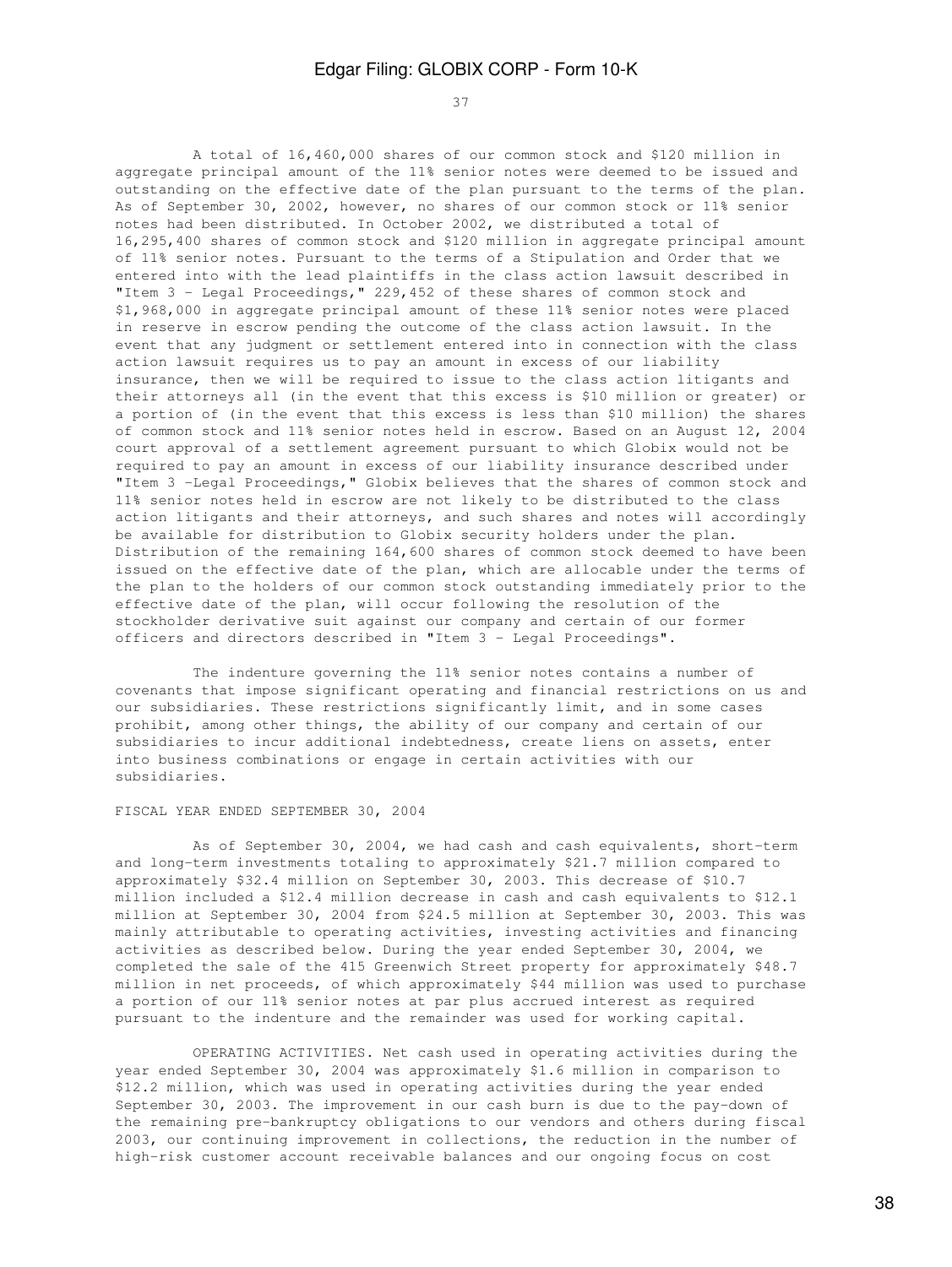control by adjusting our expenditure rate to our revenues. We believe that the change in our accounts receivable, accounts payable and accrued liabilities during fiscal 2004 represents our recurring cash-flow activities following the complete consummation of our plan of reorganization.

38 and 38 and 38 and 38 and 38 and 38 and 38 and 38 and 38 and 38 and 38 and 38 and 38 and 38 and 38 and 38 an

 Our \$1.6 million use of cash in operating activities was attributed mainly to our net loss of \$41.4 million, which included non-cash depreciation and amortization expenses of \$13.8 million and a non-cash impairment charge of \$18.0 million resulting from a write-down of the 415 Greenwich Street property to its fair market value less cost for sale, offset by a non-cash gain on debt discharge of \$1.7 million resulting from the repurchase of a portion of our 11% senior notes. Changes in assets and liabilities resulted in an increase to operating cash flow of approximately \$9.5 million, which was mainly attributed to a \$9.4 million increase in accrued interest on the 11% senior notes, which we expect will be paid in kind during May 2005.

 INVESTING ACTIVITIES. Net cash provided by investing activities during the year ended September 30, 2004 was \$42.2 million. Approximately \$48.7 million resulted from the sale of the 415 Greenwich Street property and approximately \$1.0 million, net resulted from the sale of our investment in Globecomm Systems, Inc. and other investments. This was offset by the use of \$2.3 million for the acquisition of Aptegrity, \$4.7 million for capital expenditures and \$1.5 million of deferred acquisition cost that we incurred as part of the proposed merger with NEON.

 FINANCING ACTIVITIES. Net cash used in financing activities during the year ended September 30, 2004 was \$53.4 million. Approximately \$49.6 million of the cash used in financing activities was attributed to the repurchase of a portion of our 11% senior notes and related accrued interest in the open market and as part of an offer to the holders of the 11% senior notes in connection with the sale of the 415 Greenwich Street property. \$2.7 million was used to prepay a long-term note payable and the remaining \$1.1 million was used for payment and settlement of certain contractual obligations.

#### FISCAL YEAR ENDED SEPTEMBER 30, 2003

 As of September 30, 2003, we had cash and cash equivalents of approximately \$24.5 million compared to approximately \$47.6 million on September 30, 2002.

 OPERATING ACTIVITIES. For the fiscal year ended September 30, 2003 net cash used in operating activities was approximately \$12.2 million attributable mainly to a net loss of \$25.3 million and non-cash gains of approximately \$6.0 million and \$1.0 million for discharges resulting from our repurchase of the 11% senior notes and reversal of restructuring accruals recorded in prior years, respectively, offset by depreciation and amortization expenses of approximately \$15.5 million, an increase in our provision of doubtful accounts of approximately \$1.9 million and a non-cash charge of approximately \$1.0 million recorded in respect of warrants issued to a consultant. Changes in assets and liabilities resulted in an increase to operating cash-flow of approximately \$2.0 million.

 INVESTING ACTIVITIES. Cash used for investing activities for the year ended September 30, 2003 amounted to approximately \$0.9 million, which attributed mainly to capital expenditures in the amount of approximately \$1.2 million.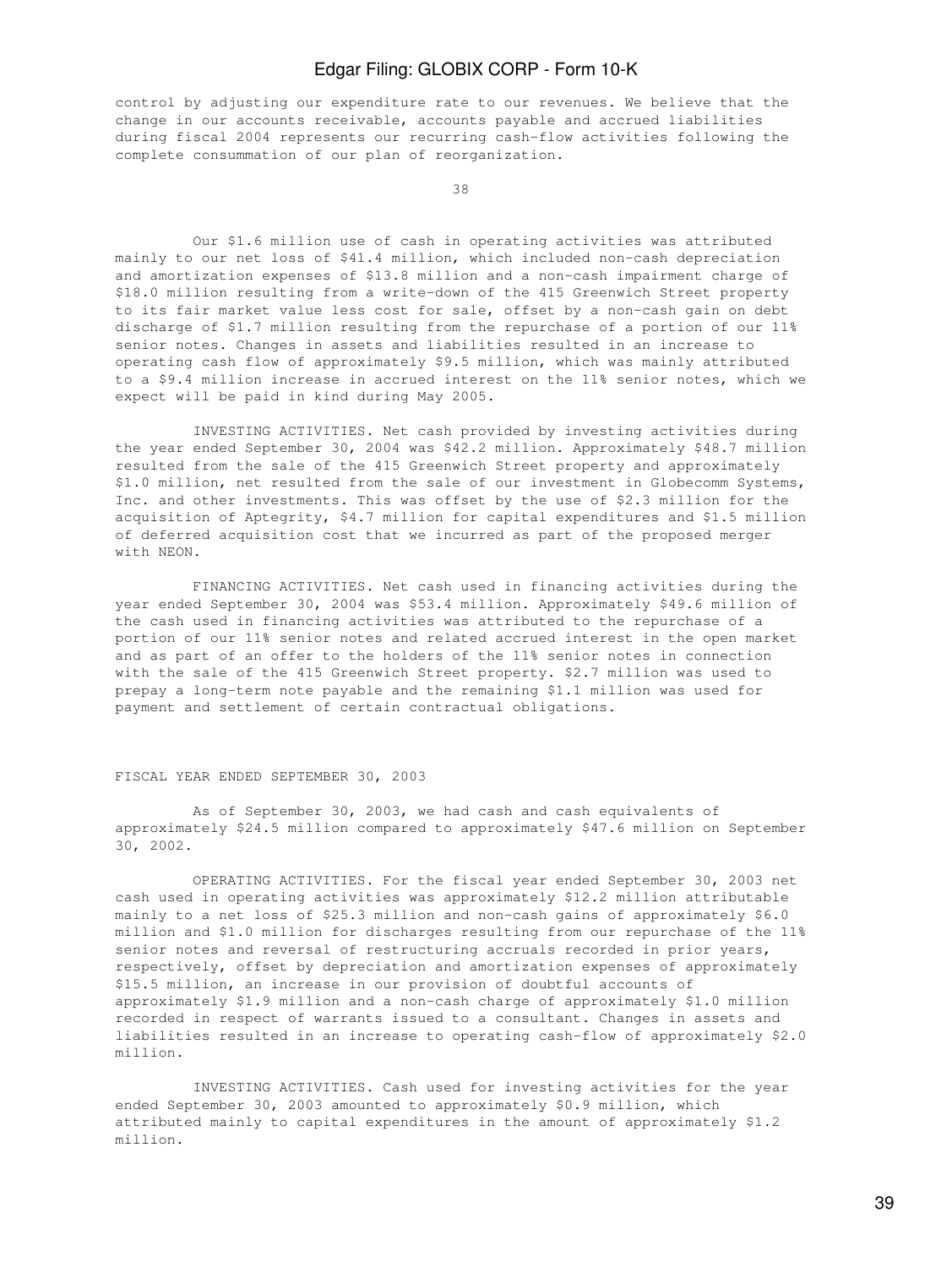In September 2000 we purchased the land and approximately 187,000 gross square foot building located at 415 Greenwich Street, New York, New York. During October 2003 we reached an agreement to sell the property for total cash consideration of approximately \$60 million. The agreement was subject to various closing conditions which were not satisfied until January 2004. The sale of the property was completed on January 22, 2004 and resulted in approximately \$48.7 million in net proceeds. On March 3, 2004, we used approximately \$44 million of the net proceeds to repurchase approximately \$40.3 million in principal amount of our outstanding 11% senior notes at par value plus accrued interest in the amount of approximately \$3.7. We intend to use the remaining balance of the net proceeds from the sale for working capital purposes. Consummation of the sale also eliminated certain obligations that we incurred in connection with the purchase and rehabilitation of the property.

39

 On October 31, 2003, Globix paid approximately \$2.0 million (subject to final settlement) for the acquisition of the business, substantially all of the assets and the assumption of certain liabilities of Aptegrity, Inc., a provider of web application and operations management services.

 FINANCING ACTIVITIES. Cash used in financing activities for the year ended September 30, 2003 amounted to approximately \$10.5 million. Approximately \$14.6 million were used to repurchase a portion of our 11% senior notes, approximately \$0.9 million were used to buy-out certain of our capital leased equipments and approximately \$1.1 million were used to amortize scheduled payments under our mortgage and capital lease agreements, offset by a contribution of approximately \$6 million from the minority interest investor mentioned above.

 On October 3, 2003, we repurchased in the open market for approximately \$5.6 million additional portion of our outstanding 11% senior notes.

#### SEGMENT INFORMATION

 Our activities fall within one operating segment. The following table sets forth geographic segment information for the year ended September 30, 2004 and 2003 (Successor Company), , five months ended September 30, 2002 (Successor Company), and for the seven months ended April 30, 2002 (Predecessor Company):

|                                                     |                                     | SUCCESSOR COMPANY                   |                                                                  |
|-----------------------------------------------------|-------------------------------------|-------------------------------------|------------------------------------------------------------------|
|                                                     | YEAR ENDED<br>SEPTEMBER 30,<br>2004 | YEAR ENDED<br>SEPTEMBER 30,<br>2003 | FIVE MONTHS<br><b>ENDED</b><br>SEPTEMBER 30,<br>2002<br>-------- |
| Revenues:                                           |                                     |                                     |                                                                  |
| United States<br>Europe (mainly the United Kingdom) | \$35,537<br>25,653                  | \$36,833<br>23,344                  | \$20,410<br>10,313                                               |
| Consolidated                                        | 61,190<br>S.<br>==========          | \$60,177<br>==========              | 30,723<br>$\mathsf{S}^-$<br>==========                           |
| Operating income (loss):<br>United States           | \$ (37, 755)                        | \$(22, 631)                         | \$(15,069)                                                       |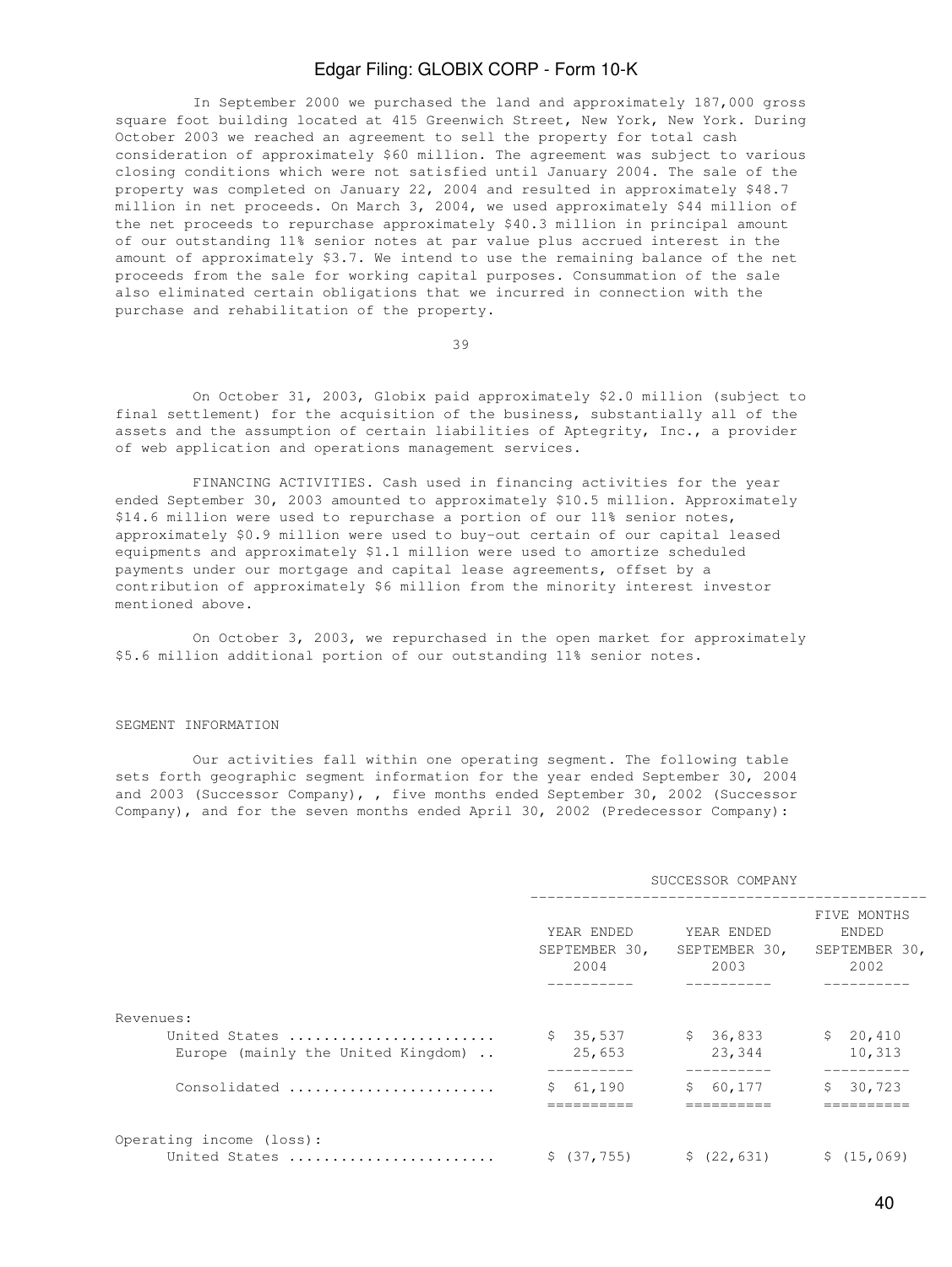| Europe (mainly the United Kingdom) | 3,880                    | 4,230       | (39)        |
|------------------------------------|--------------------------|-------------|-------------|
| Consolidated                       | \$(33, 875)              | \$(18, 401) | \$(15, 108) |
|                                    | -----------<br>_________ | _________   | __________  |
| Long-lived assets:                 |                          |             |             |
| United States                      | 64,978                   | \$137,279   | \$148,559   |
| United Kingdom                     | 25,844                   | 25,351      | 26,151      |
|                                    |                          |             |             |
| Consolidated                       | 90,822                   | \$162,630   | \$174,710   |
|                                    |                          |             | ________    |

40

 Although our company operates in one operating segment, there are 4 major service lines as detailed in the table below. Data for fiscal year 2002 have not been provided due to impracticability.

|                                                                                                                                            | SUCCESSOR COMPANY                   |                                           |  |  |  |  |
|--------------------------------------------------------------------------------------------------------------------------------------------|-------------------------------------|-------------------------------------------|--|--|--|--|
|                                                                                                                                            | YEAR ENDED<br>SEPTEMBER 30,<br>2004 | YEAR ENDED<br>SEPTEMBER 30,<br>2003       |  |  |  |  |
| Internet Hosting and Co-Location<br>Managed Services<br>Network Services and Internet Access<br>Hardware and Software Sales, DSL and Other | \$23,760<br>18,996<br>17,483<br>951 | S.<br>26,048<br>13,342<br>19,034<br>1,753 |  |  |  |  |
| Revenue, net                                                                                                                               | \$61,190                            | 60,177                                    |  |  |  |  |

#### INCOME TAXES

 Globix is in an accumulated loss position for both financial and income tax reporting purposes. Globix has United States Federal income tax loss carryforwards of approximately \$173.2 million at September 30, 2004. These income tax loss carryforwards expire at various times through 2024. The United States Federal income tax loss carryforwards were reduced upon emergence from bankruptcy due to the Internal Revenue Code's rules and regulations related to the cancellation of indebtedness income that is excluded from taxable income. Since the bankruptcy plan provided for substantial changes in our ownership, our use of the net operating loss carryforwards from the period prior to the bankruptcy may be limited. Globix has not yet determined the impact, if any, that changes in ownership have had on net operating loss carryforwards. As of September 30, 2004, Globix also had net operating loss carryforwards of approximately \$24.3 million from its United Kingdom subsidiaries, which do not expire under United Kingdom tax rules. For financial reporting purposes, income tax benefits through September 30, 2004 related to both United States Federal and foreign income tax losses are fully offset by a valuation allowance due to the uncertainty of our ability to realize income tax benefits by generating taxable income in the future.

 Our emergence from bankruptcy in fiscal 2002 did not create a new tax reporting entity. Accordingly, the adjustments required to adopt fresh start accounting are not applicable for our tax reporting and, therefore, deferred tax items were recognized concurrently with the recognition of the respective fresh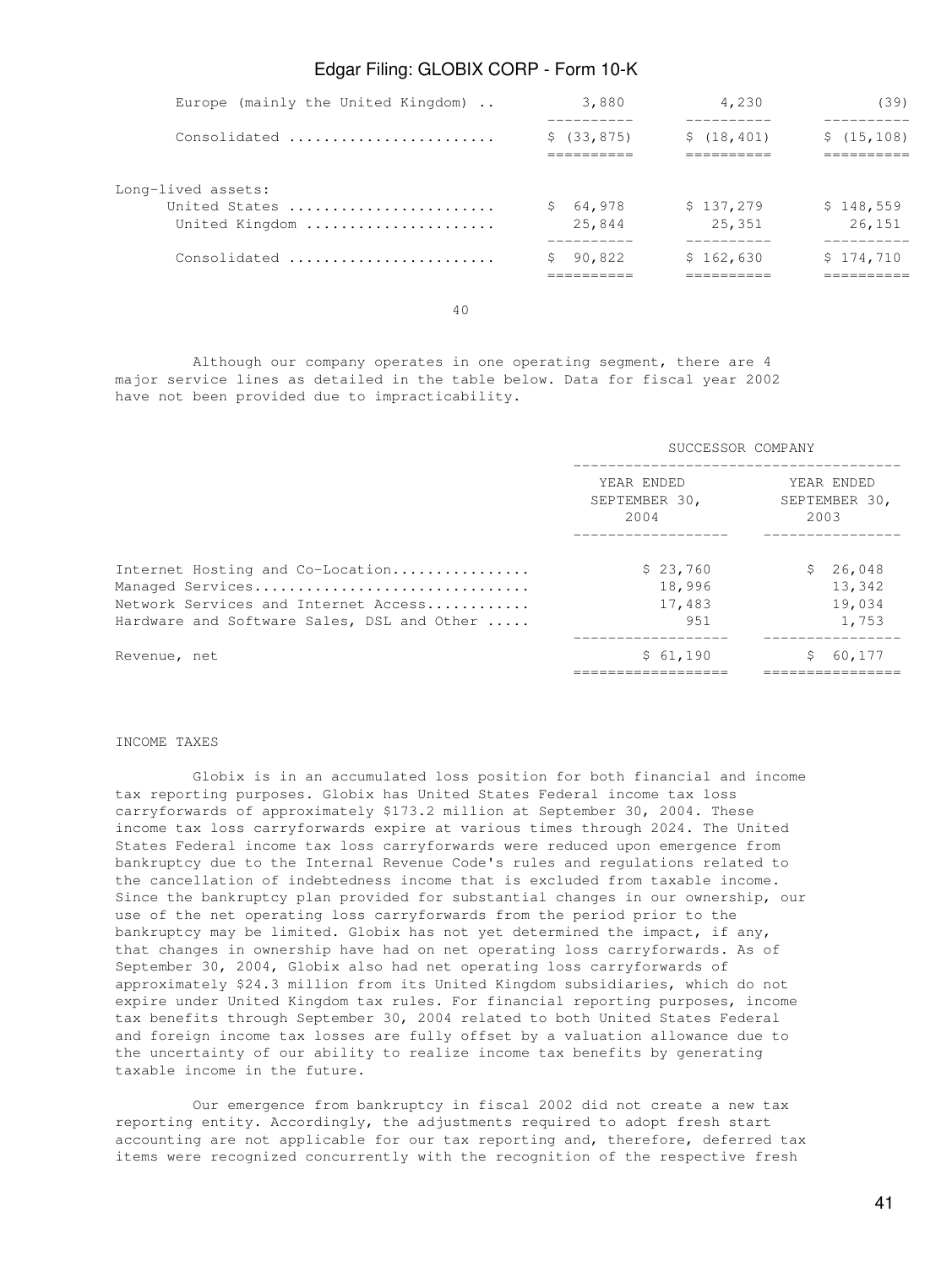start accounting adjustments. In addition, pursuant to SOP No. 90-7, reversals of the valuation allowance recorded against deferred tax assets that existed as of the emergence date will first reduce intangibles, until exhausted, and thereafter will be reported as additional paid in capital as opposed to income tax expense. The balance of the valuation allowance for which this treatment is required was approximately \$80 million at September 30, 2004 and 2003.

#### INDEBTEDNESS

 Our indebtedness at September 30, 2004 consisted of approximately \$72.2 million in aggregate principal amount of our 11% senior notes, approximately \$3.3 million in related accrued interest, approximately \$370 thousand of capital lease obligations and approximately \$19.9 million in mortgage debt. Total borrowings at September 30, 2004 were approximately \$95.9 million, which included \$0.6 million in current obligations and \$95.3 million of the 11% senior notes, related accrued interest, long-term mortgage and capital lease obligations. The indenture governing the 11% senior notes requires interest to be paid in kind through 2004, and permits interest to be paid in kind for two years thereafter at the discretion of our board of directors.

41

 In September 2000 we purchased the land and approximately 187,000 gross square foot building located at 415 Greenwich Street, New York, New York. During October 2003 we reached an agreement to sell the property for total cash consideration of approximately \$60 million. The agreement was subject to various closing conditions which were not satisfied until January 2004. The sale of the property was completed on January 22, 2004 and resulted in approximately \$48.7 million in net proceeds. On March 3, 2004, we used approximately \$44 million of the net proceeds to repurchase approximately \$40.3 million in principal amount of our outstanding 11% senior notes at par value plus accrued interest in the amount of approximately \$3.7. Consummation of the sale also eliminated certain obligations that we incurred in connection with the purchase and rehabilitation of the property. In addition, through September 30, 2004 we acquired in the open market approximately \$26.1 million in aggregate principal amount of our 11% senior notes and approximately \$1.9 million of related accrued interest for an aggregate purchase price of approximately \$20.2 million in open market purchases and issued an additional \$18.5 million in 11% senior notes as payment of accrued interest on the 11% senior notes.

### COMMITMENTS

 As of September 30, 2004, we had commitments to certain telecommunications carriers totaling \$25.6 million payable in various years through 2009. Additionally, we have various agreements to lease facilities and equipment and are obligated to make future minimum lease payments of approximately \$76 million on operating leases expiring in various years through 2017.

 As of September 30, 2004 we had contractual obligations due in future periods as follows:

|                                                                             |                             | LESS THAN 1   |           |                            |
|-----------------------------------------------------------------------------|-----------------------------|---------------|-----------|----------------------------|
| Contractual Obligations                                                     | TOTAL                       | YEAR          | 2-3 YEARS | 4-5 YEARS                  |
| 11% senior notes<br>11% senior notes - Accrued Interest<br>Mortgage Payable | \$72,202<br>3,349<br>33,979 | $--$<br>2,142 | 4,284     | \$72,202<br>3,349<br>4,284 |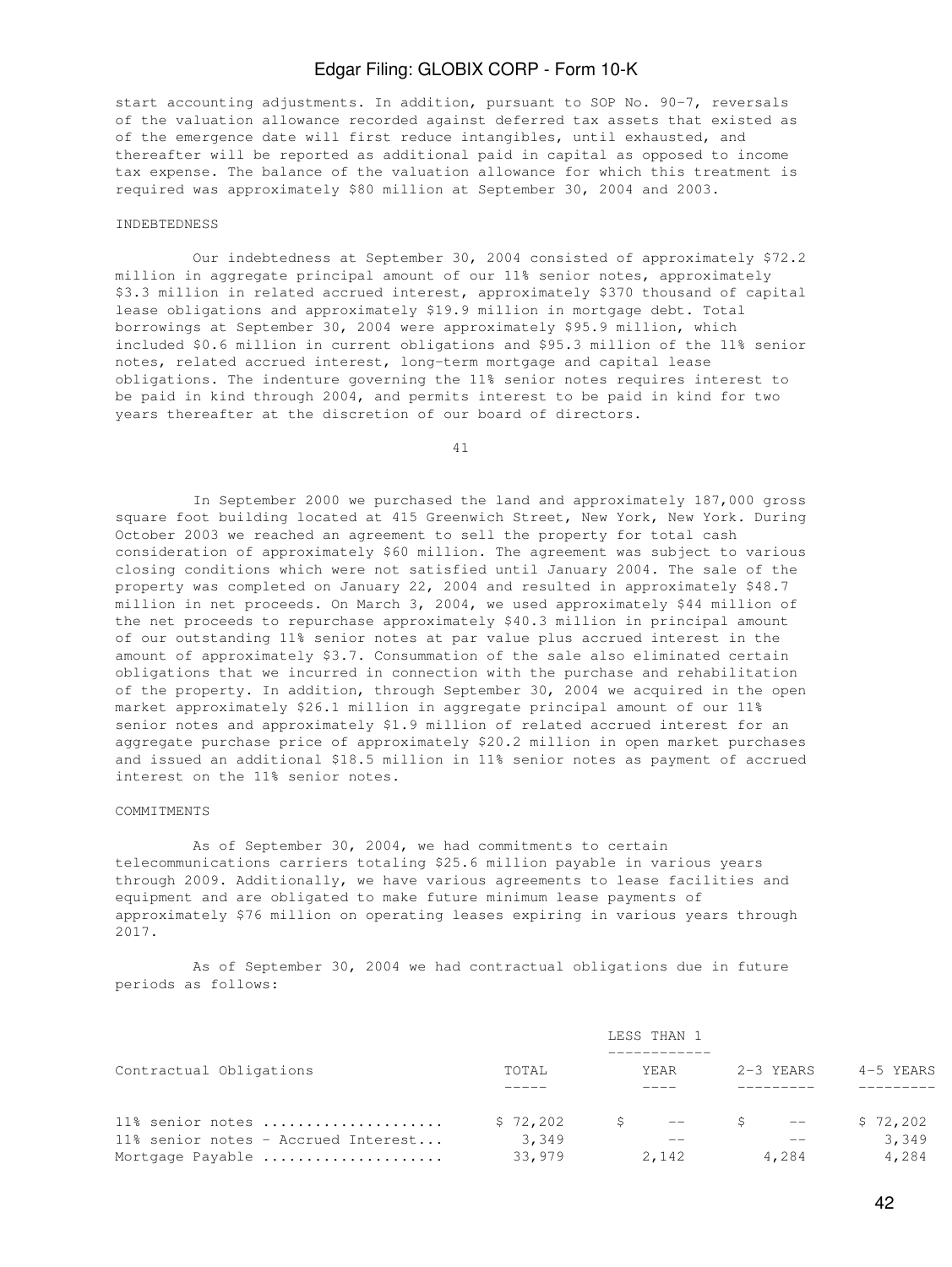| Total Contractual Cash Obligations | \$211,493 | \$18,906 | \$29,987 | \$97,453 |
|------------------------------------|-----------|----------|----------|----------|
| Telecommunications Commitments     | 25,564    | 9,738    | 11,909   | 3,917    |
| Operating Leases                   | 76,029    | 6.777    | 13.673   | 13,701   |
| Capital Lease Obligations          | 370       | 249      | 121      | $- -$    |

42

### RECENT TECHNICAL ACCOUNTING PRONOUNCEMENTS

 In April 2003, the Financial Accounting Standards Board issued SFAS No. 149, "Amendment of Statement 133 on Derivative Instruments and Hedging Activities." SFAS No. 149 clarifies under what circumstances a contract with an initial net investment meets the characteristics of a derivative as discussed in Statement No. 133. It also specifies when a derivative contains a financing component that warrants special reporting in the Consolidated Statement of Cash Flows. SFAS No. 149 amends certain other existing pronouncements in order to improve consistency in reporting these types of transactions. The new guidance is effective for contracts entered into or modified after June 30, 2003, and for hedging relationships designated after June 30, 2003. The adoption of this standard did not have a material impact on our consolidated financial statements.

 In May 2003, the Financial Accounting Standards Board issued SFAS No. 150, "Accounting for Certain Financial Instruments with Characteristics of Both Liabilities and Equity." SFAS No. 150 specifies that instruments within its scope embody obligations of the issuer and that, therefore, the issuer must classify them as liabilities. SFAS No. 150 requires issuers to classify as liabilities the following three types of free standing financial instruments: (1) mandatorily redeemable financial instruments; (2) obligations to repurchase the issuer's equity shares by transferring assets and (3) certain obligations to issue a variable number of shares. SFAS No. 150 defines a "freestanding financial instrument" as a financial instrument that (1) is entered into separately and apart from any of the entity's other financial instruments or equity transactions or (2) is entered into in conjunction with some other transaction and can be legally detached and exercised on a separate basis. For all financial instruments entered into or modified after May 31, 2003, SFAS No. 150 is effective immediately. For all other instruments of public companies, SFAS No. 150 goes into effect at the beginning of the first interim period beginning after June 15, 2003. For contracts that were created or modified before May 31, 2003 and still exist at the beginning of the first interim period beginning after June 15, 2003, entities should record the transition to SFAS No. 150 by reporting the cumulative effect of a change in an accounting principle. SFAS No. 150 prohibits entities from restating financial statements for earlier years presented. The adoption of this standard did not have a material impact on our consolidated financial statements.

 In January 2003, the FASB issued FIN No. 46, "Consolidation of Variable Interest Entities, an Interpretation of Accounting Research Bulletin (ARB) No. 51", which relates to the identification of, and financial reporting for, variable-interest entities (VIEs). FIN No. 46 requires that if an entity is the primary beneficiary of a variable interest entity, the assets, liabilities and results of operations of the variable interest entity should be included in the consolidated financial statements of the entity. The provisions of FIN No. 46 are effective immediately for all arrangements entered into after January 31, 2003. For those arrangements entered into prior to February 1, 2003, the provision of FIN No. 46 are required to be adopted at the beginning of the first interim or annual period beginning after June 15, 2003. In October 2003, FASB Staff Position deferred the effective date for existing VIE arrangements created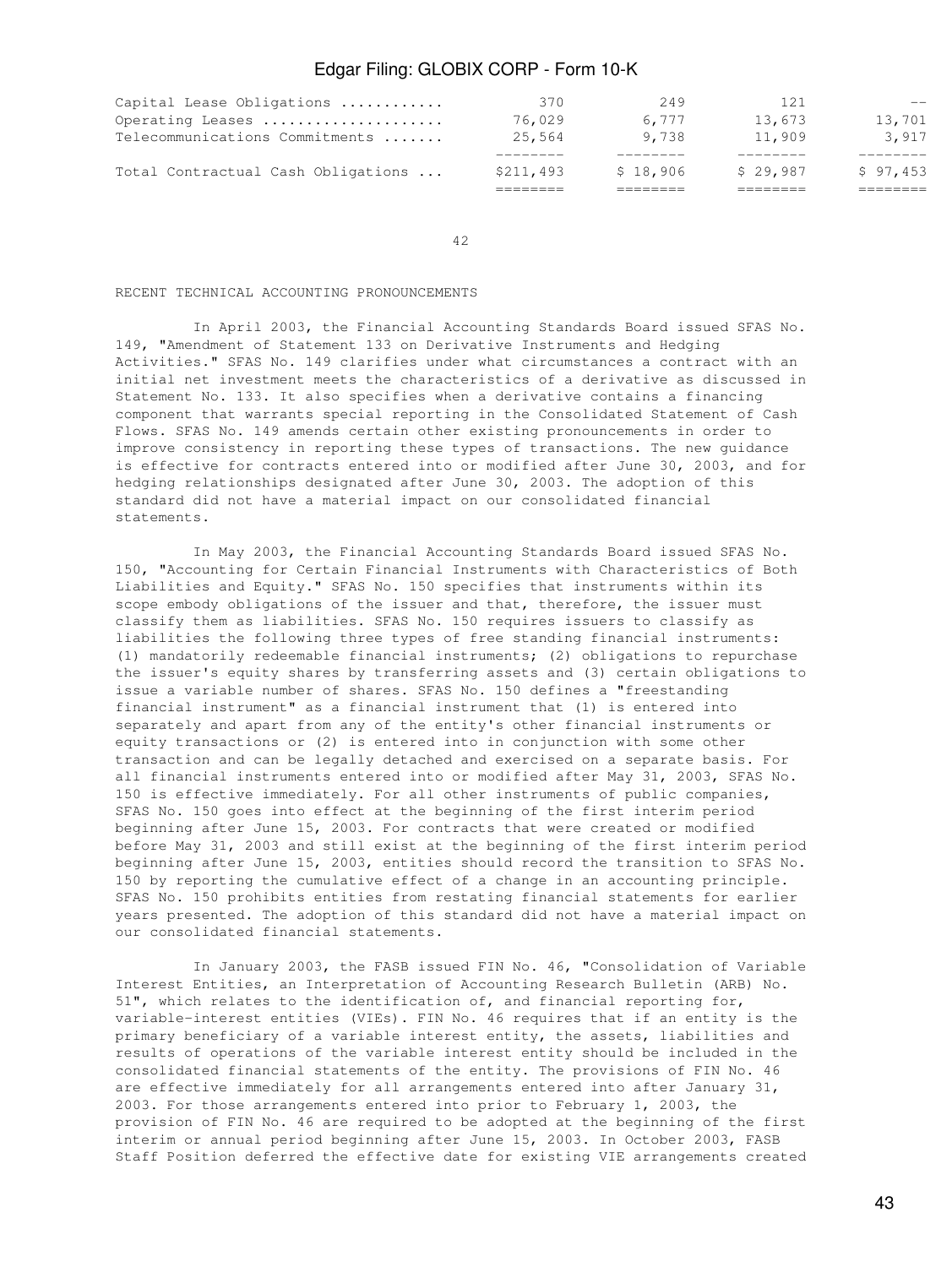before February 1, 2003 to the first interim or annual reporting period that ends after December 15, 2003. The adoption of this standard did not have a material impact on the company's consolidated financial statements.

43

#### ITEM 7A. QUANTITATIVE AND QUALITATIVE DISCLOSURE ABOUT MARKET RISK

 At September 30, 2004, investments consisted of an investment in a limited partnership that invests in fixed income securities and investments in fixed rate investment grade and government securities denominated in U.S. dollars. At September 30, 2004, the majority of our investments were due to mature within twelve months and the carrying value of these investments approximated fair value.

 As of September 30, 2004 marketable securities included our investment in EDGAR Online Inc., which is recorded at fair market value. We do not hedge our exposure to fluctuations in the value of our investments in equity securities.

 At September 30, 2004, \$4.7 million of our cash and investments were restricted in accordance with the terms of certain collateral obligations.

 We are also subject to market risk associated with foreign currency exchange rates. Approximately 42% of our revenues and approximately 28% of our operating costs and expenses for the year ended September 30, 2004 were denominated in British Pounds. To date, we have not utilized financial instruments to minimize our exposure to foreign currency fluctuations. We will continue to analyze risk management strategies to minimize foreign currency exchange risk in the future. The company believes that an immediate increase or decrease of 5% of the U.S. Dollar in comparison to the British Pound would not have a material impact on its operating results or cash flows.

We believe that we have limited exposure to financial market risks, including changes in interest rates. The fair value of our investment portfolio or related income would not be significantly impacted by changes in interest rates due mainly to the short-term nature of the majority of our investment portfolio. An increase or decrease in interest rates would not significantly increase or decrease interest expense on debt obligations, due to the fixed nature of the substantial majority of our debt obligations.

44

#### ITEM 8. FINANCIAL STATEMENTS

Financial Statements are set forth herein beginning on page F-1.

ITEM 9. CHANGES AND DISAGREEMENTS WITH ACCOUNTANTS ON ACCOUNTING AND FINANCIALS

 On July 31, 2002, we engaged PricewaterhouseCoopers LLP ("PWC") as our independent accountants and dismissed Arthur Andersen LLP, which had previously served as our independent accountants. The board of directors and audit committee participated in and approved the decision to change independent accountants. The audit reports of Arthur Andersen on the consolidated financial statements of Globix and its subsidiaries as of and for the fiscal years ended September 30, 2000 and 2001 did not contain an adverse opinion or disclaimer of opinion, nor were they modified as to uncertainty, audit scope or accounting principles. The audit report for the year ended September 30, 2001 contained a going concern modification. During the fiscal years ended September 30, 2000 and 2001, there were no disagreements on any matter of accounting principles or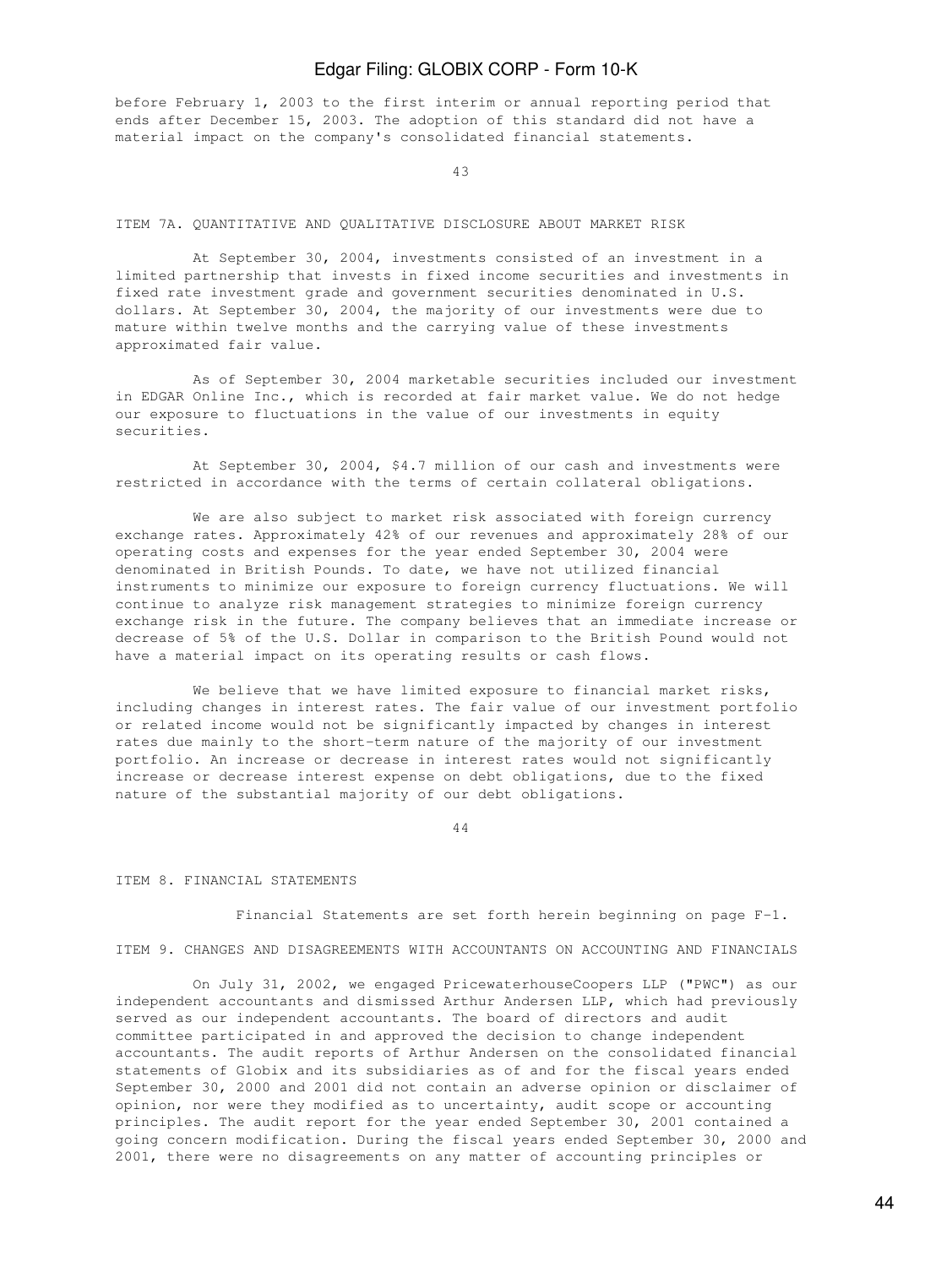practices, financial statement disclosure, or auditing scope or procedure, which disagreements, if not resolved to the satisfaction of Arthur Andersen LLP, would have caused it to make reference to the subject matter of the disagreement in connection with its report.

 PWC served as our independent accountants from July 31, 2002 through September 12, 2003. At a meeting held on September 12, 2003, our audit committee recommended and approved a change in our independent accountants. Accordingly, we dismissed PWC as our independent accountants on September 12, 2003.

 PWC's reports on our financial statements for the seven-month period ended April 30, 2002 and as of and for the five month period ended September 30, 2002 contained no adverse opinion or disclaimer of opinion and were not qualified or modified as to uncertainty, audit scope or accounting principle.

 From the date of PWC's engagement on July 31, 2002 through September 12, 2003, there have been no disagreements with PWC on any matter of accounting principles or practices, financial statement disclosure, or auditing scope or procedure, which disagreements, if not resolved to the satisfaction of PWC, would have caused PWC to make reference thereto in its report on the financial statements for such periods.

 From the date of PWC's engagement on July 31, 2002 through September 12, 2003, there have been no "reportable events" as that term is defined in Item 304(a)(1)(v) of Regulation S-K, except that on August 13, 2003 PWC provided us with a management letter reporting to us the matter described in the following paragraphs:

 Since our emergence from bankruptcy in April 2002, we have had to face many challenging and complex accounting and financial reporting issues, including fresh start accounting, restructuring and the restatement of amounts in our financial statements for the quarter ended March 31, 2002. In addition, we have experienced significant turnover in our financial reporting staff, as well as limited management resources. We fell behind in our periodic reporting to the Securities and Exchange Commission for the year ended September 30, 2002, and experienced difficulty in catching up with our filing obligations for the year ended September 30, 2002 while fulfilling our responsibilities for the year ended September 30, 2003. PWC reported that the combined effect of these challenges had stressed the capabilities of our accounting staff and created material weaknesses within our accounting and reporting controls. The management letter indicated that the shortage of qualified accounting personnel had required PWC to perform significantly more work in connection with the audit of our financial statements for the seven-month period ended April 30, 2002 and the five-month period ended September 30, 2002. The management letter recommended hiring at least two additional senior financial staff members, one of whom would be required to be the controller.

45

 We agreed with these findings and recommendations and as such, the management letter noted that we had hired a controller who began work on July 15, 2003. In addition, in order to resolve the problems described above, we hired a new senior accountant in May 2003, a new manager of external reporting in October 2003 and a new senior accountant in November 2003. In addition, we returned to a normal recurring closing timetable that includes formal management reviews and a monthly financial reporting package in January 2004. Finally, by completing our fiscal 2002 reporting, we have significantly reduced the burden on our internal accounting staff.

 At its meeting on September 12, 2003, our audit committee recommended and approved the engagement of Amper, Politziner & Mattia PC, which firm we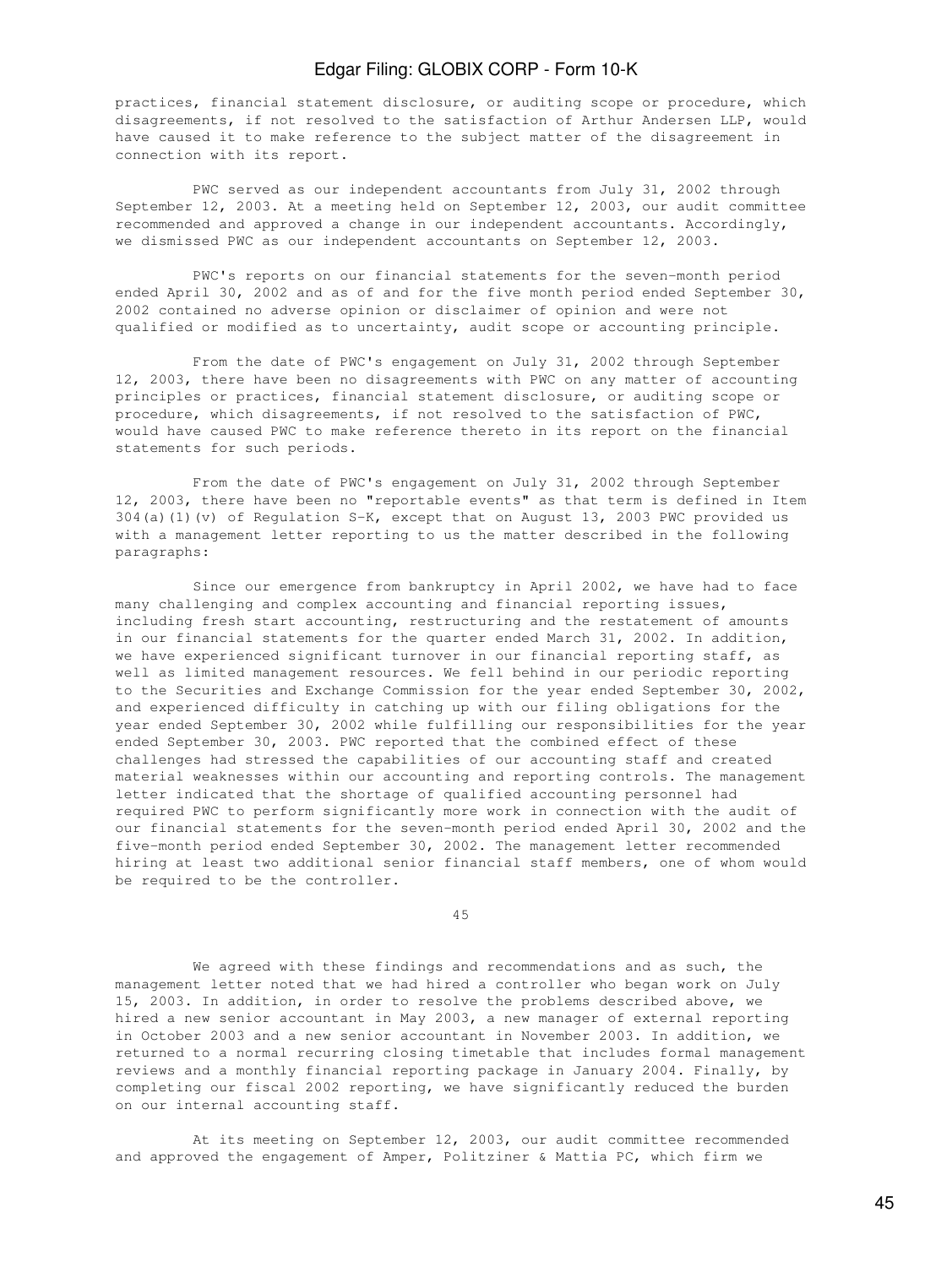refer to as "Amper," as our independent auditors. Accordingly, we engaged Amper as our independent auditors, effective September 12, 2003. During the two most recent fiscal years and through September 12, 2003, we had not consulted with Amper regarding any matter that would require reporting under Item 304(a)(2) of Regulation S-K.

ITEM 9A. CONTROLS AND PROCEDURES

 EVALUATION OF DISCLOSURE CONTROLS AND PROCEDURES. We maintain disclosure controls and procedures that are designed to ensure that information required to be disclosed in our report under the Securities Exchange Act of 1934, as amended, is recorded, processed, summarized and reported within the time periods specified in the Securities and Exchange Commission's rules and forms, and that such information is accumulated and communicated to our management, including our Chief Executive Officer and Chief Financial Officer, as appropriate, to allow timely decisions regarding required disclosures. Any controls and procedures, no matter how well designed and operated, can provide only reasonable assurance of achieving the desired control objectives. Our management, with the participation of our Chief Executive Officer and Chief Financial Officer, has evaluated the effectiveness of the design and operation of our disclosure controls and procedures as of September 30, 2004. Based upon that evaluation and subject to the foregoing, our Chief Executive Officer and Chief Financial Officer concluded that the design and operation of our disclosure controls and procedures provided reasonable assurance that the disclosure controls and procedures are effective to accomplish their objectives.

 CHANGES IN INTERNAL CONTROL OVER FINANCIAL REPORTING. There was no change in our internal control over financial reporting that occurred during the fourth fiscal quarter of the year covered by this Annual Report on Form 10-K that has materially affected, or is reasonably likely to materially affect, our internal control over financial reporting.

ITEM 9B. OTHER INFORMATION

Not applicable.

46

### PART III

ITEM 10. DIRECTORS AND EXECUTIVE OFFICERS OF THE REGISTRANT

 Incorporated by refererence to the Registrant's proxy statement for its 2005 Annual Meeting of Stockholders (except for information in response to Item 406 of Regulation S-K).

CODE OF ETHICS

 The Globix Code of Business Conduct and Ethics, which applies to directors, executive officers and employees, is included as Exhibit 14 to this annual report on Form 10-K.

ITEMS 11-14.

 Incorporated by reference to the Registrant's proxy statement for its 2005 Annual Meeting of Stockholders.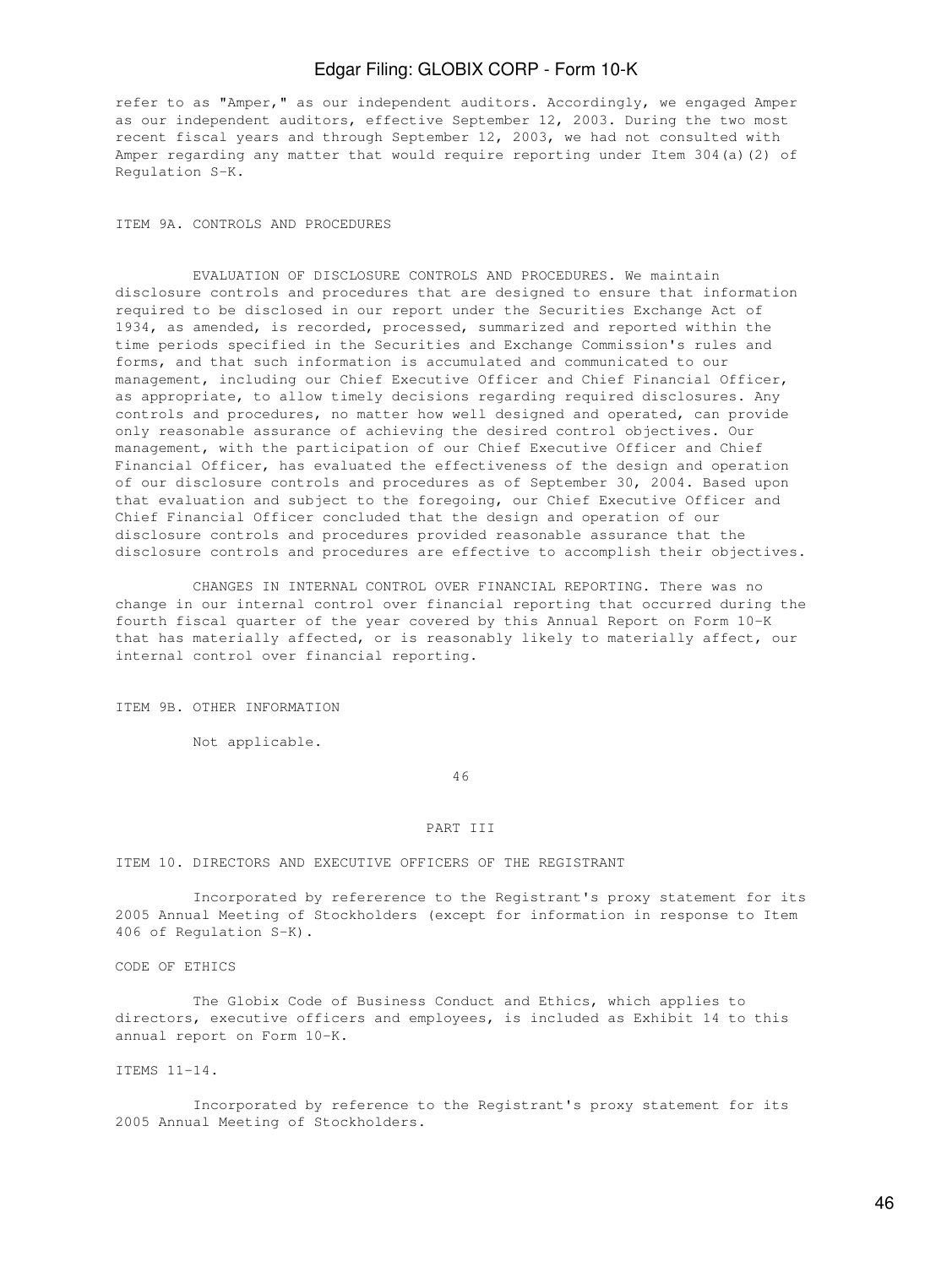#### PART IV

ITEM 15. EXHIBITS, FINANCIALS SCHEDULES AND REPORTS ON FORM 8-K

(a) Financial Statements and Financial Statement Schedules

 See the financial statements beginning on page F-1. See Schedule II - Valuation and Qualifying Accounts on page F-43.

(b) Reports on Form 8-K

 Current Report on Form 8-K filed on September 9, 2004 (Items 7 and 9) Current Report on Form 8-K filed on October 13, 2004 (Items 1, 3, 8 and  $9)$ 

(c) Exhibits

#### EXHIBIT NO. **EXHIBIT DESCRIPTION**

- 2.1 Agreement and Plan of Merger dated as of July 19, 2004 by and between Globix Corporation and NEON Communications, Inc. (9)
- 2.2 First Amendment to Agreement and Plan of Merger dated as of October 8, 2004 by and between Globix Corporation and NEON Communications, Inc. (9)
- 2.3 Amended Joint Prepackaged Plan of Globix and certain of the Globix's subsidiaries, dated April 8, 2002 (3)
- 2.4 Form of Securities Exchange Agreement, dated September 15, 2004 (4)
- 3.1 Amended and Restated Certificate of Incorporation of Globix (5)
- 3.2 Amended and Restated Bylaws of Globix (5)
- 4.1 Indenture, dated as of April 23, 2002, between Globix, as issuer, the Subsidiary Guarantors of Globix named therein and HSBC Bank USA, as trustee, relating to the 11% senior notes due 2008 (5)

47

- 4.2 Form of Pledge and Security Agreement, dated as of April 23, 2002, between each Subsidiary Guarantor of Globix and HSBC Bank USA, as Collateral Agent/Trustee (5)
- 4.3 Form of Warrant issued to affiliates of Communication Technology Advisors (6)
- 10.1 Purchase Agreement between Young Woo and Globix, dated as of June 2, 1998 \*\*(1)
- 10.4 Employment Agreement between Peter L. Herzig and Globix, dated as of October 2, 2001 (2)

10.8 Consulting Agreement, dated as of April 19, 2002, between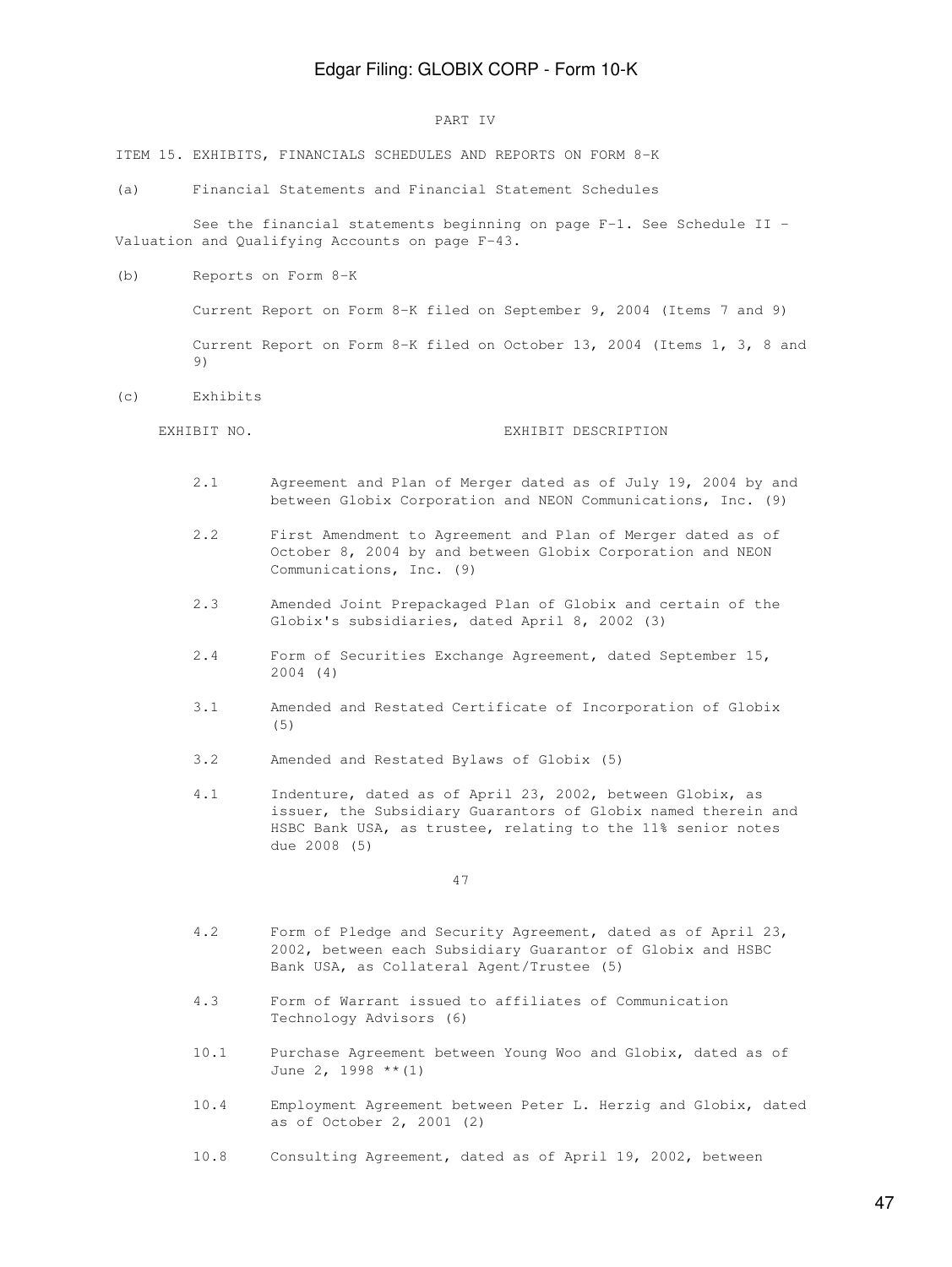Globix and Communication Technology Advisors LLC (6)

- 10.9 Agreement between Globix and Communication Technology Advisors, dated as of November 1, 2002 (6)
- 10.10 Agreement between Globix and Communication Technology Advisors, dated as of February 1, 2003 (6)
- 10.11 Registration Rights Agreement between Globix and the holders of Globix's securities party thereto, dated as of April 23, 2002 (6)
- 10.12 Employment Agreement between Globix and Peter K. Stevenson, dated as of April 15, 2002 (6)
- 10.14 Letter Agreement between Globix and H. Jameson Holcombe, dated July 15, 2002 (6)
- 10.15 Amendment, dated as of August 1, 2003, to the Employment Agreement between Globix and Peter K. Stevenson (7)
- 10.16 Contract of Sale, dated as of October 10, 2003, between Globix and Heritage Partners LLC (7)
- 14 Code of Business Conduct and Ethics (7)
- 16 Letter re: Change in Certifying Accountant (8)
- 21 List of Subsidiaries (7)
- 31.1 Certification of Principal Executive Officer Pursuant to Section 302 of the Sarbanes-Oxley Act of 2002
- 31.2 Certification of Principal Financial Officer Pursuant to Section 302 of the Sarbanes-Oxley Act of 2002
- 32.1 Certification of Principal Executive Officer Pursuant to 18 U.S.C. Section 1350.
- 32.2 Certification of Principal Financial Officer Pursuant to 18 U.S.C. Section 1350.

48

--------------------------------------------------------------------------------

- \*\* Confidential treatment granted for certain portions of this Exhibit pursuant to Rule 406 promulgated under the Securities Act of 1933.
- (1) Incorporated by reference to the Company's Report on Form 8-K/A filed on September 18, 1998.
- (2) Incorporated by reference to the Company's Annual Report on Form 10-K filed on December 31, 2001.
- (3) Incorporated by reference to the Company's Current Report on Form 8-K filed on April 23, 2002.
- (4) Incorporated by reference to the Company's Current Report on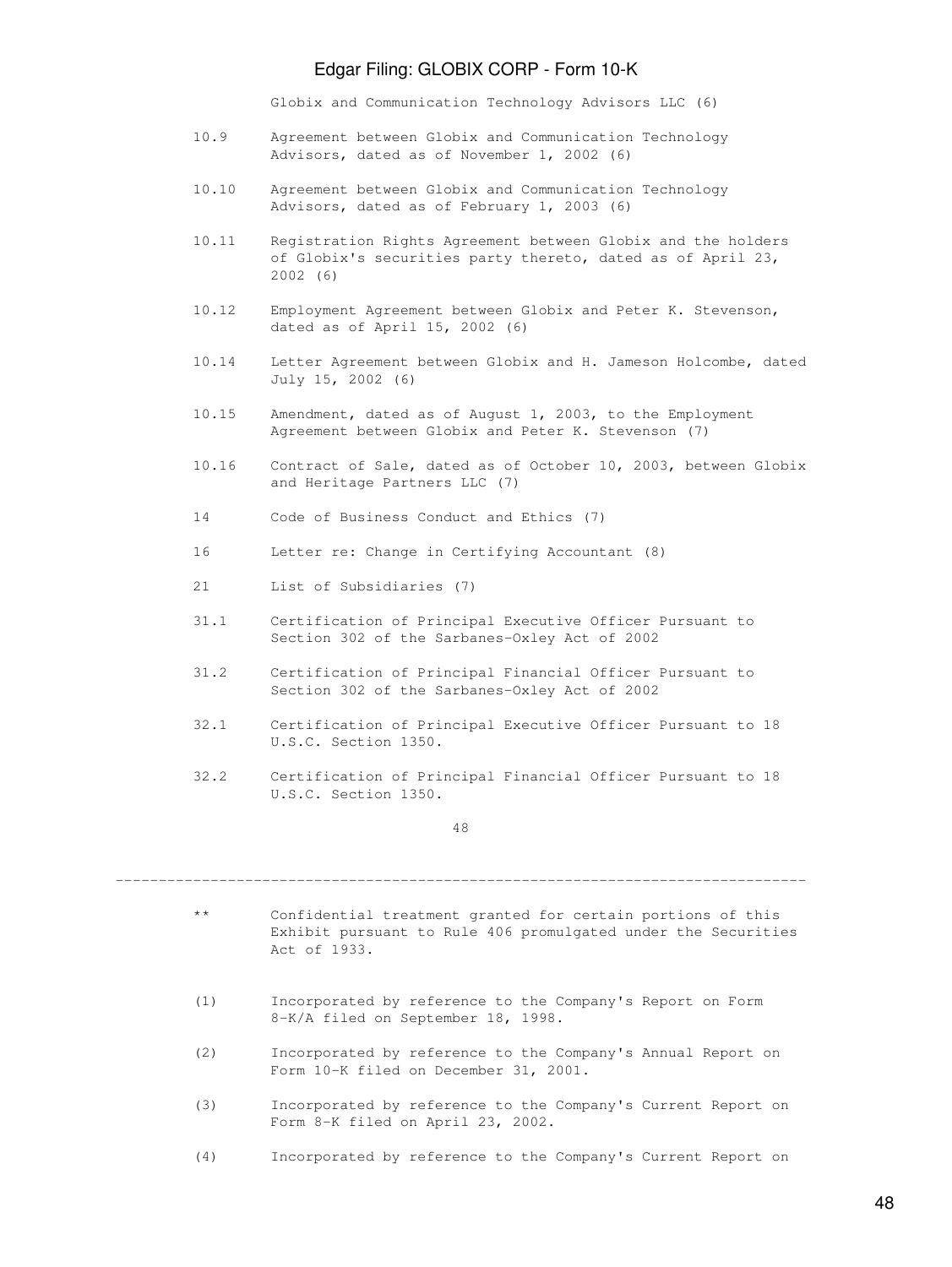Form 8-K filed on October 13, 2004.

- (5) Incorporated by reference to the Company's Quarterly Report on Form 10-Q filed on May 15, 2002.
- (6) Incorporated by reference to the Company's Annual Report on Form 10-K filed on March 26, 2003.
- (7) Incorporated by reference to the Company's Annual Report on Form 10-K filed on December 18, 2003.
- (8) Incorporated by reference to the Company's Report on Form 8-K filed on September 19, 2003.
- (9) Incorporated by reference to the Company's Registration Statement on Form S-4 (No. 333-119666) filed on October 12, 2004.

49

#### SIGNATURES

 Pursuant to the requirements of Section 13 or 15(d) of the Securities Exchange Act of 1934, the registrant has duly caused this report to be signed on its behalf by the undersigned, thereunto duly authorized.

GLOBIX CORPORATION

By: /S/ PETER K. STEVENSON

 ----------------------------------------- Peter K. Stevenson

 President, Chief Executive Officer Date: December 17, 2004

 Pursuant to the requirements of the Securities Exchange Act of 1934, this report has been signed below by the following persons on behalf of the registrant and in the capacities and on the dates indicated:

/S/ PETER K. STEVENSON

 Peter K. Stevenson President, Chief Executive Officer and Director (principal executive officer) Date: December 17, 2004

--------------------------------------------

/S/ ROBERT M. DENNERLEIN

 Robert M. Dennerlein Chief Financial Officer (principal financial and accounting officer) Date: December 17, 2004

--------------------------------------------

/S/ PETER S. BRODSKY

--------------------------------------------

Peter S. Brodsky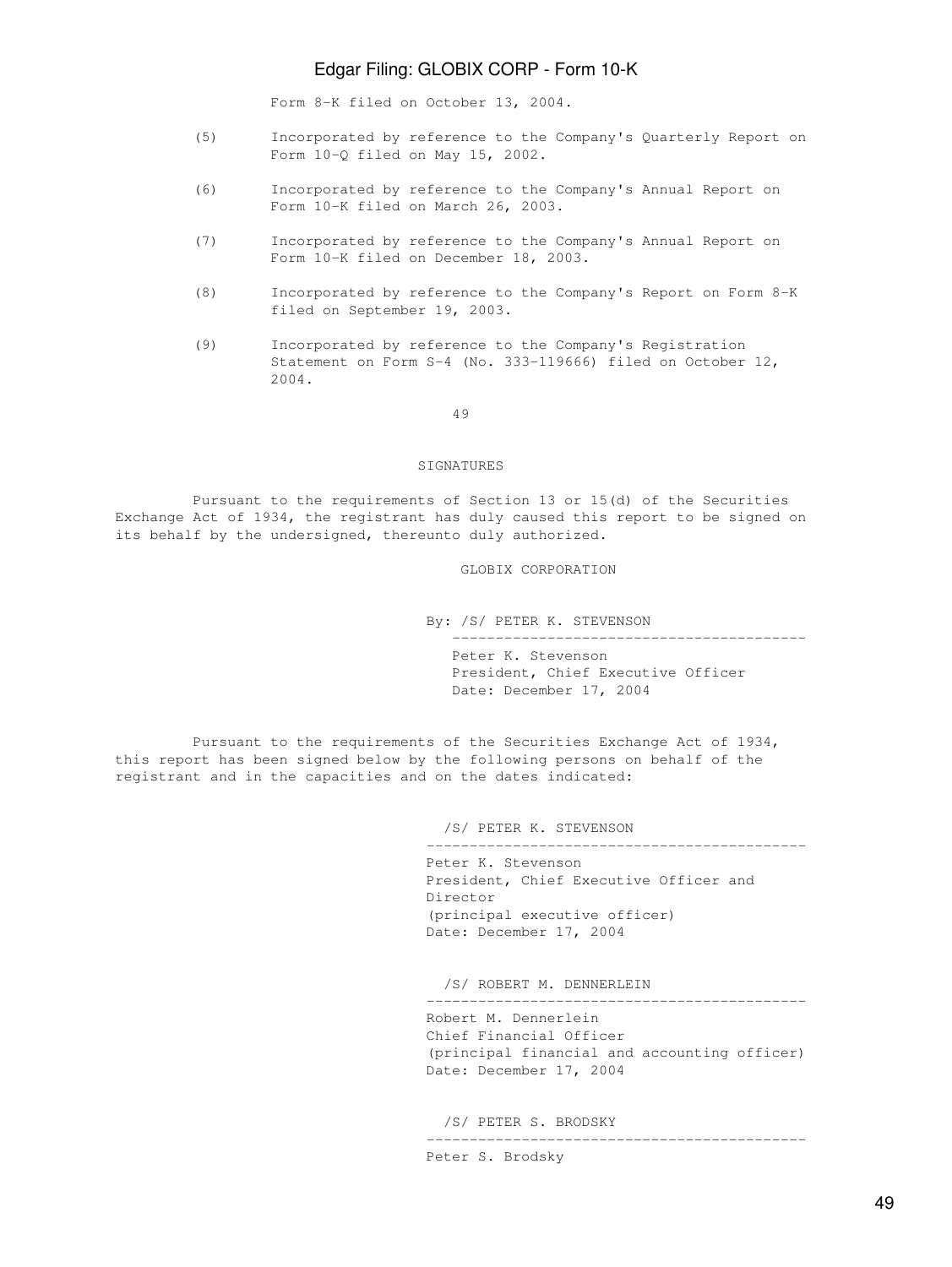Director Date: December 17, 2004 /S/ PETER L. HERZIG -------------------------------------------- Peter L. Herzig Director Date: December 17, 2004 /S/ STEVEN LAMPE -------------------------------------------- Steven Lampe Director Date: December 17, 2004 /S/ STEVEN G. SINGER -------------------------------------------- Steven G. Singer Director Date: December 1, 2004 /S/ RAYMOND L. STEELE -------------------------------------------- Raymond L. Steele Director Date: December 17, 2004 /S/ STEVEN A. VAN DYKE -------------------------------------------- Steven A. Van Dyke Director Date: December 17, 2004

50

INDEX TO CONSOLIDATED FINANCIAL STATEMENTS

| Consolidated Statements of Operations- For the Year Ended September 30, 2004 (Successor Company),<br>2003 (Successor Company), Five Months Ended September 30, 2002 (Successor Company) and Seven Mont |
|--------------------------------------------------------------------------------------------------------------------------------------------------------------------------------------------------------|

Statements of Changes in Stockholders' Equity (Deficit) and Comprehensive Income (Loss)- for the 2004 (Successor Company), Year Ended September 30, 2003 (Successor Company), Five Months Ended Se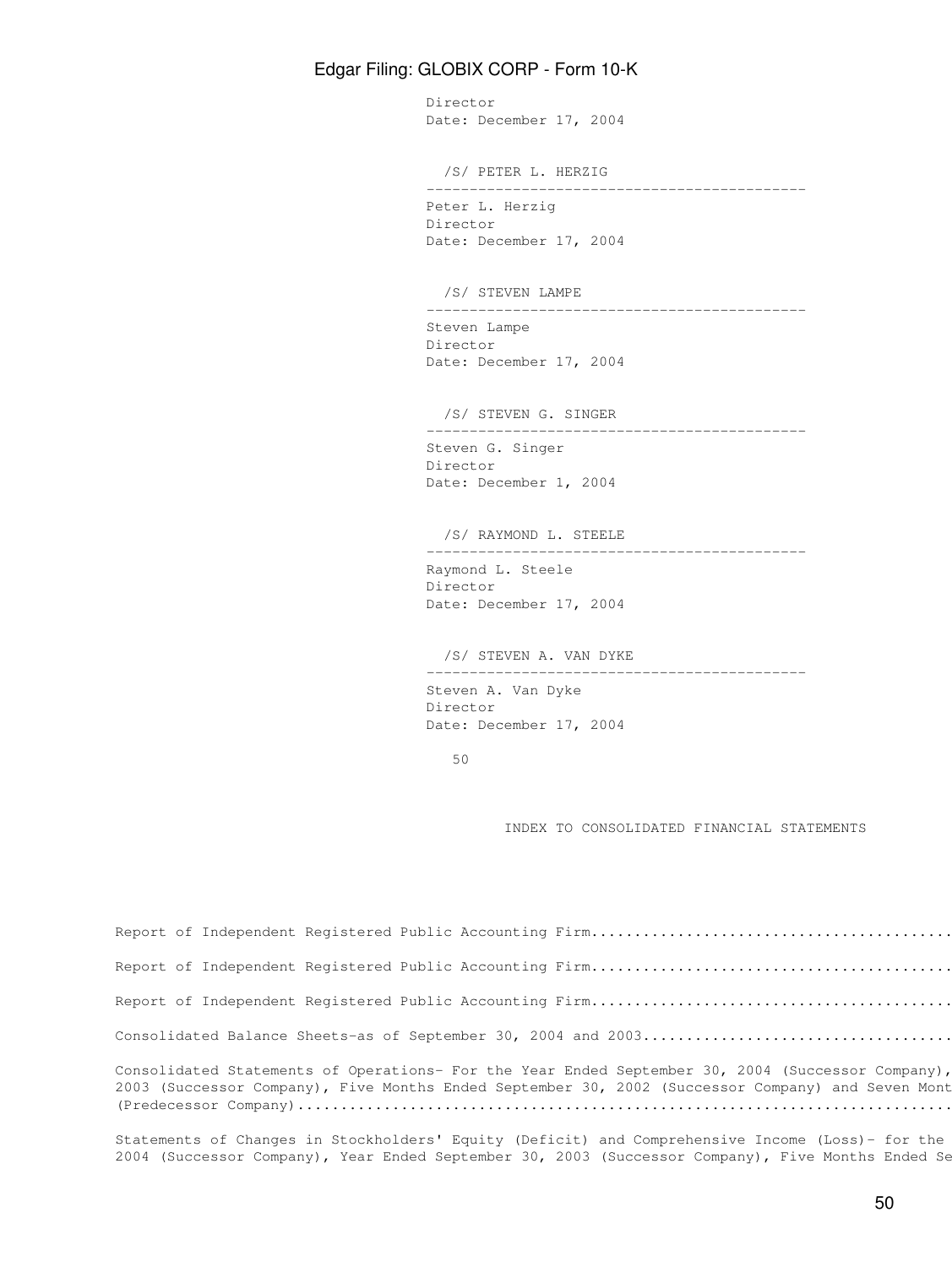(Successor Company) and Seven Months Ended April 30, 2002 (Predecessor Company).................

Consolidated Statements of Cash Flows- for the Year Ended September 30, 2004 (Successor Company), 2003 (Successor Company), Five Months Ended September 30, 2002 (Successor Company) and Seven Mont (Predecessor Company)..........................................................................................................F-8

Notes to Consolidated Financial Statements.....................................................................................F-10

 $F-1$ 

### REPORT OF INDEPENDENT REGISTERED PUBLIC ACCOUNTING FIRM

To the Stockholders and Board of Directors of Globix Corporation:

We have audited the accompanying consolidated balance sheets of Globix Corporation (a Delaware Corporation) and Subsidiaries as of September 30, 2004 and 2003, and the related consolidated statements of operations, changes in stockholders' equity and comprehensive income (loss), and cash flows for each of the two years in the period ended September 30, 2004. These financial statements are the responsibility of the Company's management. Our responsibility is to express an opinion on these financial statements based on our audits.

We conducted our audits in accordance with the standards of the Public Company Accounting Oversight Board (United States). Those standards require that we plan and perform the audit to obtain reasonable assurance about whether the consolidated financial statements are free of material misstatement. An audit includes examining, on a test basis, evidence supporting the amounts and disclosures in the financial statements. An audit also includes assessing the accounting principles used and significant estimates made by management, as well as evaluating the overall financial statement presentation. We believe that our audits provide a reasonable basis for our opinion.

In our opinion, the consolidated financial statements referred to above present fairly, in all material respects, the financial position of Globix Corporation and Subsidiaries as of September 30, 2004 and 2003, and the results of its operations and its cash flows for each of the two years in the period ended September 30, 2004, in conformity with U.S. generally accepted accounting principles.

In connection with our audits of the financial statements referred to above, we audited Schedule II - Valuation and Qualifying Accounts. In our opinion, the financial schedule, when considered in relation to the financial statements taken as a whole, presents fairly, in all material respects, the information stated therein.

/s/ Amper, Politziner & Mattia PC

December 1, 2004 Edison, New Jersey

 $F-2$ 

#### REPORT OF INDEPENDENT REGISTERED PUBLIC ACCOUNTING FIRM

To the Stockholders and Board of Directors of Globix Corporation: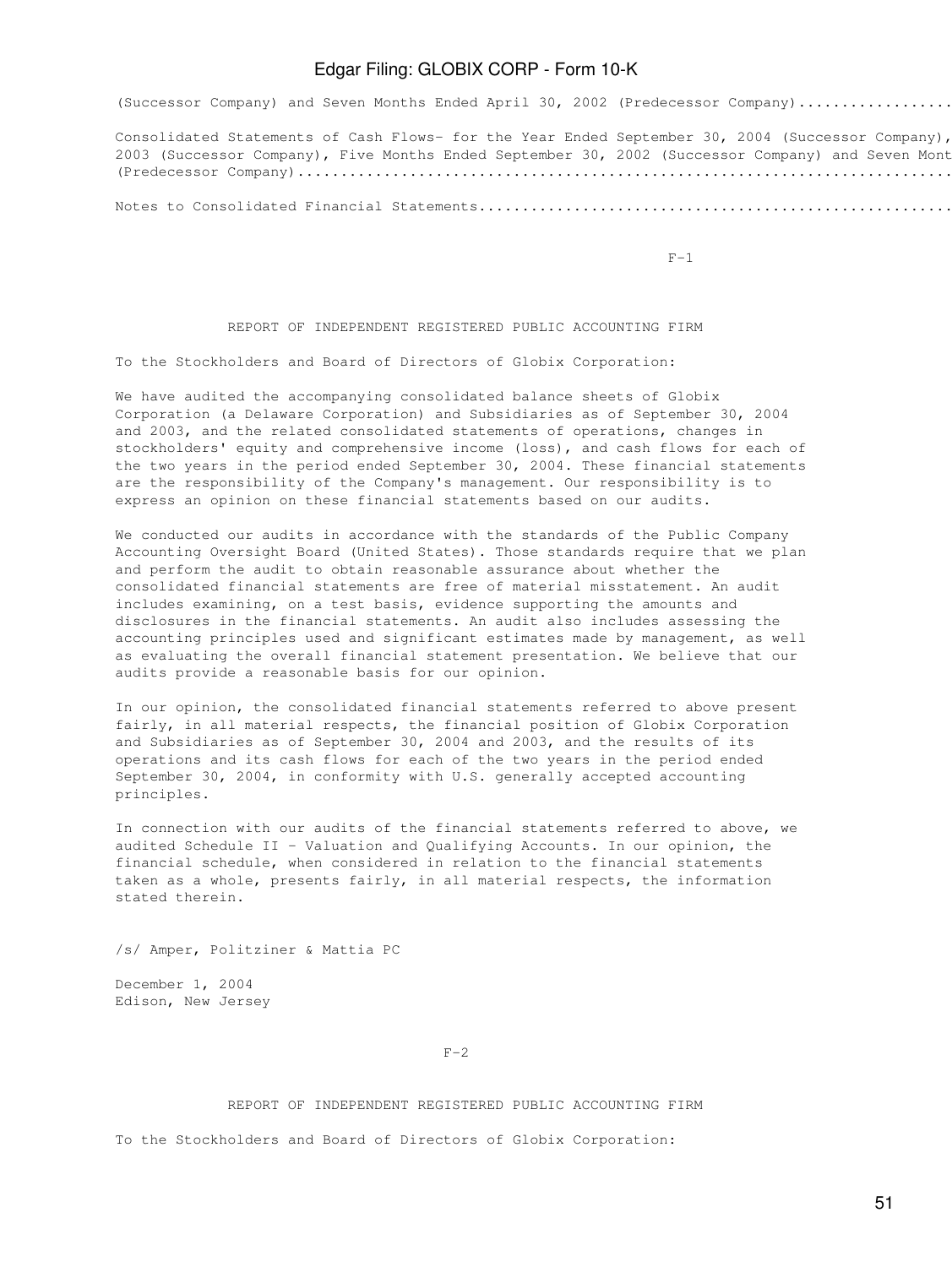In our opinion, the accompanying consolidated statements of operations, cash flows and changes in stockholders' equity for the five months ended September 30, 2002 present fairly, in all material respects, the consolidated results of operations and cash flows of Globix Corporation and its subsidiaries (the Successor Company) in conformity with accounting principles generally accepted in the United States of America. In addition, in our opinion, the financial statement schedule for the five months ended September 30, 2002 presents fairly, in all material respects, the information set forth therein when read in conjunction with the related consolidated financial statements. These financial statements and financial statement schedule are the responsibility of the Company's management; our responsibility is to express an opinion on these financial statements and financial statement schedule based on our audit. We conducted our audit of these statements in accordance with the standards of the Public Company Accounting Oversight Board (United States). Those standards require that we plan and perform the audit to obtain reasonable assurance about whether the financial statements are free of material misstatement. An audit includes examining, on a test basis, evidence supporting the amounts and disclosures in the financial statements, assessing the accounting principles used and significant estimates made by management, and evaluating the overall financial statement presentation. We believe that our audit provides a reasonable basis for our opinion.

As discussed in Note 3, the United States Bankruptcy Court for the District of Delaware confirmed the Company's Prepackaged Plan of Reorganization (the "plan") on April 8, 2002. Confirmation of the plan substantially alters rights and interests of equity security holders as provided for in the plan. The plan was substantially consummated on April 25, 2002 and the Company emerged from bankruptcy. In connection with its emergence from bankruptcy, the Company adopted fresh start accounting as of May 1, 2002.

/s/ PricewaterhouseCoopers LLP

New York, New York

February 3, 2003

#### $F-3$

#### REPORT OF INDEPENDENT REGISTERED PUBLIC ACCOUNTING FIRM

To the Stockholders and Board of Directors of Globix Corporation:

In our opinion, the accompanying consolidated statements of operations, cash flows and changes in stockholders' deficit for the seven months ended April 30, 2002 present fairly, in all material respects, the consolidated results of operations and cash flows of Globix Corporation and its subsidiaries (the Predecessor Company) for the seven months ended April 30, 2002 in conformity with accounting principles generally accepted in the United States of America. In addition, in our opinion, the financial statement schedule for the seven months ended April 30, 2002 presents fairly, in all material respects, the information set forth therein when read in conjunction with the related consolidated financial statements. These financial statements and financial statement schedule are the responsibility of the Company's management; our responsibility is to express an opinion on these financial statements and financial statement schedule based on our audit. We conducted our audit of these statements in accordance with the standards of the Public Company Accounting Oversight Board (United States). Those standards require that we plan and perform the audit to obtain reasonable assurance about whether the financial statements are free of material misstatement. An audit includes examining, on a test basis, evidence supporting the amounts and disclosures in the financial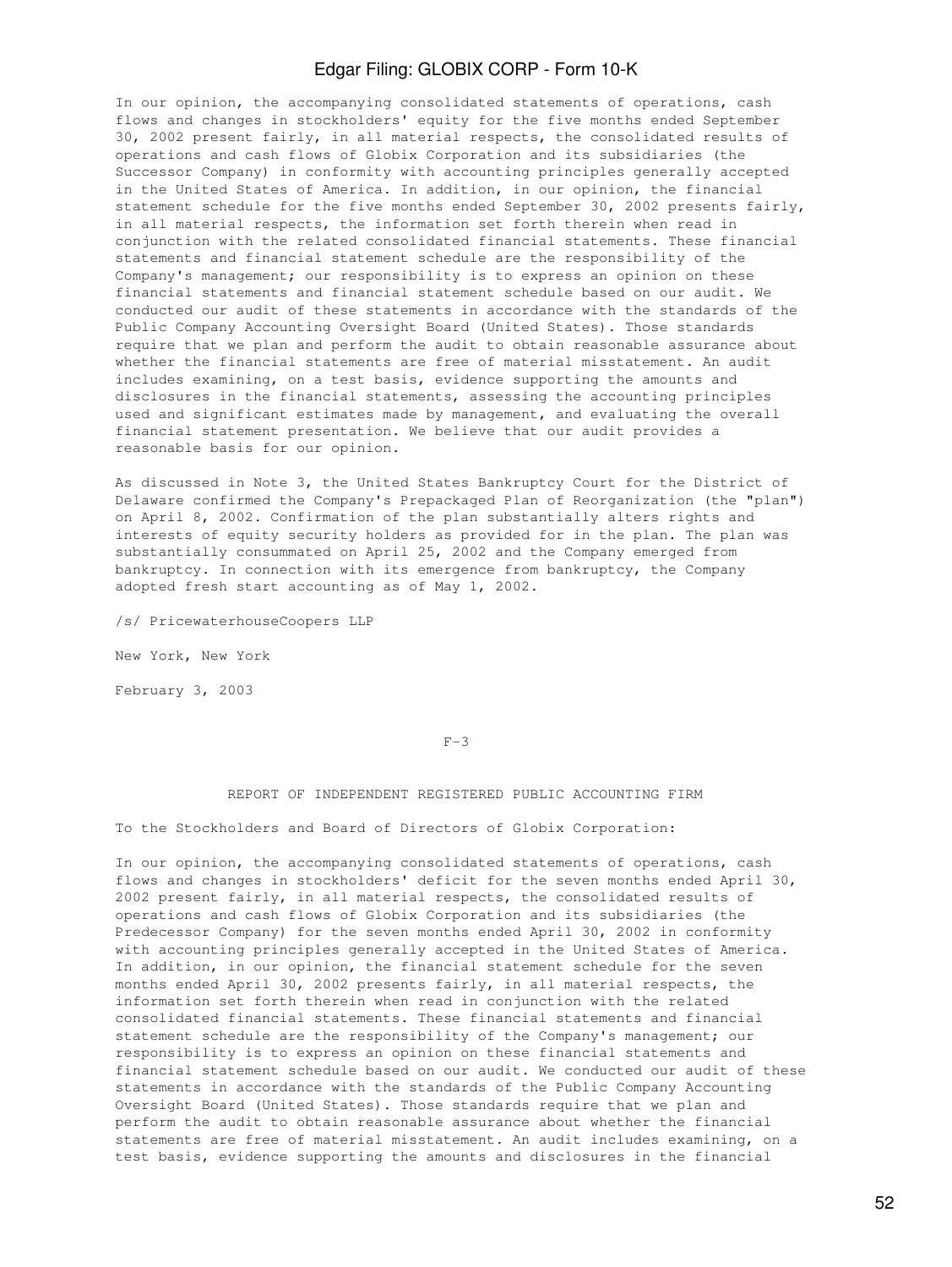statements, assessing the accounting principles used and significant estimates made by management, and evaluating the overall financial statement presentation. We believe that our audit provides a reasonable basis for our opinion.

As discussed in Note 3, the Company filed a petition on March 1, 2002 with the United States Bankruptcy Court for the District of Delaware for reorganization under the provisions of Chapter 11 of the Bankruptcy Code. The Company's Prepackaged Plan of Reorganization was substantially consummated on April 25, 2002 and the Company emerged from bankruptcy. In connection with its emergence from bankruptcy, the Company adopted fresh start accounting.

As discussed in Note 4, the Company changed the manner in which it accounts for goodwill and other intangible assets upon adoption of Statement of Financial Accounting Standards ("SFAS") No. 142, "Goodwill and Other Intangible Assets," on May 1, 2002.

/s/ PricewaterhouseCoopers LLP

New York, New York

February 3, 2003

 $F-4$ 

 GLOBIX CORPORATION AND SUBSIDIARIES CONSOLIDATED BALANCE SHEETS (AMOUNTS IN THOUSANDS, EXCEPT SHARE AND PER SHARE DATA)

-----------------------

-----------------------

---------- ----------

| ASSETS                                                                                  |         |
|-----------------------------------------------------------------------------------------|---------|
| Current assets:                                                                         |         |
|                                                                                         |         |
|                                                                                         |         |
|                                                                                         |         |
| Accounts receivable, net of allowance for doubtful accounts of \$2,248 and              |         |
|                                                                                         |         |
|                                                                                         |         |
|                                                                                         |         |
|                                                                                         |         |
|                                                                                         |         |
|                                                                                         |         |
|                                                                                         |         |
|                                                                                         |         |
| Intangible assets, net of accumulated amortization of \$3,699 and \$1,997, respectively |         |
|                                                                                         |         |
|                                                                                         | $- - -$ |
|                                                                                         | S.      |
|                                                                                         |         |

LIABILITIES AND STOCKHOLDERS' EQUITY Current liabilities: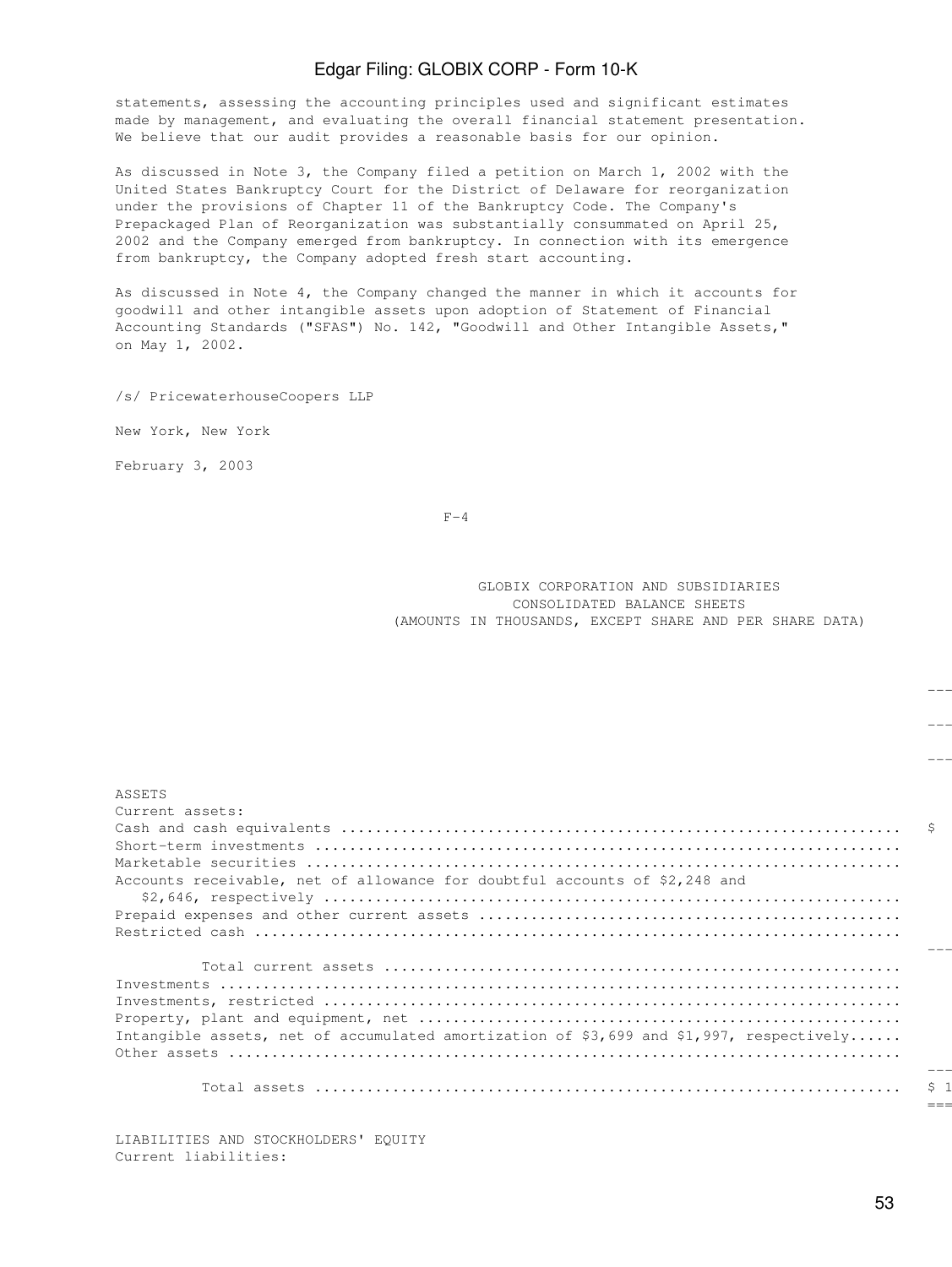| Current portion of capital lease obligation and mortgage payable  \$ |         |
|----------------------------------------------------------------------|---------|
|                                                                      |         |
|                                                                      |         |
|                                                                      |         |
|                                                                      |         |
|                                                                      |         |
|                                                                      |         |
|                                                                      |         |
|                                                                      |         |
|                                                                      |         |
|                                                                      |         |
|                                                                      |         |
|                                                                      | $- - -$ |
|                                                                      |         |
|                                                                      |         |

Commitments and contingencies (Note 19):

### STOCKHOLDERS' EQUITY:

| Common stock, \$.01 par value; $500,000,000$ shares authorized; $16,460,000$ |  |
|------------------------------------------------------------------------------|--|
|                                                                              |  |
|                                                                              |  |
|                                                                              |  |
|                                                                              |  |
|                                                                              |  |
|                                                                              |  |
|                                                                              |  |
|                                                                              |  |
|                                                                              |  |
|                                                                              |  |

The accompanying notes are an integral part of these consolidated financial state

 $F-5$ 

### GLOBIX CORPORATION AND SUBSIDIARIES CONSOLIDATED STATEMENTS OF OPERATIONS (AMOUNTS IN THOUSANDS, EXCEPT SHARE AND PER SHARE DATA)

|                                                                                          |                                     |               | SUCCESSOR COMPANY                   |              |
|------------------------------------------------------------------------------------------|-------------------------------------|---------------|-------------------------------------|--------------|
|                                                                                          | YEAR ENDED<br>SEPTEMBER 30,<br>2004 |               | YEAR ENDED<br>SEPTEMBER 30,<br>2003 | FIVE<br>SEPT |
| Revenue, net $\dots\dots\dots\dots\dots\dots\dots\dots\dots\dots\dots\dots\dots\dots$ \$ | 61,190                              | $\sim$ $\sim$ | 60,177                              | S            |
| Operating costs and expenses:<br>Cost of revenue (excluding depreciation,                |                                     |               |                                     |              |
| amortization, occupancy and certain payroll) $\ldots \ldots$                             | 19,747                              |               | 19,990                              |              |
| Selling, general and administrative                                                      | 43,518                              |               | 44,430                              |              |
| Loss on impairment of assets                                                             | 17,972                              |               | $- -$                               |              |
| Restructuring and other charges (credits)                                                | $- -$                               |               | (1, 020)                            |              |
| Depreciation and amortization                                                            | 13,828                              |               | 15,523                              |              |
| Total operating costs and expenses                                                       | 95,065                              |               | 78,923                              |              |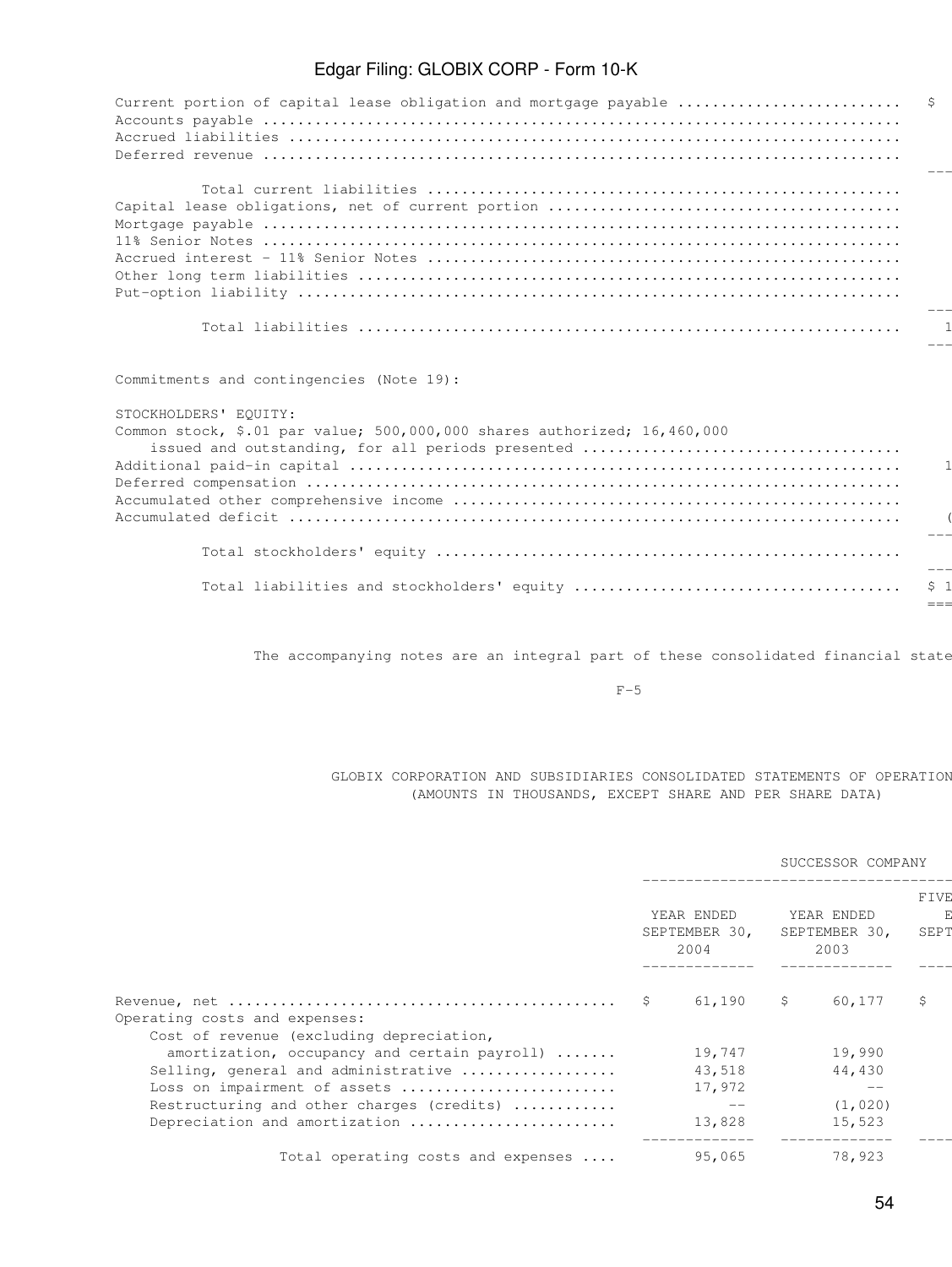| _____________<br>(33, 875)<br>(18, 401)<br>Interest and financing expense<br>(11, 465)<br>(15, 141)<br>540<br>1,179<br>1,667<br>Other (expense) income, net<br>1,232<br>6,023<br>Gain on discharge of debt<br>1,747<br>Minority interest in subsidiary<br>$--$<br>$- -$<br>Reorganization items<br>$-$<br>Fresh start accounting adjustments<br>$- -$<br>-------------<br>_____________<br>Income (loss) before income taxes<br>(41, 386)<br>(25, 108)<br>167<br>______________<br>_____________<br>(25, 275)<br>(41, 386)                                                                               |
|----------------------------------------------------------------------------------------------------------------------------------------------------------------------------------------------------------------------------------------------------------------------------------------------------------------------------------------------------------------------------------------------------------------------------------------------------------------------------------------------------------------------------------------------------------------------------------------------------------|
|                                                                                                                                                                                                                                                                                                                                                                                                                                                                                                                                                                                                          |
|                                                                                                                                                                                                                                                                                                                                                                                                                                                                                                                                                                                                          |
|                                                                                                                                                                                                                                                                                                                                                                                                                                                                                                                                                                                                          |
|                                                                                                                                                                                                                                                                                                                                                                                                                                                                                                                                                                                                          |
|                                                                                                                                                                                                                                                                                                                                                                                                                                                                                                                                                                                                          |
|                                                                                                                                                                                                                                                                                                                                                                                                                                                                                                                                                                                                          |
|                                                                                                                                                                                                                                                                                                                                                                                                                                                                                                                                                                                                          |
|                                                                                                                                                                                                                                                                                                                                                                                                                                                                                                                                                                                                          |
|                                                                                                                                                                                                                                                                                                                                                                                                                                                                                                                                                                                                          |
|                                                                                                                                                                                                                                                                                                                                                                                                                                                                                                                                                                                                          |
|                                                                                                                                                                                                                                                                                                                                                                                                                                                                                                                                                                                                          |
| Dividends and accretion on preferred stock<br>_____________<br>--------------                                                                                                                                                                                                                                                                                                                                                                                                                                                                                                                            |
| Net income (loss) attributable to common stockholders<br>\$ (41, 386)<br>\$ (25, 275)<br>$\begin{tabular}{ll} \multicolumn{3}{l}{{\color{blue}\textbf{m}=\textbf{m}=\textbf{m}=\textbf{m}=\textbf{m}=\textbf{m}}} \end{tabular}$<br>--------------                                                                                                                                                                                                                                                                                                                                                       |
| Earnings (loss) per common share:                                                                                                                                                                                                                                                                                                                                                                                                                                                                                                                                                                        |
| Basic income (loss) per share attributable to common                                                                                                                                                                                                                                                                                                                                                                                                                                                                                                                                                     |
| $\sin(2.51)$<br>\$ (1.54)<br>$\begin{tabular}{ll} \multicolumn{2}{l}{{\color{red}\boldsymbol{=}}} & \multicolumn{2}{l}{\color{blue}\boldsymbol{=}} & \multicolumn{2}{l}{\color{blue}\boldsymbol{=}} & \multicolumn{2}{l}{\color{blue}\boldsymbol{=}} & \multicolumn{2}{l}{\color{blue}\boldsymbol{=}} & \multicolumn{2}{l}{\color{blue}\boldsymbol{=}} & \multicolumn{2}{l}{\color{blue}\boldsymbol{=}} & \multicolumn{2}{l}{\color{blue}\boldsymbol{=}} & \multicolumn{2}{l}{\color{blue}\boldsymbol{=}} & \multicolumn{2}{l}{\color{blue}\boldsymbol{=}} & \multicolumn{2}{l}{\color$<br>============= |
| Weighted average common shares outstanding--diluted<br>16,460,000<br>16,460,000                                                                                                                                                                                                                                                                                                                                                                                                                                                                                                                          |
| =============<br>=============<br>Diluted (loss) income per share attributable to common                                                                                                                                                                                                                                                                                                                                                                                                                                                                                                                 |
| (2.51)<br>$S$ and $S$<br>S<br>(1.54)                                                                                                                                                                                                                                                                                                                                                                                                                                                                                                                                                                     |
| =============<br>--------------                                                                                                                                                                                                                                                                                                                                                                                                                                                                                                                                                                          |
| Weighted average common shares outstanding--diluted<br>16,460,000<br>16,460,000                                                                                                                                                                                                                                                                                                                                                                                                                                                                                                                          |
| =============<br>--------------                                                                                                                                                                                                                                                                                                                                                                                                                                                                                                                                                                          |

The accompanying notes are an integral part of these consolidated financial sta

 $F-6$ 

### GLOBIX CORPORATION AND SUBSIDIARIES STATEMENTS OF CHANGES IN STOCKHOLDERS' EQUITY (DEFICIT) AND COMPREHENSIVE (AMOUNTS IN THOUSANDS, EXCEPT SHARE DATA)

|                                                        |                        |        |                                  |                          | <b>ACCU</b>  |
|--------------------------------------------------------|------------------------|--------|----------------------------------|--------------------------|--------------|
|                                                        | COMMON STOCK<br>SHARES | AMOUNT | ADDITIONAL<br>PAID-IN<br>CAPITAL | DEFERRED<br>COMPENSATION | <b>COMPR</b> |
| Balance, October 1, 2001                               |                        |        |                                  |                          |              |
| (Predecessor Company)  41,920,229 \$ 419 \$ 171,176 \$ |                        |        |                                  | $(7,097)$ \$             |              |
| Amortization of deferred                               |                        |        |                                  |                          |              |
| compensation                                           |                        |        |                                  | 7,027                    |              |
| Cancellation of restricted                             |                        |        |                                  |                          |              |
|                                                        | (23, 750)              |        | (70)                             | 70                       |              |
| Dividends and accretion on                             |                        |        |                                  |                          |              |
| preferred stock                                        |                        |        | (3, 178)                         | $ -$                     |              |
| Comprehensive Income (loss):                           |                        |        |                                  |                          |              |
| Net income                                             |                        |        |                                  |                          |              |
| Unrealized holding gains                               |                        |        |                                  |                          |              |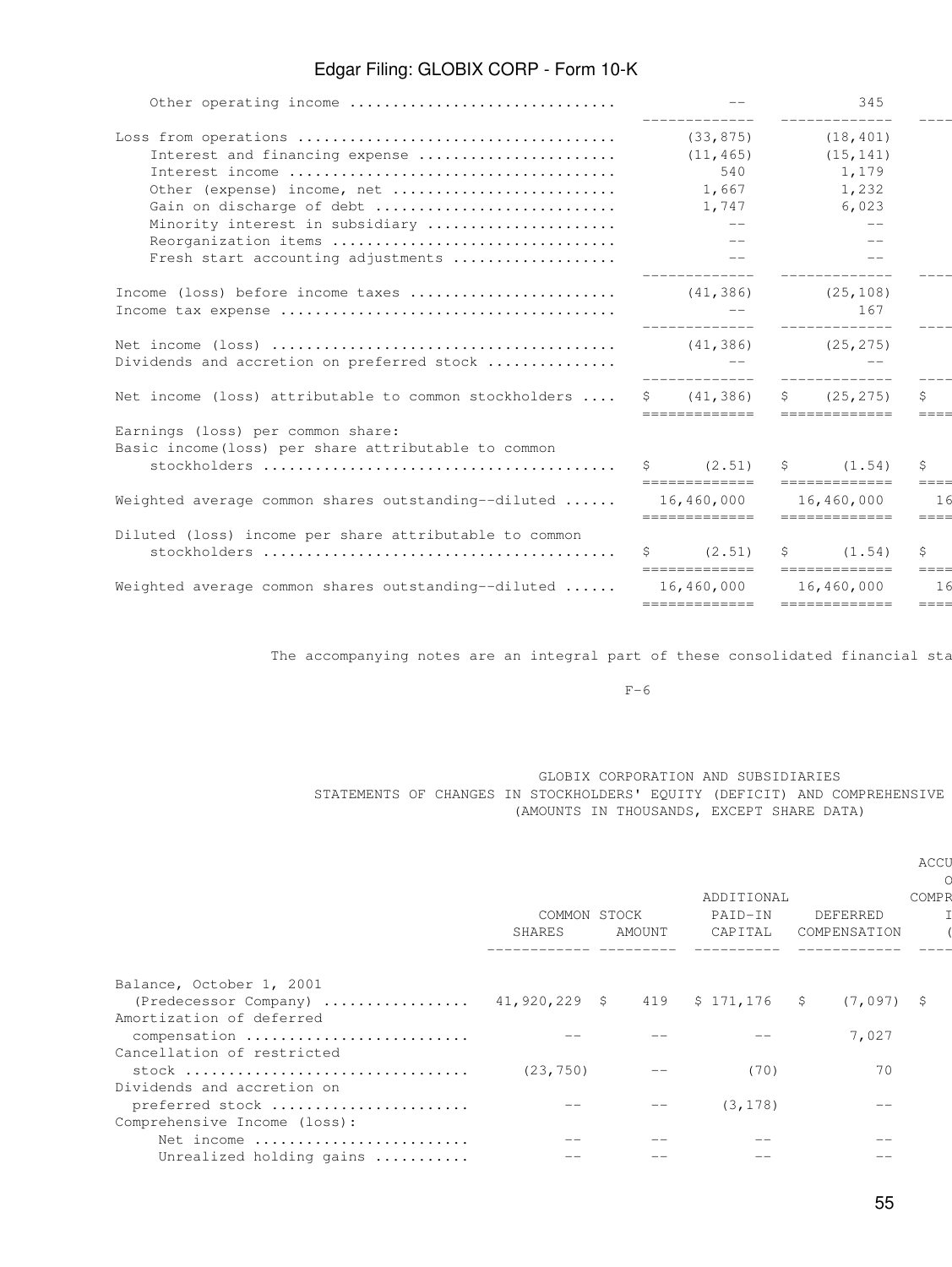| Foreign currency translation                            |                        |       |                   |                  |  |
|---------------------------------------------------------|------------------------|-------|-------------------|------------------|--|
| adjustments                                             |                        |       |                   |                  |  |
| Total Comprehensive Income                              | $- -$                  | $--$  | $-$               | $-$              |  |
| Fresh start accounting adjustments  (25,436,479)        |                        | (254) | (74, 816)         |                  |  |
|                                                         |                        |       |                   |                  |  |
| Balance, May 1, 2002<br>(Successor Company)             | 16,460,000             | 165   | 93,112            |                  |  |
| Comprehensive Income (loss):                            |                        |       |                   |                  |  |
| Net loss                                                |                        |       |                   |                  |  |
| Unrealized holding losses                               |                        |       |                   |                  |  |
| Foreign currency translation<br>adjustments             |                        |       |                   |                  |  |
| Total Comprehensive Loss                                | $- -$                  |       |                   |                  |  |
|                                                         |                        |       |                   |                  |  |
| Balance, September 30, 2002                             |                        |       |                   |                  |  |
| (Successor Company)                                     | 16,460,000             | 165   | 93,112            | $-$              |  |
| Issuance of warrants to consultants                     |                        | $-$   | 1,050             |                  |  |
| Capital contribution in minority-owned                  |                        |       |                   |                  |  |
| subsidiary, net                                         | $-$                    |       | 5,997             |                  |  |
| Put-option                                              | $- -$                  | $- -$ | (2, 968)          |                  |  |
| Comprehensive Income (loss):                            |                        |       |                   |                  |  |
| Net loss                                                | $-$                    |       |                   |                  |  |
| Unrealized holding gains                                |                        |       |                   |                  |  |
| Foreign currency translation                            | $- -$                  |       |                   |                  |  |
| adjustments<br>Total Comprehensive Loss                 |                        |       |                   |                  |  |
|                                                         |                        |       |                   |                  |  |
| Balance, September 30, 2003                             |                        |       |                   |                  |  |
| (Successor Company)                                     | 16,460,000             | 165   | 97,191            |                  |  |
| Capital distribution in minority-owned                  |                        |       |                   |                  |  |
| subsidiary, net                                         | $-$                    |       | (202)             | $\qquad -$       |  |
| Deferred stock-based compensation                       | $- -$                  | $-$   | 30                | (30)             |  |
| Amortization of deferred compensation                   | $- -$                  | $-$   | $\qquad \qquad -$ | 22               |  |
| Purchase of warrants by a consultant                    | $- -$                  |       | 25                | $-$              |  |
| Put-option cancellation                                 | $- -$                  | $-$   | 2,968             |                  |  |
| Comprehensive Income (loss):                            |                        |       |                   |                  |  |
| Net loss                                                | $- -$                  |       |                   |                  |  |
| Unrealized holding losses                               | $- -$                  |       |                   |                  |  |
| Reclassification of unrealized<br>holding losses to net |                        |       |                   |                  |  |
| realized losses                                         |                        |       |                   |                  |  |
| Foreign currency translation                            |                        |       |                   |                  |  |
| adjustments                                             | $-$                    |       |                   |                  |  |
| Total Comprehensive Loss                                |                        |       |                   |                  |  |
| Balance, September 30, 2004                             |                        |       |                   |                  |  |
| (Successor Company)                                     | $16,460,000$ \$        | 165   | \$100,012         | \$.<br>(8)<br>-S |  |
|                                                         | ============ ========= |       |                   |                  |  |

The accompanying notes are an integral part of these consolidated financia

 $F-7$ 

GLOBIX CORPORATION AND SUBSIDIARIES CONSOLIDATED STATEMENTS OF CASH (AMOUNTS IN THOUSANDS)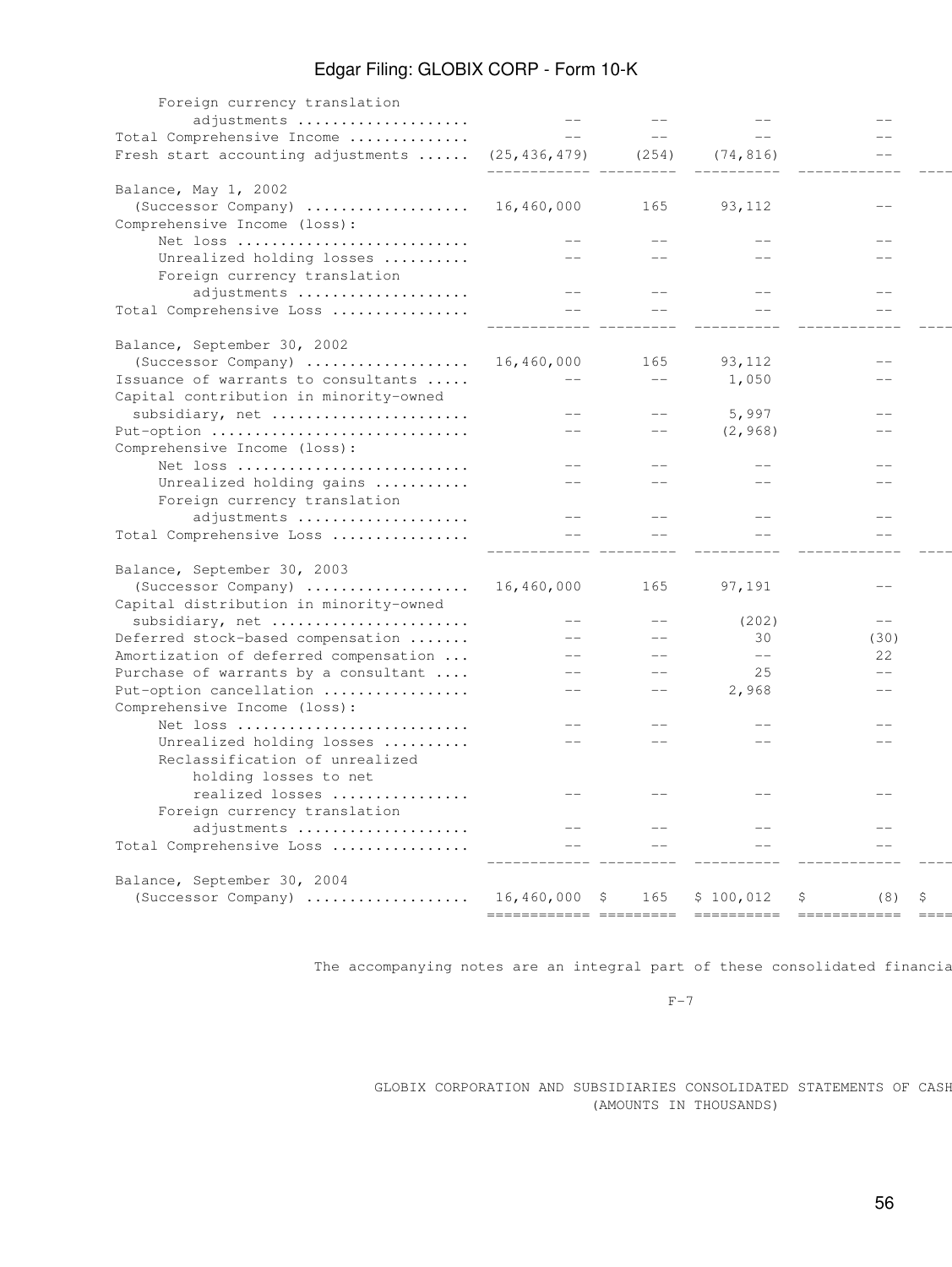SUCCESSOR COMPA

| YEAR ENDED    | YEAR ENDED                   |
|---------------|------------------------------|
| SEPTEMBER 30, | SEPTEMBER<br>30 <sub>1</sub> |
| 2004          | 2003                         |

------------------------------------------------ --------------

|                                                            | ______________             | --------------    |
|------------------------------------------------------------|----------------------------|-------------------|
|                                                            |                            |                   |
| Cash Flows From Operating Activities                       |                            |                   |
|                                                            | -Ş<br>(41, 386)            | (25, 275)<br>-S   |
| Operating activities:                                      |                            |                   |
| Depreciation and amortization                              | 13,828                     | 15,523            |
| Provision for uncollectible receivables                    | 780                        | 1,861             |
| Services contributed to minority-owned subsidiary          | $--$                       | $-\,-$            |
|                                                            | (1, 747)                   | (6, 023)          |
| Restructuring and other charge (net of cash payment)       | $-\,-$                     | (1,020)           |
| Unrealized loss (gain) on short-term investment            | (784)                      | (439)             |
| Loss on impairment of investment                           | $\qquad -$                 | $-\,-$            |
|                                                            | 17,972                     | $\qquad -$        |
| Loss (gain) on sale of marketable securities               | 249                        | $\qquad \qquad -$ |
| Amortization of debt issuance costs                        | $- -$                      | $-$               |
| Amortization of deferred compensation and issuance of      |                            |                   |
|                                                            | 2.2.                       | 1,050             |
|                                                            | $-$                        |                   |
| Write-off of note receivable                               |                            | $\qquad -$        |
| Minority interest in subsidiary                            |                            | $-$               |
| Fresh start accounting adjustment                          |                            | $\qquad \qquad -$ |
| Changes in assets and liabilities:                         |                            |                   |
| Decrease (increase) in accounts receivable                 | (100)                      | (639)             |
| Decrease (increase) in prepaid expenses and other current  |                            |                   |
|                                                            | 229                        | 3,306             |
| Decrease (increase) in other assets                        | (357)                      | 125               |
| Increase (decrease) in accounts payable                    | 427                        | (3, 195)          |
| Increase (decrease) in accrued liabilities                 | 324                        | (7,093)           |
| Increase in accrued interest                               | 9,367                      | 12,359            |
|                                                            | (392)                      | (2, 728)          |
|                                                            | ______________             | --------------    |
| Net Cash Provided by (Used in) Operating Activities        | (1, 568)<br>______________ | (12, 188)         |
| Cash Flows From Investing Activities                       |                            |                   |
| Investments in short-term and long-term investments        | (1, 436)                   | (2, 017)          |
| Proceeds from restricted cash and investments              | 2,366                      | 2,329             |
| Proceeds from sale of marketable securities                |                            | $--$              |
|                                                            | 1,000                      |                   |
| Proceeds from sale of property plant and equipment         | 48,694                     | $\qquad -$        |
| Payment for business acquired from Aptegrity (Appendix A)  | (2, 287)                   | $\qquad -$        |
|                                                            | (1, 465)                   | $\qquad -$        |
| Return on strategic investments                            | $\qquad -$                 | $--\,$            |
| Purchase of property, plant and equipment                  | (4, 695)<br>-------------- | (1, 170)          |
| Net Cash Provided by (Used in) Investing Activities        | 42,177                     | (858)             |
| Cash Flows From Financing Activities                       |                            |                   |
| Repurchase of 11% Senior Notes                             | (49, 573)                  | (14, 612)         |
|                                                            |                            |                   |
| Proceeds from exercise of stock options and warrants, net  | 25                         |                   |
| Capital contribution (distribution) in minority-owned      |                            |                   |
|                                                            | (202)                      | 5,997             |
| Settlement of capital lease obligations                    | (439)                      | (850)             |
| Repayment of long-term note payable                        | (2, 666)                   | $--\,$            |
| Repayment of mortgage payable and capital lease obligation | (568)                      | (1,074)           |
| Net Cash Provided by (Used in) Financing Activities        | (53, 423)                  | (10, 539)         |
| Effect of Exchange Rates Changes on Cash and Cash          |                            |                   |
|                                                            | 386                        | 526               |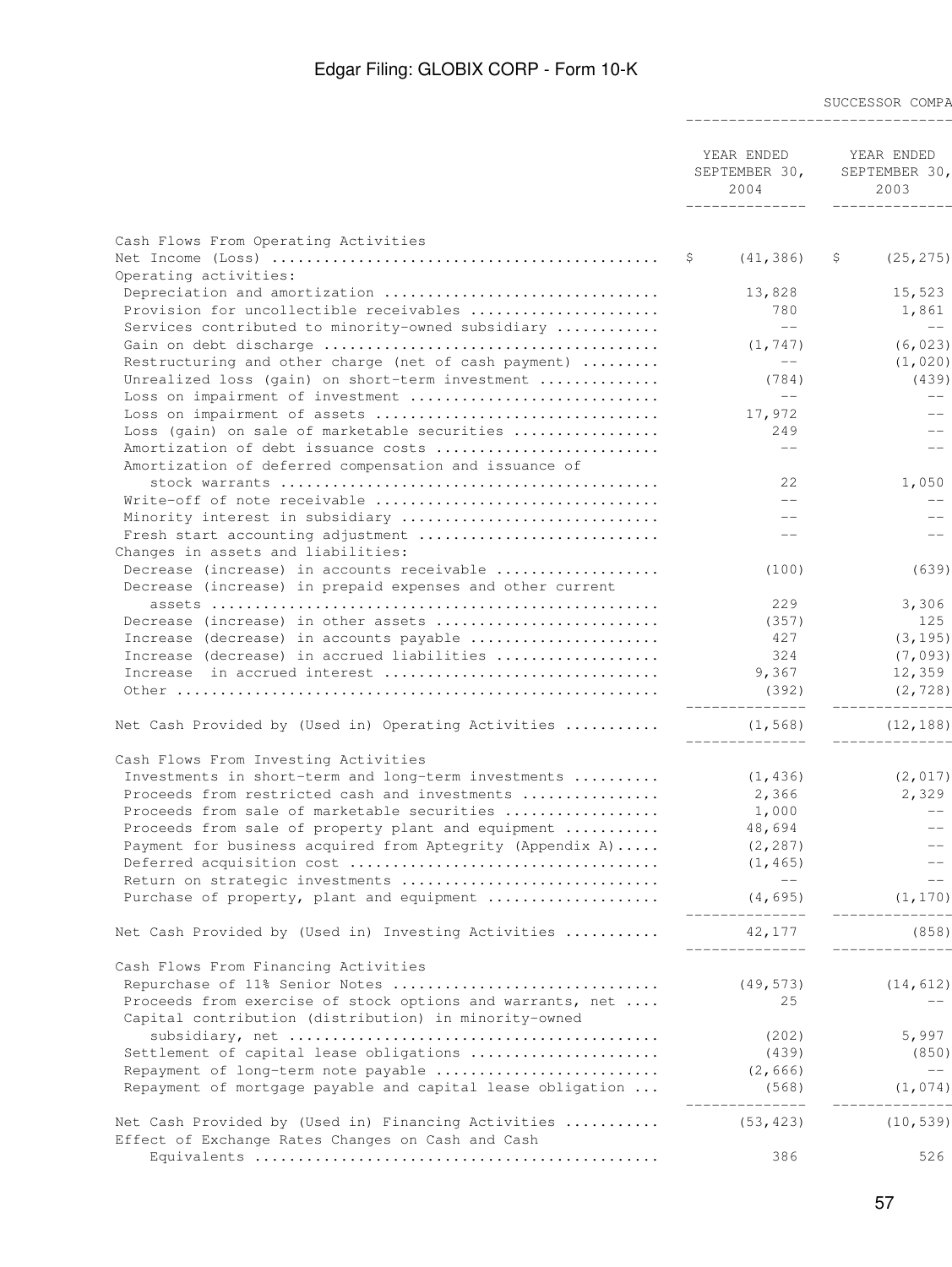| Decrease in Cash and Cash Equivalents          | (12, 428) | (23, 059) |
|------------------------------------------------|-----------|-----------|
| Cash and Cash Equivalents, Beginning of Period | 24,503    | 47,562    |
|                                                |           |           |
|                                                | 12.075    | 24,503    |
|                                                |           |           |

The accompanying notes are an integral part of these consolidated financia

 $F-8$ 

### GLOBIX CORPORATION AND SUBSIDIARIES CONSOLIDATED STATEMENTS OF CASH (AMOUNTS IN THOUSANDS)

|                                                                                                           |    |                                     |                                    | SUCCESSOR COMPA |
|-----------------------------------------------------------------------------------------------------------|----|-------------------------------------|------------------------------------|-----------------|
|                                                                                                           |    | YEAR ENDED<br>SEPTEMBER 30,<br>2004 | YEAR ENDED<br>SEPTEMBER 30<br>2003 |                 |
| Supplemental Disclosure of Cash Flow Information:                                                         |    |                                     |                                    |                 |
|                                                                                                           | S. | 5,797                               | S                                  | 2,294           |
| Non-cash investing and financing activities:                                                              | \$ | 179                                 |                                    |                 |
| 11% Senior Notes issued in payment of accrued interest                                                    | S. | 7,155                               | Ş.                                 | 11,298          |
| Equipment acquired under capital lease obligations $\ldots \ldots \ldots$                                 |    |                                     |                                    |                 |
| Capital expenditures included in accounts payable, capital<br>liabilities and other long term liabilities | S. |                                     |                                    |                 |
| Cumulative dividends and accretion on preferred stock                                                     | \$ |                                     |                                    | $ -$            |
| Mandatorily redeemable convertible preferred stock                                                        |    | $ -$                                |                                    |                 |
|                                                                                                           | Ş  | $\qquad -$                          |                                    | $-1$            |
|                                                                                                           |    | (2, 968)                            |                                    | 2,968           |

APPENDIX A - PAYMENT FOR BUSINESS ACQUIRED FROM APTEGRITY:

### SUCCESSOR COMPA

|                               |  | YEAR ENDED<br>SEPTEMBER 30,<br>2004       |    | YEAR ENDED<br>SEPTEMBER 30<br>2003      |
|-------------------------------|--|-------------------------------------------|----|-----------------------------------------|
| Property, plant and equipment |  | (696)<br>(738)<br>347<br>(1, 200)         | \$ | $- -$<br>$- -$<br>$- -$                 |
|                               |  | (2, 287)<br>____________<br>------------- | Ŝ. | $- -$<br>------------<br>-------------- |
|                               |  |                                           |    |                                         |

The accompanying notes are an integral part of these consolidated financia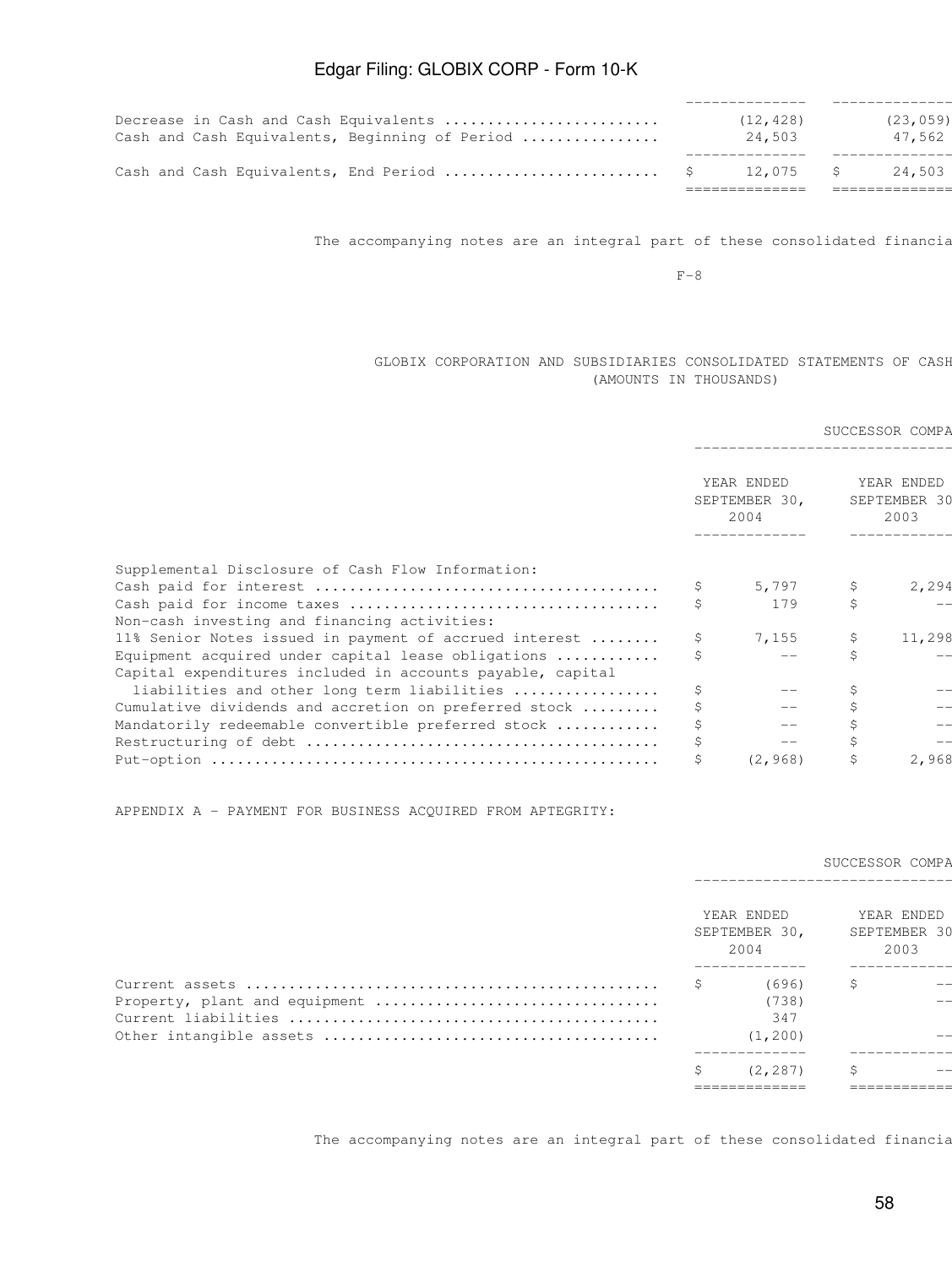$F-9$ 

 GLOBIX CORPORATION AND SUBSIDIARIES NOTES TO CONSOLIDATED FINANCIAL STATEMENTS (AMOUNTS IN THOUSANDS, EXCEPT SHARE AND PER SHARE DATA)

### 1. GENERAL

Globix Corporation and its subsidiaries ("Globix", the "Company" or the "Successor Company") is a provider of Internet solutions to businesses. The solutions include secure and fault-tolerant Internet data centers with network services providing network connectivity to the Internet and Internet-based managed services and application services, which include co-location, dedicated hosting, streaming media, and messaging services. The Company currently offers services from facilities in New York City, New York, Fairfield, New Jersey, Santa Clara, California, Atlanta, Georgia and London, England.

The financial statements presented have been prepared by the Company in accordance with accounting principles generally accepted in the United States of America and the rules and regulations of the Securities and Exchange Commission. As a result of the application of fresh start accounting as of May 1, 2002, in accordance with the American Institute of Certified Public Accountants Statement of Position No. 90-7 ("SOP 90-7"), "Financial Reporting by Entities in Reorganization Under the Bankruptcy Code", the Company's financial results for the fiscal year ended September 30, 2002 include two different bases of accounting and, accordingly, the operating results and cash flows of the Successor Company and the Predecessor Company have been separately disclosed. For the purposes of these financial statements, references to the "Predecessor Company" are references to the Company for periods prior to April 30, 2002 (the last day of the calendar month in which the Company emerged from bankruptcy) and references to the "Successor Company" are references to the Company for periods subsequent to April 30, 2002. The Successor Company's financial statements are not comparable to the Predecessor Company's financial statements. Although April 25, 2002 was the effective date of Globix's emergence from bankruptcy (the "Effective Date"), for financial reporting convenience purposes, the Company accounted for the consummation of the Plan of Reorganization (the "Plan") as of April 30, 2002.

The following table describes the periods presented in the financial statements and related notes thereto:

| PERIOD                                      | REFERRED TO AS        |
|---------------------------------------------|-----------------------|
|                                             |                       |
| From May 1, 2002 through September 30, 2004 | "Successor Company"   |
| From October 1, 2001 through April 30, 2002 | "Predecessor Company" |

The Company has historically experienced negative cash flow from operations and has incurred net losses. For the year ended September 30, 2004 the Company had a net loss of \$41,386 and an accumulated deficit at September 30, 2004 of \$87,792. Our ability to generate positive cash flows from operations and achieve profitability is dependant upon our ability to grow our revenue while maintaining our current cost structure and network efficiencies. Our management believes that steps taken as part of our restructuring efforts to reduce facilities and personnel, combined with ongoing efforts to derive efficiencies from our network, reduced our cash outflows to a level that meets our current revenue rate. The Company believes that its cash and investments are sufficient to meet its 2005 anticipated day-to-day operating expenses, commitments, working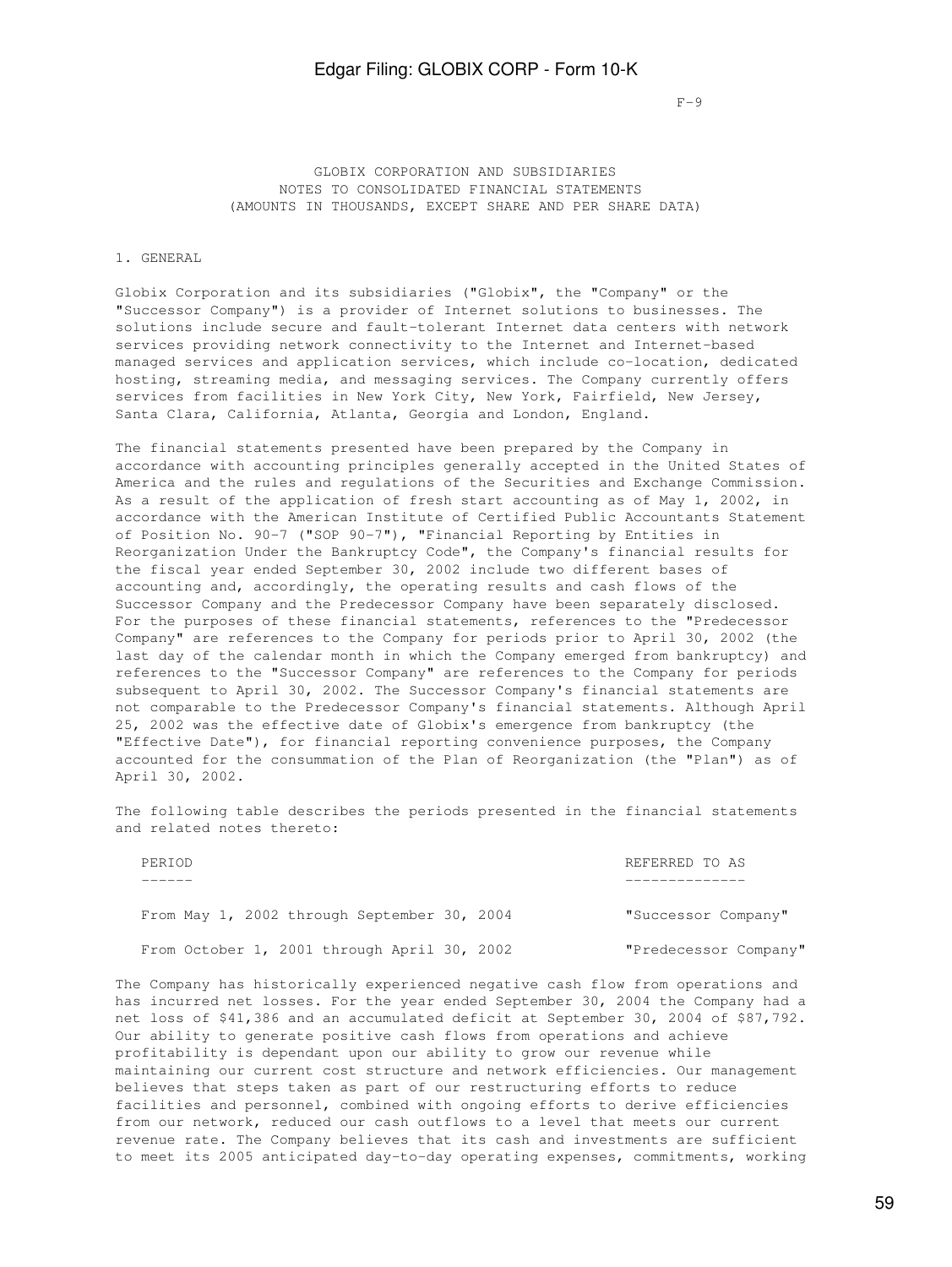capital, capital expenditure and approximately \$8,000 of interest payments under its 11% Senior Notes if its Board of Directors elects to make such payment in cash and not in kind. However, there can be no assurance that we will be successful in achieving sufficient profitability, attracting new customers, maintaining our existing revenue levels or reducing our outstanding indebtedness. In addition, in the future, the Company may make acquisitions or repurchase its indebtedness, which, in turn, may adversely affect the Company's liquidity. In such cases management will have to take drastic steps to reduce its operating expenses to meet its then revenue base and liquidity needs. Such steps may include further reduction of our headcount, consolidation or elimination of facilities, termination of low margin customers and negotiating with our creditors to restructure our indebtedness mainly but not limited to our 11% senior notes.

Approximately 39% of the Company's cost of revenue for the year ended September 30, 2004 is derived from services provided by 3 major telecommunication carriers. While the Company believes that most of these services can be obtained from other alternative carriers, an interruption in services from one of these carriers or other suppliers could limit the Company's ability to serve its customers, which would adversely affect the Company's results of operations. No single customer comprised more than 10% of the Company's revenues for any of the periods presented.

 $F-10$ 

 GLOBIX CORPORATION AND SUBSIDIARIES NOTES TO CONSOLIDATED FINANCIAL STATEMENTS (AMOUNTS IN THOUSANDS, EXCEPT SHARE AND PER SHARE DATA)

#### 2. MERGERS AND ACQUISITIONS

On October 31, 2003, Globix acquired for cash the business, substantially all of the assets and assumed certain liabilities of Aptegrity, Inc. ("Aptegrity"), a provider of web application and operations management services for a total net cash consideration of approximately \$2,300. The acquisition was accounted for as a purchase; accordingly, the purchase price has been allocated to the assets acquired. The allocation of the purchase price among the identifiable intangible assets was based upon the Company's estimates of fair value of those assets. The Company has recorded \$800 in respect of acquired trademarks and trade names which are being amortized on a straight-line basis over 7 years and \$400 was recorded in respect of customer contracts which are being amortized on a straight-line basis over 2 years. The operations of Aptegrity are included in the consolidated statements from November 1, 2003. Pro forma information has not been provided due to immateriality of Aptegrity's results of operations.

On July 19, 2004, Globix signed a definitive merger agreement with NEON Communications, Inc. ("Neon"), a privately held provider of optical networking services for customers in the Northeast and mid-Atlantic markets. Neon's revenue for the year ended December 31, 2003 was \$41,600. Under the merger agreement, holders of Neon common stock, options and warrants will receive 1.2748 shares of Globix common stock for each share of common stock, options or warrants owned by the holder. As a result of the merger, Neon will become a wholly owned subsidiary of Globix, and holders of Neon common stock and warrants will receive approximately 27.6 million shares of Globix common stock, representing approximately 56.7% of the outstanding shares of common stock of the combined entity. In addition at the closing, the combined entity's cash will be used to redeem one third of Neon's preferred stock and accrued dividends at closing and Globix will issue convertible preferred stock for the balance. Assuming a December 31, 2004 closing, Neon preferred stockholders will receive in the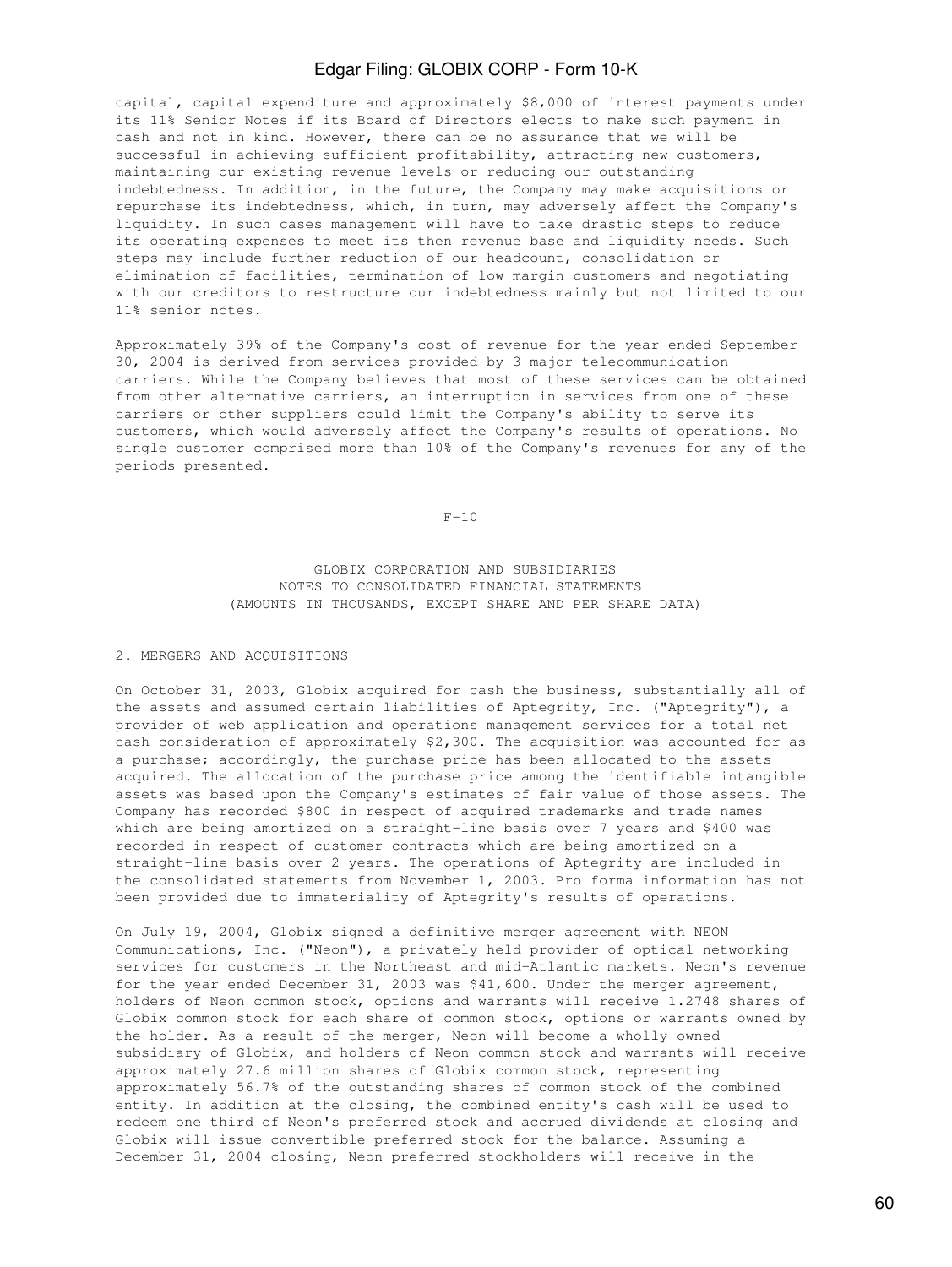aggregate approximately \$5,200 in cash and approximately 2,908,614 shares of a class of Globix preferred stock to be created in the merger, having an aggregate liquidation value of approximately \$10,500. The new Globix preferred stock will vote together with the common stock and will be convertible into shares of Globix common stock. The Globix preferred stock will accrue dividends at a rate of 6% per annum and will be redeemable only at the option of Globix, and at the option of the holders upon a change in control.

Following the merger, the Board of Globix will include 4 members of the Board of Directors of Neon, 4 members of the current Globix Board and 1 member who currently serves on both the Globix and the Neon Boards.

The transaction is subject to a number of conditions, including approval of the merger by Neon stockholders, the registration of the Globix common stock and preferred stock to be issued in the merger and other regulatory approvals. The merger is also conditioned upon a debt for equity exchange where, in a private transaction, certain of Globix's senior secured note holders will exchange \$12,500 in principal and accrued interest of its 2008 11% Senior Notes for approximately 4,545,455 shares of Globix common stock.

 $F-11$ 

 GLOBIX CORPORATION AND SUBSIDIARIES NOTES TO CONSOLIDATED FINANCIAL STATEMENTS (AMOUNTS IN THOUSANDS, EXCEPT SHARE AND PER SHARE DATA)

#### 3. REORGANIZATION AND EMERGING FROM CHAPTER 11

On March 1, 2002, the Company and two of its wholly-owned subsidiaries, Comstar.net, Inc. and ATC Merger Corp., filed voluntary petitions under Chapter 11 of the U.S. Bankruptcy Code, together with a prepackaged Plan with the United States Bankruptcy Court for the District of Delaware. The Company continued to operate in Chapter 11 in the ordinary course of business and received permission from the bankruptcy court to pay its employees, trade, and certain other creditors in full and on time, regardless of whether these claims arose prior to or after the Chapter 11 filing.

On April 8, 2002, the bankruptcy court confirmed the Plan. Effective April 25, 2002, all conditions necessary for the Plan to become effective were satisfied or waived and the Company emerged from Chapter 11 bankruptcy protection.

As of the Effective Date of the Plan, all of the Company's existing securities were cancelled and:

- o Each holder of the Company's 12.5% Senior Notes due 2010 (the "12.5% Senior Notes"), became entitled to receive, in exchange for its claims in respect of the 12.5% Senior Notes, its pro rata share of:
- o \$120,000 in aggregate principal amount of the Company's 11% Senior Secured Notes due 2008 (the "11% Senior Notes"), and
- o 13,991,000 shares of the Company's common stock, representing 85% of the shares of the Company's common stock issued and outstanding following the Effective Date of the Plan;
- o Each holder of shares of the Company's preferred stock outstanding immediately prior to the Effective Date of the Plan became entitled to receive, in exchange for its claims in respect of these shares of preferred stock, its pro rata share of 2,304,400 shares of the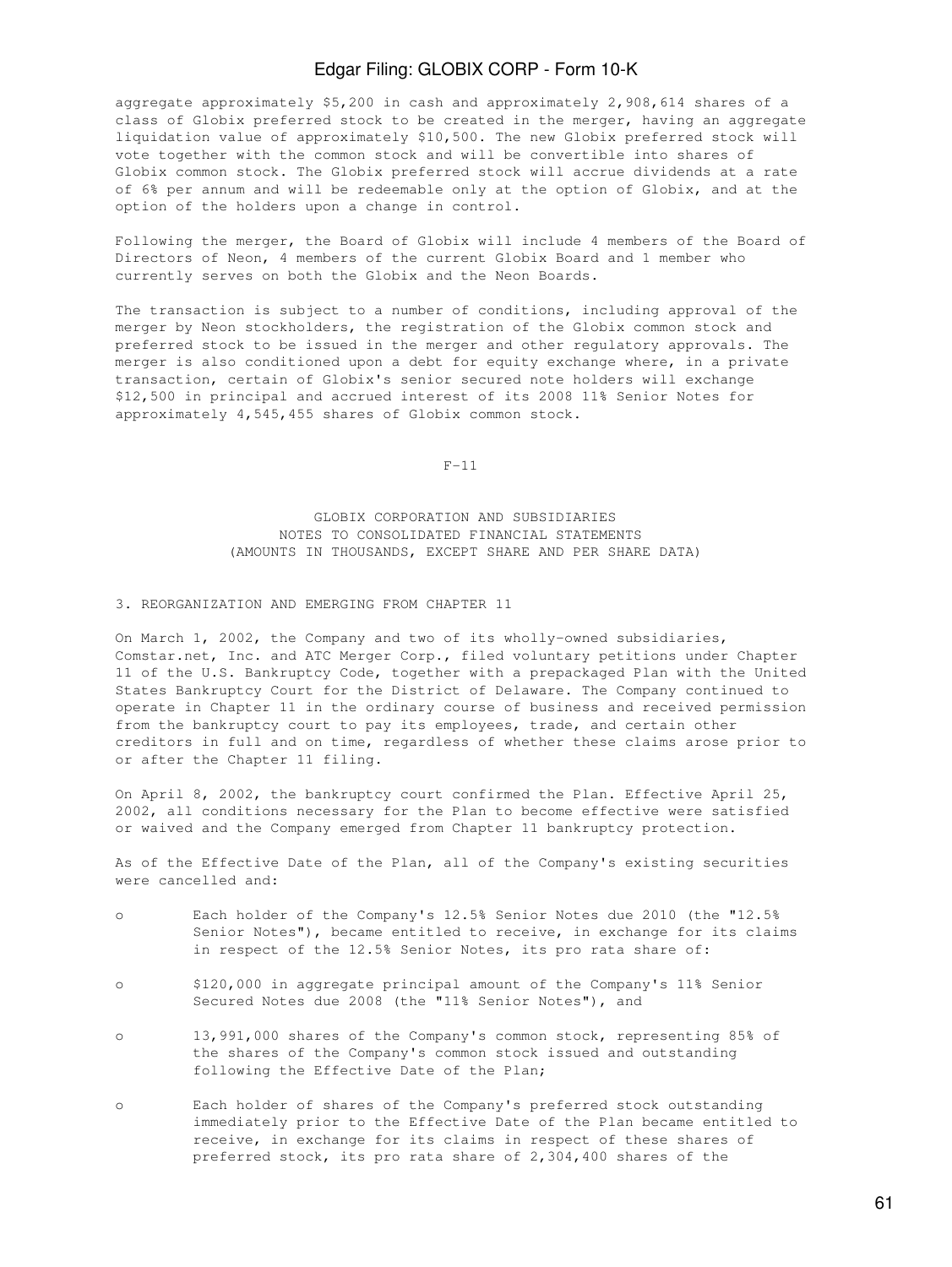Company's common stock, representing 14% of the shares of the Company's common stock issued and outstanding following the Effective Date of the Plan; and

o Each holder of shares of the Company's common stock outstanding immediately prior to the Effective Date of the Plan became entitled to receive, in exchange for its claims in respect of these shares of common stock, its pro rata share of 164,600 shares of the Company's common stock, representing 1% of the shares of the Company's common stock issued and outstanding following the Effective Date of the Plan.

A total of 16,460,000 shares of the Company's common stock and \$120,000 in aggregate principal amount of the 11% Senior Notes were deemed to be issued and outstanding on the Effective Date pursuant to the terms of the Plan, and are deemed to be issued and outstanding for purposes of these financial statements. As of September 30, 2002, however, no shares of the Company's common stock or 11% Senior Notes had been distributed. In October 2002, the Company distributed a total of 16,295,400 shares of common stock and \$120,000 in aggregate principal amount of 11% Senior Notes. Pursuant to the terms of a Stipulation and Order that the Company entered into with the lead plaintiffs in the class action lawsuit described in Note 19, 229,452 of these shares of common stock and \$1,968 in aggregate principal amount of these 11% Senior Notes were placed in reserve in escrow pending the outcome of the class action lawsuit. In the event that any judgment or settlement entered into in connection with the class action lawsuit requires the Company to pay an amount in excess of its liability insurance, then the Company will be required to issue to the class action litigants and their attorneys all (in the event that this excess is \$10,000 or greater) or a portion of (in the event that this excess is less than \$10,000) of the shares of common stock and 11% Senior Notes held in escrow. Distribution of the remaining 164,600 shares of common stock deemed to have been issued on the Effective Date, which are allocable under the terms of the Plan to the holders of the Company's common stock outstanding immediately prior to the Effective Date of the Plan, will occur following the resolution of the shareholder derivative suit against the Company and certain former officers and directors described in Note 19.

#### $F-12$

 GLOBIX CORPORATION AND SUBSIDIARIES NOTES TO CONSOLIDATED FINANCIAL STATEMENTS (AMOUNTS IN THOUSANDS, EXCEPT SHARE AND PER SHARE DATA)

### 4. SUMMARY OF SIGNIFICANT ACCOUNTING POLICIES

#### MANAGEMENT ESTIMATES

The preparation of the Company's financial statements in accordance with accounting principles generally accepted in the United States of America requires management to make estimates and assumptions. Such estimates and assumptions affect the reported amounts of assets, liabilities, revenue and expenses and related disclosures of contingent assets and liabilities.

Significant estimates include estimates of the collectibility of accounts receivable, the useful lives and ultimate realizability of property, equipment, intangible assets, deferred tax assets and restructuring reserves. Estimates and assumptions are reviewed periodically and the effects of revisions are reflected in the period that they are determined to be necessary. Actual results may vary from these estimates under different assumptions or conditions.

PRINCIPLES OF CONSOLIDATION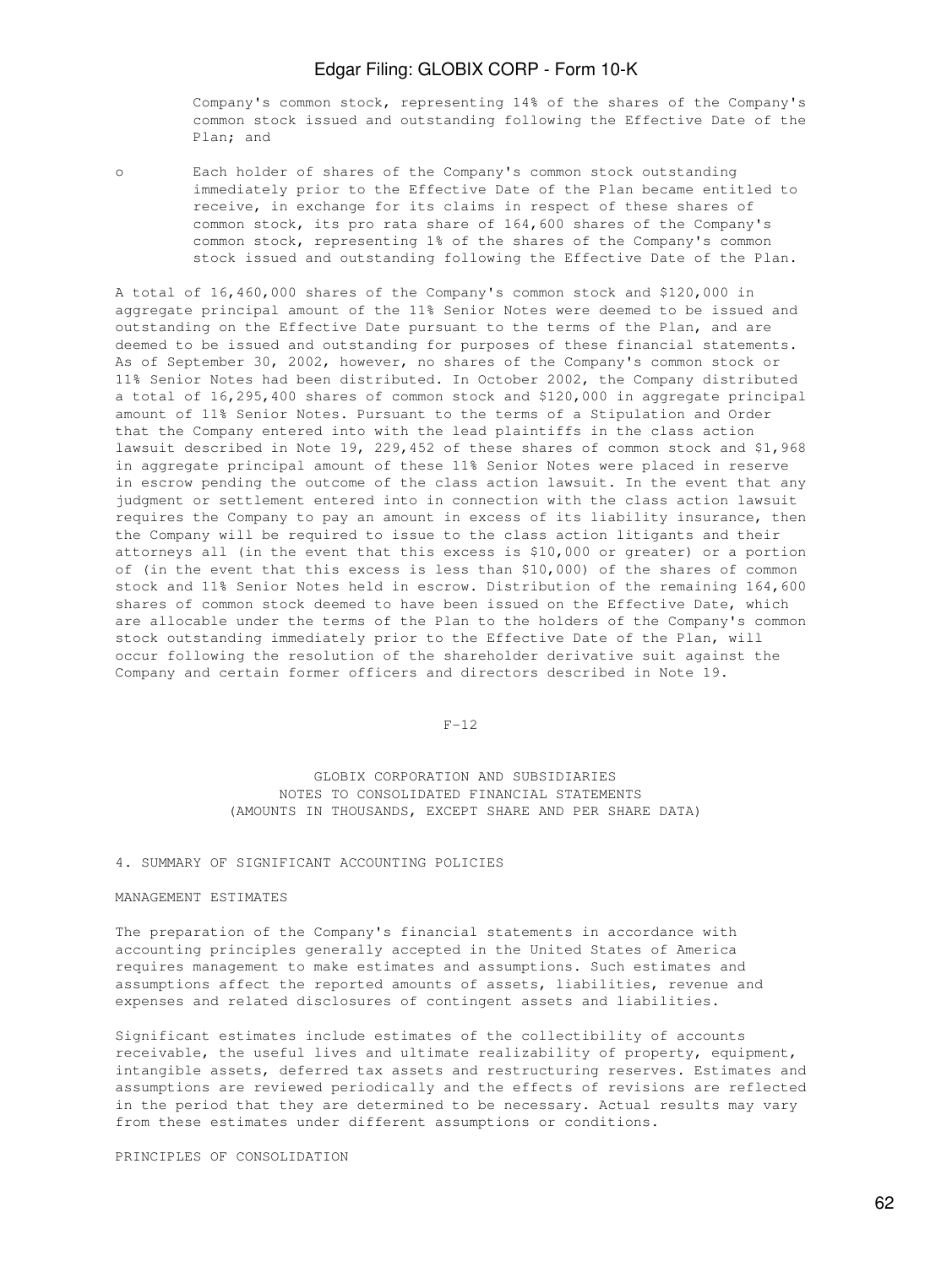The consolidated financial statements include the accounts of the Company and its subsidiaries. Included in the Company's consolidated results is a 0.01% owned subsidiary, 415 Greenwich GC Tenant, LLC. The Company controls all financial aspects of this entity. All significant intercompany accounts and transactions have been eliminated in consolidation.

In January 2003, the FASB issued FIN No. 46, "Consolidation of Variable Interest Entities". FIN 46 classifies entities into two groups: (1) those for which voting interest are used to determine consolidation; and (2) those for which other interests (variable interest) are used to determine consolidation. FIN 46 deals with the identification of Variable Interest Entities ("VIE") and the business enterprise which should include the assets, liabilities, non-controlling interests, and results of activities of a VIE in its consolidated financial statements. FIN 46 has become effective during 2003. The adoption of FIN 46 did not have an effect on the Company's consolidated financial statements.

### REVENUE RECOGNITION

Revenue consists primarily of Internet Hosting, Co-Location, Managed Services, Network Services and Internet Access.

We recognize revenue in accordance with the Securities and Exchange Commission's Staff Accounting Bulletin, or SAB No. 104 "Revenue Recognition " which revises or rescinds certain sections of SAB No. 101, "Revenue Recognition". The changes noted in SAB 104 did not have a material effect on the Company's consolidated financial statements. The Company recognizes revenue when delivery has occurred, persuasive evidence of an agreement exists, the fee is fixed or determinable and collectability is probable. SAB No. 104 expresses the view of the Securities and Exchange Commission's staff in applying accounting principles generally accepted in the United States of America to certain revenue recognition issues. Under the provisions of SAB No. 104, set up and installation revenue are deferred and recognized over the estimated length of the customer relationship, which in the case of our business is approximately 36 months. Prior to April 30, 2002, the estimated length of the customer relationship was 12-18 months.

The Company maintains a provision for potential future credits which will be issued in respect of current revenues.

Monthly service revenue under recurring agreements related to Internet Hosting, Co-Location, Network Services, Internet Access and Managed Services is recognized over the period the service is provided. Revenue derived from project or event type Managed Service engagements is recognized over the life of the engagement. Payments received in advance of providing services are deferred until the period that these services are provided.

During the year ended September 30, 2002, the Company provided \$802 and purchased \$551 of data center services from a telecommunications operator. \$318 of the transactions billed were settled monetarily, with the balance of \$445 settled by offsetting or netting the remainder.

 $F-13$ 

 GLOBIX CORPORATION AND SUBSIDIARIES NOTES TO CONSOLIDATED FINANCIAL STATEMENTS (AMOUNTS IN THOUSANDS, EXCEPT SHARE AND PER SHARE DATA)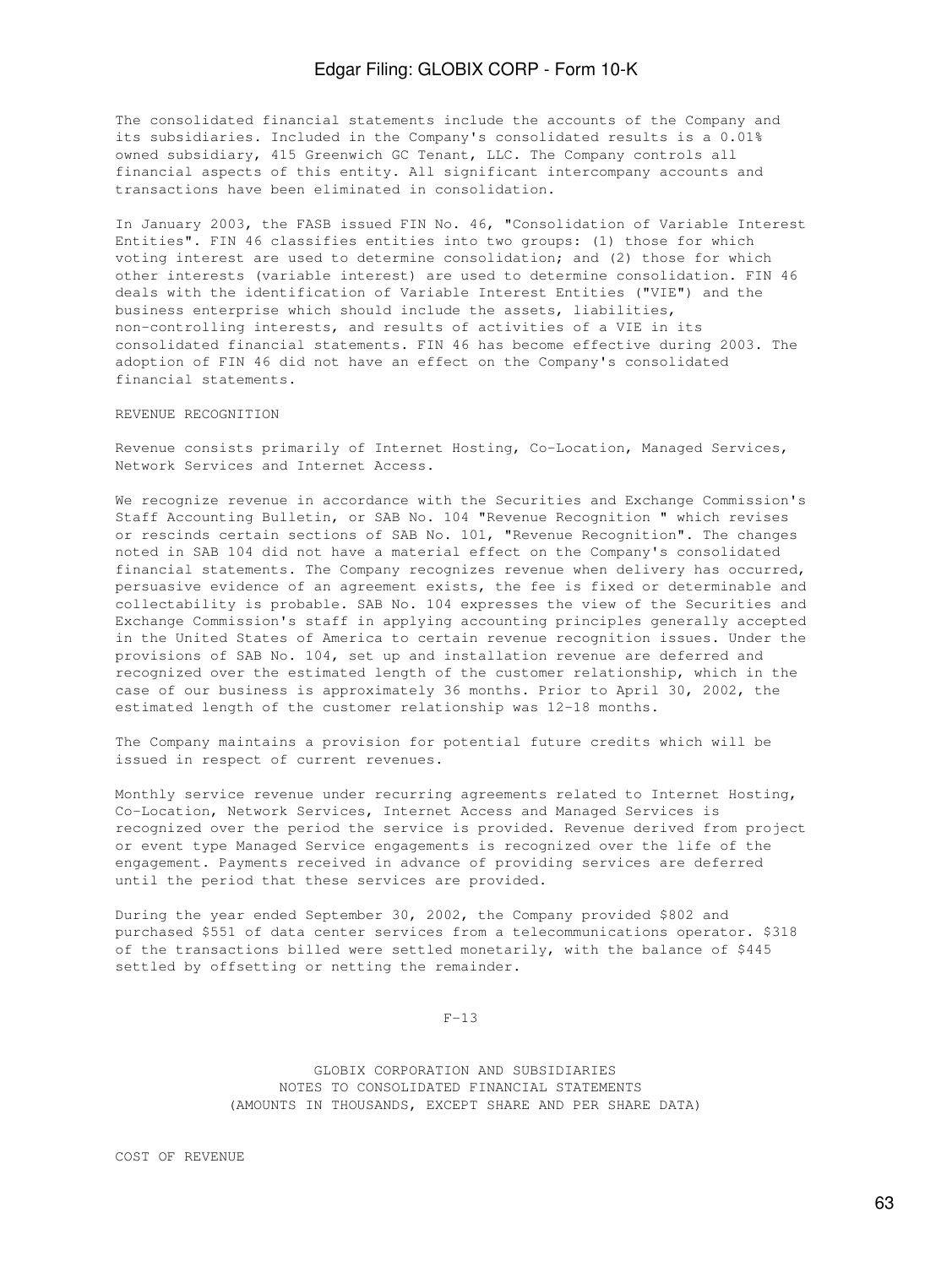Cost of revenue consists primarily of telecommunications costs for Internet access and managed hosting and includes the cost of hardware and software purchased for resale to customers and payroll cost which relates to certain managed services. Cost of revenue excludes certain payroll, occupancy and depreciation and amortization. Telecommunications costs include the cost of providing local loop for connecting dedicated access customers to the Company's network, leased line and associated costs related to connecting with the Company's peering partners and costs associated with leased lines connecting the Company's facilities to its backbone and aggregation points of presence.

#### CONCENTRATIONS OF CREDIT RISK

Financial instruments that potentially subject the Company to concentrations of credit risk consist primarily of cash and cash equivalents, short-term investments, restricted cash, marketable securities and accounts receivable. The Company maintains cash and cash equivalents, short-term investments and restricted cash with various major financial institutions, which invest primarily in U.S. Government instruments, high quality corporate obligations, certificates of deposit and commercial paper. The Company's cash and cash equivalent and investments in the U.S may be in excess of insured limits and are not insured in other jurisdictions. The Company believes that the financial institutions that hold the Company's investments are financially sound and, accordingly, minimal credit risk exists with respect to these investments.

The Company believes that concentrations of credit risk with respect to trade accounts receivable are limited due to the Company's large number of customers. The Company performs ongoing credit evaluations of its customers and maintains reserves for potential losses. No single customer of the Company individually comprised more than 10% of the Company's revenues for all periods presented.

In December 2000, the Company received a note for \$4,100 relating to the settlement of a lease of a data center property. This note was to be paid on either the sale of the property, the lease of at least 95% of the property, or two years from the date of the note. The obligor has indicated that it has insufficient funds to satisfy the debt and does not intend to make payment. While the Company has made demand and intends to vigorously pursue legal remedy, in light of the financial condition of the obligor, the Company has written off the entire amount during the five month period ended September 30, 2002.

Short-term investments and marketable securities are well diversified and accordingly minimal credit risk exists with respect to these investments.

#### $F-14$

 GLOBIX CORPORATION AND SUBSIDIARIES NOTES TO CONSOLIDATED FINANCIAL STATEMENTS (AMOUNTS IN THOUSANDS, EXCEPT SHARE AND PER SHARE DATA)

### CASH, CASH EQUIVALENTS AND RESTRICTED CASH

The Company considers all highly liquid investments with an original maturity of three months or less to be cash and cash equivalents.

Included in restricted cash are funds held in escrow related to a mortgage on the Company's property located at 139 Centre Street and required share capital held in escrow for the Company's European subsidiaries. These funds are primarily invested in highly liquid investments with an original maturity of three months or less. The classification is determined based on the expected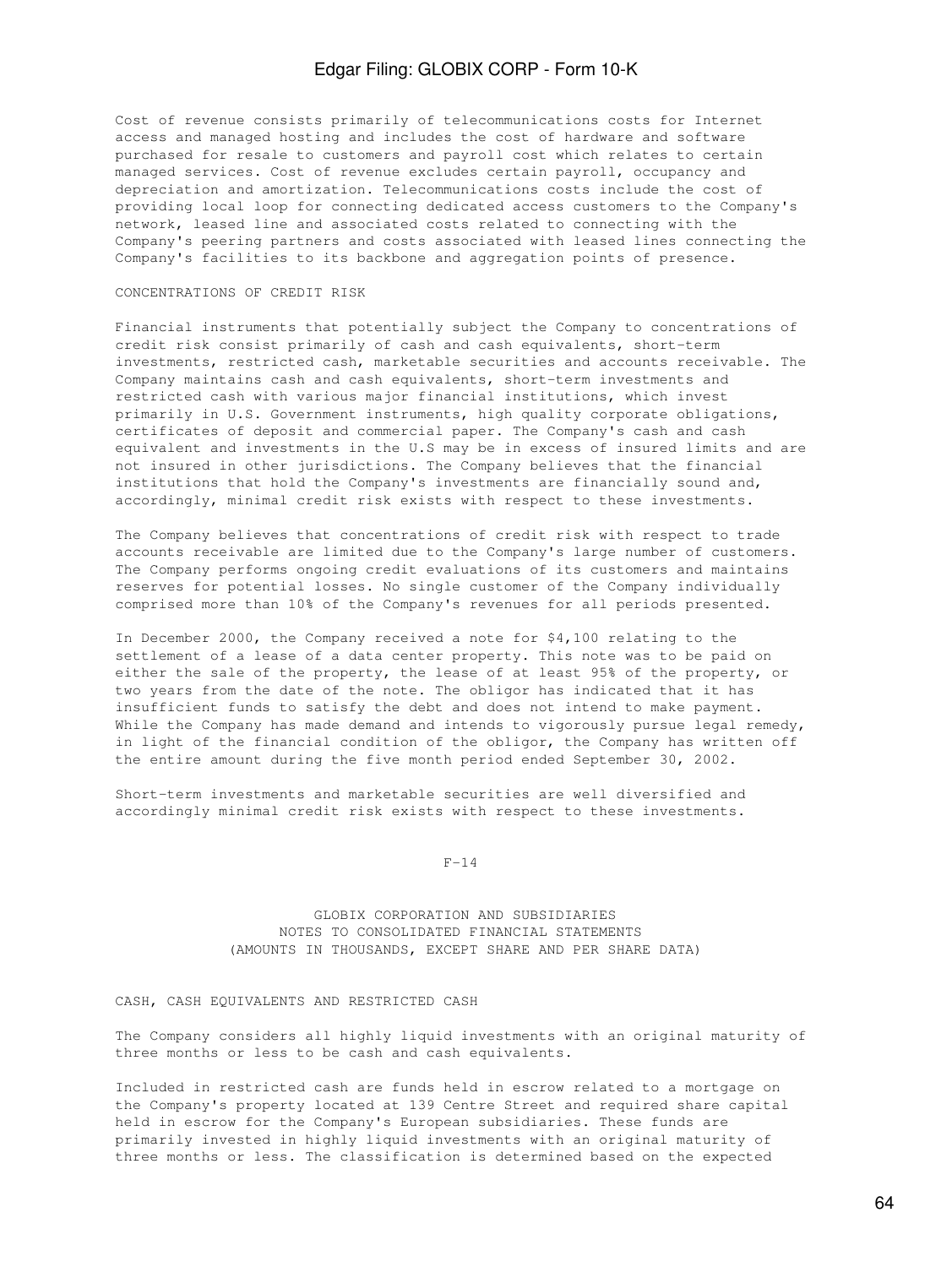term of the collateral requirement or the availability of the funds and not the maturity date of the underlying securities.

#### MARKETABLE SECURITIES

Investment in marketable equity securities covered by SFAS No. 115 "Accounting for Certain Investments in Debt and Equity Securities", were designated as available-for-sale. Accordingly, these securities are stated at fair value, with unrealized gains/ losses reported in accumulated other comprehensive income (loss). Realized gain and losses are calculated based on specific identification method. Other-than-temporary declines in value from the original cost are charged to operations in the period in which the loss occurs. In determining whether other-than- temporary decline in the market value has occurred, the Company considers the duration that and the extent to which market value is below original cost. As of September 30, 2004 no impairment has been recorded. At September 30, 2004 and 2003, marketable securities had a cost basis of approximately \$1,590 and \$2,800 and a balance of unrealized losses of \$1,132 and \$1,226, respectively which was included in the Company's accumulated other comprehensive loss, a separate component of the stockholders' equity. During fiscal 2004 the Company sold certain marketable securities with a cost basis of \$1,250 and fair market value of approximately \$979 for a net consideration of approximately \$1,000 resulting in a loss of \$249.

#### INVESTMENTS

Short-term investments consist of an investment in a limited partnership which invests in fixed income securities and certain investments which do not meet the requirements to be reported as cash and cash equivalents. The limited partnership is accounted for in accordance with APB No. 18, "The Equity Method of Accounting for Investments in Common Stock". At September 30, 2004 and 2003 the limited partnership had a cost basis of \$5,000 and \$5,000, respectively and the unrealized gain from applying the equity method amounted to approximately \$380 and \$523, respectively, which were recorded in the Company's consolidated statements of operations.

Also included in investments are investments in mortgage and asset backed securities which do not meet the requirements to be reported as cash and cash equivalents. These investments are classified as available for sale securities and reported at fair value, with unrealized gains and losses excluded from earnings and reported in other comprehensive income or loss in stockholders' equity. At September 30, 2004 and 2003, these investments had a cost of \$3,742 and \$2,466, respectively and the balance of unrealized loss from the "mark to market" adjustment of \$12 and \$9, respectively, which was included in the Company's accumulated other comprehensive loss, a separate component of the stockholders' equity.

Included in restricted investments as of September 30, 2004 and 2003 are amounts held in escrow related to the lease of the Company's facility located at Prospect House, 80 New Oxford Street, London, United Kingdom of approximately \$2,000. In addition restricted investments as of September 30, 2003 included collateral funds for the note payable of \$2,600. These funds are primarily invested in highly liquid investments with an original maturity of three months or less. The classification is determined based on the expected term of the escrow requirement and not the maturity date of the underlying securities. During April 2004, the Company reached an agreement with the holder of its \$2,600 note payable to prepay the note prior to its maturity for a total consideration of \$2,666, representing the face value of the note, accrued interest of \$11 and a \$55 settlement fee. Following the settlement the \$2,600 included in the Company's long-term restricted investment were released from escrow.

#### ACCOUNTS RECEIVABLE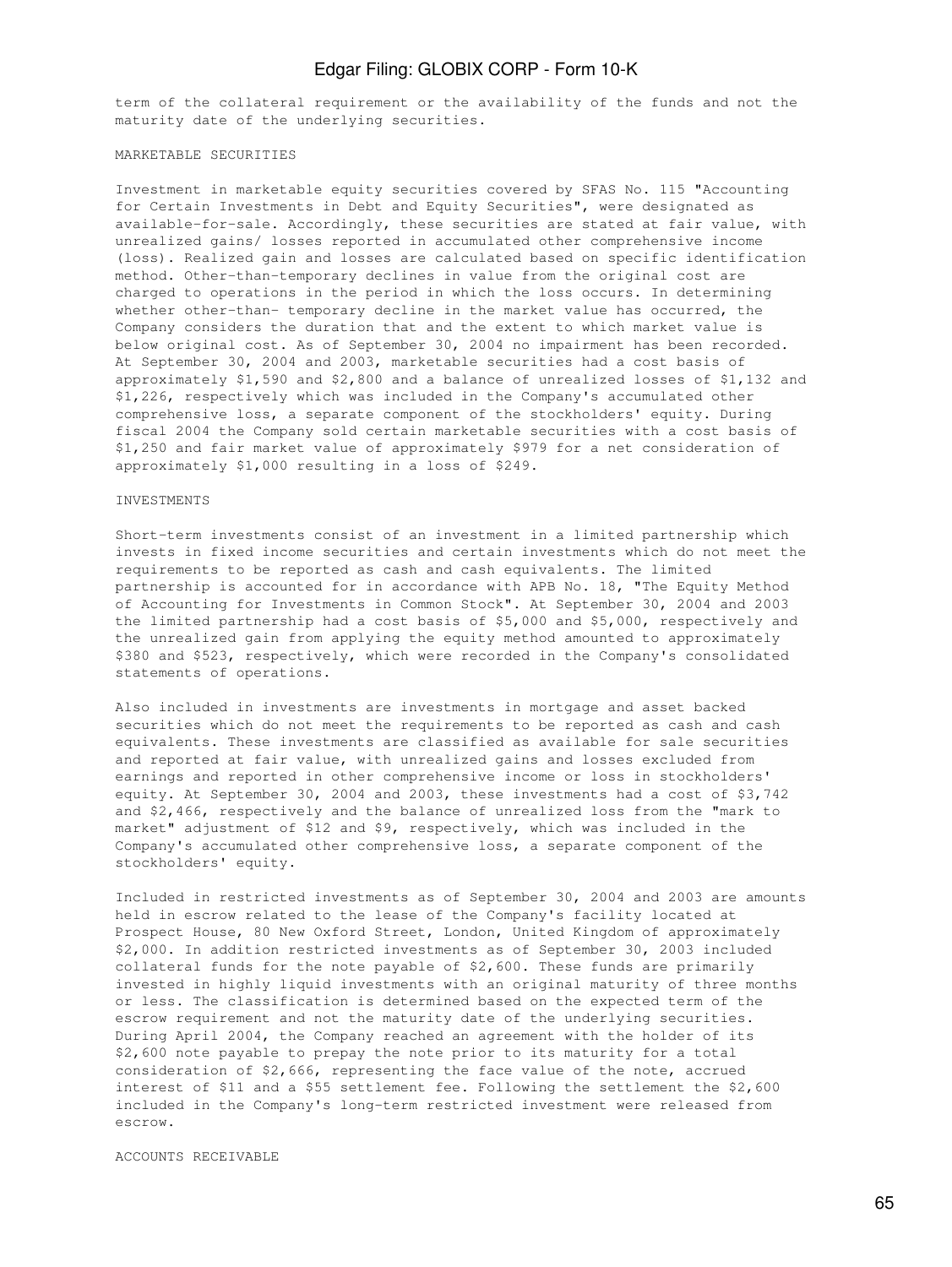Accounts receivable are recorded at the invoiced amount and are non-interest bearing. At each reporting period the Company evaluates, on a specific basis, the economic condition of its customers and their ability and intent to pay their debt. If such evaluation shows that it is probable that a customer will not settle his full obligation, a reserve against accounts receivable in general and administrative expense is recorded for the non-recoverable amount. The Company also maintains a general bad debt reserve based on the aging of its customer's receivables and historical trends. In addition, during each reporting period the Company must make estimates of potential future credits, which will be issued in respect of current revenues. The Company analyzes historical credits and changes in customer demands regarding its current billings when evaluating credit reserves. If such analysis shows that it is probable that a credit will be issued, the Company reserves the estimated credit amount against revenues in the current period.

 $F-15$ 

### GLOBIX CORPORATION AND SUBSIDIARIES NOTES TO CONSOLIDATED FINANCIAL STATEMENTS (AMOUNTS IN THOUSANDS, EXCEPT SHARE AND PER SHARE DATA)

#### PROPERTY, PLANT AND EQUIPMENT

Property, plant and equipment are stated at depreciated historical cost adjusted for impairment and include fresh start adjustments. All identifiable assets recognized in accordance with fresh start accounting were recorded at the Effective Date of the Plan based upon an independent appraisal. Depreciation is provided using the straight-line method for financial reporting purposes and accelerated methods for income tax purposes. The estimated useful lives of property are as follows:

|                                                                       | YEARS |
|-----------------------------------------------------------------------|-------|
|                                                                       |       |
|                                                                       |       |
| Computer hardware and software and network equipment $\ldots$ . 2 - 7 |       |
|                                                                       |       |

Leasehold improvements are amortized over the term of the lease or life of the asset, whichever is shorter. Maintenance and repairs are charged to expense as incurred. The cost of additions and betterments are capitalized. The cost and related accumulated depreciation of property retired or sold are removed from the applicable accounts and any gain or loss is taken into income.

Software obtained for internal use is stated at depreciated historical cost adjusted for impairments and fresh start adjustments and is depreciated using the straight-line method over its estimated useful life.

The Company's long-lived assets are reviewed for impairment in accordance with Statement of Financial Accounting Standard No. 144 "Accounting for the Impairment or Disposal of Long-Lived Assets" ("SFAS No. 144") whenever events or changes in circumstances indicate that the carrying amount of an asset may not be recoverable. Recoverability of assets to be held and used is measured by a comparison of the carrying amount of an asset to the future undiscounted cash flows expected to be generated by the assets. If such assets are considered to be impaired, the impairment to be recognized is measured by the amount by which the carrying amount of the assets exceeds the fair value of the assets.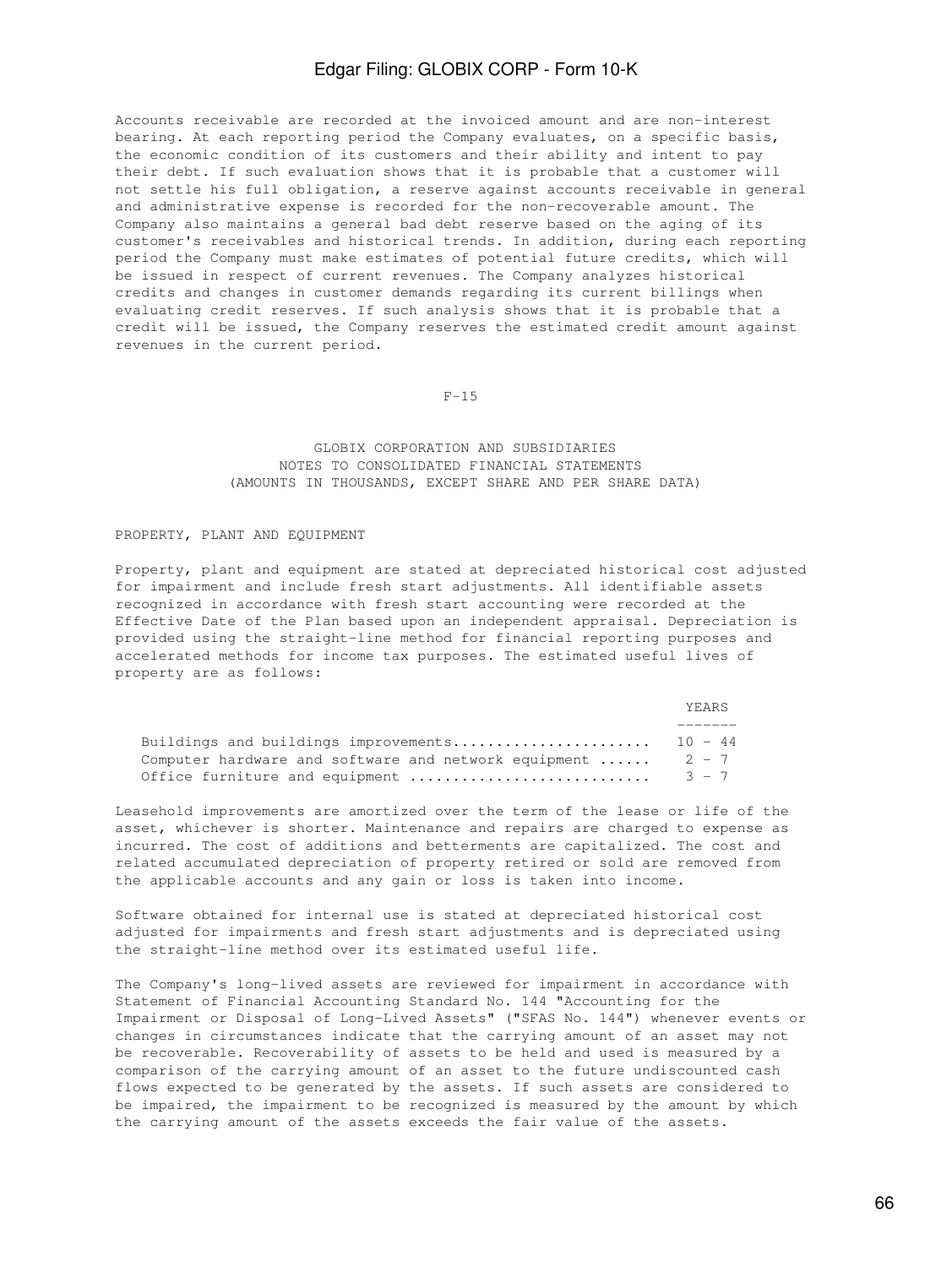#### $F-16$

 GLOBIX CORPORATION AND SUBSIDIARIES NOTES TO CONSOLIDATED FINANCIAL STATEMENTS (AMOUNTS IN THOUSANDS, EXCEPT SHARE AND PER SHARE DATA)

#### INTANGIBLE ASSETS

The Company adopted Statement of Financial Accounting Standards No. 141, "Business Combinations" ("SFAS 141") and Statement of Financial Accounting Standard No. 142, "Goodwill and other Intangible Assets "("SFAS 142") at the Effective Date of the Plan. SFAS 141 requires all business combinations to be accounted for using the purchase method of accounting and that certain intangible assets acquired in a business combination must be recognized as assets separate from goodwill. SFAS 142 addresses the recognition and measurement of goodwill and other intangible assets subsequent to their acquisition. SFAS 142 also addresses the initial recognition and measurement of intangible assets acquired outside of a business combination whether acquired individually or with a group of other assets. This statement provides that intangible assets with indefinite lives and goodwill will not be amortized but, will be tested at least annually for impairment. If impairment is indicated then the asset will be written down to its fair value typically based upon its future expected discounted cash flows.

For the seven month period ended April 30, 2002 goodwill amortization amounted to \$1,141. If the Company had adopted SFAS 142 as of October 1, 2001 and discontinued goodwill amortization, the Company's net income and loss per common share on a pro forma basis would have been as follows:

|                                                                                                                      |    | SUCCESSOR COMPANY                   |    |                                     |                               |         |  |  |  |  |
|----------------------------------------------------------------------------------------------------------------------|----|-------------------------------------|----|-------------------------------------|-------------------------------|---------|--|--|--|--|
|                                                                                                                      |    | YEAR ENDED<br>SEPTEMBER 30,<br>2004 |    | YEAR ENDED<br>SEPTEMBER 30,<br>2003 | FIVE M<br>EN<br>SEPTEM<br>2.0 |         |  |  |  |  |
| Net income (loss)<br>Add back goodwill amortization                                                                  |    | $\zeta$ (41,386) $\zeta$ (25,275)   |    |                                     | \$                            |         |  |  |  |  |
| Adjusted net income (loss)<br>Dividends and accretion on<br>preferred stock                                          |    | (41, 386)                           |    | (25, 275)                           |                               |         |  |  |  |  |
| Adjusted net income (loss)<br>attributed to common stockholders                                                      |    | \$ (41, 386)                        | S. | (25, 275)                           | Ŝ.                            | ======= |  |  |  |  |
| Adjusted earnings (loss) per common share:<br>Basic earnings (loss) per share<br>attributable to common stockholders | S. | (2, 51)                             | S  | (1.54)                              | Ŝ.                            | ======= |  |  |  |  |
| Diluted earnings (loss) per share<br>attributable to common stockholders                                             | S  | (2.51)<br>==============            | S  | (1.54)<br>==============            | Ŝ                             |         |  |  |  |  |

Intangible assets of the Successor Company are as follows: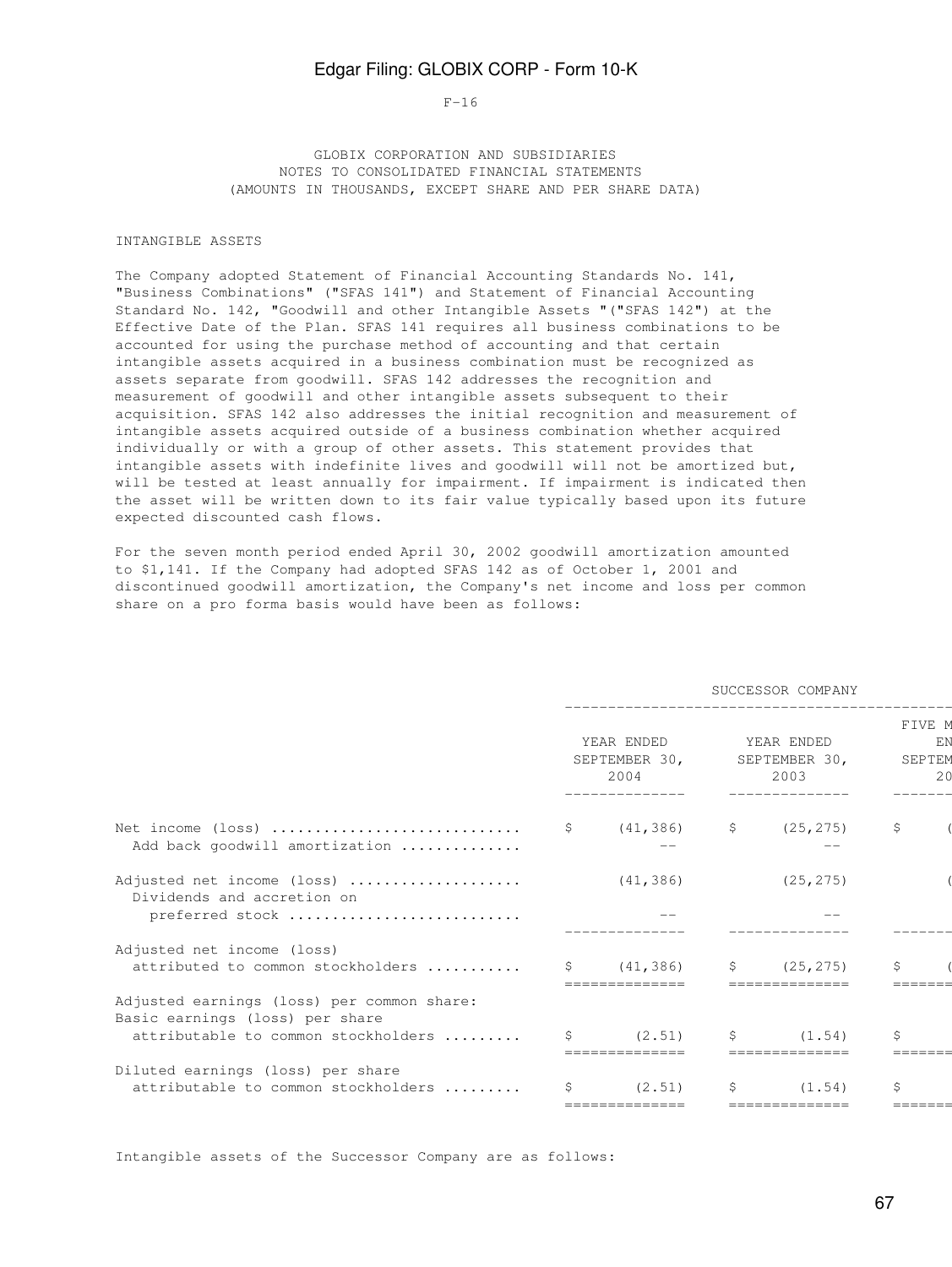- o trademarks and trade name;
- o network build-out/know-how; and
- o customer contracts.

The Company amortizes intangible assets by the straight line method over their estimated useful lives. Trademarks and trade name are amortized over a period of 7-15 years, network build out/know how are being amortized over 8 years and the customer contracts are amortized over 2-3 years.

Intangible assets are reviewed for impairment in accordance with SFAS No. 144. During the seven month period ended April 30, 2002, the Company recorded an impairment charge of \$3,221 of intangible assets related to the acquisition of Comstar.net, Inc., which ceased its operations. No impairment of intangible assets was recognized during the years ended September 30, 2004 and 2003.

 $F-17$ 

### GLOBIX CORPORATION AND SUBSIDIARIES NOTES TO CONSOLIDATED FINANCIAL STATEMENTS (AMOUNTS IN THOUSANDS, EXCEPT SHARE AND PER SHARE DATA)

#### INCOME TAXES

Deferred income taxes are provided in accordance with SFAS No. 109, "Accounting for Income Taxes" for differences between financial statement and income tax bases of assets and liabilities using enacted tax rates in effect in the years in which the differences are expected to reverse. The Company provides a valuation allowance on net deferred tax assets when it is more likely than not that these assets will not be realized. Certain tax benefits existed as of the Effective Date of the Plan but were offset by valuation allowances. The utilization of these benefits to reduce income taxes paid to U.S. Federal and state and foreign jurisdictions does not reduce the Company's income tax expense. Realization of net operating loss, tax credits and other deferred tax benefits from pre-emergence attributes will first reduce intangible assets until exhausted, and thereafter will be credited to additional paid in capital.

### COMPREHENSIVE INCOME

SFAS No. 130, "Reporting Comprehensive Income", requires the reporting of comprehensive income in addition to net income from operations. Comprehensive income is a more inclusive financial reporting method that includes amounts that historically have not been recognized in the calculation of net income. Comprehensive Income and Accumulated Other Comprehensive Income (Loss) includes net income, foreign currency translation, and unrealized gain (loss) on financial instruments and is included in the Consolidated Statements of Stockholders' Equity (Deficit).

#### FOREIGN CURRENCY TRANSLATION

The financial statements of the Company's foreign subsidiaries have been translated in accordance with SFAS No. 52, "Foreign Currency Translation". These subsidiaries' assets and liabilities are translated into U.S. Dollars at the year-end rate of exchange. Income and expense items are translated at the average exchange rate during the year. The resulting foreign currency translation adjustment is included in stockholders' equity as a component of accumulated other comprehensive income. Transaction gains and losses are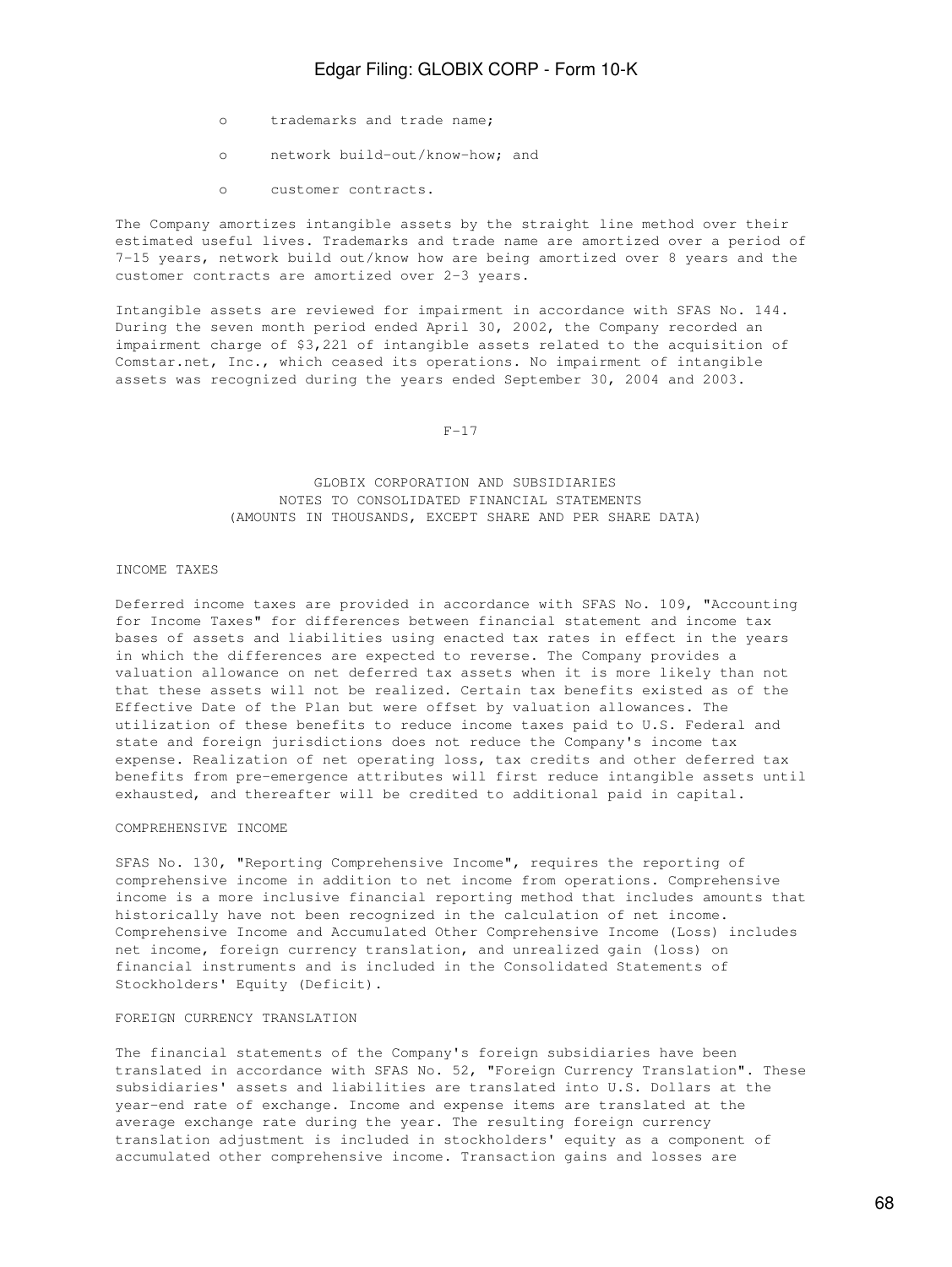recorded in the consolidated statement of operations.

 $F-18$ 

### GLOBIX CORPORATION AND SUBSIDIARIES NOTES TO CONSOLIDATED FINANCIAL STATEMENTS (AMOUNTS IN THOUSANDS, EXCEPT SHARE AND PER SHARE DATA)

#### STOCK-BASED COMPENSATION

As permitted by SFAS No. 123, "Accounting for Stock-Based Compensation", which establishes a fair value based method of accounting for stock-based compensation plans, the Company has elected to follow Accounting Principles Board Opinion No. 25 "Accounting for Stock Issued to Employees" for recognizing stock-based compensation expense for financial statement purposes. For companies that choose to continue applying the intrinsic value method, SFAS No. 123 mandates certain pro forma disclosures as if the fair value method had been utilized. The Company accounts for stock based compensation to consultants in accordance with EITF 96-18, "Accounting for Equity Instruments That Are Issued to Other Than Employees for Acquiring, or in Conjunction with Selling, Goods or Services" and SFAS No. 123.

In December 2002, the FASB issued SFAS No. 148, "Accounting for Stock-Based Compensation - Transition and Disclosure - an amendment of FASB Statement No. 123", which provides optional transition guidance for those companies electing to voluntarily adopt the accounting provisions of SFAS No. 123. In addition, SFAS No. 148 mandates certain new disclosures that are incremental to those required by SFAS No. 123. The Company continued to account for stock-based compensation in accordance with APB No. 25.

The following table illustrates the effect on income (loss) attributable to common stockholders and earnings (loss) per share if the Company had applied the fair value recognition provisions of SFAS No. 123 to stock-based employee compensation.

|                                                                       | SUCCESSOR COMPANY |                                     |    |                                     |    |                                          |  |
|-----------------------------------------------------------------------|-------------------|-------------------------------------|----|-------------------------------------|----|------------------------------------------|--|
|                                                                       |                   | YEAR ENDED<br>SEPTEMBER 30,<br>2004 |    | YEAR ENDED<br>SEPTEMBER 30,<br>2003 |    | FIVE MO<br><b>ENDE</b><br>SEPTEMB<br>200 |  |
| Net income (loss), as reported attributable<br>to common stockholders | S.                | (41, 386)                           | \$ | (25, 275)                           | \$ | 62                                       |  |
|                                                                       |                   |                                     |    |                                     |    |                                          |  |
| Pro-forma net income (loss) attributed to                             |                   |                                     |    |                                     |    |                                          |  |
| common stockholders                                                   | S.                | (41, 901)                           | \$ | (26, 488)                           | \$ | (2                                       |  |
| Earning (loss) per share attributable to<br>common stockholders       |                   | =============                       |    | ==============                      |    |                                          |  |
| Basic - as reported                                                   |                   | (2, 51)                             | S. | (1.54)                              | \$ |                                          |  |
|                                                                       |                   |                                     |    |                                     |    |                                          |  |
| Basic - Pro-forma                                                     | Ŝ                 | (2.55)                              | S  | (1.61)                              | \$ |                                          |  |
| Diluted - as reported                                                 | \$                | (2.51)                              | \$ | (1.54)                              | \$ |                                          |  |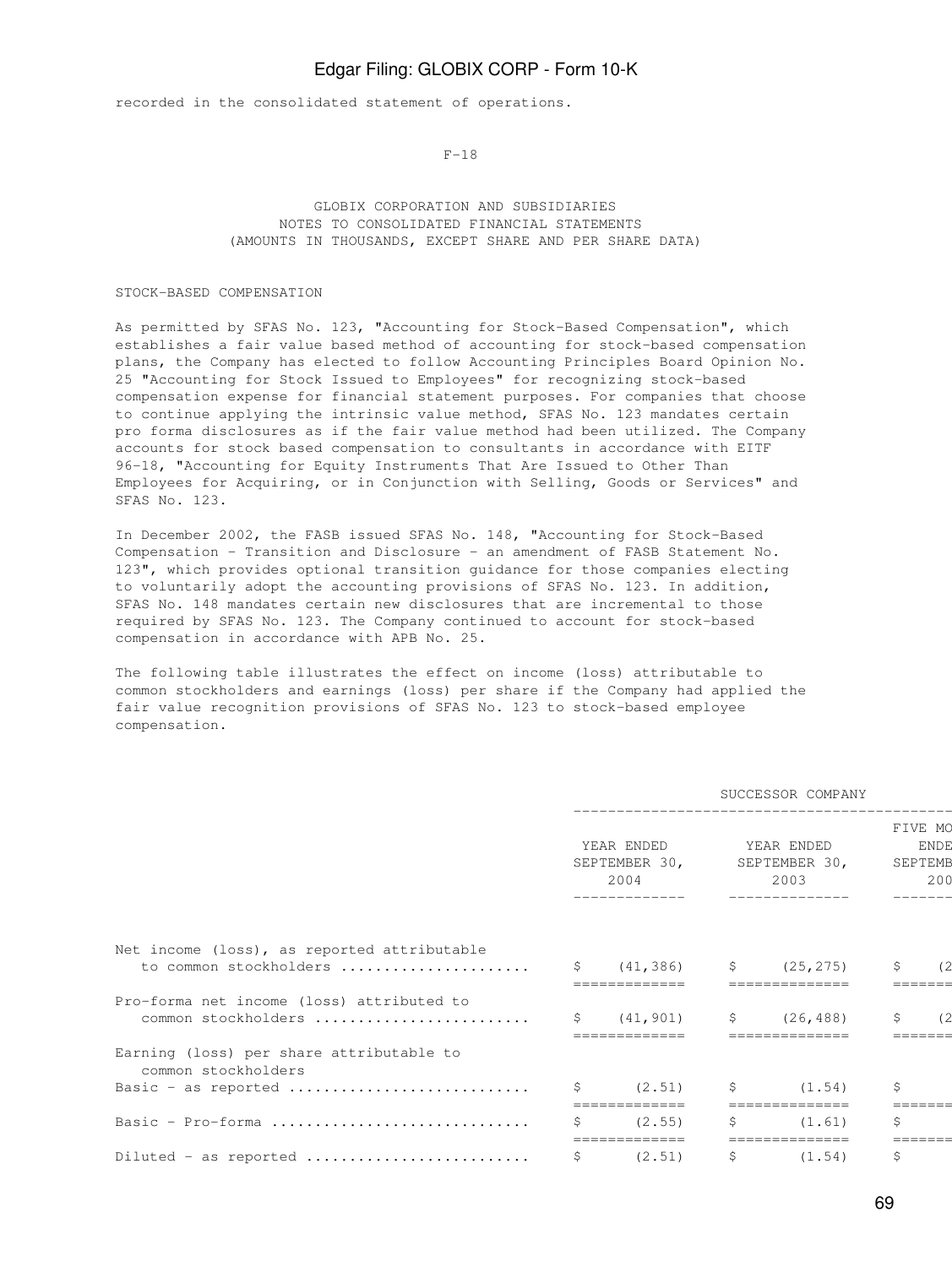|                     | ________ | _______<br>______     |             | _______<br>_______ |  |
|---------------------|----------|-----------------------|-------------|--------------------|--|
| Diluted - Pro-forma |          | 2.55                  | $\sim$<br>ຼ | $\pm 0.61$         |  |
|                     |          | . _ _ _ _ _ _ _ _ _ _ |             | ___________        |  |

Under SFAS No. 123 the fair value of each option grant is estimated on the date of grant using the Black-Scholes option-pricing model with the following weighted-average assumptions:

|                          | SUCCESSOR COMPANY                   |                                     |                                          |  |  |  |  |  |
|--------------------------|-------------------------------------|-------------------------------------|------------------------------------------|--|--|--|--|--|
|                          | YEAR ENDED<br>SEPTEMBER 30,<br>2004 | YEAR ENDED<br>SEPTEMBER 30,<br>2003 | FIVE MO<br><b>ENDE</b><br>SEPTEMB<br>200 |  |  |  |  |  |
| Expected life (in years) | 5.0                                 | 4.2                                 |                                          |  |  |  |  |  |
| Risk-free interest rate  | 3.2%                                | 2.7%                                |                                          |  |  |  |  |  |
| Volatility               | 120%                                | 128%                                |                                          |  |  |  |  |  |
| Dividend yield           | 0.0%                                | 0.0%                                |                                          |  |  |  |  |  |
|                          |                                     |                                     |                                          |  |  |  |  |  |

 $F-19$ 

### GLOBIX CORPORATION AND SUBSIDIARIES NOTES TO CONSOLIDATED FINANCIAL STATEMENTS (AMOUNTS IN THOUSANDS, EXCEPT SHARE AND PER SHARE DATA)

#### EARNINGS (LOSS) PER SHARE

Basic earnings or loss per share is calculated by dividing net loss attributable to common shareholders by the weighted average number of shares of common stock outstanding during the period. Diluted earnings or loss per share is calculated by dividing net income (loss) attributable to common shareholders by the weighted average number of common shares outstanding, adjusted for potentially dilutive securities. The following table summarizes the equivalent number of common shares assuming the related securities that were outstanding for each of the periods presented had been converted, but not included in the calculation of diluted loss per share because such shares are antidilutive:

|                                    |                                     | SUCCESSOR COMPANY                   | PREDECESSOR<br>COMPANY                        |                                            |  |
|------------------------------------|-------------------------------------|-------------------------------------|-----------------------------------------------|--------------------------------------------|--|
|                                    | YEAR ENDED<br>SEPTEMBER 30,<br>2004 | YEAR ENDED<br>SEPTEMBER 30,<br>2003 | FIVE MONTHS<br>ENDED<br>SEPTEMBER 30,<br>2002 | SEVEN MONTHS<br>ENDED<br>APRIL 30,<br>2002 |  |
| Employee Stock Options<br>Warrants | 1,184,853<br>500,000                | 1,101,756<br>500,000                |                                               | 10,021,258<br>194,797                      |  |
|                                    | 1,684,853                           | 1,601,756                           |                                               | 10,216,055                                 |  |

The following is a reconciliation of basic earnings per share to diluted earnings per share: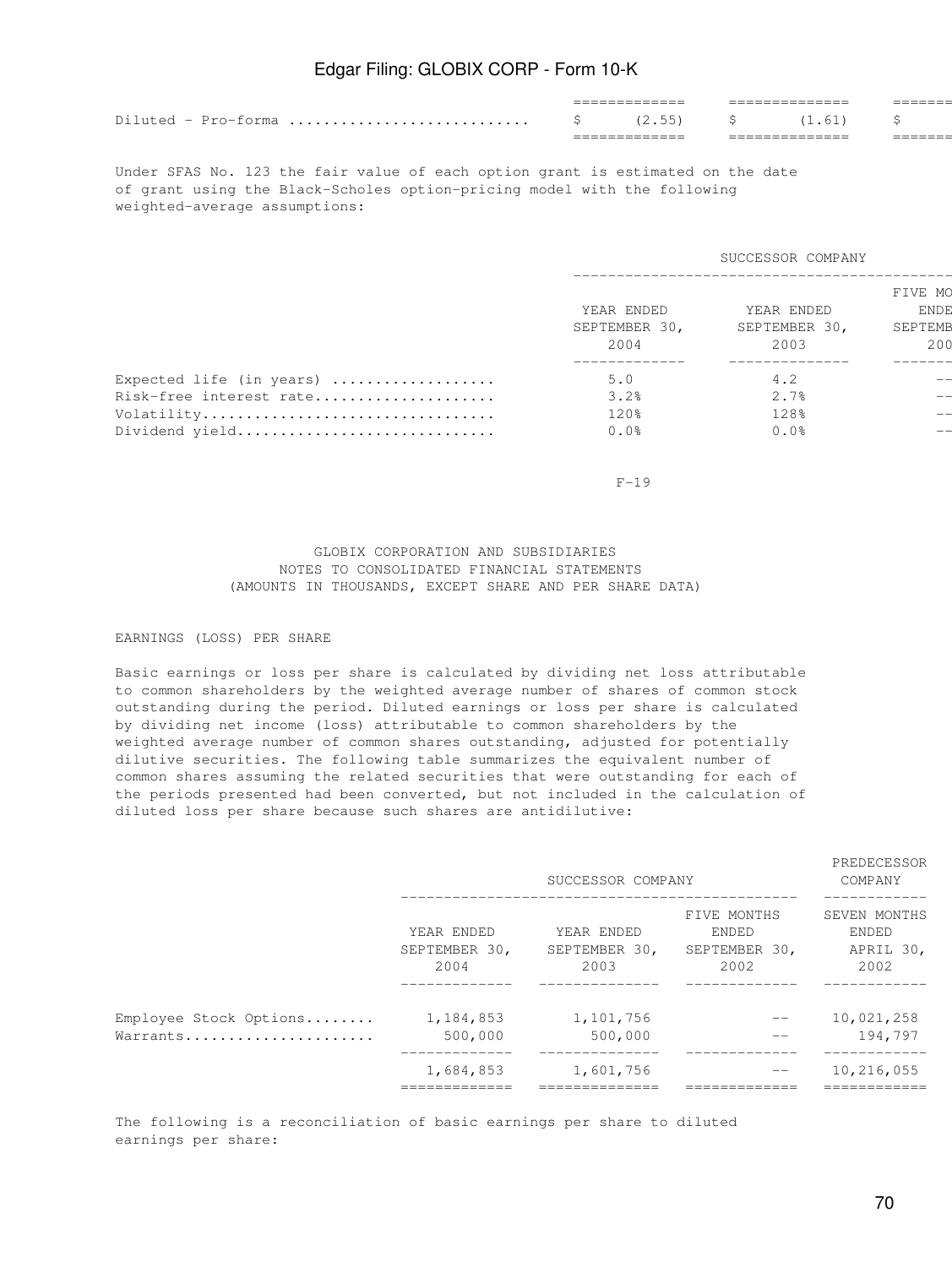|                                                                         | PREDECESSOR COMPANY |                       |                                            |            |      |  |
|-------------------------------------------------------------------------|---------------------|-----------------------|--------------------------------------------|------------|------|--|
|                                                                         |                     |                       | SEVEN MONTHS ENDED APRIL 30, 2002          |            |      |  |
|                                                                         | NUMERATOR           |                       | DENOMINATOR PER SH<br>INCOME (LOSS) SHARES |            | amou |  |
| Basic earnings per share:<br>Dividends and accretion on preferred stock |                     | \$159,934<br>(3, 178) |                                            |            |      |  |
| Net income attributable to common stockholders                          | Ŝ.                  | 156,756               |                                            | 39,618,856 | \$   |  |
| Add back dividends on preferred stock                                   |                     | 3,178                 |                                            | 8,888,600  |      |  |
| Diluted earnings per share:                                             |                     |                       |                                            |            |      |  |
| Net income attributable to common stockholders                          |                     | 159,934               |                                            | 48,507,456 | \$   |  |
|                                                                         |                     |                       |                                            |            |      |  |

 $F-20$ 

### GLOBIX CORPORATION AND SUBSIDIARIES NOTES TO CONSOLIDATED FINANCIAL STATEMENTS (AMOUNTS IN THOUSANDS, EXCEPT SHARE AND PER SHARE DATA)

#### RECENT ACCOUNTING PRONOUNCEMENTS

In April 2003, the FASB issued SFAS No. 149, "Amendment of Statement 133 on Derivative Instruments and Hedging Activities". SFAS No. 149 clarifies under what circumstances a contract with an initial net investment meets the characteristics of a derivative as discussed in Statement No. 133. It also specifies when a derivative contains a financing component that warrants special reporting in the Consolidated Statement of Cash Flows. SFAS No. 149 amends certain other existing pronouncements in order to improve consistency in reporting these types of transactions. The new guidance is effective for contracts entered into or modified after June 30, 2003, and for hedging relationships designated after June 30, 2003. The adoption of this standard did not have a material impact on the Company's consolidated financial statements.

In May 2003, the FASB issued SFAS No. 150, "Accounting for Certain Financial Instruments with Characteristics of Both Liabilities and Equity". SFAS No. 150 specifies that instruments within its scope embody obligations of the issuer and that, therefore, the issuer must classify them as liabilities. SFAS No. 150 requires issuers to classify as liabilities the following three types of free standing financial instruments: (1) mandatorily redeemable financial instruments; (2) obligations to repurchase the issuer's equity shares by transferring assets and (3) certain obligations to issue a variable number of shares. SFAS No. 150 defines a "freestanding financial instrument" as a financial instrument that (1) is entered into separately and apart from any of the entity's other financial instruments or equity transactions or (2) is entered into in conjunction with some other transaction and can be legally detached and exercised on a separate basis. For all financial instruments entered into or modified after May 31, 2003, SFAS No. 150 is effective immediately. For all other instruments of public companies, SFAS No. 150 goes into effect at the beginning of the first interim period beginning after June 15, 2003. For contracts that were created or modified before May 31, 2003 and still exist at the beginning of the first interim period beginning after June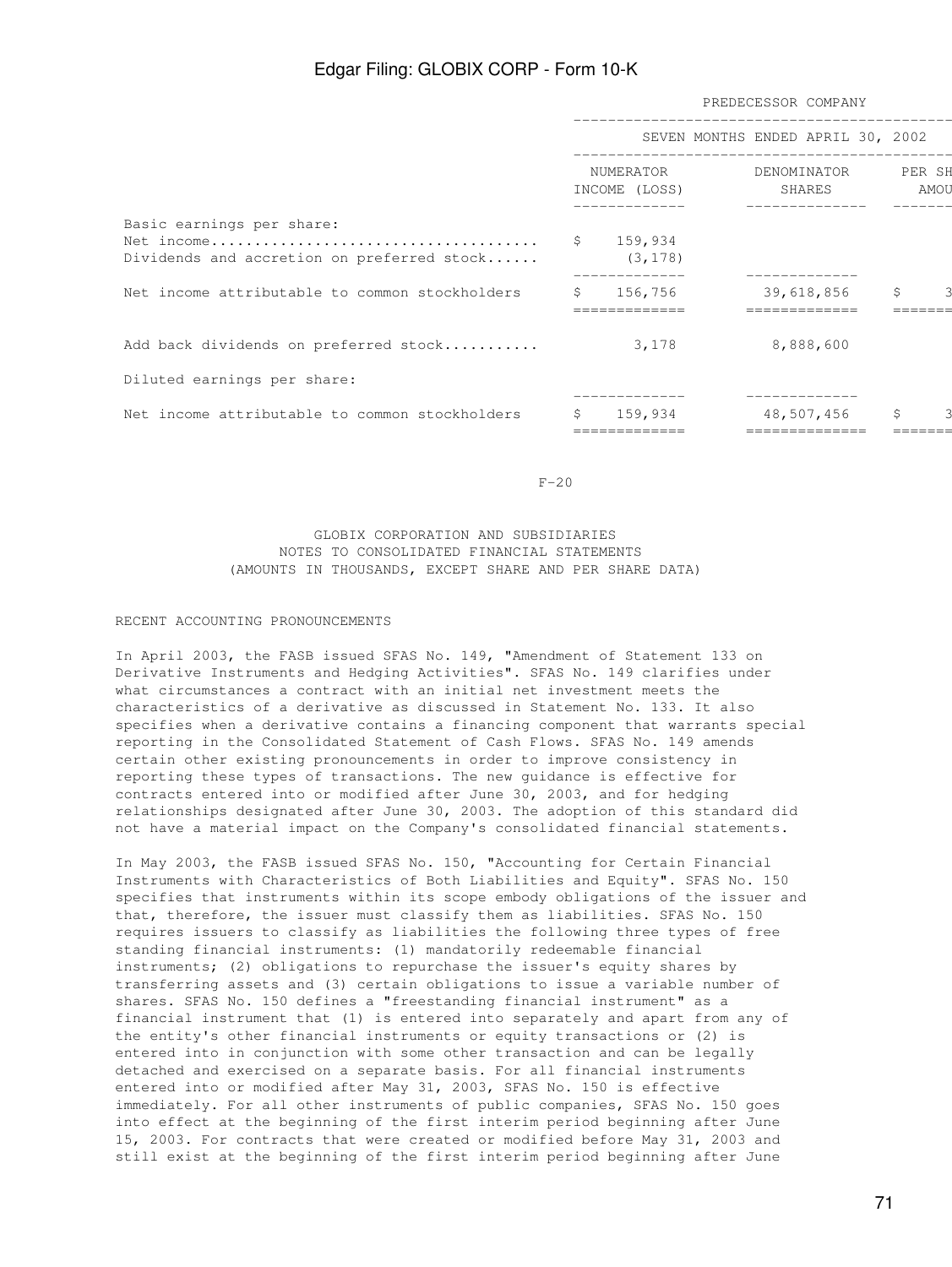15, 2003, entities should record the transition to SFAS No. 150 by reporting the cumulative effect of a change in an accounting principle. SFAS No. 150 prohibits entities from restating financial statements for earlier years presented. The adoption of SFAS No. 150 did not have a material impact on the Company's consolidated financial statements.

#### RECLASSIFICATIONS

Certain amounts from prior years have been reclassified to conform with current year presentation.

#### 5. FRESH START ACCOUNTING

In accordance with SOP 90-7, the Company determined its enterprise value as of the emergence date at \$240,000. This amount was based upon several generally accepted valuation methodologies including discounted cash flows, comparable public company analysis and comparable mergers and acquisitions analysis. The tangible assets were valued using the costs and market comparables methods. The intangible assets were valued using the income approach and the cost approach methods. Certain of the following assumptions which were used by the Company in determining the enterprise value are highly subjective:

- o 3-15- year cash flow depending on the asset evaluated, with no residual value assigned;
- o Corporate income tax rate of 45%;
- o Discount rate of 20%.

The assigned equity values are based upon the reorganized value of the ongoing business and include significant estimates made by management based on information available as of the Effective Date. Valuation methodologies require the input of highly subjective assumptions. Actual future results and events could differ substantially from current estimates and assumptions. Any changes in valuation could affect the Company's balance sheet.

In accordance with the principles of fresh start accounting, the Company has adjusted the value of its assets and liabilities to their fair values as of April 30, 2002. The equity value of the Successor Company at May 1, 2002 was calculated as follows:

| Equity value of Successor Company | \$93,277   |
|-----------------------------------|------------|
|                                   | (6, 187)   |
|                                   | (20, 536)  |
|                                   | (120, 000) |
|                                   | 240,000    |

#### $F-21$

 GLOBIX CORPORATION AND SUBSIDIARIES NOTES TO CONSOLIDATED FINANCIAL STATEMENTS (AMOUNTS IN THOUSANDS, EXCEPT SHARE AND PER SHARE DATA)

The net effect of all fresh start accounting adjustments resulted in a charge of \$148,569 which is reflected in the Predecessor Company's statement of operations for the seven month period ended April 30, 2002. The interest of \$11,507 on the 12.5% Senior Notes for the period March 1, 2002 through the Effective Date was not accrued in accordance with SOP 90-7.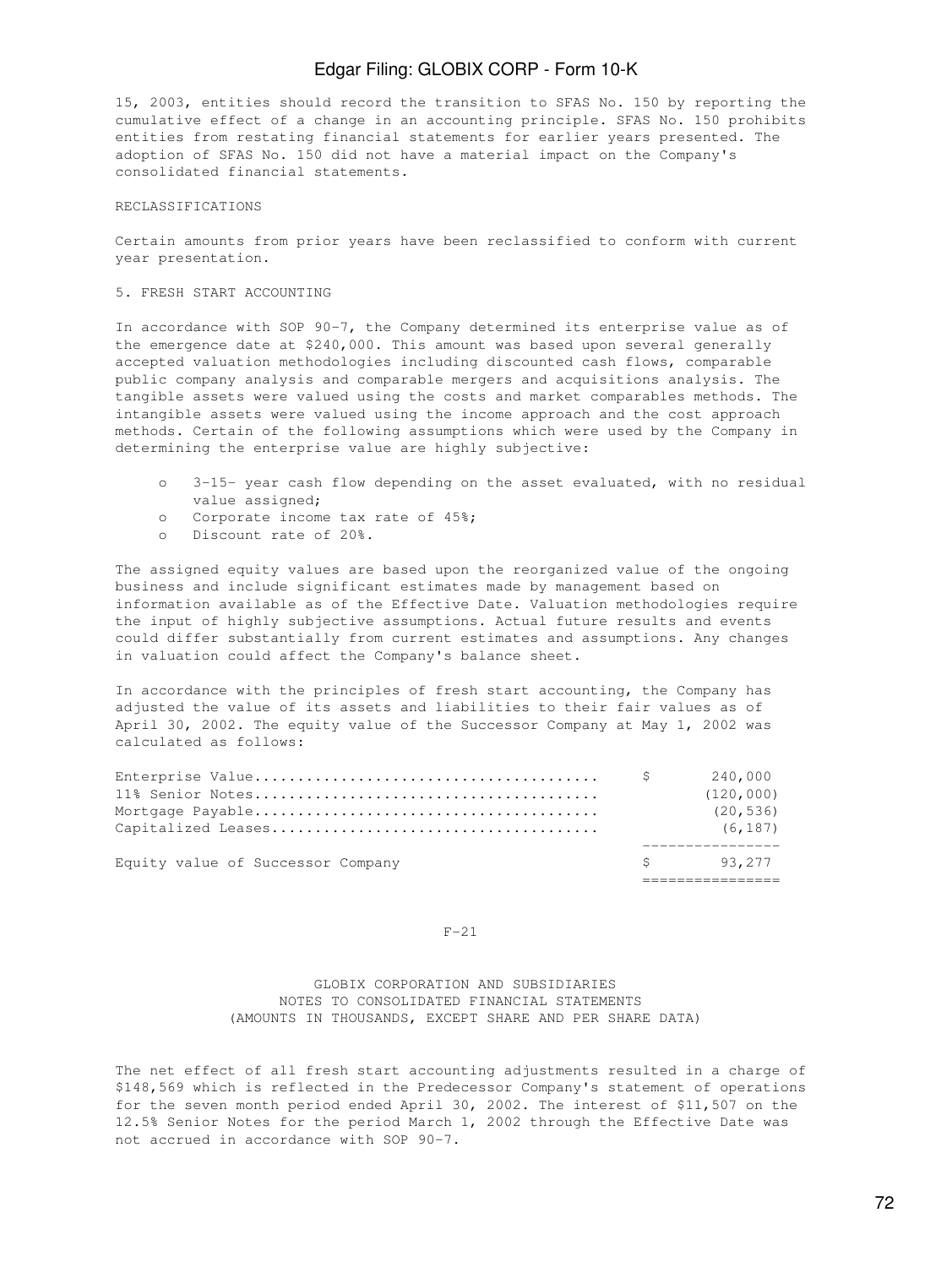On the Effective Date of the Plan, the Company recognized a gain of \$427,066 associated with the exchange of the 12.5% Senior Notes for the 11% Senior Notes and shares of the Company's common stock under the Plan. As a result of the adoption of SFAS No. 145, "Rescission of SFAS Nos. 4, 44, and 64, Amendment of SFAS 13, and Technical Corrections as of April 2002", the gain was reclassified from extraordinary item to a gain on extinguishment of debt included in the Predecessor Company's Statement of Operations for the seven month period ended April 30, 2002

The Successor Company's gain on discharge of debt at April 30, 2002 was calculated as follows:

|                                                                           | S | 600,000    |
|---------------------------------------------------------------------------|---|------------|
|                                                                           |   | 43,750     |
|                                                                           |   | (120, 000) |
| Carrying value of capitalized costs associated with $12.5$ % Senior Notes |   | (17, 398)  |
|                                                                           |   | (79, 286)  |
| Gain on discharge of debt                                                 |   | \$427.066  |
|                                                                           |   |            |

The effects of the transactions contemplated by the Plan and the application of fresh start accounting on the Company's consolidated balance sheet are as follows:

|                                           |     | PREDECESSOR<br>COMPANY<br>APRIL 30,<br>2002 |    | DEBT<br>DISCHARGE | FRESH ST<br>ADJUSTMEN<br>-------- |                |  |
|-------------------------------------------|-----|---------------------------------------------|----|-------------------|-----------------------------------|----------------|--|
| ASSETS                                    |     |                                             |    |                   |                                   |                |  |
| Cash and cash equivalents                 | \$  | 52,722                                      | S. |                   | Ŝ                                 |                |  |
| Marketable securities                     |     | 2,757                                       |    | $- -$             |                                   |                |  |
| Accounts receivable, net                  |     | 11,959                                      |    | $ -$              |                                   |                |  |
| Prepaid expenses and other current assets |     | 17,264                                      |    |                   |                                   | (2             |  |
| Restricted cash.                          |     | 4,018                                       |    |                   |                                   |                |  |
| Total current assets                      |     | 88,720                                      |    |                   |                                   | (2)            |  |
| Investments, restricted                   |     | 5,114                                       |    | $- -$             |                                   |                |  |
| Property, plant and equipment, net        |     | 333,063                                     |    | $- -$             |                                   | (155           |  |
| Debt issuance costs, net                  |     | 18,250                                      |    | $(17, 398)$ (a)   |                                   |                |  |
| Intangible assets, net                    |     | $- -$                                       |    |                   |                                   | 1 <sup>c</sup> |  |
| Other assets                              |     | 500                                         |    |                   |                                   |                |  |
| Total assets                              | \$. | 445,647                                     | S  | (17, 398)         | \$                                | (148           |  |
|                                           |     |                                             |    |                   |                                   |                |  |

 $F-22$ 

## GLOBIX CORPORATION AND SUBSIDIARIES NOTES TO CONSOLIDATED FINANCIAL STATEMENTS (AMOUNTS IN THOUSANDS, EXCEPT SHARE AND PER SHARE DATA)

PREDECESSOR SUCCESSOR SUCCESSOR COMPANY COMPANY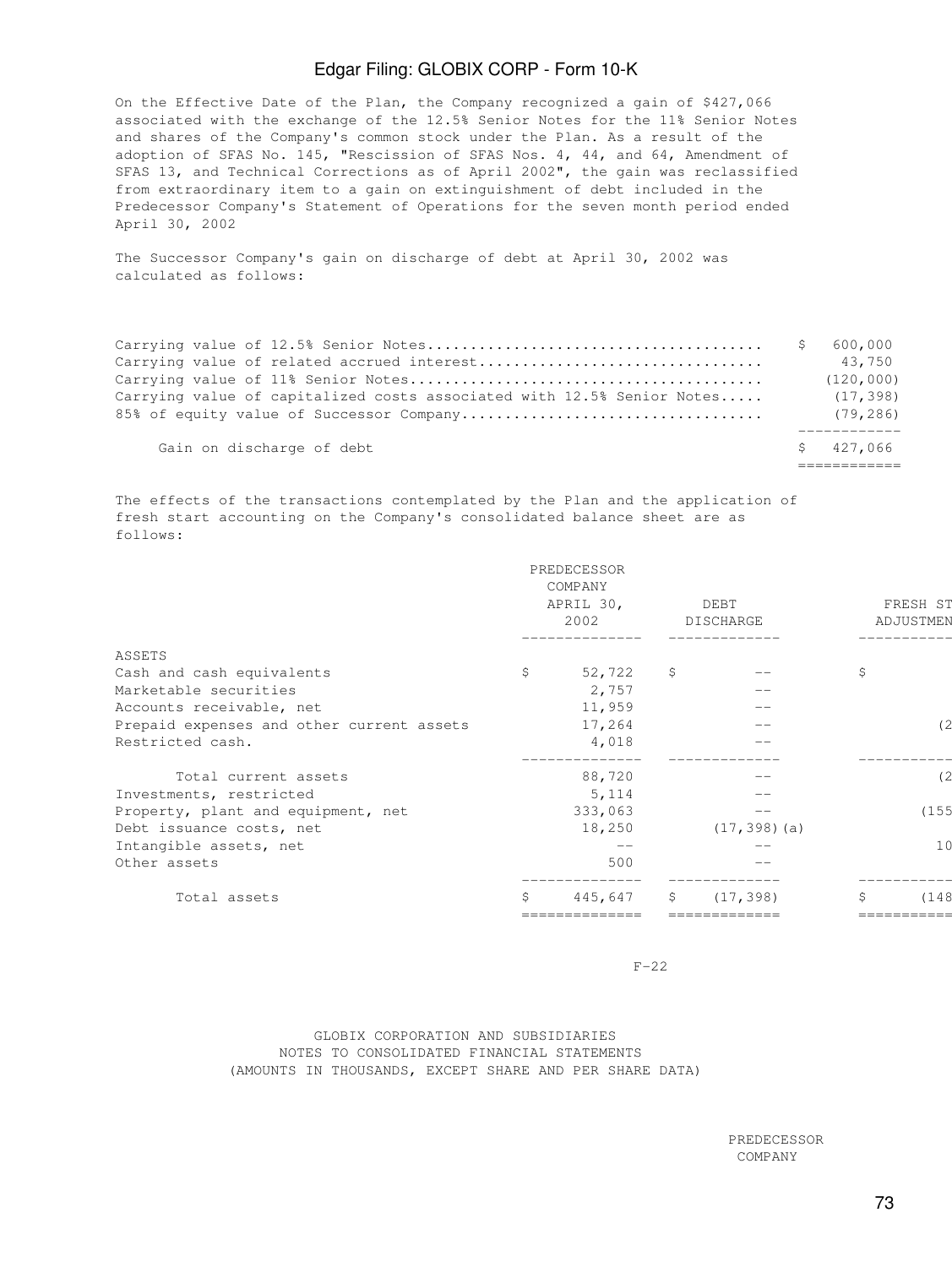|                                                | APRIL 30,<br>2002<br>__________ | DEBT<br><b>DISCHARGE</b><br>----------- |
|------------------------------------------------|---------------------------------|-----------------------------------------|
| LIABILITIES AND STOCKHOLDERS' EOUITY (DEFICIT) |                                 |                                         |
| Current portion of capital lease               |                                 |                                         |
| obligation and mortgage payable                | \$5,239                         | \$                                      |
|                                                | 7,782                           | $\qquad \qquad -$                       |
|                                                | 26,067                          | (2, 713)                                |
|                                                | 3,122                           |                                         |
| Total current liabilities                      | ----------<br>42,210            | ----------<br>(2, 713)                  |
| Liabilities not subject to compromise:         |                                 |                                         |
| Capital lease obligation, net of current       |                                 |                                         |
|                                                | 6,383                           |                                         |
|                                                | 20,291                          | $\qquad \qquad -$                       |
|                                                | $--$                            | 120,000 (                               |
|                                                | 2.32                            |                                         |
| Total liabilities not subject to compromise    | 69,116                          | 117,287                                 |
| Liabilities subject to compromise              | 643,750                         | (643, 750)                              |
| MANDATORILY REDEEMABLE                         | __________<br>712,866           | $- - - - - - - - - -$<br>(526, 463)     |
|                                                | 83,695                          | (83, 695)                               |
| TOTAL STOCKHOLDERS' (DEFICIT) EQUITY           | (350, 914)                      | 592,760                                 |
|                                                |                                 |                                         |
| Total liabilities and                          |                                 |                                         |
| stockholders' (deficit) equity                 | \$445,647                       | \$(17, 398)                             |
|                                                | ==========                      | ==========                              |

(a) To remove debt issuance cost associated with the 12.5% Senior Notes.

(b) To remove accrued dividends payable on mandatorily redeemable convertible preferred stock.

(c) To exchange 12.5% Senior Notes for 11.0% Senior Notes.

(d) To remove accrued interest on 12.5% Senior Notes.

(e) To remove mandatorily redeemable convertible preferred stock.

(1) To adjust assets and liabilities to fair value.

6. REORGANIZATION ITEMS

Reorganization expenses are expenses incurred by the Predecessor Company in connection with its reorganization under Chapter 11 of the Bankruptcy Code. Reorganization items included in the Predecessor Company's Statement of Operations include professional fees directly related to the Predecessor Company's bankruptcy. Reorganization expenses included in the statement of operations were approximately \$7,762 for the seven-month period ended April 30, 2002. No reorganization items were incurred by the Company in any of the other periods presented.

#### 7. PREPAID EXPENSES AND OTHER CURRENT ASSETS

|                         | SUCCESSOR COMPANY |                |  |      |  |  |  |
|-------------------------|-------------------|----------------|--|------|--|--|--|
|                         | SEPTEMBER 30,     |                |  |      |  |  |  |
|                         |                   | 2004           |  | 2003 |  |  |  |
|                         |                   | 4,036 \$ 3,797 |  |      |  |  |  |
| Accrued interest income |                   | 16             |  |      |  |  |  |
| Notes receivables       |                   | 219            |  | 1.52 |  |  |  |
|                         |                   | 830            |  | 541  |  |  |  |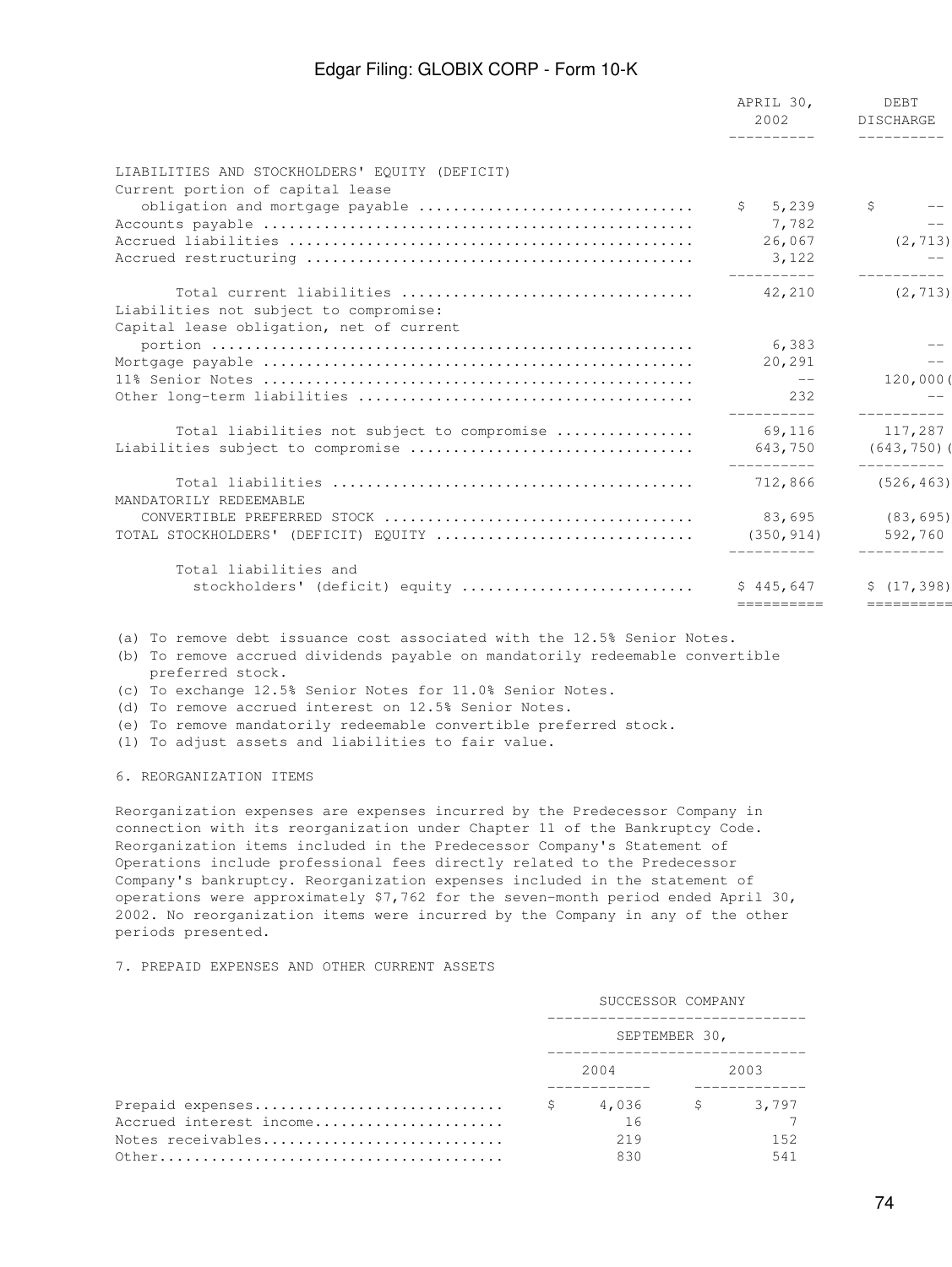|  | ____________<br>\$ 5.101 | $\mathsf{S}$ is the set of $\mathsf{S}$ |     |
|--|--------------------------|-----------------------------------------|-----|
|  | ____________             |                                         | -49 |
|  | ____________             |                                         |     |

 $F-23$ 

## GLOBIX CORPORATION AND SUBSIDIARIES NOTES TO CONSOLIDATED FINANCIAL STATEMENTS (AMOUNTS IN THOUSANDS, EXCEPT SHARE AND PER SHARE DATA)

## 8. PROPERTY, PLANT AND EQUIPMENT

Property, plant and equipment consist of the following:

|                                                      | SUCCESSOR COMPANY |               |              |           |  |  |
|------------------------------------------------------|-------------------|---------------|--------------|-----------|--|--|
|                                                      |                   | SEPTEMBER 30, |              |           |  |  |
|                                                      |                   | 2004          |              | 2003      |  |  |
|                                                      |                   | \$1,170       | $\mathsf{S}$ | 2,713     |  |  |
| Building and building improvements                   |                   | 49,428        |              | 84,380    |  |  |
|                                                      |                   | 42,486        |              | 75,286    |  |  |
| Computer hardware and software and network equipment |                   | 20,166        |              | 15,454    |  |  |
|                                                      |                   | 4,632         |              | 3,846     |  |  |
|                                                      |                   | 117,882       |              | 181,679   |  |  |
| Less: Accumulated depreciation and amortization      |                   | (27, 060)     |              | (19, 136) |  |  |
|                                                      |                   |               |              | 87        |  |  |
|                                                      | \$                | 90,822        | Ŝ.           | 162,630   |  |  |
|                                                      |                   |               |              |           |  |  |

Depreciation expense, were \$12,126, \$14,069, \$5,517 and \$26,974 for the year ended September 30, 2004, the year ended September 30, 2003, the five months ended September 30, 2002 and the seven months ended April 30, 2002, respectively. During the seven month period ended April 30, 2002, the Company determined that impaired assets previously held for disposal were to be used in operations and accordingly \$643 of this charge was reversed. The Company did not record any impairment of property, plant and equipment during the year ended September 30, 2003.

During October 2003 the Company reached an agreement, which was subject to various closing conditions, to sell the property located at 415 Greenwich Street, New York, NY ("the Property") for total cash consideration of approximately \$60,000. The sale of the Property was completed on January 22, 2004. In connection with the sale the Company recorded during the year ended September 30, 2004, an impairment charge of \$17,972 to write-down the Property to its market value less cost to sell of approximately \$12,000, reflecting a \$7,000 payment required to be made to a third party investor in the Property (See Note 9), approximately \$1,800 of property taxes due in connection with the sale, \$450 of sale related bonuses (See Note 21) and other related expenses. On March 3, 2004, the Company used approximately \$44,000 of the net proceeds to repurchase \$40,274 in principal amount of its outstanding 11% Senior Notes Due 2008 at par value plus accrued interest in the amount of \$3,716. The Company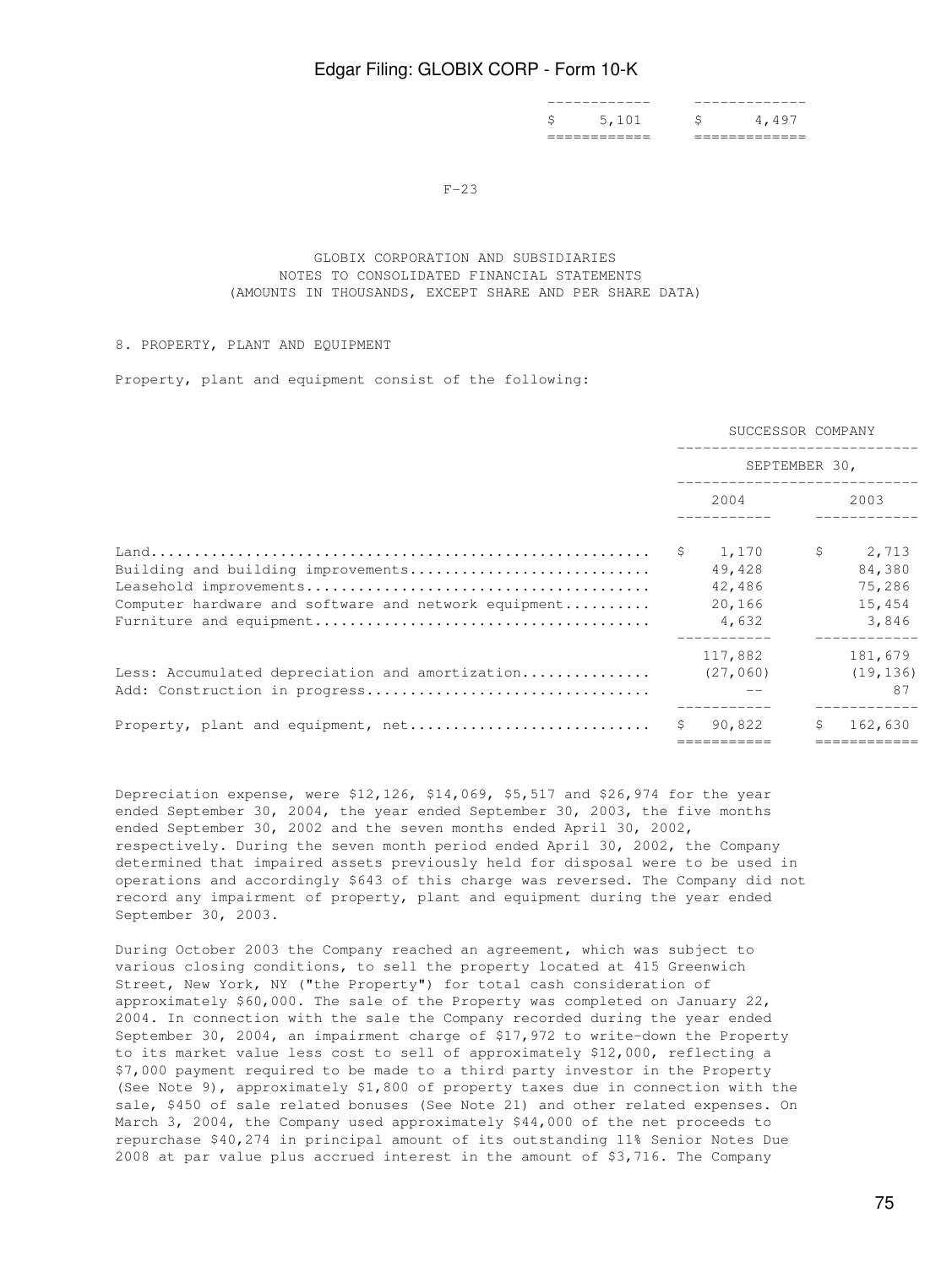intends to use the remaining balance of the net proceeds from the sale for working capital purposes.

Certain computer and network equipment are recorded under capital leases that aggregated approximately \$685 and \$1,770 as of September 30, 2004 and 2003, respectively. Accumulated amortization on the assets recorded under capital leases aggregated approximately \$129 and \$257 as of September 30, 2004 and 2003, respectively. As part of the sale of the Property during the year ended September 30, 2004, the Company paid \$319 to terminate several capital lease obligations totaling \$785. The early termination resulted in a gain of \$466, which was offset from the impairment charge recorded as part of the sale of the Property. In addition, the Company purchased certain of its equipment recorded under capital lease for a total consideration of \$120. The acquired assets had a carrying value of approximately \$213 and the related balance of the capital lease was \$194. The transaction resulted in a net reduction of \$74 to the balance of the Company's property and equipment. During the year ended September 30, 2003, the Company purchased certain of its equipment recorded under capital lease for a total consideration of \$850. The acquired assets had a net carrying value of \$1,364 and the related balance of the capital lease was \$1,690. The transaction resulted in a net reduction of \$840 in the balance of the Company's network equipment.

ATC Merger Corp. ("ATC Corp."), a wholly owned subsidiary of the Company, owns the land and building located at 139 Centre Street, New York, New York ("139 Centre St. Building"). The nine-story building with approximately 160,000 square feet of floor space houses the Company's corporate headquarters and one of its Internet data center facilities. A former owner has the right to purchase the Centre Street property and is entitled to additional consideration if the Company sells the property in an amount equal to the greater of (a) \$1,000 (subject to increase after June 1, 2018 by ten percent and an additional ten percent every fifth year thereafter), or (b) 10% of the gross sales price of the property if the sales price is greater than \$17,500. As to the use of the 139 Centre St. Building to secure the Company's mortgage note see Note 15.

 $F-24$ 

 GLOBIX CORPORATION AND SUBSIDIARIES NOTES TO CONSOLIDATED FINANCIAL STATEMENTS (AMOUNTS IN THOUSANDS, EXCEPT SHARE AND PER SHARE DATA)

## 9. MINORITY INTEREST

In September 2000, the Company purchased the Property. The Property is a certified historic structure eligible for historic tax credits ("Tax Credits") based on qualified expenditures, as defined in the Internal Revenue Code.

In June 2001, the Company entered into an agreement whereby the Tax Credits generated from the renovation of the Property will be utilized by a third party (the "Investor") via a subsidiary (the"LLC") in consideration for a capital contribution to the LLC of approximately \$16,549, which represents a 99.9% interest in the LLC. As of September 30, 2004, the LLC had received approximately \$11,872 of such capital contribution and paid a total of \$299 as capital distribution . As a result of the sale of the Property the Company will not receive the remaining balance of capital contribution or make any additional capital distributions, see also Note 8.

Although the Company's ownership of the LLC is 0.1%, the Company has consolidated the financial statements of the LLC since inception due to effective control of the LLC by the Company resulting in a minority interest in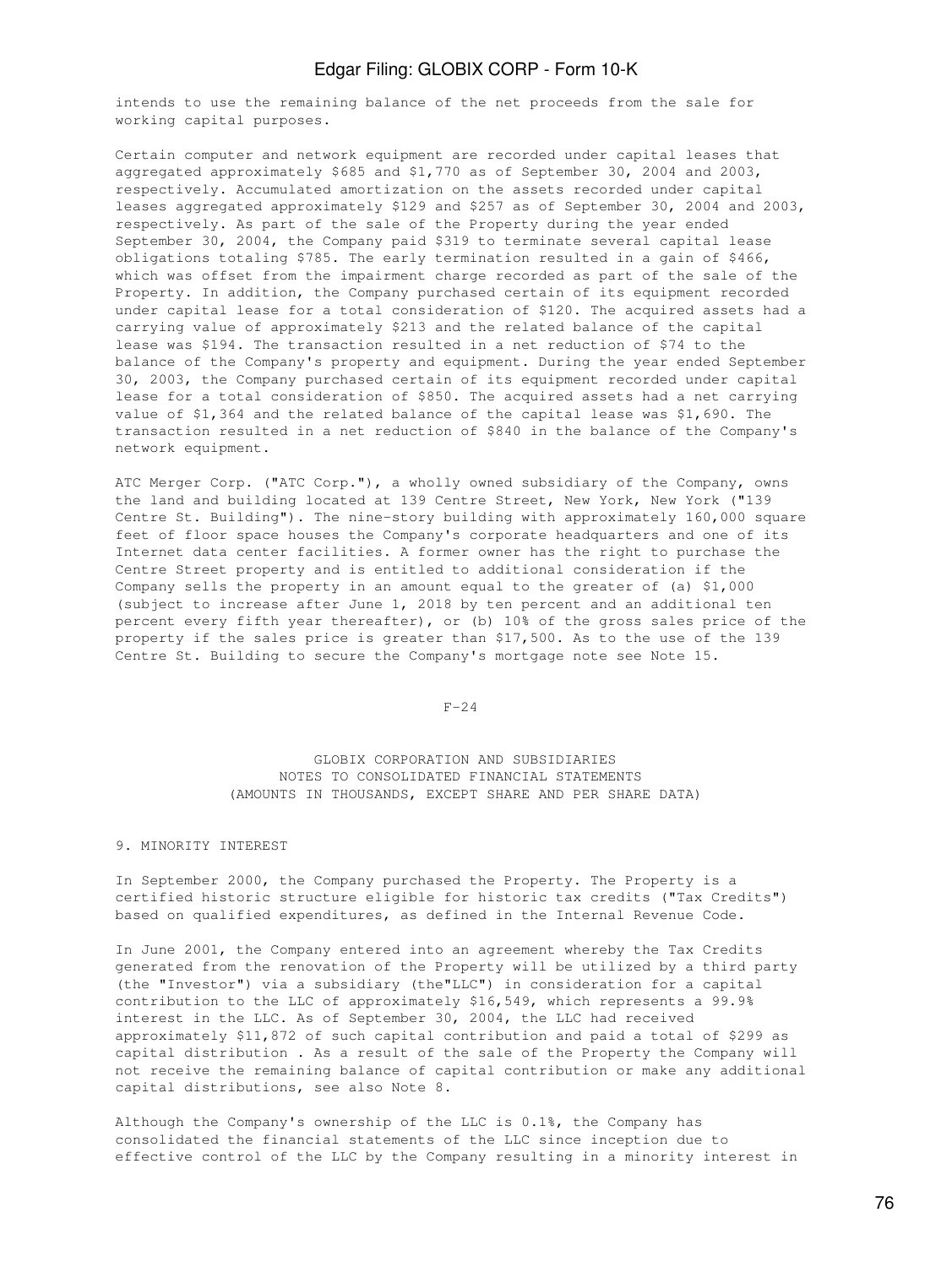subsidiary in the accompanying consolidated financial statements. The following table reflects the summary statement of operations data for the LLC for the year ended September 30, 2004, the year ended September 30, 2003, the five months ended September 30, 2002 and the seven months ended April 30, 2002:

|                                                                            | SUCCESSOR COMPANY                   |                           |                                     |                        |                                               |                       |             |  |
|----------------------------------------------------------------------------|-------------------------------------|---------------------------|-------------------------------------|------------------------|-----------------------------------------------|-----------------------|-------------|--|
| Net Loss                                                                   | YEAR ENDED<br>SEPTEMBER 30,<br>2004 |                           | YEAR ENDED<br>SEPTEMBER 30,<br>2003 |                        | FIVE MONTHS<br>ENDED<br>SEPTEMBER 30,<br>2002 |                       | <b>SEVE</b> |  |
|                                                                            |                                     | 1,925<br>(3, 152)         | \$                                  | 7,700<br>(439)         | -S                                            | 3,208<br>(195)        | \$          |  |
| Basic and diluted loss per share<br>attributable to common stockholders \$ |                                     | $(0.08)$ \$<br>__________ |                                     | (0.01)<br>------------ | $\mathsf{S}$                                  | (0.01)<br>----------- | \$.         |  |

The Investor had a Put Option with the Company which provided that during the 6 months following the 61st month after the date of the certification of the qualifying rehabilitation expenditures (the "Certification Date") which occurred on September 17, 2002, the Investor may require the Company to purchase the Investor's interest in the LLC for an amount equal to 25% of the Investor's capital contribution in the LLC. If the Investor does not exercise its Put Option, the Company may exercise a Call Option during a period of 24 months following the 73rd month after the Certification Date. The Call Option allows the Company to acquire the Investor interest in LLC for the greater of the fair market value of the Investor interest in the LLC or an amount equal, on an after tax basis, to taxes payable by the Investor upon the sale of its investment. In connection with the \$7,000 termination payment (See Note 8), the Investor agreed to cancel the Put Option.

The Put Option was recorded at its fair value and was marked to fair value through stockholders' equity. At September 30, 2003 the fair value of this option approximated \$2,968. As a result of the cancellation of the Put Option during the year ended September 30, 2004, the Company reversed the put-option liability through stockholder's equity and accordingly the balance of the Put Option as of September 30, 2004 is \$0.

See also Note 8 as to the sale of the Property during January 2004 and the related payment to the Investor.

 $F-25$ 

 GLOBIX CORPORATION AND SUBSIDIARIES NOTES TO CONSOLIDATED FINANCIAL STATEMENTS (AMOUNTS IN THOUSANDS, EXCEPT SHARE AND PER SHARE DATA)

10. INTANGIBLE ASSETS

SUCCESSOR COMPANY

-----------------------------------------------------------------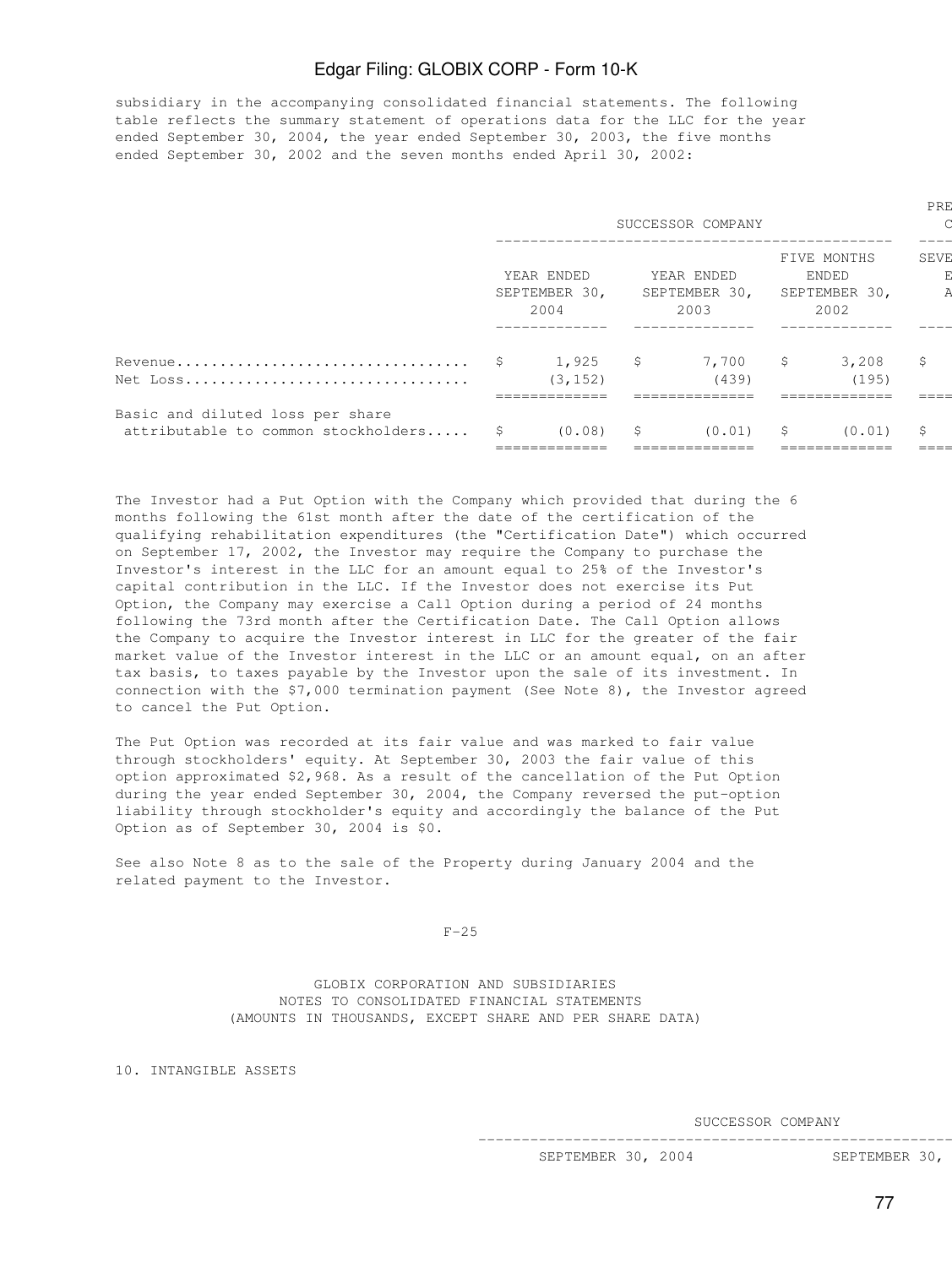|                            |        | 11,355         |   | 3,699        | \$     | 10,155         | S  |
|----------------------------|--------|----------------|---|--------------|--------|----------------|----|
| Customer contracts         |        | 1,530          |   | 1,090        |        | 1,118          |    |
| Network build-out know-how |        | 7,453          |   | 2,251        |        | 7,453          |    |
| Trademarks and trade names | Ŝ.     | 2,372          | S | 358          | \$     | 1,584          | \$ |
|                            |        |                |   |              |        |                |    |
|                            | AMOUNT |                |   | AMORTIZATION | AMOUNT |                | AM |
|                            |        | GROSS CARRYING |   | ACCUMULATED  |        | GROSS CARRYING |    |
|                            |        |                |   |              |        |                |    |

Identifiable intangible assets amortization expense amounted to \$1,702, \$1,454, \$543 and \$0, for the year ended September 30, 2004, for the year ended September 30, 2003, for the five months ended September 30, 2002 and for the seven months ended April 30, 2002, respectively.

Estimated future annual amortization expense as of September 30, 2004 is as follows:

YEAR ENDING SEPTEMBER 30,

|            | \$1,573 |
|------------|---------|
|            | 1,167   |
|            | 1,150   |
| 2008       | 1,150   |
| 2009       | 1,150   |
| Thereafter | 1,466   |
|            |         |
| $Total$    | \$7,656 |
|            |         |

#### 11. ACCRUED LIABILITIES

Accrued liabilities consist of the following:

|                                                                                                                                                                                                                                                                    | SUCCESSOR COMPANY |                                                      |    |                                                      |  |  |
|--------------------------------------------------------------------------------------------------------------------------------------------------------------------------------------------------------------------------------------------------------------------|-------------------|------------------------------------------------------|----|------------------------------------------------------|--|--|
|                                                                                                                                                                                                                                                                    |                   | SEPTEMBER 30,                                        |    |                                                      |  |  |
|                                                                                                                                                                                                                                                                    |                   | 2004<br>2003                                         |    |                                                      |  |  |
| Franchise tax, sales tax and property tax<br>Salaries, benefits and commissions<br>Telecommunications accrual<br>Negative leasehold obligation<br>Professional fees<br>Other $\ldots \ldots \ldots \ldots \ldots \ldots \ldots \ldots \ldots \ldots \ldots \ldots$ | S.                | 1,127<br>1,856<br>2,429<br>710<br>25<br>785<br>1,425 | \$ | 1,663<br>1,521<br>2,370<br>678<br>68<br>586<br>1,636 |  |  |
|                                                                                                                                                                                                                                                                    | Ŝ                 | 8,357<br>----------                                  | \$ | 8,522<br>=======                                     |  |  |

#### $F-26$

#### GLOBIX CORPORATION AND SUBSIDIARIES NOTES TO CONSOLIDATED FINANCIAL STATEMENTS (AMOUNTS IN THOUSANDS, EXCEPT SHARE AND PER SHARE DATA)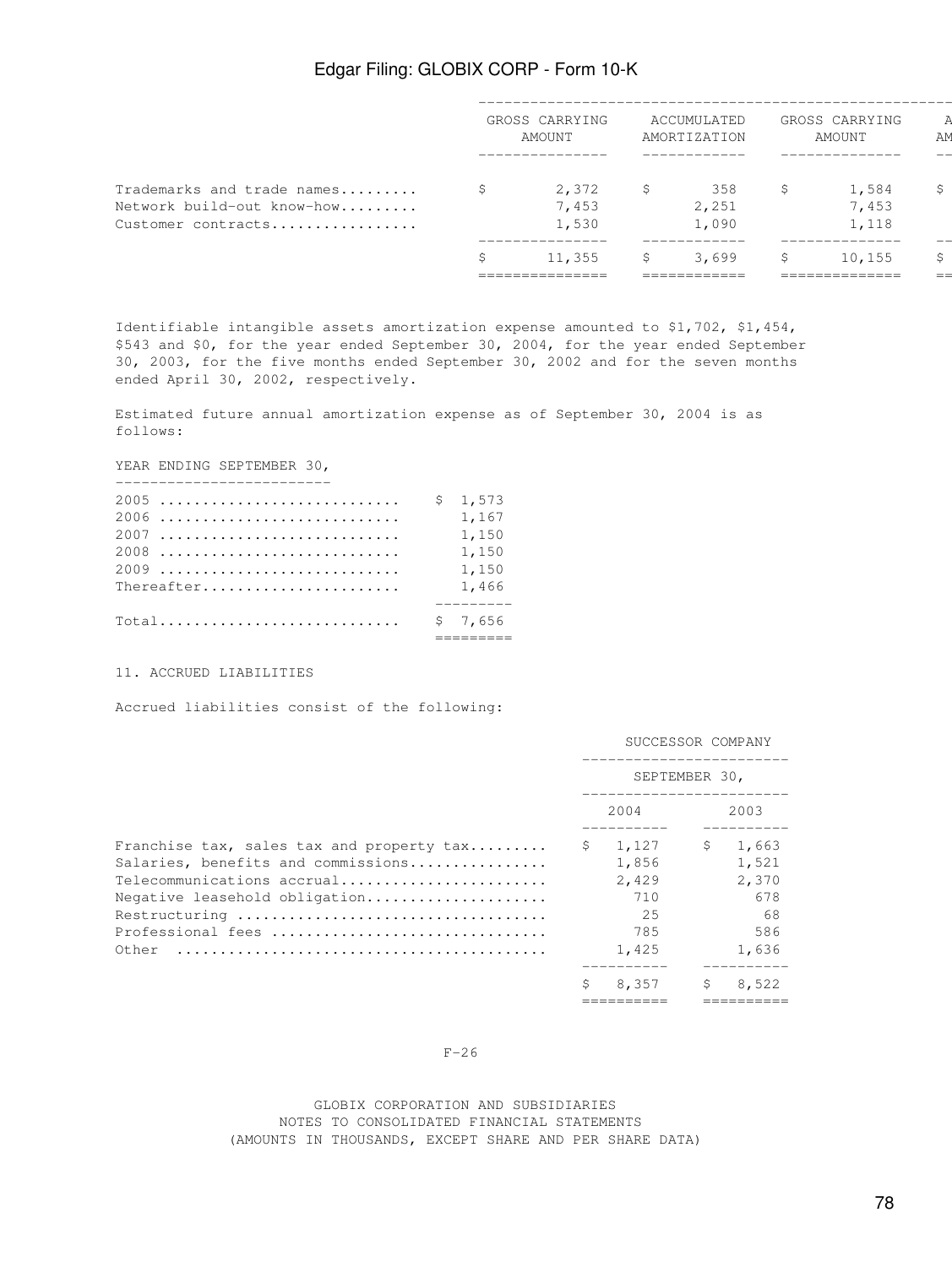#### 12. RESTRUCTURING AND OTHER

The Company recorded net restructuring of \$24,834 in the seven month period ended April 30, 2002 in order to reduce certain Internet data center lease obligations and close certain network access points and network aggregation points, resulting in the termination of certain employees, lease obligations and write-off of certain equipment, leasehold improvements and other costs. This amount is comprised of \$28,395 of which \$16,407 was for the write-off of previously escrowed lease deposit and landlord inducement and legal payments, \$6,922 was for the write-off of equipment and leasehold improvements, \$2,120 for facilities closings and \$2,946 was associated with employee terminations (148 employees). These were offset by reversals of \$3,561, related to revised estimates and a \$1,184 vendor settlement related to an asset impaired in the prior year. Reversals related to contract settlement charges and facility closings were primarily for settling certain facility contracts and purchase commitments for amounts lower than originally planned. Reversals related to fiscal 2001 asset write downs were primarily related to adjustments to estimated Plant, Property and Equipment impairment. Actual impairment amounts were less than the original estimates. The Company believes these actions will result in ongoing annual operating expense savings of approximately \$24,000.

The following table displays the activity and balances of the restructuring reserve account:

|                                                                    |                                  | RESTRUCTURING |    |                         |    |                     |  |  |
|--------------------------------------------------------------------|----------------------------------|---------------|----|-------------------------|----|---------------------|--|--|
|                                                                    | EMPLOYEE<br>TERMINATION<br>1,006 |               |    | CONTRACT<br>SETTLEMENTS |    | FACILITY<br>CLOSING |  |  |
| October 1, 2001 Balance                                            |                                  |               |    |                         |    |                     |  |  |
| (Predecessor Company) $\frac{1}{2}$                                |                                  |               | S. | 4,050                   | S. | 1,953               |  |  |
| Additional Restructure Charge                                      |                                  | 2,946         |    | 16,407                  |    | 2,120               |  |  |
| Deductions-Non-Cash                                                |                                  | (889)         |    | $--$                    |    | (422)               |  |  |
| Deductions-Cash                                                    |                                  | (2, 520)      |    | (18, 480)               |    | (1, 669)            |  |  |
| Reversal to Fiscal 2001 Plan                                       |                                  |               |    | (678)                   |    | (701)               |  |  |
| April 30, 2002 Balance                                             |                                  |               |    |                         |    |                     |  |  |
| (Predecessor Company)                                              |                                  | 543           |    | 1,299                   |    | 1,281               |  |  |
| Deductions-Cash                                                    |                                  | (400)         |    |                         |    | (895)               |  |  |
| September 30, 2002 Balance                                         |                                  |               |    |                         |    |                     |  |  |
| (Successor Company)                                                |                                  | 143           |    | 1,299                   |    | 386                 |  |  |
| Deduction-Cash                                                     |                                  | (143)         |    | (485)                   |    | (112)               |  |  |
| Reversal of accruals                                               |                                  |               |    | (814)                   |    | (206)               |  |  |
| September 30, 2003 (Successor                                      |                                  |               |    |                         |    |                     |  |  |
| Company)                                                           |                                  |               |    |                         |    | 68                  |  |  |
| Deduction-Cash                                                     |                                  |               |    |                         |    | (43)                |  |  |
| September 30, 2004 (Successor                                      |                                  |               |    |                         |    |                     |  |  |
| Company) $\dots\dots\dots\dots\dots\dots\dots\dots\dots\dots\dots$ |                                  |               | Š. |                         |    | 2.5                 |  |  |
|                                                                    |                                  |               |    |                         |    |                     |  |  |

The remaining liability is expected to be settled in cash.

 $F-27$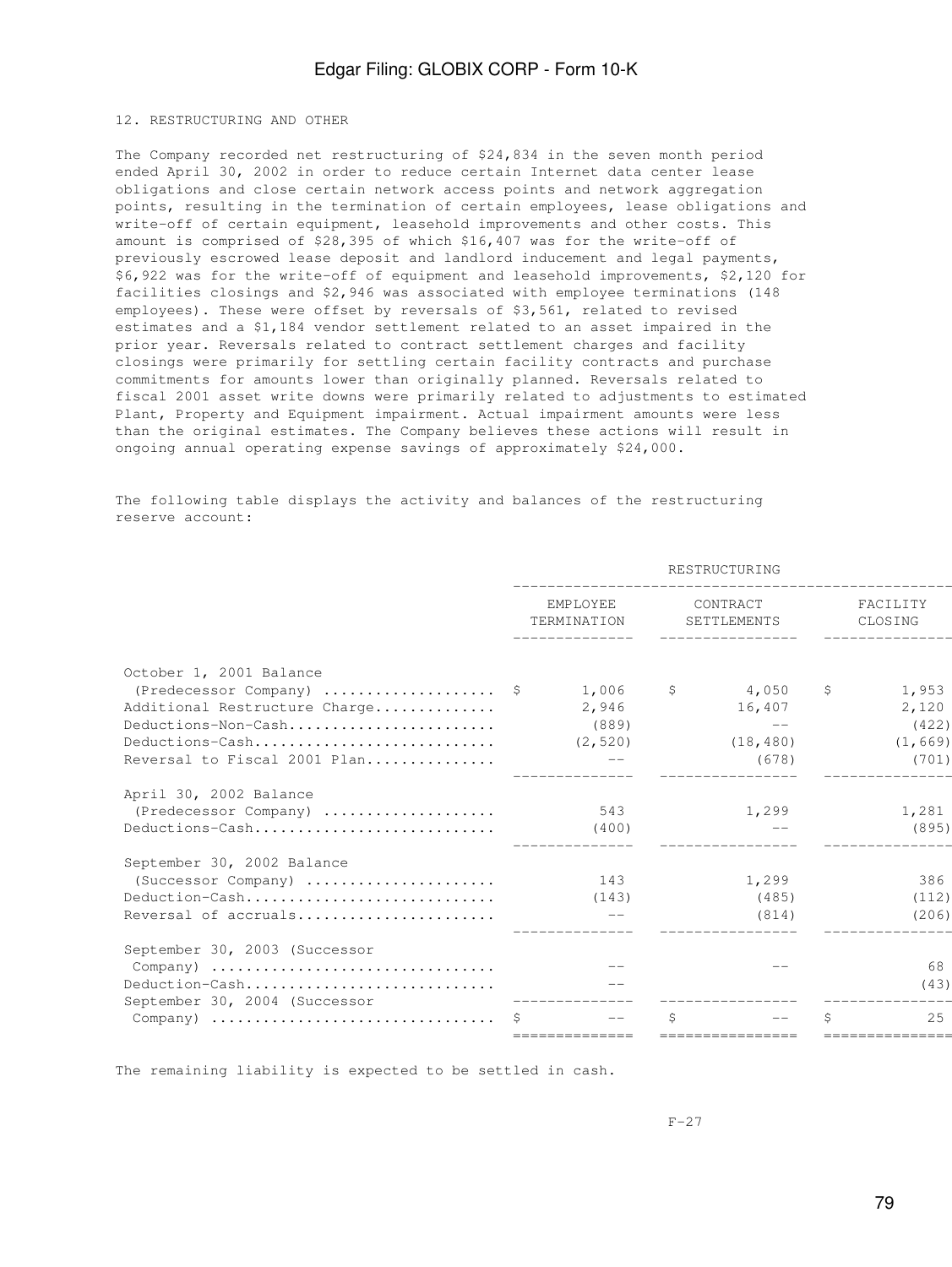GLOBIX CORPORATION AND SUBSIDIARIES NOTES TO CONSOLIDATED FINANCIAL STATEMENTS (AMOUNTS IN THOUSANDS, EXCEPT SHARE AND PER SHARE DATA)

#### 13. OTHER LONG TERM LIABILITIES

Other long-term liabilities consist of the following:

|                                                                | SUCCESSOR COMPANY |                      |      |                              |  |  |
|----------------------------------------------------------------|-------------------|----------------------|------|------------------------------|--|--|
|                                                                | SEPTEMBER 30,     |                      |      |                              |  |  |
|                                                                |                   | 2004                 | 2003 |                              |  |  |
| Note payable<br>Negative leasehold obligation<br>Deferred rent | \$                | 6,905<br>829<br>2.92 | \$   | 2,600<br>7,247<br>486<br>326 |  |  |
|                                                                | S                 | 8,026                | \$.  | 10,659                       |  |  |

The Company had a \$2,600 note payable, due November 15, 2005. The note bears interest, payable monthly, at the rate of Prime plus 1%. The note was collateralized by an irrevocable standby letter of credit. The related funds were included in restricted investments on the accompanying consolidated balance sheet for September 30, 2003. During April 2004, the Company reached an agreement with the holder of its \$2,600 note payable to prepay the note prior to its maturity for a total consideration of \$2,666, representing the face value of the note, accrued interest of \$11 and a \$55 settlement fee. Following the settlement the \$2,600 included in the Company's long-term restricted investment were released from escrow.

On July 21, 1999, the Company established a trust (the "Rabbi Trust") for the benefit of a former executive. The trust agreement was for three years beginning in April 1999 through March 1, 2002. The agreement was amended on March 21, 2001, and provided for payments from the Rabbi Trust commencing April 2001. Payments were made from the Trust until March 1 2002, when Globix and two of its wholly-owned subsidiaries filed for Chapter 11. The Company was in litigation over the trust which was settled pursuant to court order confirmation of the settlement dated June 13, 2003. Pursuant to this settlement, Mr. Bell received a distribution of \$990 and the Company received a distribution of approximately \$1,700. The amount of approximately \$100 was retained by the trustee to cover the costs of winding up the trust. See also Note 19.

In connection with fresh start accounting at the Effective Date, the Company recorded a Negative Leasehold Liability associated with three of its Internet data centers. The Negative Leasehold Liability amount was determined by independent appraisal and based upon research of the local market condition in each market and estimation of the net effective market rental rates in comparison to the Company's contractual lease rates through expiration of the lease. Such liability will be amortized to reduce lease expense over the remaining life of the lease as follows:

YEAR ENDING SEPTEMBER 30,

|      | 710 |
|------|-----|
| 2007 | 710 |
|      | 710 |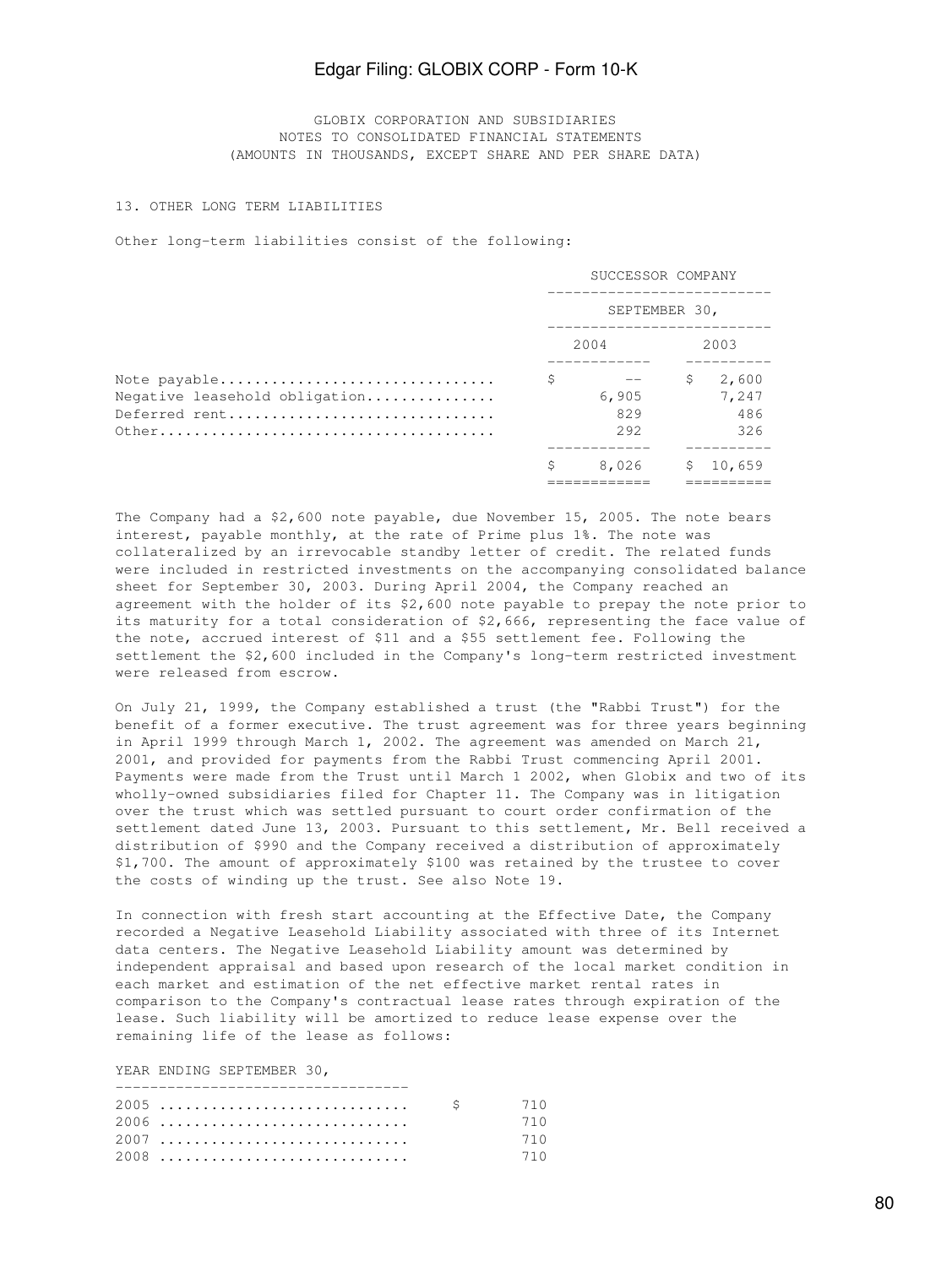|                       | 710     |
|-----------------------|---------|
| Thereafter            | 4,065   |
|                       |         |
| $Total$               | 7,615   |
| Less: Current Portion | (710)   |
|                       |         |
| Long-term Portion     | \$6,905 |
|                       |         |

 $F-28$ 

 GLOBIX CORPORATION AND SUBSIDIARIES NOTES TO CONSOLIDATED FINANCIAL STATEMENTS (AMOUNTS IN THOUSANDS, EXCEPT SHARE AND PER SHARE DATA)

## 14. 12.5% SENIOR NOTES AND 11% SENIOR NOTES

In February 2000, the Company issued \$600,000 in aggregate principal amount of its 12.5% Senior Notes in a private placement resulting in net proceeds of approximately \$580,000. In connection with the offer of the 12.5% Senior Notes the Company incurred costs of approximately \$20,000 that were being amortized over ten years using the effective interest method.

As of the Effective Date, all of the existing 12.5% Senior Notes were cancelled and each holder of the 12.5% Senior Notes became entitled to receive, in exchange for its 12.5% Senior Notes, its pro rata share of \$120,000 in aggregate principal amount of the 11% Senior Notes and 13,991,000 shares of the Company's common stock, representing 85% of the shares of the Company's common stock issued and outstanding following the Effective Date. The interest of \$11,507 on the 12.5% Senior Notes for the period March 1, 2002 through the Effective Date was not accrued in accordance with SOP 90-7. See Note 5 as to the accounting treatment applied under the Fresh Start Accounting.

The Company is deemed to have issued the 11% Senior Notes on the Effective Date in one series that is initially limited to \$120,000 aggregate principal amount of 11% Senior Notes. However, none of the 11% Senior Notes had been distributed as of September 30, 2002. In October 2002, the Company distributed \$120,000 in aggregate principal amount of the 11% Senior Notes, which included \$1,968 in aggregate principal amount of Senior Notes placed in reserve in escrow pursuant to a Stipulation and Order entered into with the lead plaintiffs in the class action lawsuit described in Note 19.

The 11% Senior Notes will mature on May 1, 2008. The 11% Senior Notes bear interest at 11% per annum, payable annually in May of each year, commencing on May 1, 2003. Interest on the 11% Senior Notes for the first two year period following the initial date of issuance is payable in kind by the issuance of additional notes with terms identical to the 11% Senior Notes (other than the date of issuance) in a principal amount equal to the interest payment then due. For the two year period thereafter, interest is payable in cash or, at the Company's option when authorized by its board of directors, in additional notes with terms identical to the 11% Senior Notes (other than the date of issuance), or in any combination of cash and additional notes. For the remaining two years until maturity, interest is payable in cash.

The 11% Senior Notes were issued under an indenture dated as of April 23, 2002 (the "Indenture"), among the Company, HSBC Bank USA, as trustee (the "Trustee") and Bluestreak Digital, Inc., Gamenet Corporation, NAFT Computer Service Corporation, NAFT International Ltd., PFM Communications, Inc., GRE Consulting, Inc., 415 Greenwich GC, LLC, 415 Greenwich GC Tenant, LLC, 415 Greenwich GC MM,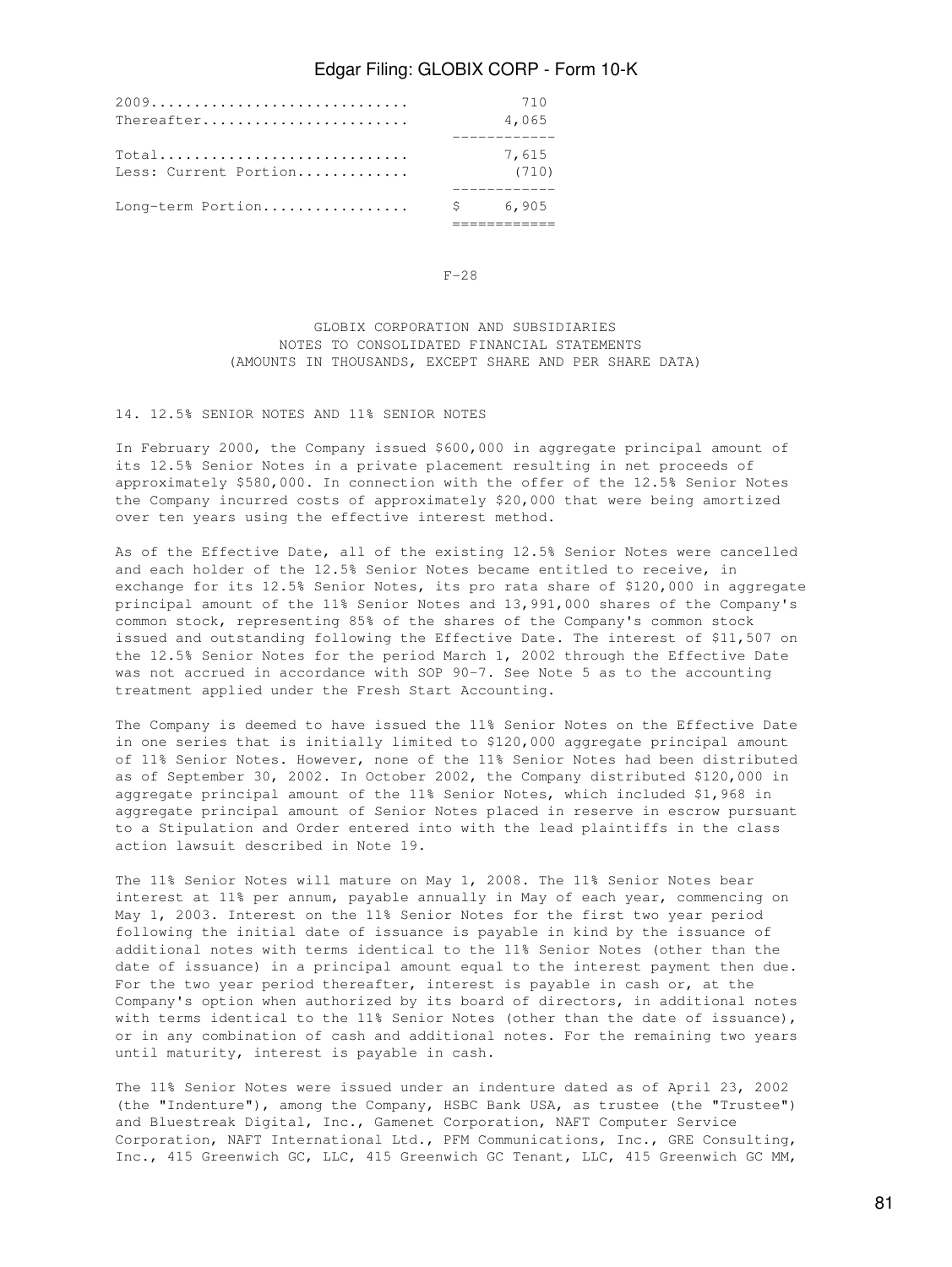LLC, Comstar.net, Inc. and Comstar Telecom & Wireless, Inc., as the initial Subsidiary Guarantors. See Note 22 for additional disclosures related to the Subsidiary Guarantors. During 2003, the Company merged each of these subsidiary guarantors, other than 415 Greenwich GC, 415 Greenwich GC Tenant, LLC, 415 Greenwich GC MM, LLC, with into the Company. Under the terms of the Indenture, the guarantees by 415 Greenwich GC, LLC, 415 Greenwich GC Tenant, LLC and 415 Greenwich GC MM, LLC ceased to be effective upon the sale of the Property (See Note 8).

Each holder of the 11% Senior Notes will have the right to require the Company to repurchase all or a portion of its 11% Senior Notes for a purchase price equal to 101% of the principal amount of that holder's 11% Senior Notes plus accrued and unpaid interest to the date of repurchase in the event that:

- o Subject to certain exceptions, any person, entity or group of persons or entities becomes the beneficial owner, directly or indirectly, of 50% or more of the Company's outstanding voting securities;
- o At any time during the two-year period following the distribution of the 11% Senior Notes, the individuals that comprise a majority of the Company's board of directors on the date of distribution of the 11% Senior Notes, plus any new directors elected to the Company's board of directors during this two-year period, cease to comprise a majority of the Company's board of directors;
- o Subject to certain exceptions, the Company consolidates with or merges with or into another entity, the Company sells or leases all or substantially all of its assets to another entity or any entity consolidates with or merges with or into the Company, in each case pursuant to a transaction in which the Company's outstanding voting securities are changed into or exchanged for cash, securities or other property, unless no person, entity or group of persons or entities owns, immediately after the transaction, more than 50% of the Company's outstanding voting stock,

The Company does not believe that the proposed merger with Neon will constitute a change in control given the overlapping ownership between the Company and Neon.

 $F-29$ 

## GLOBIX CORPORATION AND SUBSIDIARIES NOTES TO CONSOLIDATED FINANCIAL STATEMENTS (AMOUNTS IN THOUSANDS, EXCEPT SHARE AND PER SHARE DATA)

The Indenture contains a number of covenants that impose significant operating and financial restrictions on the Company and its subsidiaries. These restrictions significantly limit, and in some cases prohibit, among other things, the ability of the Company and certain of its subsidiaries to incur additional indebtedness, create liens on assets, enter into business combinations or engage in certain activities with subsidiaries. As of September 30, 2004 and 2003, the Company was in compliance with the material operating and financial restrictions imposed upon the Company contained in the Indenture.

During the year ended September 30, 2003, the Company repurchased in the open market for \$14,612 a portion of its outstanding 11% Senior Notes, which had a principal value of approximately \$19,074 and associated accrued interest of \$1,561. As a result of the repurchase the Company recorded a gain on discharge of debt in the amount of \$6,023. During the year ended September 30, 2003 the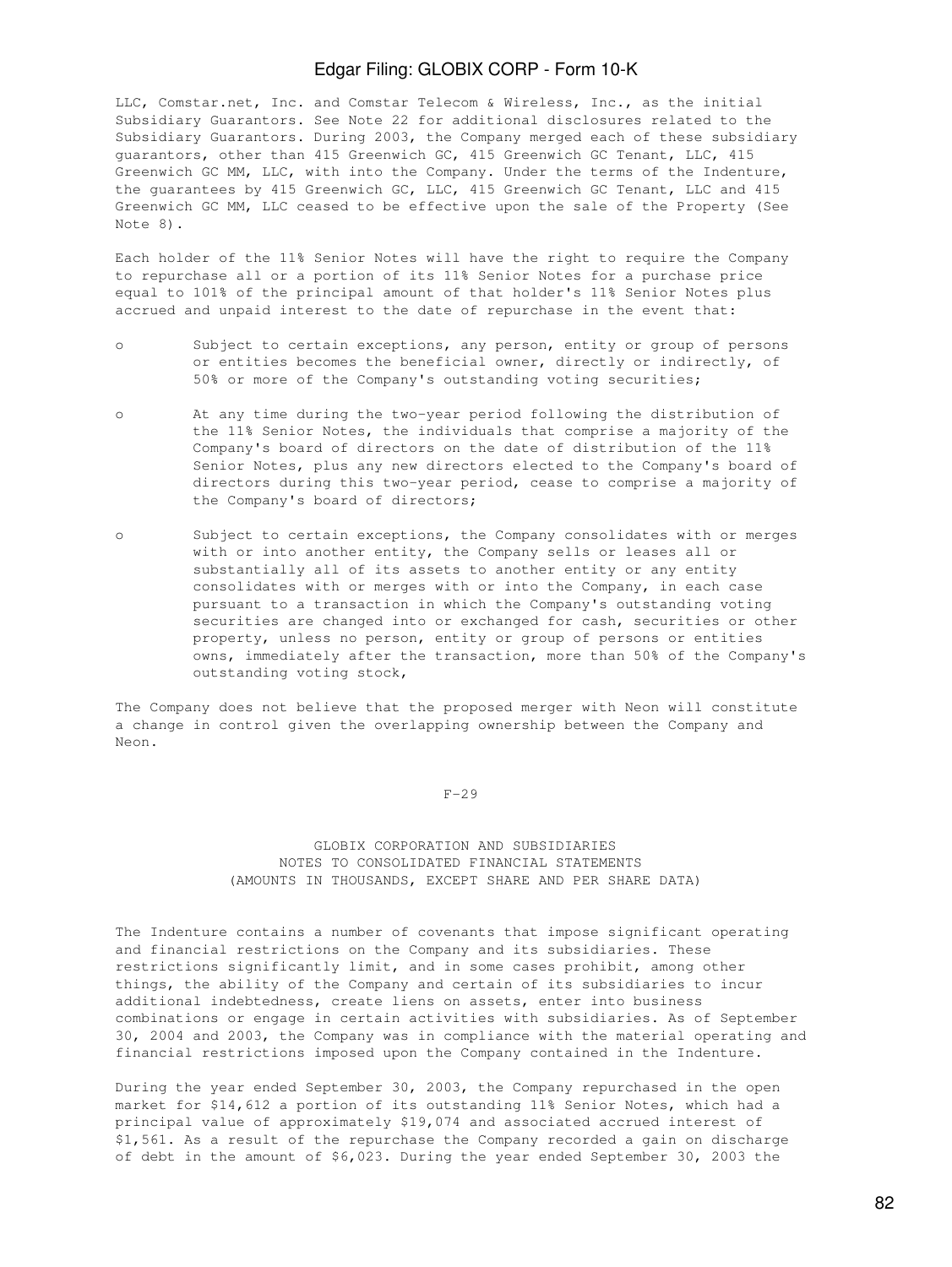Company issued an additional \$11,298 in 11% Senior Notes as payment of accrued interest on the 11% Senior Notes.

On October 3, 2003, the Company repurchased in the open market for \$5,583 a portion of its outstanding 11% Senior Notes, which had a principal value of \$7,000 and associated accrued interest of \$330. As a result of the repurchase the Company recorded a gain on discharge of debt in the amount of \$1,747. On March 3, 2004, following the sale of the Property, the Company used approximately \$44,000 to repurchase \$40,274 in principal amount of its outstanding 11% Senior Notes at par value plus accrued interest in the amount of \$3,716 (See also Note 8). During the year ended September 30, 2004 the Company issued an additional \$7,155 in 11% Senior Notes as payment of accrued interest on the 11% Senior Notes.

### 15. MORTGAGE PAYABLE

On January 25, 2000, the Company borrowed \$21,000 from a financial institution pursuant to a mortgage note secured by the Company's property at 139 Centre Street, New York. Interest is payable at 9.16% (subject to adjustment on February 11, 2010) based on a 25 year amortization schedule. Principal and interest payments of \$178.5 are payable monthly and any balance of the principal and all accrued and unpaid interest is due and payable in February 2025.

Future mortgage payments due under as of September 30, 2004 are as follows:

#### YEAR ENDING SEPTEMBER 30,

| ___________________________            |              |           |
|----------------------------------------|--------------|-----------|
|                                        | \$           | 2,142     |
|                                        |              | 2,142     |
|                                        |              | 2,142     |
|                                        |              | 2,142     |
|                                        |              | 2,142     |
|                                        |              | 23,269    |
| Less: Amount representing interest     |              | (14, 067) |
| Present value of net mortgage payments |              | 19,912    |
| Less: Principal Current Portion        |              | (306)     |
| Long-term Portion                      | $\mathsf{S}$ | 19,606    |

#### F-30

============

## GLOBIX CORPORATION AND SUBSIDIARIES NOTES TO CONSOLIDATED FINANCIAL STATEMENTS (AMOUNTS IN THOUSANDS, EXCEPT SHARE AND PER SHARE DATA)

#### 16. STOCKHOLDERS' EQUITY

## RESTRICTED STOCK GRANT

In December 2000, the Company granted 3,063,490 shares of restricted stock to certain employees and directors. The restricted stock awards vested 25% per year over a four-year period on the anniversary date of the grant. In connection with this restricted stock grant, the Company recorded a deferred compensation charge of \$8,999 in stockholders' equity. This deferred compensation was to be recorded as compensation expense over the four-year vesting period. In April 2002, the Company's board of directors approved the vesting of 100% of the remaining unvested restricted shares. This resulted in a non-cash charge to compensation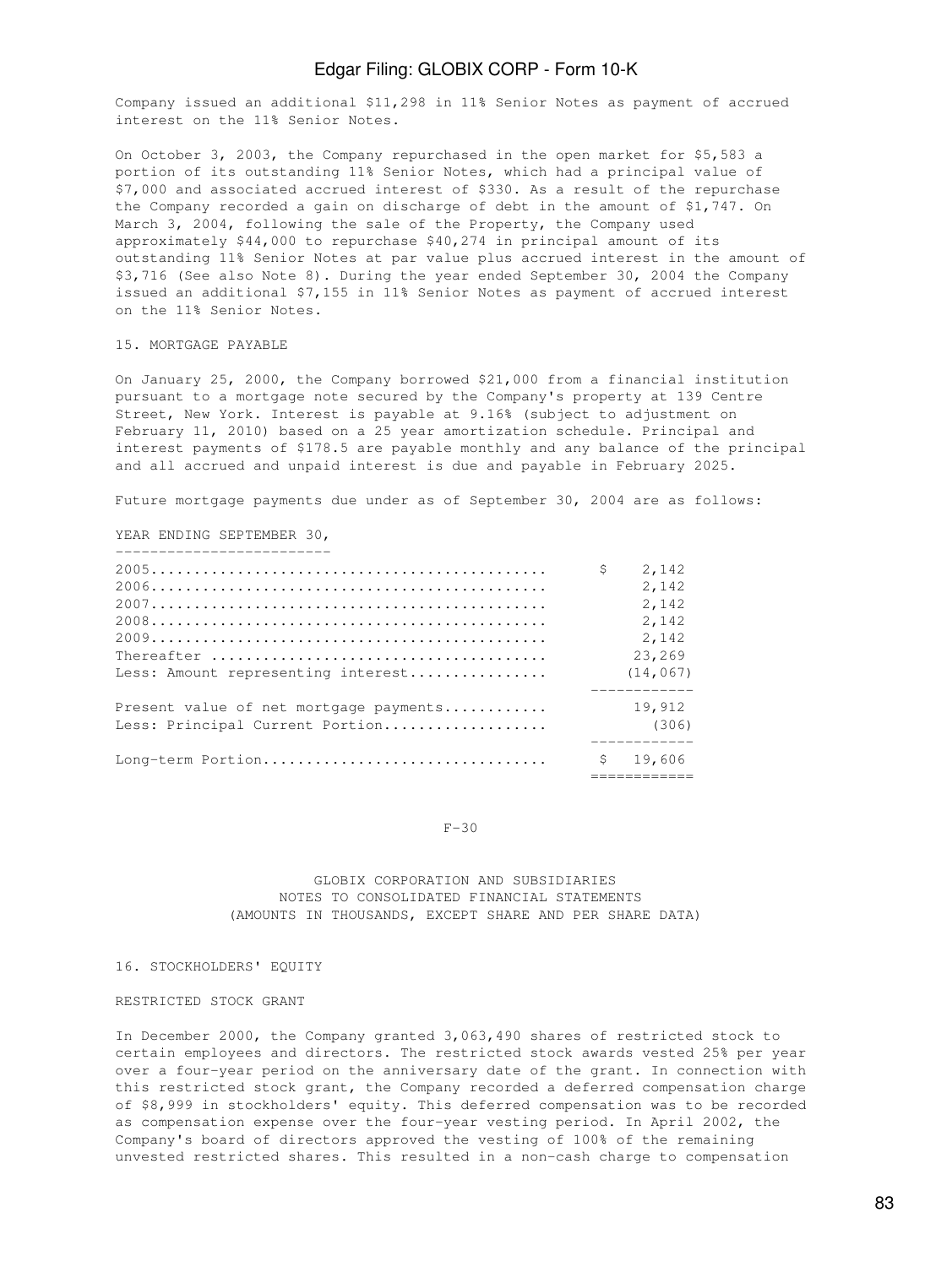expense of \$5,100 in April 2002. Compensation expense recorded in the seven month period ended April 30, 2002 was \$7,027.

#### STOCK OPTION PLANS

On March 14, 2003, the Company's board of directors approved the 2003 Stock Option Plan (the "2003 Plan"). The 2003 Plan provides for the grant of stock options to purchase up to 1,828,889 shares of the Company's common stock to any employee, officer, director, or consultant of the Company at an exercise price equal to at least the fair market value at the date of grant. All options granted under the 2003 Plan shall terminate no later than ten years from the date of grant, 50% of options granted under the 2003 Plan vest ratably over a period of up to 3 years with certain acceleration clauses while the remainder of the 50% vest upon meeting certain financial conditions. As of September 30, 2004 644,036 options are available for future grants. While the 2003 Plan was approved by the Company's stockholders during the annual stockholders meeting in February 2004 all prior grants approved by the Company's board of directors were considered as granted for accounting purposes.

Outstanding options, which are subject to meeting certain financial conditions, are accounted for in accordance with FIN 28, "Accounting for Stock Appreciation Rights and Other Variable Stock Option or Award Plans an interpretation of APB Opinions No. 15 and 25". These options are subject to variable accounting and are valued quarterly over their respective periods until all performance goals are satisfied or until the options are vested, forfeited or cancelled. For the year ended September 30, 2004 the Company recorded deferred stock compensation of \$30 and a non-cash charge of \$22 representing the amortization of deferred stock compensation of \$22. These balances were based on the amount by which the common stock closing price at September 30, 2004 exceeded the exercise price of the unvested variable options. As of September 30, 2003 the closing price of the common stock was below the exercise price and accordingly the Company did not record any expense in respect of unvested variable options for the year ended September 30, 2003.

Until the Effective Date the Company's shareholders approved several options plans. As a result of the Company's reorganization, all outstanding options and warrants granted under those plans were cancelled and such plans were considered void as of the Effective Date.

Summary Stock Option Activity

The following table summarizes stock option information with respect to all stock options for the three years ended September 30, 2003:

|                     |                                                         | NUMBER OF<br>SHARES                      | WEIGHTED AVERAGE | EXERCISE PRICE       |  |
|---------------------|---------------------------------------------------------|------------------------------------------|------------------|----------------------|--|
| Granted<br>Canceled | Options outstanding, October 1, 2001                    | 10,394,781<br>3,219,200<br>(3, 592, 723) | $\mathcal{S}$    | 8.66<br>0.45<br>5.83 |  |
| Canceled            | Options outstanding, April 30, 2002  10,021,258         | (10, 021, 258)                           | \$               | 7.03<br>7.03         |  |
| Granted<br>Canceled | Options outstanding, May 1, 2002 and September 30, 2002 | 1,355,976<br>(254, 220)                  | \$               | 3.04<br>3.04         |  |
| Granted             | Options outstanding, September 30, 2003                 | 1,101,756<br>175,000                     | \$               | 3.04<br>4.10         |  |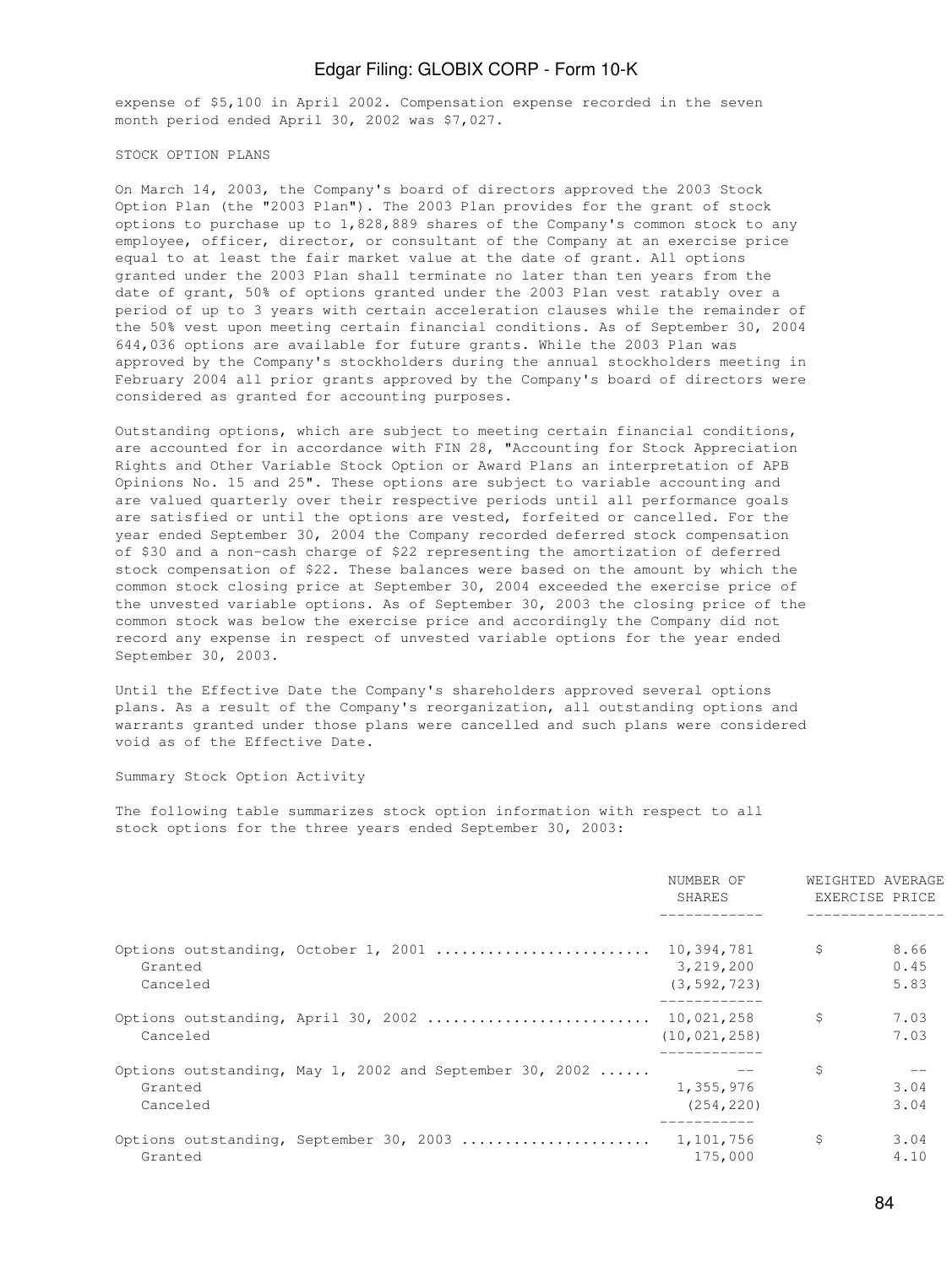| Canceled |  | (91, 903) |    | 3.04 |
|----------|--|-----------|----|------|
|          |  |           | S. | 3.20 |

F-31

 GLOBIX CORPORATION AND SUBSIDIARIES NOTES TO CONSOLIDATED FINANCIAL STATEMENTS (AMOUNTS IN THOUSANDS, EXCEPT SHARE AND PER SHARE DATA)

The weighted average fair value of options granted was \$3.41 and \$1.89 for the years ended September 30, 2004 and 2003, respectively, and \$0.41 for the seven months ended April 30, 2002.

On March 14, 2003, the Company's board of directors approved the sale to Communication Technology Advisors, LLC ("CTA") of a fully vested warrant exercisable for 500,000 shares of the Company's common stock at an exercise price of \$3.00 per share. CTA provides consulting services to the Company and was a related party until June 24, 2003 (See Note 21). During January 2004, CTA purchased the warrants for \$25. Following the purchase of the warrant, it will be immediately exercisable for a period of 10 years from the date of issuance. Since CTA is a provider of services to the Company the value of the warrant is expensed as determined by using the Black Scholes valuation model. The assumptions used in the Black- Scholes model include the risk free rate of 2.92%, volatility of 133%, no dividend yield, a contractual life of 10 years and an expected life of five years with a fair market value of \$2.50. The fair value of the warrant of \$ 1,050 was expensed as part of SG&A during the year ended September 30, 2003. The CTA warrant is not included in the aforementioned table.

In April 1998, the Company completed a \$160.0 million debt financing consisting of 160,000 units, each unit consisting of a note in the principal amount of one thousand dollars and one warrant to purchase 14.08 shares of common stock (total of 2,252,800 shares of common stock) at a purchase price of \$3.51 per share. Of the 2,252,800 shares underlying the original 160,000 warrants, 194,797 shares remained, until canceled on the Effective Date.

17. 401(K) PLAN

The Company offers its eligible U.S. employees the opportunity to participate in a defined contribution retirement plan qualifying under the provisions of Section 401(k) of the Internal Revenue Code ("the 401(k) Plan"). Each employee is eligible to contribute, on a tax-deferred basis, a portion of annual earnings not to exceed certain federal income tax limitations. The Company made discretionary contributions for all eligible employees who contribute to the 401(k) Plan in an amount not exceeding 50% of each participant's first 4% of compensation contributed as elective deferrals for the Plan year. The Company contributed approximately \$110 to the 401(k) Plan during the period ended April 30, 2002. The Company ceased making contributions to the 401(k) Plan effective January 1, 2002.

 $F-32$ 

 GLOBIX CORPORATION AND SUBSIDIARIES NOTES TO CONSOLIDATED FINANCIAL STATEMENTS (AMOUNTS IN THOUSANDS, EXCEPT SHARE AND PER SHARE DATA)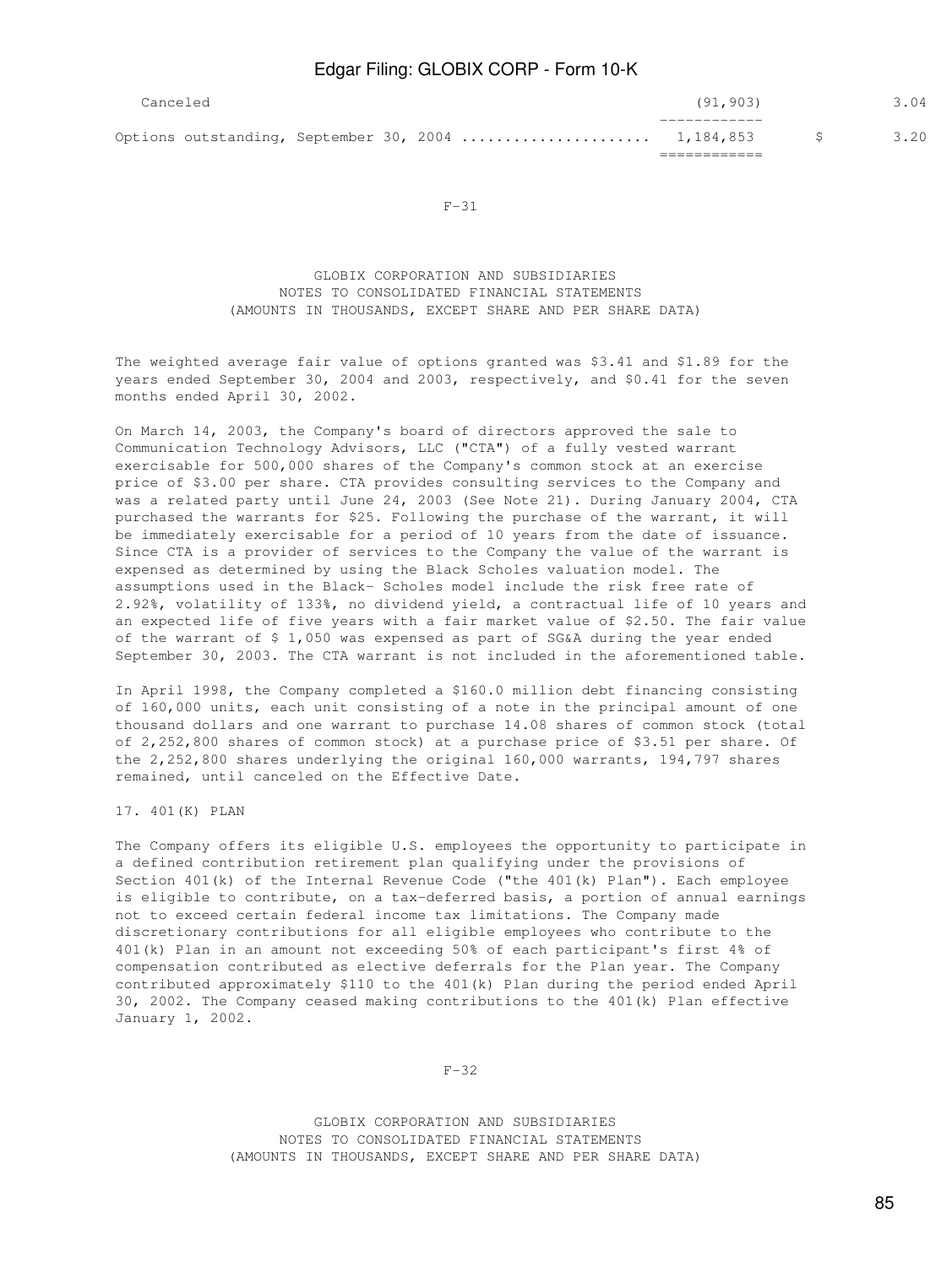## 18. INCOME TAXES

The Company accounts for income taxes under SFAS. No. 109, "Accounting for Income Taxes". This statement applies an asset and liability approach that requires the recognition of deferred tax assets and liabilities with respect to the expected future tax consequences of events that have been recognized in the consolidated financial statements and the Company's tax returns.

The provision for income taxes for the periods below differs from the amount computed by applying the federal statutory rate due to the following:

|                                                                            |                                     | SUCCESSOR COMPANY                   |                                               |  |  |  |  |
|----------------------------------------------------------------------------|-------------------------------------|-------------------------------------|-----------------------------------------------|--|--|--|--|
|                                                                            | YEAR ENDED<br>SEPTEMBER 30,<br>2004 | YEAR ENDED<br>SEPTEMBER 30,<br>2003 | FIVE MONTHS<br>ENDED<br>SEPTEMBER 30,<br>2002 |  |  |  |  |
| Statutory Federal income tax rate<br>State and local taxes, net of Federal | $(35)$ %                            | $(35)$ %                            | $(35)$ %                                      |  |  |  |  |
| benefit<br>Other:                                                          | $(10)$ $%$<br>--                    | $(10)$ $\frac{6}{5}$<br>--          | $(10)$ $%$                                    |  |  |  |  |
| Valuation Allowance.<br>Effective income tax rate                          | 45%<br>--                           | 45%                                 | 45%                                           |  |  |  |  |

Significant components of the deferred tax assets and liabilities are as follows:

|                                     | SUCCESSOR COMPANY |            |   |           |  |  |
|-------------------------------------|-------------------|------------|---|-----------|--|--|
|                                     | SEPTEMBER 30,     |            |   |           |  |  |
|                                     |                   | 2004       |   | 2003      |  |  |
| Deferred tax assets:                |                   |            |   |           |  |  |
| Net operating loss carryforwards \$ |                   | 85,222     | S | 48,318    |  |  |
| Restructuring reserve               |                   |            |   | 364       |  |  |
| Allowance for doubtful accounts     |                   | 516        |   | 589       |  |  |
| Depreciation and amortization       |                   | 31,323     |   | 46,771    |  |  |
| Deferred rent                       |                   | 373        |   | 219       |  |  |
| Deferred revenue                    |                   | 2.72       |   | 783       |  |  |
|                                     |                   | 11         |   | 31        |  |  |
| Total deferred tax assets           |                   | 117,717    |   | 97,075    |  |  |
| Less: valuation allowance           |                   | (117, 717) |   | (97, 075) |  |  |
| Total net deferred tax assets       | Ś                 |            | Ŝ |           |  |  |
|                                     |                   |            |   |           |  |  |

The Company is in an accumulated loss position for both financial and income tax reporting purposes. The Company has U.S. Federal income tax loss carryforwards of approximately \$173,158 at September 30, 2004. These income tax loss carryforwards expire through 2024. The U.S. Federal income tax loss carryforwards were reduced upon emergence from bankruptcy due to the Internal Revenue Code's rules and regulations related to the cancellation of indebtedness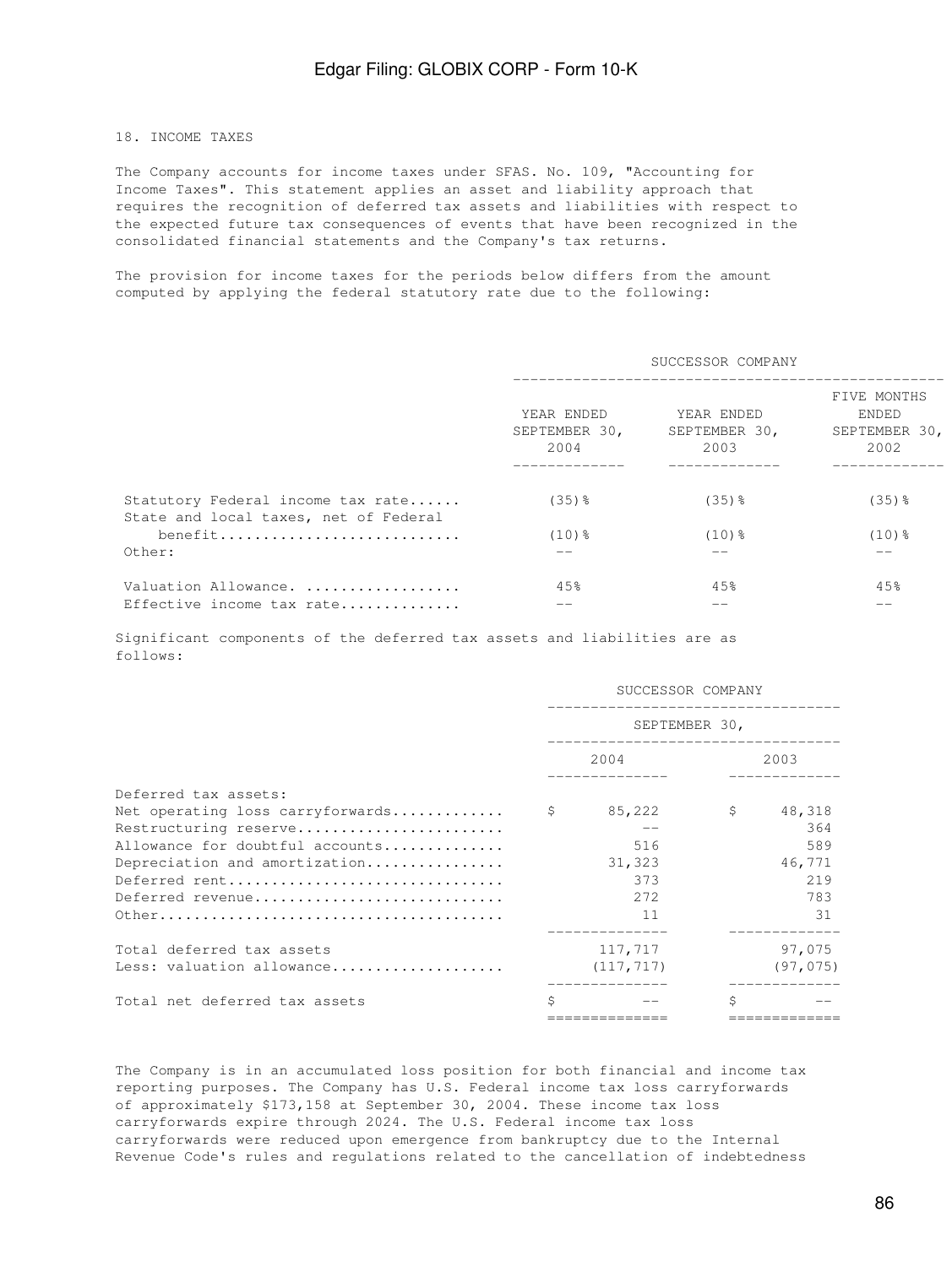income that is excluded from taxable income. Since the Plan provided for substantial changes in the Company's ownership, the Company's use of its net operating loss carryforward may be limited. The Company has not yet determined the impact, if any that changes in ownership have had on net operating loss carryforwards. As of September 30, 2004, the Company also has net operating loss carryforwards of approximately \$24,335 from its United Kingdom Subsidiaries, which do not expire under U.K. tax rules. For financial reporting purposes, income tax benefits through September 30, 2004 related to both U.S. Federal and foreign income tax losses are fully offset by a valuation allowance due to the uncertainty of the Company's ability to realize income tax benefits by generating taxable income in the future.

#### $F-33$

## GLOBIX CORPORATION AND SUBSIDIARIES NOTES TO CONSOLIDATED FINANCIAL STATEMENTS (AMOUNTS IN THOUSANDS, EXCEPT SHARE AND PER SHARE DATA)

The Company's emergence from bankruptcy in fiscal 2002 did not create a new tax reporting entity. Accordingly, the adjustments required to adopt fresh start accounting are not applicable for the Company's tax reporting and therefore, deferred tax items were recognized concurrently with the recognition of the respective fresh start accounting adjustments. In addition pursuant to SOP No. 90-7, reversals of the valuation allowance recorded against deferred tax assets that existed as of the emergence date will first reduce intangibles until exhausted and thereafter are reported as additional paid in capital as opposed to income tax expense. The balance of the valuation allowance for which this treatment is required was approximately \$80,400 at September 30, 2004 and 2003.

#### 19. COMMITMENTS AND CONTINGENCIES

#### Leases

The Company has minimum monthly usage/maintenance levels with certain of its telecommunications carriers expiring in various years through 2009. The Company also leases certain of its facilities and various equipment under non-cancelable operating leases expiring in various years through 2017. Total lease expense for under operating leases for the year ended September 30, 2004, the year ended September 30, 2003, the seven months ended April 30, 2002 and for the five months ended September 30, 2002 was \$6,502, \$5,800, \$6,101 and \$2,993, respectively.

Future minimum payments due under these operating leases and telecommunications carrier usage commitments as of September 30, 2004 are as follows:

| YEAR ENDING SEPTEMBER 30, |   | TELECOM                                | LEASES |                                                     | TOTAI. |                                                         |
|---------------------------|---|----------------------------------------|--------|-----------------------------------------------------|--------|---------------------------------------------------------|
| Thereafter                | Ŝ | 9,738<br>7.947<br>3,962<br>3,842<br>75 |        | 6,777<br>6,863<br>6,810<br>6,826<br>6,875<br>41,878 | \$     | 16,515<br>14,810<br>10,772<br>10,668<br>6,950<br>41,878 |
| Total                     | Ŝ | 25,564                                 |        | 76,029                                              | S      | 101,593                                                 |

Capital Lease Obligation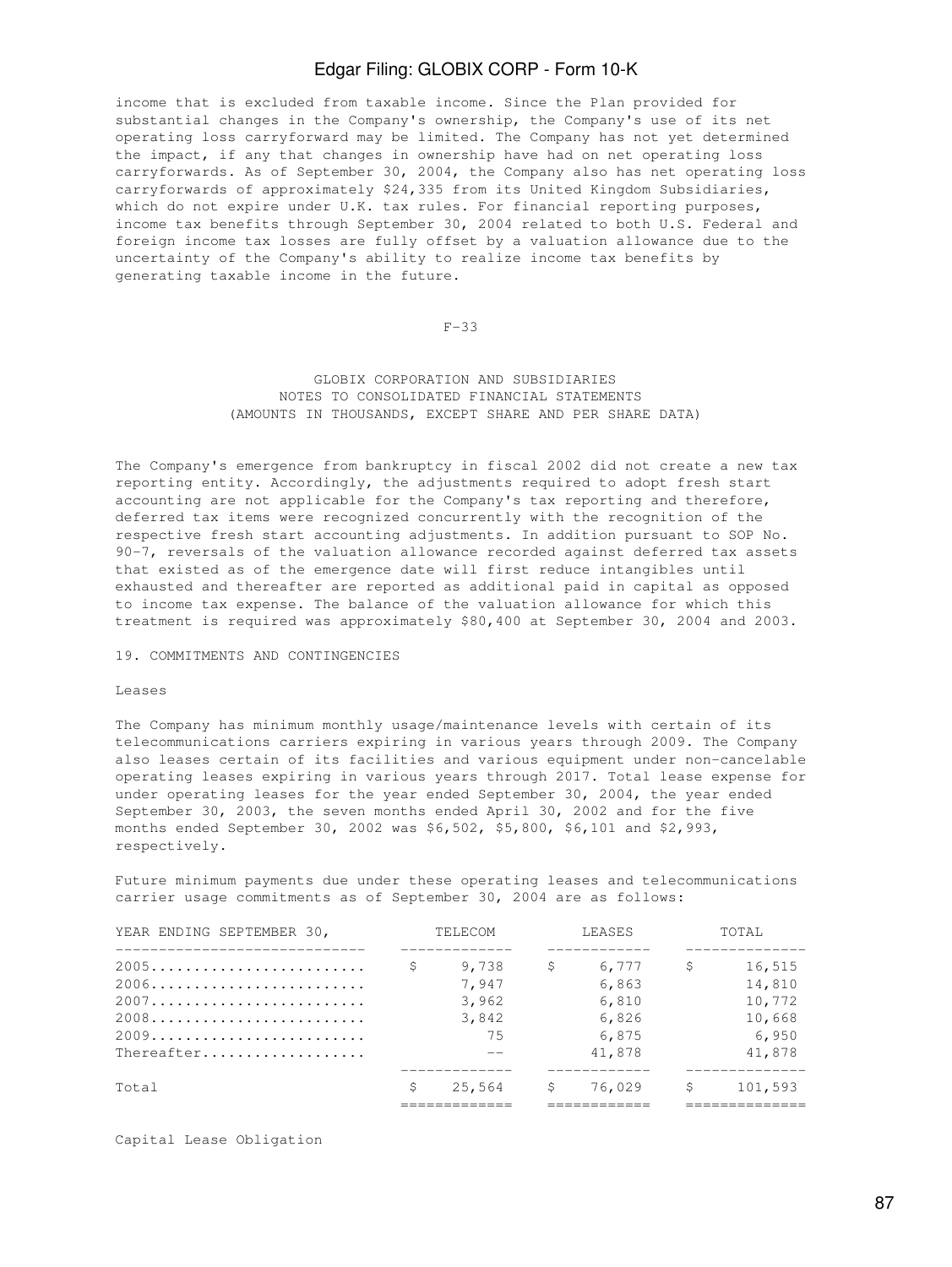Future minimum lease payments due under capital leases as of September 30, 2004 are as follows:

YEAR ENDING SEPTEMBER 30,

| <u> 1986 - Alexandria Alexandria Alexandria Alexandria Alexandria Alexandria Alexandria Alexandria Alexandria Alex</u> |    |                         |
|------------------------------------------------------------------------------------------------------------------------|----|-------------------------|
| Less: Amount representing interest                                                                                     | S. | 249<br>12.1<br>$(- - )$ |
| Present value of net minimum lease payments<br>Less: Principal Current Portion                                         |    | 370<br>(249)            |
| Long-term Portion                                                                                                      |    | $\mathsf{S}$ 121        |

#### Rentals Due From Third Parties

As of September 30, 2004, we leased to third parties office space in our New York building for periods ranging between two to six years and subleased space in our London offices for periods ranging between three to ten years. Lease income for the year ended September 30, 2004 and 2003 was approximately \$1,640 and \$430. Lease income for the five months ended September 30, 2002 and the seven months ended April 30, 2002 were immaterial.

#### $F-34$

## GLOBIX CORPORATION AND SUBSIDIARIES NOTES TO CONSOLIDATED FINANCIAL STATEMENTS (AMOUNTS IN THOUSANDS, EXCEPT SHARE AND PER SHARE DATA)

As of September 30, 2004, future minimum rental and sublease income are as follows:

YEAR ENDING SEPTEMBER 30,

|            | $\mathsf{S}^-$ | 1,645   |
|------------|----------------|---------|
|            |                | 1,720   |
|            |                | 1,308   |
|            |                | 957     |
|            |                | 760     |
| Thereafter |                | 2,112   |
| Total      |                | \$8,502 |
|            |                |         |

#### Letters of Credit

As of September 30, 2003 the Company had collateralized letters of credit aggregating to \$2,600. The related funds are included in restricted cash and investments on the accompanying consolidated balance sheet for September 30, 2003. Following the payment of the long-term note payable in April 2004, the collateral was cancelled, see also Note 13.

Employment and Other Contractual Agreements

Peter K. Stevenson

Effective April 15, 2002, the Company entered into an employment agreement with Peter K. Stevenson for his services as the Company's President and Chief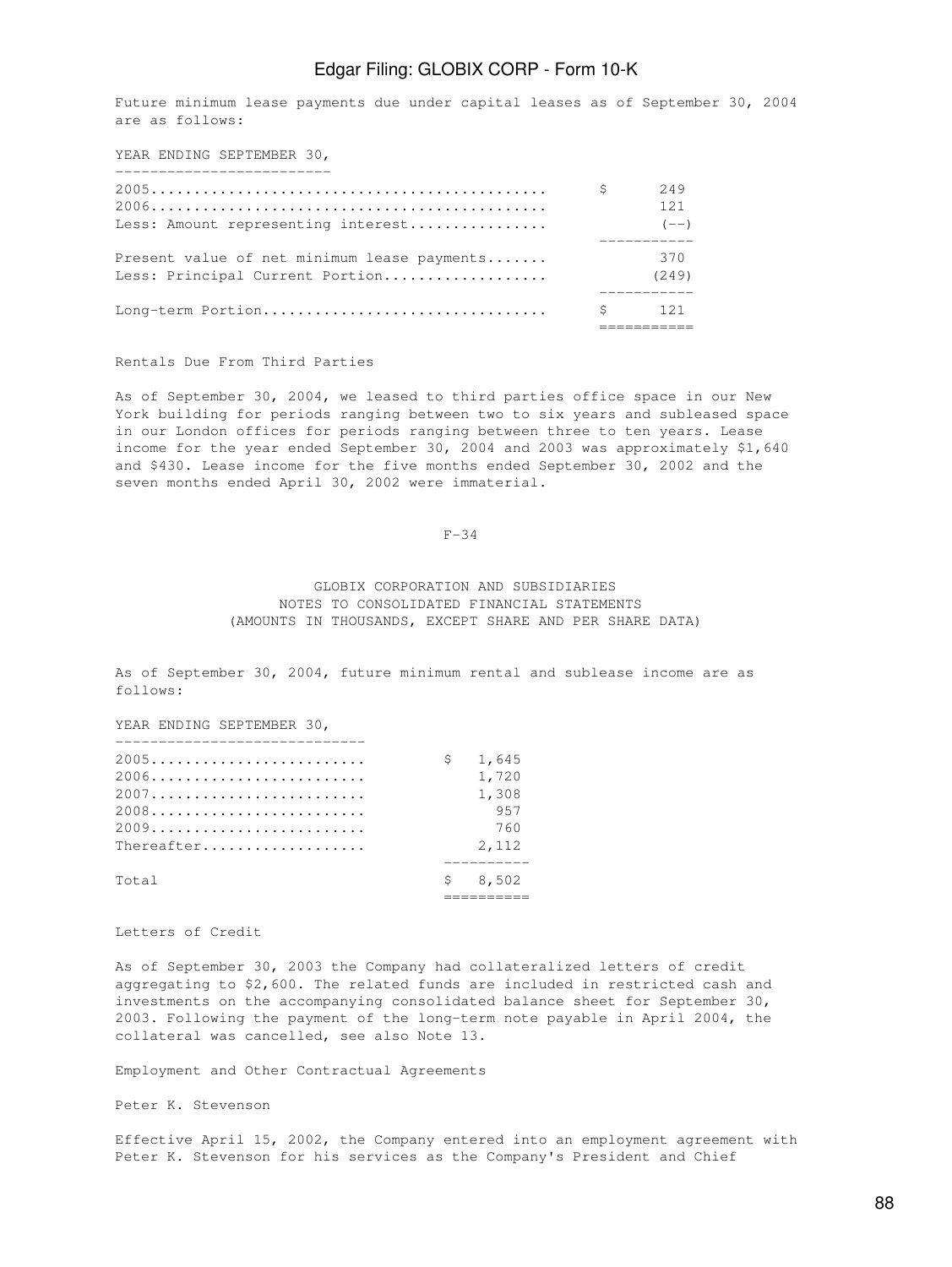Executive Officer. Mr. Stevenson's employment agreement expired in July 2003, and was extended until July 31, 2004 subject to extension for successive six month periods with the mutual consent of Globix and Mr. Stevenson. Mr. Stevenson's base salary is \$308 per year. Mr. Stevenson is also eligible for an annual bonus equal to up to 50% of his base salary which is contingent upon the Company meeting certain performance targets and a bonus contingent on the success the Company may have in the purchase or sale of certain assets or disposition or acquisition of certain business in sums to be determined by the Company's compensation committee. In addition, under the terms of Mr. Stevenson's employment agreement, Mr. Stevenson was granted options to acquire 548,667 shares of the Company's common stock. As of September 30, 2004 and 2003 all of Mr. Stevenson's options were fully vested.

Mr. Stevenson's employment agreement provides that in the event that the Company terminates his employment for any reason other than cause, if Mr. Stevenson terminates his employment for good reason or if Mr. Stevenson's employment terminates as a result of his death or permanent disability, then Mr. Stevenson is entitled to a years' salary.

## Contingencies

On January 28, 2002, a derivative suit was filed in the United States District Court for the Southern District of New York against the Company, as nominal defendant, and certain of our current and former directors and officers. The action is entitled Susan Boney, Individually and Derivatively on behalf of Nominal Defendant Globix Corp, Plaintiff v. the named former Board of Directors (pre-Bankruptcy), Defendants and Globix Corp, a Delaware Corporation, Nominal Defendant. Plaintiffs brought the action against the former board and certain executives seeking damages and expenses for breach of fiduciary duty for violations of federal and state securities laws alleging misrepresentations of Globix's financial performance from 2000 through 2001. We believe that the allegations in this lawsuit are without merit and we intend to vigorously defend against them. In addition, the plaintiff has not pursued her claims since the filing of the lawsuit. Although there can be no assurance as to the outcome or effect of this lawsuit, we do not believe, based on currently available information, that the ultimate liabilities, if any, resulting from this lawsuit will have a material adverse impact on our business, financial condition, results of operations or cash flows.

On August 12, 2004, the United States District Court for the Southern District of New York approved the settlement of a class action lawsuit entitled In re Globix Corp Securities Litigation, No. 02-CV-00082. This lawsuit named as defendants Globix and our former officers Marc Bell, Peter Herzig (who remains a director of Globix) and Brian Reach, and asserted claims under sections 10(b) and 20(a) of the Securities Exchange Act of 1934 and Rule 10b-5 promulgated thereunder on behalf of all persons or entities who purchased our securities between November 16, 2000 and December 27, 2001. The lawsuit alleged that the defendants failed to disclose the true state of the Company's financial condition during this period. Under the settlement, which remains subject to appeal, the Company has agreed to pay \$3,500 (all of which would be covered by insurance) to settle all claims against it. A motion for reconsideration of the fee award has been filed by those plaintiffs' law firms whose fees were not included in the settlement. Although there can be no assurance as to the outcome of the motion, the Company does not believe that the ultimate liabilities, if any, resulting from this appeal will have a material adverse impact on our business, financial condition, results of operations or cash flows.

F-35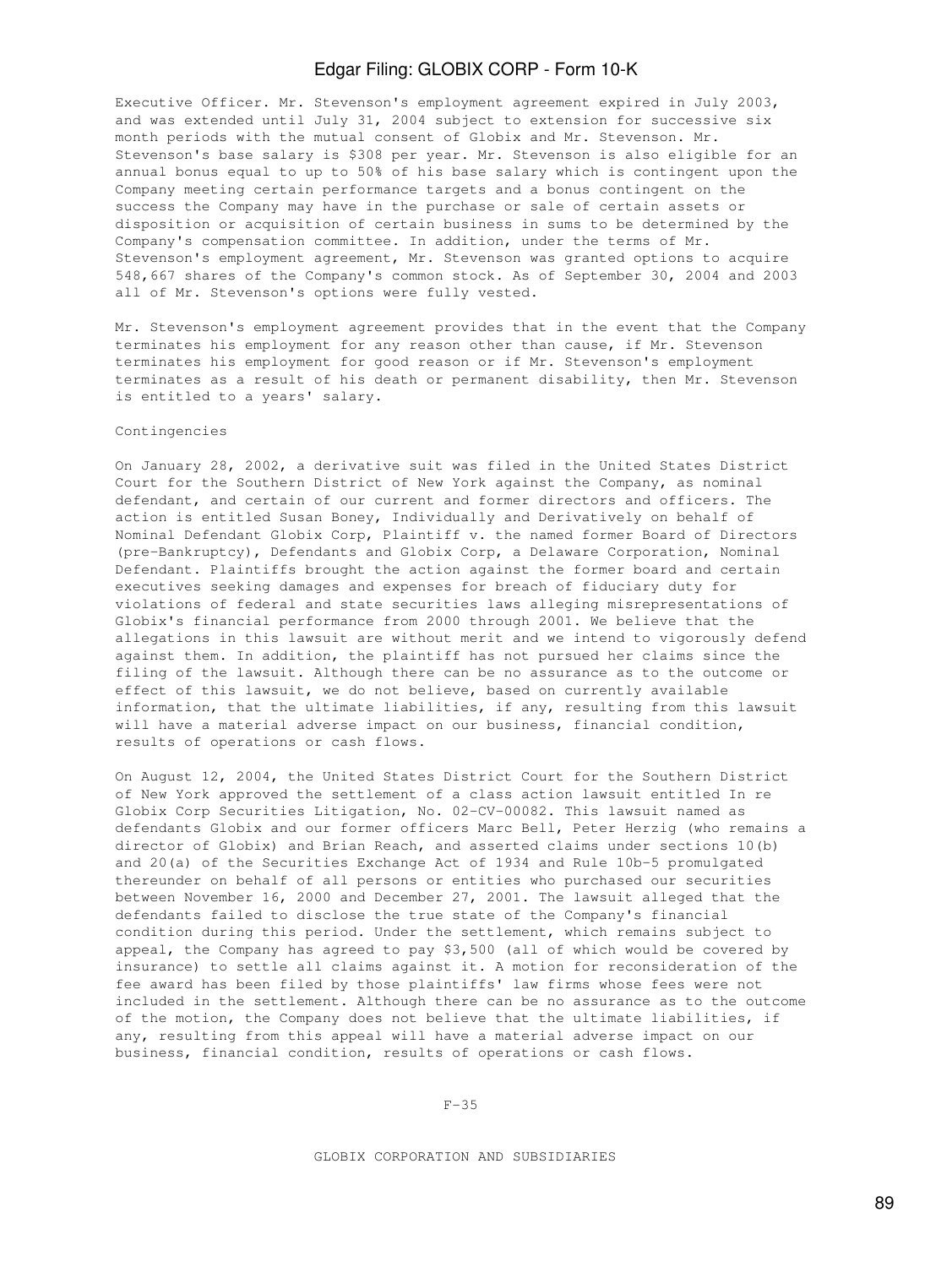NOTES TO CONSOLIDATED FINANCIAL STATEMENTS (AMOUNTS IN THOUSANDS, EXCEPT SHARE AND PER SHARE DATA)

On June 25, 2002, we entered into a Stipulation and Order with the lead plaintiffs in the class action lawsuit. The Stipulation and Order provides that 229,452 shares of our common stock and \$1,968 in aggregate principal amount of the 11% Senior Notes will be held in escrow pending the outcome of the class action lawsuit. In the event that any judgment or settlement entered into in connection with the class action lawsuit requires us to pay an amount in excess of our liability insurance, we will be required to issue to the class action litigants and their attorneys all (in the event that this excess is \$10,000 or greater) or a portion of (in the event that this excess is less than \$10,000) the shares of our common stock and the 11% Senior Notes being held in escrow. Based on the court approval of the settlement agreement, the Company does not believe that the shares of common stock and 11% Senior Notes that are being held in escrow are likely to be distributed to the class action litigants and their attorneys.

On June 12, 2002, Robert B. Bell, a former officer and director of the Company, filed a complaint in the United States District Court for the Southern District of New York, entitled Robert B. Bell v. Arnold M. Bressler, as Trustee, and Globix Corporation, alleging breach of contract claims related to the failure to make payments under a trust, which the Company refers to as the Rabbi Trust, that Globix formed pursuant to an employment agreement with Mr. Bell. In addition, in connection with the same underlying issues, on July 24, 2002 the Company filed a complaint in the United States Bankruptcy Court for the District of Delaware entitled Globix Corporation v. Arnold N. Bressler, as Trustee of the Globix Corporation Rabbi Trust and Robert B. Bell. Subsequently, these litigations were consolidated in the United States Bankruptcy Court matter.

This consolidated action was settled on June 13, 2003. As a result of the settlement, Mr. Bell received a distribution of approximately \$990 and Globix received a distribution of approximately \$1,700 from the Rabbi Trust.

On February 6, 2003, a putative derivative suit was filed in New York State Supreme Court (County of New York) against the Company, as nominal defendant, and Lehman Brothers Inc., Chase Securities, Inc., Credit Suisse First Boston Corporation, Merrill Lynch Pierce Fenner & Smith Incorporation, Salomon Smith Barney Inc. and ABN Amro Securities LLC (as successor to ING Barings, LLC), the initial purchasers in our February 2000 offering of the 12.5% Senior Notes. The suit alleges that the underwriting discount granted to the initial purchasers of the 12.5% Notes violated Section 5-531 of the New York General Obligations Law, which limits the amount that can be charged by a loan broker. On March 6, 2003, the plaintiff and the initial purchasers entered into a tolling agreement that would result in the dismissal of the action without prejudice pending action on a motion to dismiss an amended complaint submitted in a similar case involving debt securities issued by another corporation. On March 13, 2003, the court dismissed the action without prejudice. On July 17, 2003, the plaintiff and the initial purchasers extended their tolling agreement to allow the plaintiff to re-file a complaint against the Company at any time during a period of ten days following the disposition on appeal in the case involving the other corporation. On February 2, 2004, the case against the other corporation was decided against the plaintiff and accordingly no further action has been taken against the Company.

On November 12, 2003, the Company was served with a complaint filed in the United States Court for Southern District of New-York, entitled Alfred G. Binford v. Globix Corporation, alleging breach of contract claims related to the failure to make payments under an employment letter, as amended, seeking damages in the amount of \$2,113. Although there can be no assurance as to the outcome or effect of this lawsuit, we do not believe, based on currently available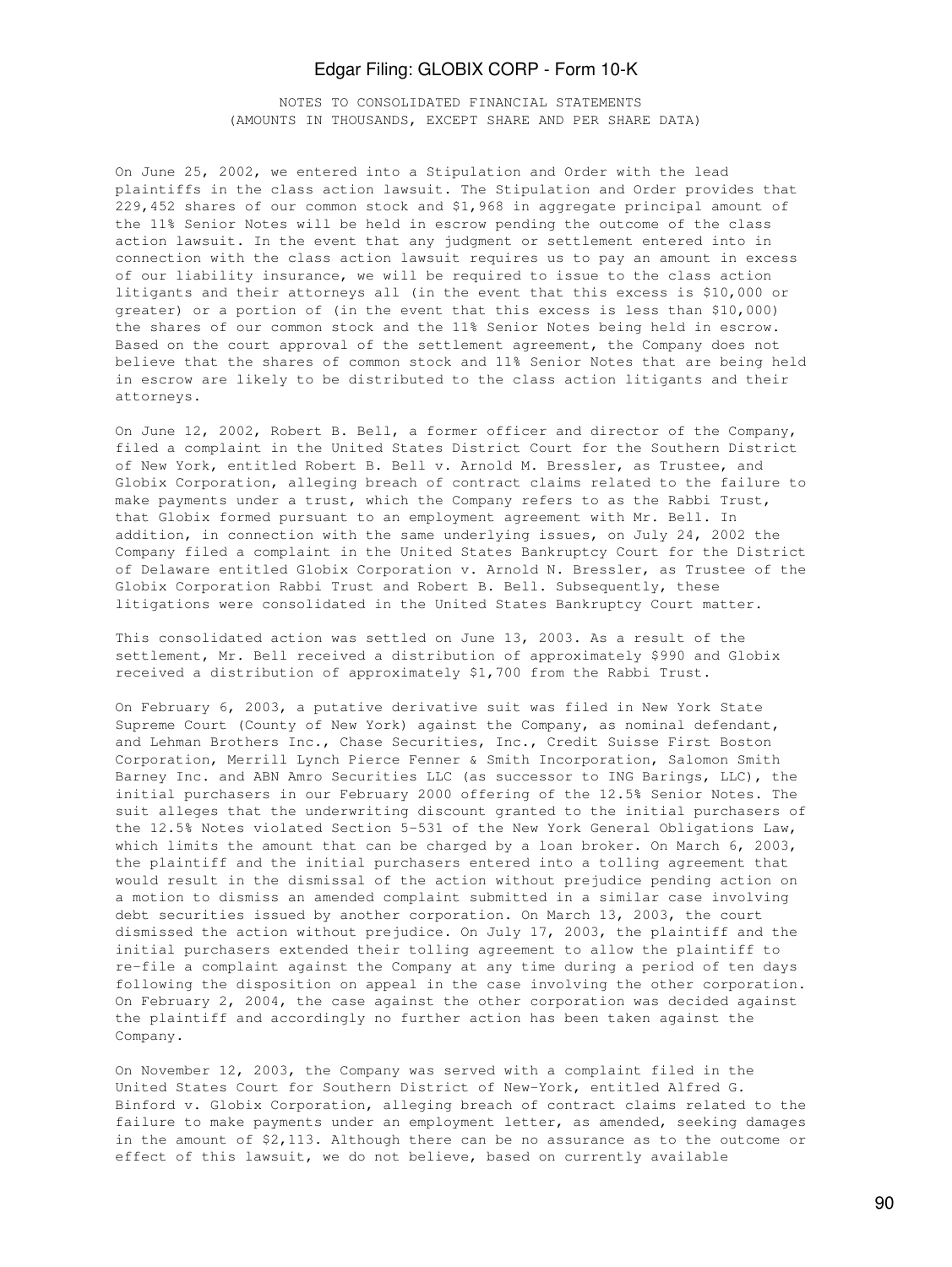information, that the ultimate liabilities, if any, resulting from this lawsuit will have a material adverse impact on our business, financial condition, results of operations or cash flows. The Company has accrued its estimated liability. A court date is expected in the second quarter of fiscal 2005.

From time to time Globix is involved in legal proceedings in the ordinary course of our business operations. Although there can be no assurance as to the outcome or effect of any legal proceedings to which the Company is a party, the Company does not believe, based on currently available information, that the ultimate liabilities, if any, arising from any such legal proceedings would have a material adverse impact on our business, financial condition, results of operations or cash flows.

#### F-36

## GLOBIX CORPORATION AND SUBSIDIARIES NOTES TO CONSOLIDATED FINANCIAL STATEMENTS (AMOUNTS IN THOUSANDS, EXCEPT SHARE AND PER SHARE DATA)

#### 20. SEGMENT INFORMATION

The Company reports segment information under SFAS No. 131, "Disclosures about Segments of an Enterprise and Related Information". Effective April 1, 2001 and for the fiscal year ended September 30, 2001, the Company began to evaluate its results of operations based on one operating segment. Previously the Company reported under two operating segments.

|                                                     |              |                                     |    | SUCCESSOR COMPANY                   |              |                                                |
|-----------------------------------------------------|--------------|-------------------------------------|----|-------------------------------------|--------------|------------------------------------------------|
|                                                     |              | YEAR ENDED<br>SEPTEMBER 30,<br>2004 |    | YEAR ENDED<br>SEPTEMBER 30,<br>2003 |              | FIVE MONT<br><b>ENDED</b><br>SEPTEMBER<br>2002 |
| Revenues:                                           |              |                                     |    |                                     |              |                                                |
| United States<br>Europe (mainly the United Kingdom) |              | \$35,537<br>25,653<br>------------- |    | \$36,833<br>23,344<br>------------- | S.           | 20,4<br>10,3<br>-----------                    |
| Consolidated                                        |              | \$61,190<br>=============           |    | \$60,177<br>=============           | Ŝ            | 30,7<br>==========                             |
| Operating income (loss):                            |              |                                     |    |                                     |              |                                                |
| United States<br>Europe (mainly the United Kingdom) |              | \$ (37, 755)<br>3,880               |    | $\frac{22}{631}$<br>4,230           | $\mathsf{S}$ | (15, 0)                                        |
| Consolidated                                        | $\mathsf{S}$ | (33, 875)<br>=============          | S  | (18, 401)<br>=============          | \$           | (15, 1)<br>==========                          |
| Long-lived assets:                                  |              |                                     |    |                                     |              |                                                |
| United States<br>United Kingdom                     |              | \$64,978<br>25,844                  |    | \$137,279<br>25,351                 | $\mathsf{S}$ | 148,5<br>26,1                                  |
| Consolidated                                        | Ŝ.           | 90,822                              | S. | 162,630                             | Ŝ.           | 174,7                                          |
|                                                     |              | =============                       |    | =============                       |              | ==========                                     |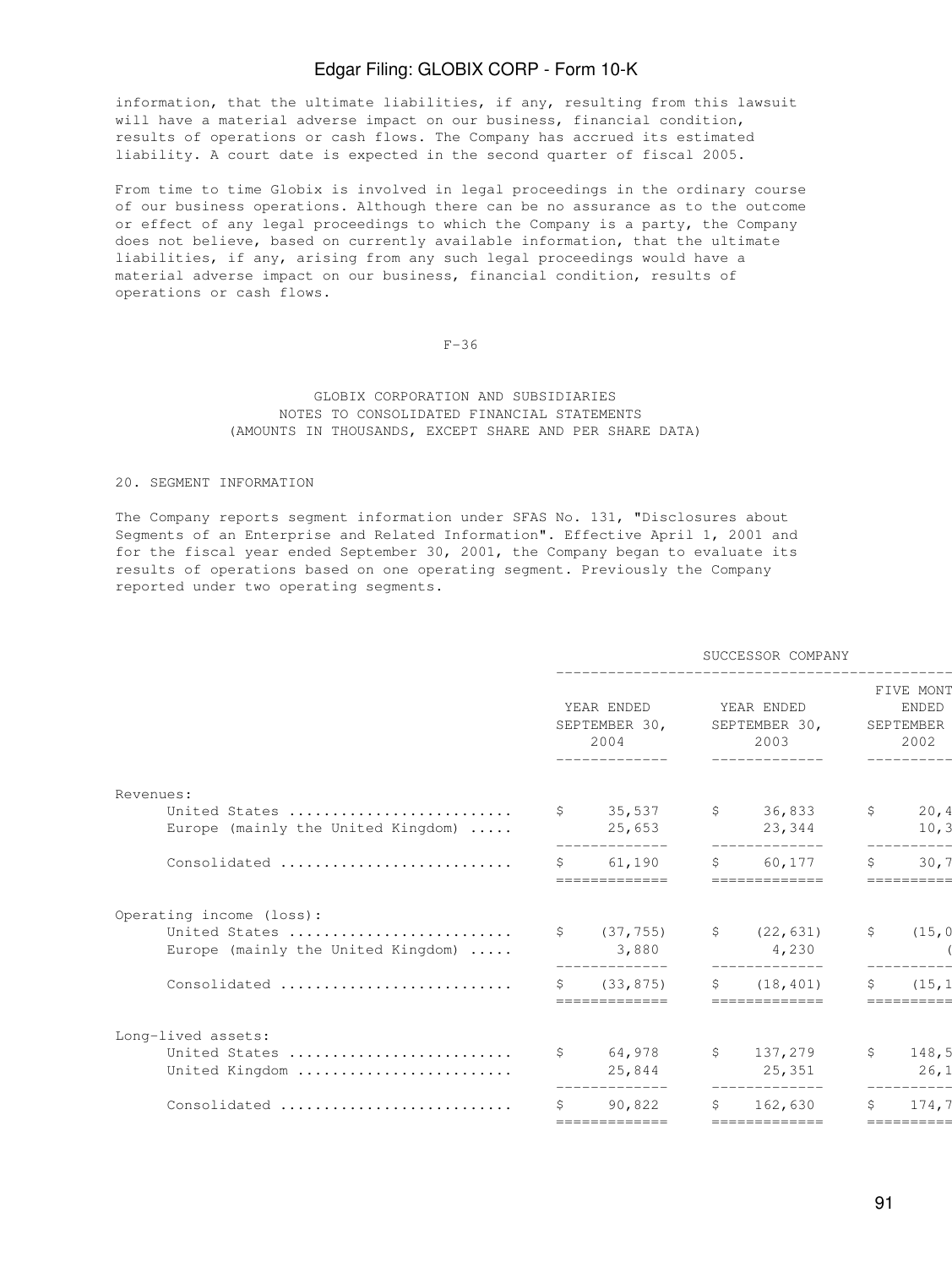Although the Company operates in one operating segment, there are 4 major service lines as detailed in the table below. Data for fiscal year 2002 has not been provided due to impracticability.

|                                                                                                                        | SUCCESSOR COMPANY                       |    |                                     |  |  |
|------------------------------------------------------------------------------------------------------------------------|-----------------------------------------|----|-------------------------------------|--|--|
|                                                                                                                        | YEAR ENDED<br>SEPTEMBER 30,<br>2004     |    | YEAR ENDED<br>SEPTEMBER 30,<br>2003 |  |  |
| Internet Hosting and Co-Location<br>Network Services and Internet Access<br>Hardware and Software Sales, DSL and Other | \$<br>23,760<br>18,996<br>17,483<br>951 | S. | 26,048<br>13,342<br>19,034<br>1,753 |  |  |
| Revenue, net                                                                                                           | \$<br>61,190                            | S. | 60,177                              |  |  |

#### $F-37$

## GLOBIX CORPORATION AND SUBSIDIARIES NOTES TO CONSOLIDATED FINANCIAL STATEMENTS (AMOUNTS IN THOUSANDS, EXCEPT SHARE AND PER SHARE DATA)

## 21. RELATED PARTY TRANSACTIONS

CONSULTING AGREEMENT WITH COMMUNICATION TECHNOLOGY ADVISORS

The Company and Communication Technology Advisors LLC ("CTA"), are parties to a consulting agreement. Jared E. Abbruzzese, who was a member of the Company's board of directors as of September 30, 2002 and resigned during the year ended September 30, 2003, is the Founder and Chairman of CTA and is actively engaged in all aspects of CTA's business.

Under this agreement, the Company engaged CTA to act as the Office of the Chief Restructuring Officer, providing the Company with a wide range of business advisory services. As consideration for the services provided by CTA, the Company pays CTA a monthly fee of \$65. The Company also reimburses CTA for its out-of-pocket expenses incurred in connection with rendering services to the Company during the term of the agreement. In addition to the monthly fee and expense reimbursement, CTA is also entitled to a success fee in the amount of \$1,500 upon the achievement of certain success milestones. On August 14, 2004, CTA waived any rights that it might have to the success fee with respect to the proposed merger with Neon and accordingly no accrual for the success fee was required as of September 30, 2004.

CTA was originally introduced to the Company as a financial advisor to the unofficial committee of holders of the 12.5% Senior Notes prior to the commencement of the Company's Chapter 11 case. CTA received a total of \$594 in fees in connection with its service as financial advisor to the unofficial committee and to the Company and was reimbursed a total of \$46 for out-of-pocket expenses through September 30, 2002. As a result of this engagement, the Company was introduced to Peter K. Stevenson, currently the Company's president and Chief Executive Officer, who was among several CTA representatives providing advisory services to the unofficial committee and to several other clients of CTA unrelated to the Company. Mr. Stevenson does not own an equity interest in CTA, nor is he actively consulting for or employed by CTA.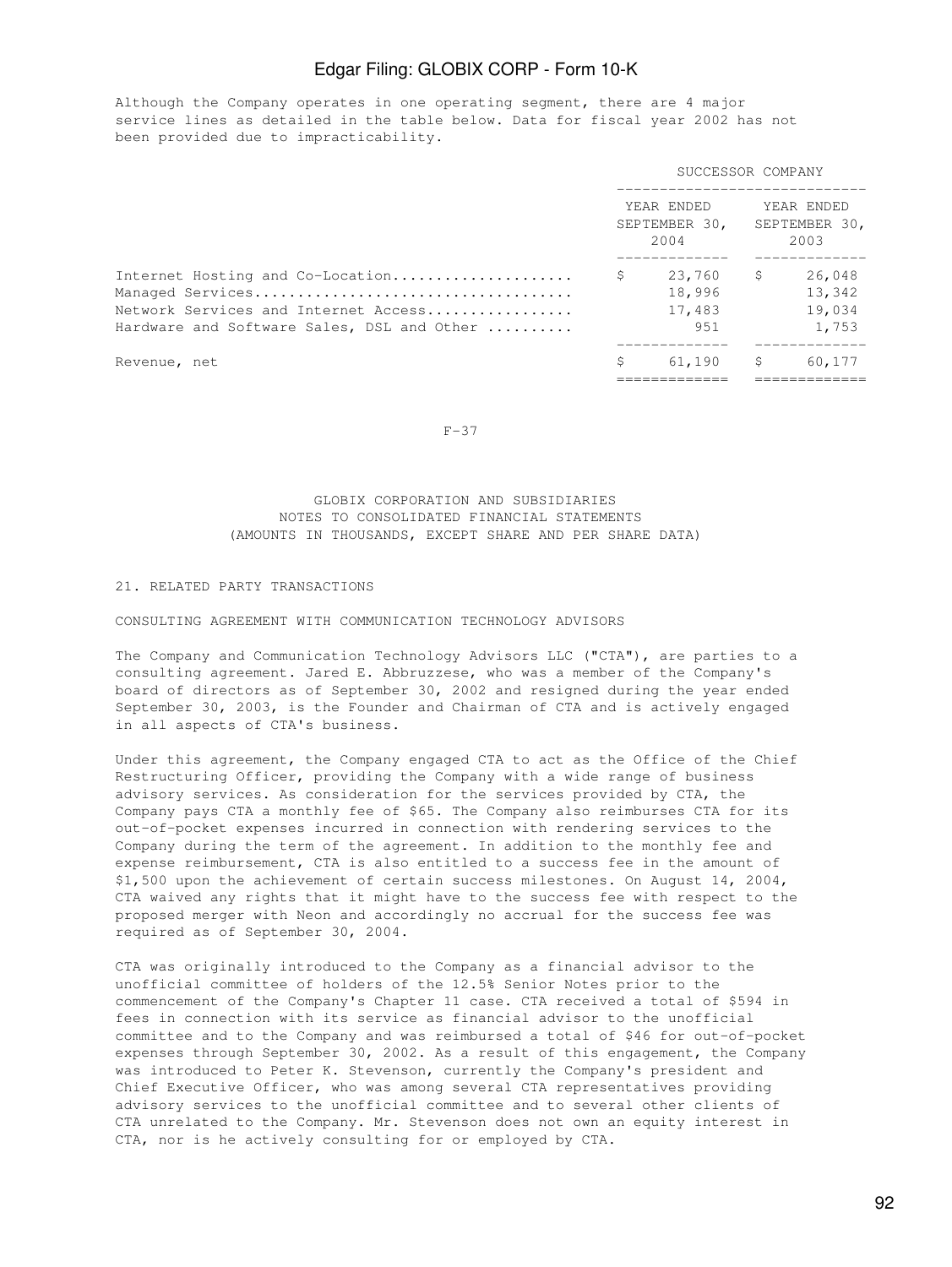Neither CTA, nor any of its principals or affiliates as of September 30, 2002 or thereafter was a stockholder of the Company, nor does it hold any debt of the Company (other than indebtedness as a result of consulting fees and expense reimbursement owed to CTA in the ordinary course under its existing agreement with the Company). See Note 16 for warrant granted by the Company to CTA.

>From September 2002 through December 2002, CTA subleased office space from Net One Group, Inc., a company founded by Mr. Stevenson. CTA paid a total of \$4.8 in rent to Net One Group under the sublease.

CTA has advised the Company that in connection with the conduct of its business in the ordinary course it routinely advises clients in, and appears in restructuring cases involving, telecommunications companies throughout the country. CTA has also advised the Company that certain holders of the Company's common stock and/or debt securities and/or certain of their respective affiliates or principals are current clients of CTA in matters unrelated to the Company, former clients of CTA in matters unrelated to the Company and affiliates of clients who are (or were) represented by CTA in matters unrelated to the Company.

The consulting services described above were approved by a majority of the Company's disinterested directors.

For the years ended September 30, 2004 and 2003, the Company recorded in respect of CTA, consulting expenses and reimbursement of expenses of \$827 and \$810, respectively. Although CTA continues to provide the Company with ongoing consulting services, it is no longer considered a related party as of September 30, 2004 and 2003.

BONUSES PAYMENT AS PART OF THE SALE OF THE PROPERTY

As part of the sale of the Property (See Note 8), the Company paid bonuses of \$450 to certain of the Company's Executive Officers and employees, which included a \$169 payment to the Chairman of the Board of Directors for his contributions in connection with the sale and \$169 payment to the Company's Chief Executive Officer.

LIFE INSURANCE AND DISABILITY FOR PETER K. STEVENSON

Peter K. Stevenson, the Company's President and Chief Executive Officer, receives life insurance and disability insurance benefits in excess of the benefits that are offered to the Company's other employees. These benefits are payable to an entity controlled by Mr. Stevenson. The premiums for these benefits totaled \$6.3 for the five month period ended September 30, 2002. No further amounts were paid during fiscal years 2003 and 2004. These benefits were approved by a majority of the Company's disinterested directors.

F-38

 GLOBIX CORPORATION AND SUBSIDIARIES NOTES TO CONSOLIDATED FINANCIAL STATEMENTS (AMOUNTS IN THOUSANDS, EXCEPT SHARE AND PER SHARE DATA)

## 22. GUARANTEES

In November 2002, the FASB issued FASB Interpretation No. 45 ("FIN 45"), "Guarantors Accounting and Disclosure Requirements for Guarantees, Including Indirect Guarantees of Indebtedness of Others". FIN 45 requires a liability to be recognized at the time a company issues a guarantee for the fair value of the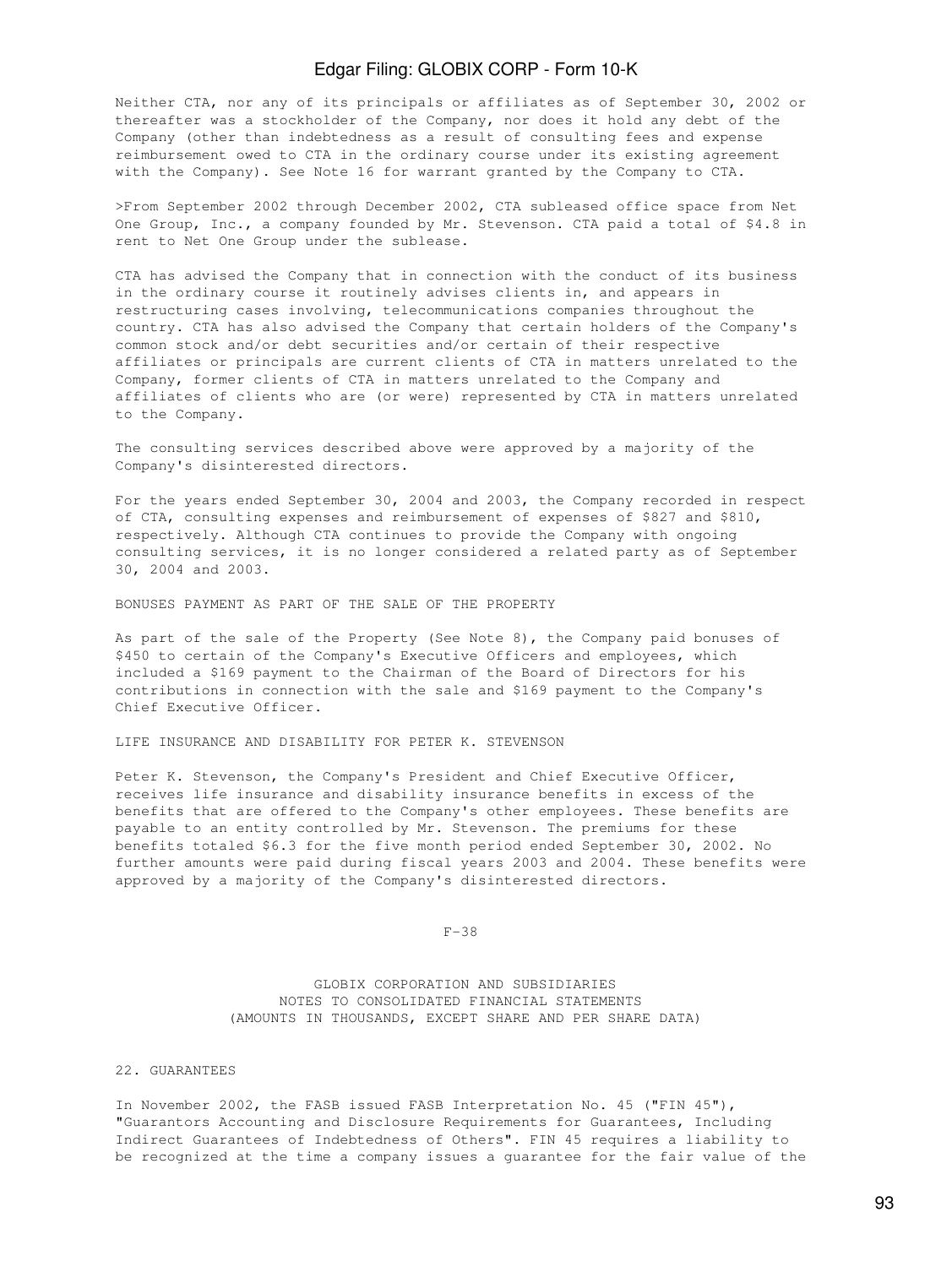obligations assumed under certain guarantee agreements. Additional disclosures about guarantee agreements are also required in the interim and annual financial statements. The adoption of FIN 45 did not have an effect on the Company's results of operations or financial position.

Guaranty to the Investor

As part of the sale of the Property (See Note 8), the Company guaranteed to indemnify and hold the Investor harmless from any adverse consequences, that the Investor may suffer by reason of any non-compliance by the Company, that directly impaired his ability to use the Historic Tax Credits ("HTC"), associated with the Property. The guaranty is limited to the amount of the HTC used by the Investor estimated at approximately \$10,160. The Company estimated the fair value of the guaranty as immaterial based on a discounted cash-flow model.

#### Subsidiary Guarantors

Under the terms of the indenture governing the 11% Senior Notes, the following subsidiaries of the Company have fully and unconditionally and jointly and severally guaranteed the full and prompt performance of the Company's obligations under the 11% Senior Notes and the Indenture, including the payment of principal of and premium, if any, on and interest on the 11% Senior Notes: Bluestreak Digital, Inc., Gamenet Corporation, Naft Computer Service Corporation, Naft International Ltd., PFM Communications, Inc., GRE Consulting, Inc., 415 Greenwich GC, LLC, 415 Greenwich GC Tenant, LLC, 415 Greenwich GC MM, LLC, Comstar.Net, Inc. and Comstar Telecom & Wireless, Inc. The Company merged each of these subsidiary guarantors, other than 415 Greenwich GC, LLC, 415 Greenwich GC Tenant, LLC and 415 Greenwich GC MM, LLC, with and into the Company. Under the terms of the Indenture, the guarantees by 415 Greenwich GC, LLC, 415 Greenwich GC Tenant, LLC and 415 Greenwich GC MM, LLC ceased to be effective upon the sale of the Property (See Note 8).

#### 23. DISCLOSURE ABOUT FAIR VALUE OF FINANCIAL INSTRUMENTS

The carrying value of cash, cash equivalents, restricted cash, receivables, payables, and current portion of capital lease obligation and mortgage payable included in the consolidated balance sheets approximate their fair value due to the their short-term maturity.

The fair value of marketable securities and investments are based on quoted market prices.

The fair market value of the 11% Senior Notes as of September 30, 2004 is approximately \$58,000 based on the repurchase price paid by the Company on October 3, 2003 and current bids the Company received from unaffiliated parties to buy-back their 11% Senior Notes (see Note 14).

F-39

 GLOBIX CORPORATION AND SUBSIDIARIES NOTES TO CONSOLIDATED FINANCIAL STATEMENTS (AMOUNTS IN THOUSANDS, EXCEPT SHARE AND PER SHARE DATA)

24. SELECTED QUARTERLY FINANCIAL DATA (UNAUDITED)

SUCCESSOR COMPANY

-------------------------------------------------------------------

94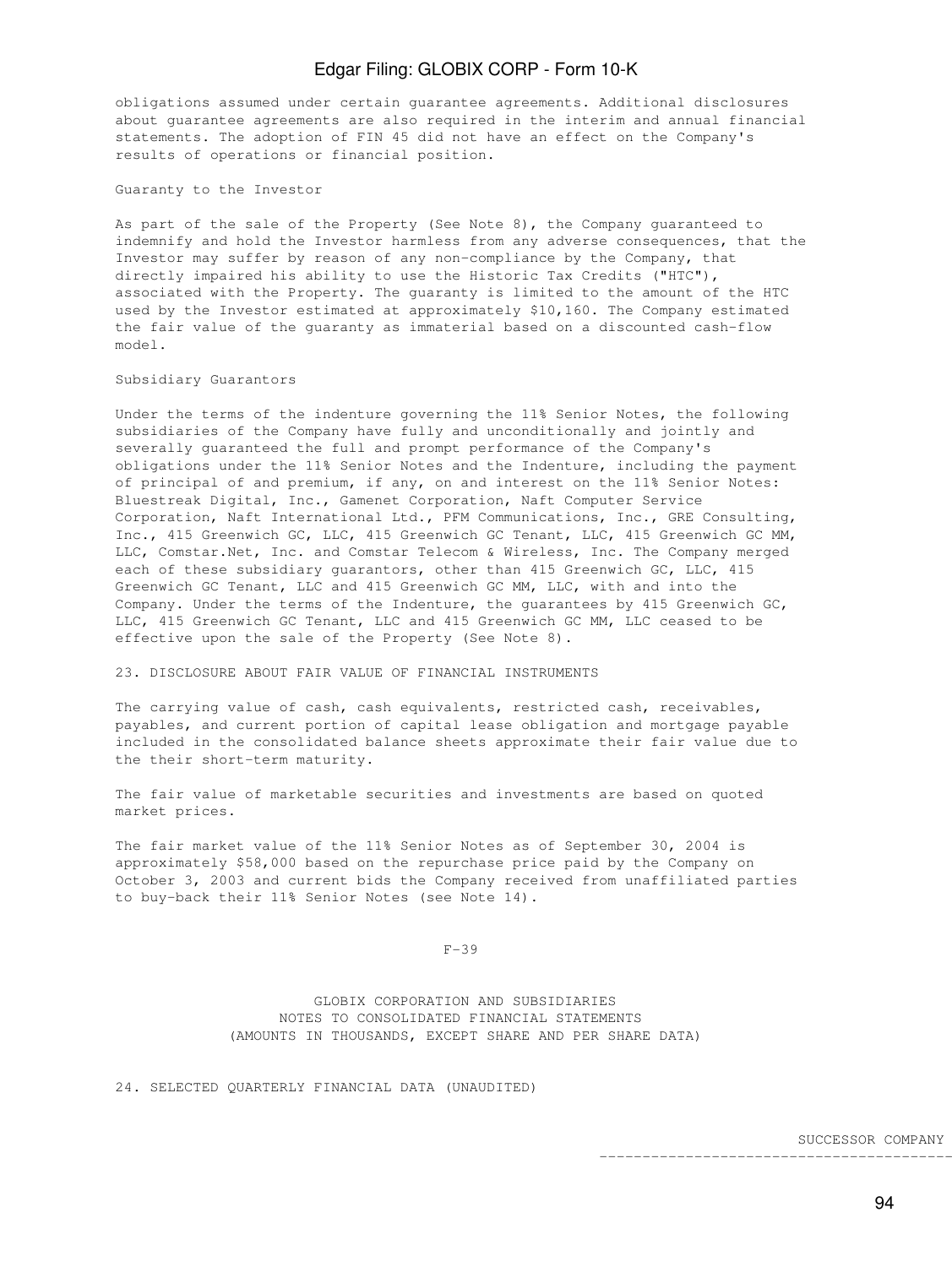|                                                |                      |                               | <b>OUARTER ENDED</b><br>___________________________________ |                           |             |  |
|------------------------------------------------|----------------------|-------------------------------|-------------------------------------------------------------|---------------------------|-------------|--|
|                                                | DECEMBER 31,<br>2003 |                               | MARCH 31,<br>2004                                           |                           | JUN         |  |
|                                                |                      | $$14,385$ $$15,029$           |                                                             |                           | \$          |  |
| Operating costs and expenses:                  |                      |                               |                                                             |                           |             |  |
| Cost of revenues (excluding depreciation,      |                      |                               |                                                             |                           |             |  |
| amortization, payroll and occupancy shown      |                      |                               |                                                             |                           |             |  |
|                                                |                      | 4,876                         |                                                             | 4,974                     |             |  |
| Selling, general and administrative            |                      | 10,944                        |                                                             | 10,740                    |             |  |
| Loss on impairment of assets                   |                      | 17,313                        |                                                             | 659                       |             |  |
| Depreciation and amortization                  |                      | 3,371                         |                                                             | 3,473                     |             |  |
| Total operating costs and expenses             |                      | 36,504 19,846                 |                                                             |                           |             |  |
| Loss from operations:                          |                      | (22, 119)                     |                                                             | (4, 817)                  |             |  |
| Interest and financing expense, net            |                      | (3, 274)                      |                                                             | (2, 921)                  |             |  |
| Other income (expense)                         |                      | 2.97                          |                                                             | 899                       |             |  |
| Gain on debt discharge                         |                      | 1,747                         |                                                             |                           |             |  |
|                                                |                      |                               |                                                             |                           |             |  |
| Income tax expense                             |                      |                               |                                                             | 35                        |             |  |
| Net loss attributable to common stockholders   |                      | \$ (23, 349)<br>============= |                                                             | (6, 874)<br>============= | \$<br>===== |  |
| Basic and diluted loss per share attributed to |                      |                               |                                                             |                           |             |  |
| common stockholders                            |                      | $\sin(1.42)$                  | S.                                                          | (0.42)                    | \$          |  |

## SUCCESSOR COMPANY

============= ============= ============= =============

|                                                                                        | <b>OUARTER ENDED</b><br>____________________________________ |                                            |  |                             |       |  |  |  |
|----------------------------------------------------------------------------------------|--------------------------------------------------------------|--------------------------------------------|--|-----------------------------|-------|--|--|--|
|                                                                                        |                                                              | DECEMBER 31,<br>2002                       |  | MARCH 31,<br>2003           |       |  |  |  |
| Operating costs and expenses:                                                          |                                                              | $$16,480$ $$15,368$                        |  | -------------               | \$    |  |  |  |
| Cost of revenues (excluding depreciation,<br>amortization, payroll and occupancy shown |                                                              |                                            |  |                             |       |  |  |  |
|                                                                                        |                                                              | 5,624                                      |  | 5,274                       |       |  |  |  |
| Selling, general and administrative<br>Restructuring charges                           |                                                              | 11,891                                     |  | 12,570<br>$\qquad \qquad -$ |       |  |  |  |
| Depreciation and amortization                                                          |                                                              | 3,727                                      |  | 4,116                       |       |  |  |  |
| Total operating costs and expenses                                                     |                                                              | 21,242                                     |  | 21,960                      |       |  |  |  |
| Other operating income                                                                 |                                                              |                                            |  | 345                         |       |  |  |  |
| Loss from operations:                                                                  |                                                              | $(4, 762)$ (6,247)                         |  |                             |       |  |  |  |
| Interest and financing expense, net                                                    |                                                              | (3, 516)                                   |  | (3, 214)                    |       |  |  |  |
| Other income (expense)                                                                 |                                                              | 182                                        |  | 204                         |       |  |  |  |
| Gain on debt discharge                                                                 |                                                              | 2,727                                      |  | 2,044                       |       |  |  |  |
| Minority interest in subsidiary                                                        |                                                              | 108                                        |  | 120                         |       |  |  |  |
| Net loss before income taxes                                                           |                                                              | (5, 261)                                   |  | (7,093)                     |       |  |  |  |
| Income tax expense                                                                     |                                                              |                                            |  |                             |       |  |  |  |
| Net loss attributable to common stockholders                                           | S.                                                           | (5, 261)<br>============================== |  | (7,093)                     | \$    |  |  |  |
|                                                                                        |                                                              |                                            |  |                             | ===== |  |  |  |

Basic and diluted loss per share attributed to